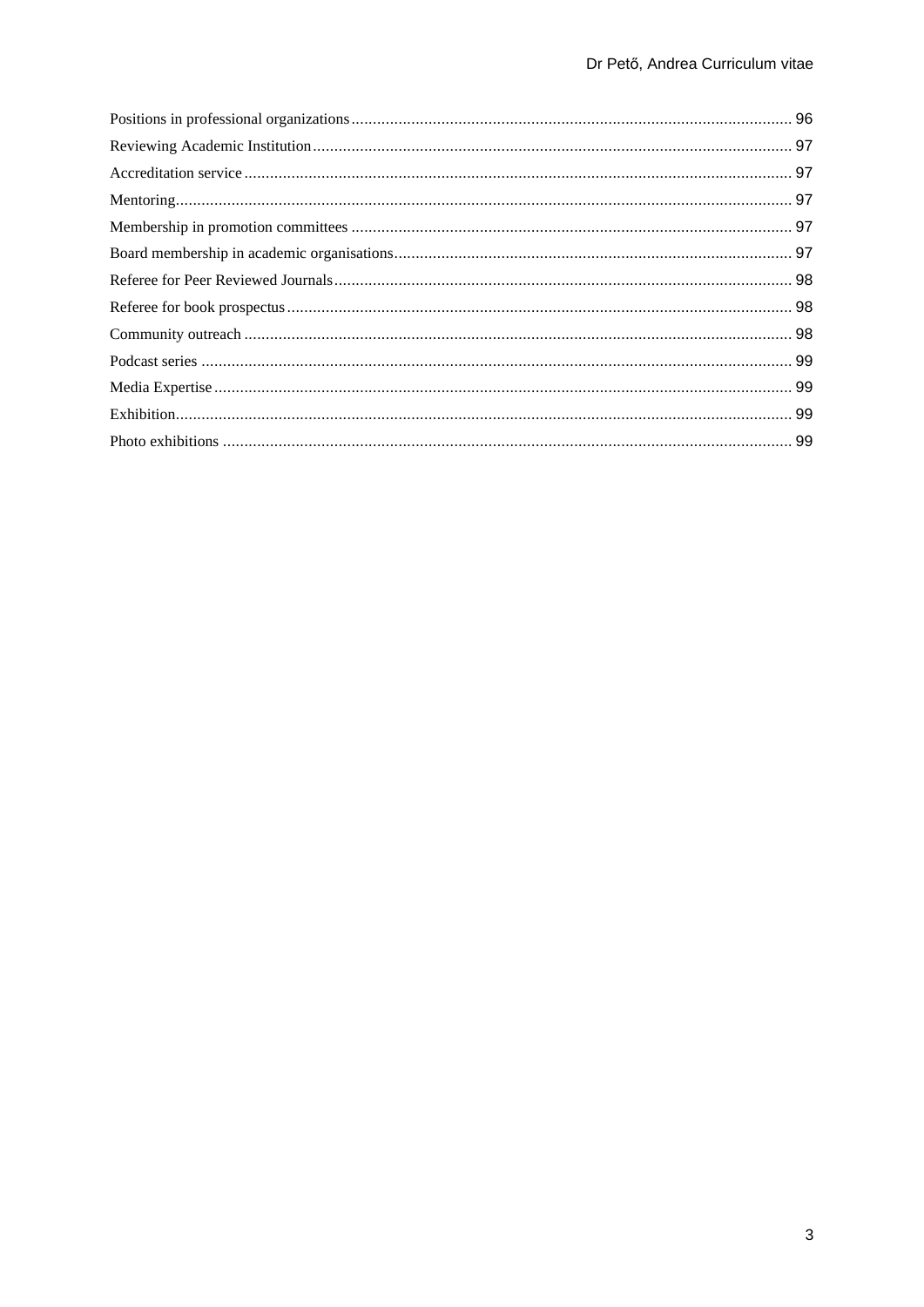# **Curriculum vitae**

# **Education**

Marx University of Economics, Budapest, sociology 1983-87 Eötvös Lorand University, history, Budapest 1982-87 Albert-Ludwigs-Universitat, Freiburg, Germany spring term 1988 (European history)

# **Degrees**

Dr.Sc. (Doctor of Science) history, Hungarian Academy of Sciences, Budapest, 2014 Dr. habil. Contemporary history, Eötvös University, Budapest, 2005 Ph.D. (Doctor universitatis) summa cum laude, in Contemporary history, Eötvös University, Budapest, 2000 Doctor universitatis (Ph.D) Summa cum laude, in Contemporary history, Eötvös University, Budapest, 1992 M.A. sociology, Marx University of Economics, Budapest, 1989 with honours M.A. history, culture and civilization, State Licence, 1987 with honours, Eötvös University, Budapest

# **Dissertation for Doctorate of Academy of Sciences**

"Láthatatlan elkövetők. "Nyilas nők" és emlékezetük a II. világháború utáni politikai igazságszolgáltatásban különös tekintettel Dely Piroska perére" 2012.

# **Habilitation thesis**

Life history of Júlia Rajk, Eötvös University, Budapest, 2005

#### **Ph.D. Dissertations**

Nőpolitika és pártok Magyarországon 1945-1951. (Women's Policy and Political Parties in Hungary 1945-1951.) Eötvös University, Budapest, 2000

A munkások életkörülményei Magyarországon az 1950-es években. (Workers' Way of Life in Hungary in the 1950s). Eötvös University, Budapest, 1992

# **Honorary Doctorate/ Doctor Honoris Causa**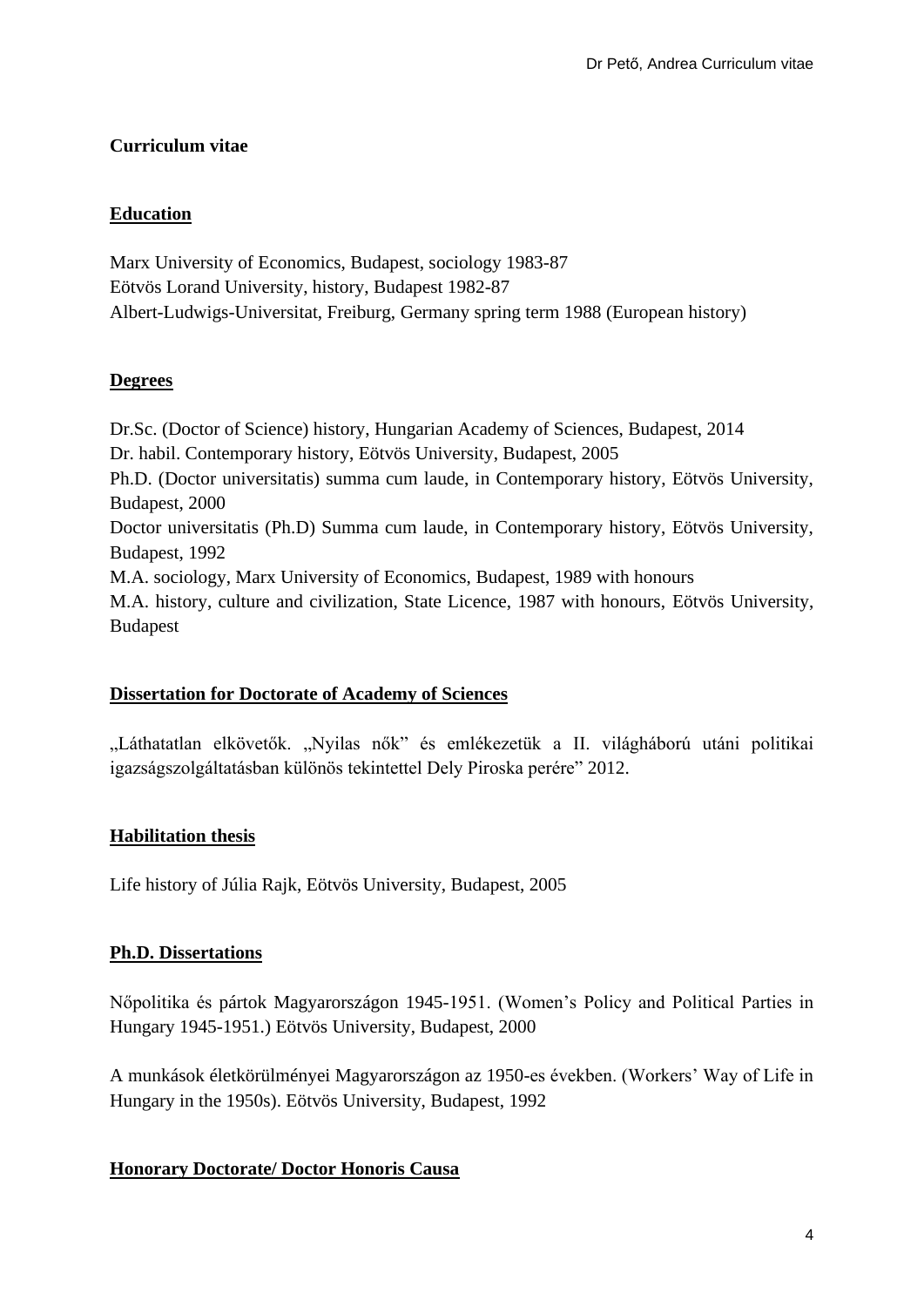Södertörn University, Stockholm, Sweden 2020.

# **Employment**

2015- Professor, Department of Gender Studies, Central European University, Budapest 2005-2015 Associate Professor, Department of Gender Studies, Central European University, Budapest

2004-2008 Director, Gender Studies and Equal Opportunities Center, University of Miskolc

2005-2008 Associate Professor, Miskolc University, Faculty of Arts, Department of History of Culture

2002-2005 Associate Professor, Miskolc University, Faculty of Arts, Department of Political Science

2003- 2005 Assistant Professor, Department of Gender Studies, Central European University, Budapest

2000 -2005 Visiting Professor, ELTE, Ethnic and Minority Studies

1998-2000 Assistant Professor, Central European University, Gender Studies Program

1995- 1998 Assistant Professor, Central European University, History Department

1991-1995 Academic Coordinator, Central European University, History Department

1987-1991 Research Fellow, Institute of Contemporary History, Budapest

# **Consultancy**

2015-2017 Ebert Foundation, Budapest, Feminist Perspectives on Neoliberalism

2015 May-June Kiev as a site of memory training, Hungarian Presidency of IHRA, in Kiev together with Shoah Visual History Archive and Renassaince Foundation

2004-2010 Consultant, Ministry of Equal Opportunities, (Ministry of Employment and Social Affaires from 2006) Budapest.

2003-2005 consultant, Open Society Institute Educational Support Program, Budapest.

2003-2006 Fostering History and Citizenship Education in Romania. Euroclio, Center Education 2000+/Matra Project in Romania, consultant on history textbooks for secondary education on  $20<sup>th</sup>$  century

2001 July-August consultant for higher education and gender projects in Azerbaijan (OSI) http://www.osi-az.org/pr28.shtml

2000-2004 consultant, oral history project, Open Society Institute Network Women` Program, Budapest, New York.

# **Awards**

2018 All European Academies, Madame de Staël Prize for Cultural Values 2012 Special Award from Alliance of Hungarian Municipalities 2008 Emlékplakett a "Nők ünnepe - 100 éves a Nőnap" (Minister of Social Affairs and Labor) 2006 Bolyai Plakett (Bolyai Prize) (Hungarian Academy of Sciences, Budapest)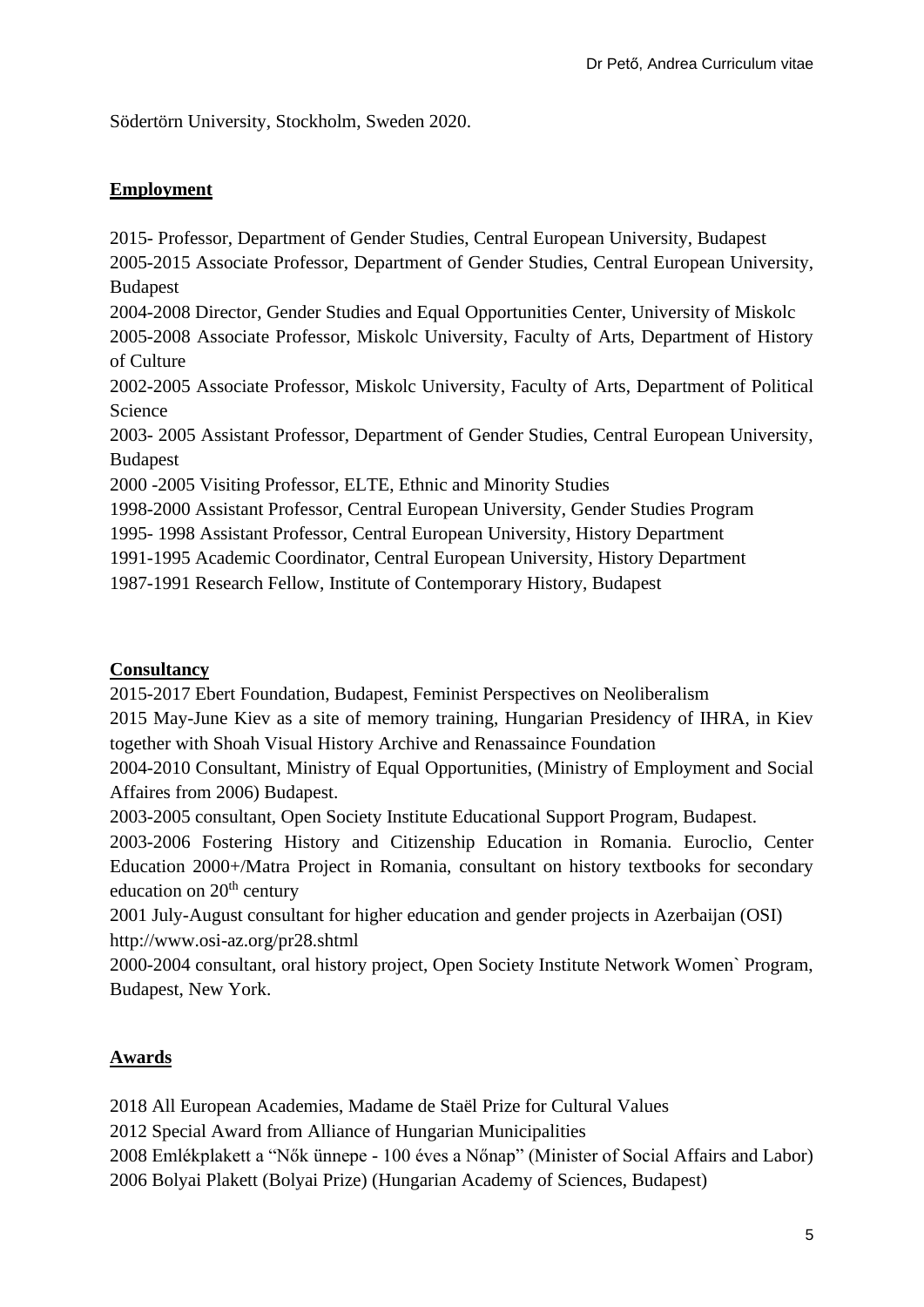2006 Borsod-Abaúj-Zemplén Megye Közgyűlése és Esélyek háza "Esélyegyenlőségi dija": Miskolci Egyetem Társadalmi Nemek és Egyenlő Esélyek Központjának (Equal Opportunities Award by the Municipial of Borsod-Abaúj-Zemplén)

2005 Nők a közéletért (Women for Public Life) MSZP Nőtagozat (Women's Section of the Hugarian Socialist Party)

2005 Officer's Cross Order of Merit of The Republic of Hungary (Magyar Koztarsasagi Erdemrend Tisztikeresztje) from the President of the Hungarian Republic

# **Teaching awards**

German Federal Agency for Civic Education, the European University of Flensburg and the Humboldt University for innovative teaching the Holocaust, 2015

## **Languages**

German (1989), English (1992) and Russian (1985) - state language examination Italian reading and writing skills

## **Teaching experience**

## **Social and Cultural History of Central Europe**

"History of Hungary in the 20<sup>th</sup> century", Budapest, University of Economics, International Studies Center, BA course, 1991-1993

"The Making of Modern Central Europe" McDaniel College, BA course, Budapest 1991- 2007, HIS 2266

"History of Hungary" (University of Commerce, Budapest, MA course) 1991- 1993

"Working Classes and Nomenklatura. Social History of Post War Central Europe" (CEU History Department, MA course, 1994- 1996)

"New Methods and Approaches in Social History" (CEU History Department, MA course, 1998)

"Gender and fiction in Central Europe" University of North Carolina, Chapel Hill, BA class on Polcz Allaine's book on 8 September, 2016

#### **History, memory, gender in 20th century**

"Writing Women`s History in Central Europe" (CEU, History Department, 1993-2000, cross-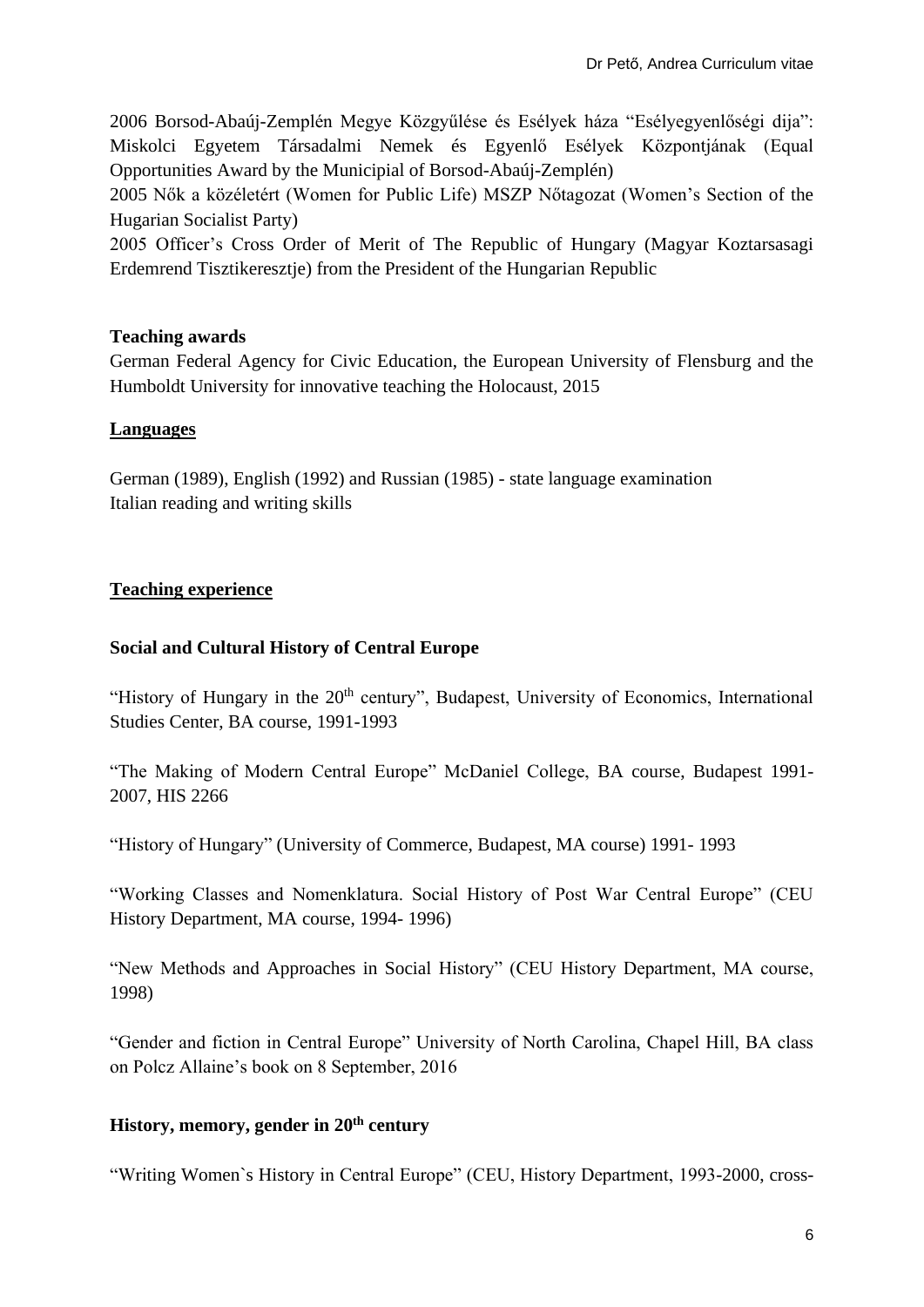listed with CEU Gender Studies Program, MA course, 1997-1999)

"Women, War, Resistance in 20<sup>th</sup> Century Europe" (CEU Gender Studies Program, crosslisted with History Department, MA course, 1999-2000)

Nőtörténelem, társadalmi nemek története. (Women's history, gender history), Eötvös Lorand University, Budapest, Program on Historical Anthropology, MA course, Winter Term, 2001- 2002

Társadalmi nemek történetirásának elméleti és módszertani kérdései (Theory and Method of Writing gender history) University of Miskolc, Institute of History, MA course, 2005-2007

Társadalmi nemek kutatásának módszertana Magyarországon és Európában (Research methodologies of gender studies) University of Pécs, Faculty of Arts, Department of Sociology, MA course, 2005-2006. autumn term

"Gendered Memory of Political Violence and War" In the framework of CEU-Sabanci Joint Academic Initiative, MA course, crosslisted with Department of History, Public Policy, Political Science, Jewish Studies, 2011-2012, 2012-2013.

#### **Qualitative and quantitative methods in social science research**

Non wave feminists. Women's Oral History: Biography and Narrative. (CEU Gender Studies Program, cross-listed with History Department, MA course, 1999-2000)

"Oral history: elmélet és gyakorlat" (Oral history: theory and method) at Ethnic and Minority Studies, ELTE, Institute of Sociology, Budapest, Winter Term, MA course, 2002-2004

Kvalitatív módszerek a társadalomtudományi kutatásban. (Qualitative methods in social sciences) University of Miskolc, Department of Political Science, MA course, 2003-2005

"Qualitative Methods in Feminist Social Science Research Women's Oral History." MA course at CEU Department of Gender Studies, crosslisted with the Department of History, 2004-

Oral History. Qualitativ források a történetirásban (Oral History. Qualitative sources in History Writing) Miskolci Egyetem, Történeti Intézet 2005-2006. MA course.

Qualitative Research Methods. McDaniel College, BA course 2007-COM 2204

Quantitative research method, McDaniel College, BA course 2007- COM 2203

Intersectionality in qualitative research methods, University of Frankfurt, 2010-2011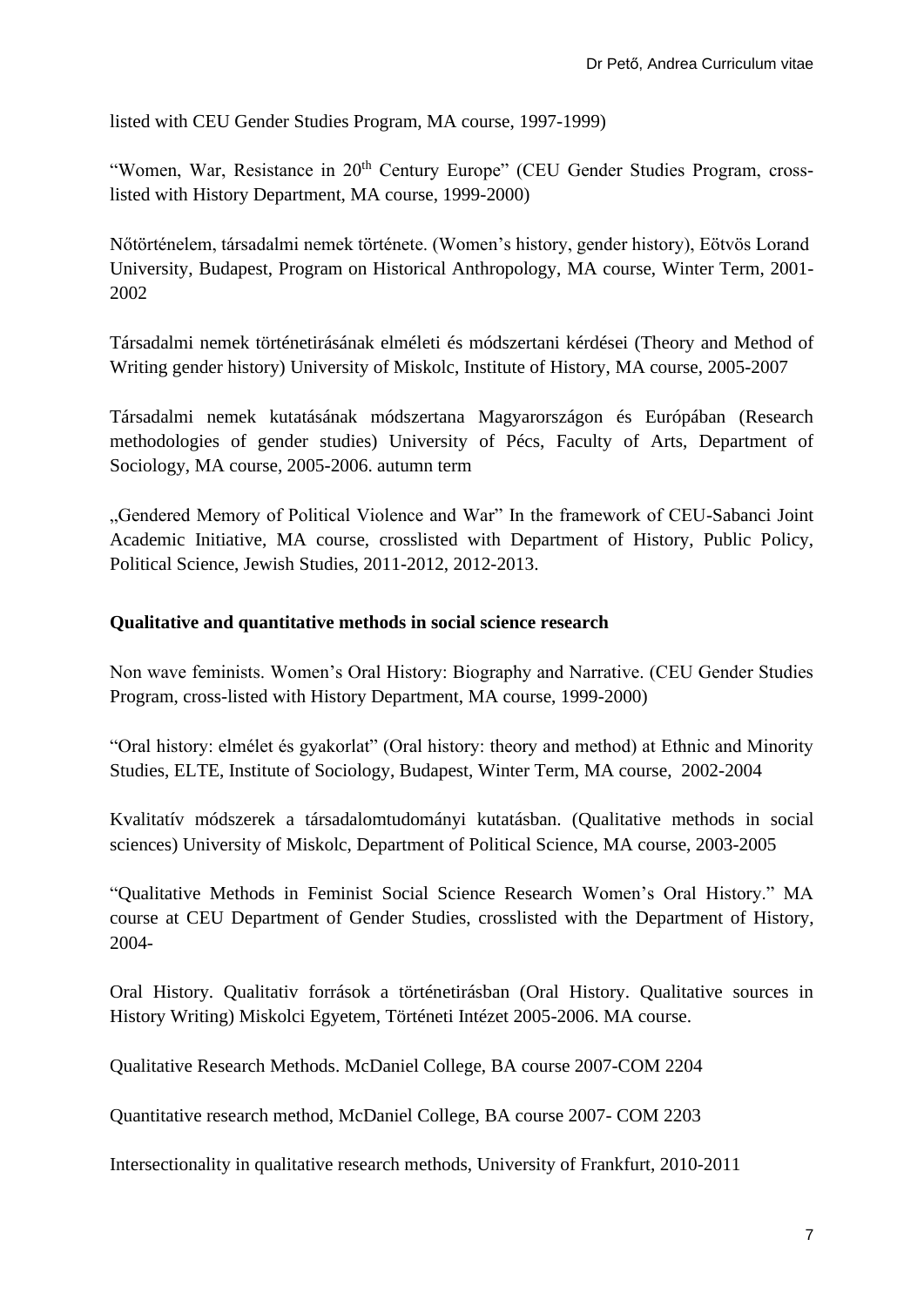#### **Politics, Social Movements, Extremisms**

Társadalmi mozgalmak Magyarországon és Európában I-II. (Social Movements in Hungary and Europe) University of Miskolc, Department of Political Science, MA course, 2002-2004

Az EU és a szélsőjobboldali politikai mozgalmak és pártok (European Union and extreme right parties and movements**)** University of Miskolc, Department of Political Science, MA course, 2002-2005

The Memory and the Narrative of Rape" guest lecture at Karoli University of the Reformed Church, Department of History, Budapest, March 2020

## **Gender, Politics, European Union**

Az EU és a társadalmi nemek egyenlőségének értéke (European Union and the value of gender equality) University of Miskolc, Faculty of Arts, MA course, 2002-2004

Film, politika, társadalmi nemek. (Film, Politics and Gender) University of Miskolci, department of political science, specialisation in media studies, MA course, 2004-2005

"Gender and Politics" MA course at CEU Department of Geder Studies, 2004-

#### **Gender, Jewish Studies**

Gender and Judaism, MA course at Central European University, Department of Gender Studies, Budapest, MA course, 2004-2006

Gender, Memory, Holocaust, MA course at Central European University, Department of Gender Studies, History Department, Jewish Studies Program, 2007-

Holocaust and Memory, BA course, McDaniel College, Budapest, 2007-

#### **Transdisciplinary courses**

Historical Frames of Identity and Locating Women's Memories in History, Central European University, Department of Gender Studies, Budapest, MA course, 2004-

Textual Outlaws and Sisters in Crime. Feminist (Historical) Crime Fiction Central European University, Department of Gender Studies, Budapest, MA course, 2006-

Women and Transnational Citizenship, Teaching Empires (CEU, Gender Studies Department,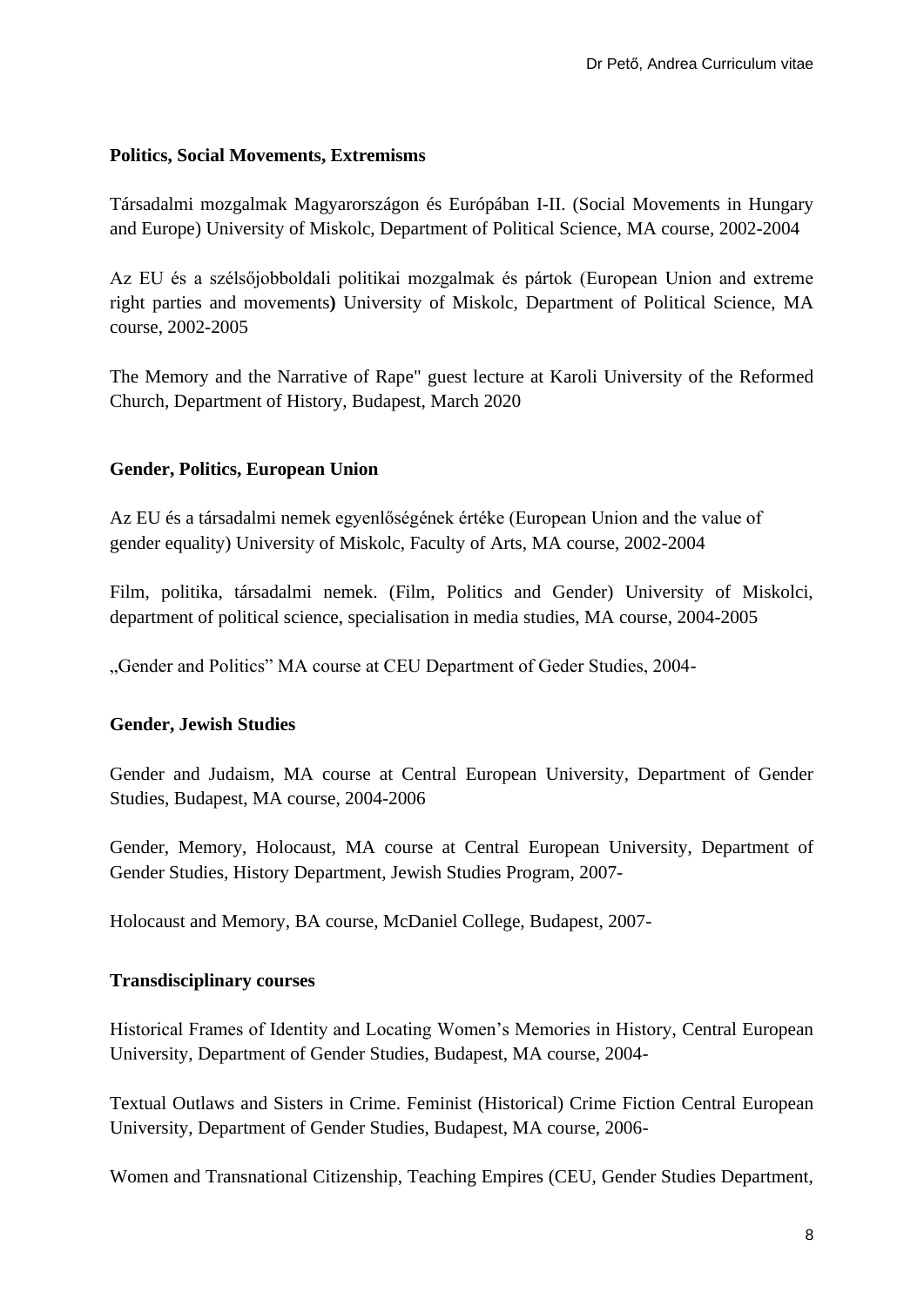2008-2009)

"Academic Writing in Gender Studies" together with Kathy Davis, University of Frankfurt, 2010-2011.

Intersectionality, MA course, CEU Gender Studies, 2014-2015

Masterpieces in Gender Studies, CEU Gender Studies, 2014-2015

## **Archives and Heritage**

Interrogating the Archive. Collaborative Research Seminar with the University of Minnesota, 2012-2013.

Intimate Readings of Lives, Collaborative Seminar with University of Tartu, Estonia, 2013- 2014.

Memory Bandits, Collaborative semianar with Duke University 2014-2015.

Preserving Knowleges of the Past and Promoting Social Justice, with Duke University, 2016- 2017

#### **Illiberalism and Gender**

CIVICA Gendering Illiberalism, 2019-2020, 2021-2022,

#### **OSUN Courses**

Antisemitism, Holocaust, Colonialism, Gender: Connecting the Conversations (2021-2022)

#### **MA Thesis writing courses**

"Accommodation, Collaboration, Resistance" (MA thesis writing workshop) (CEU History Department, 1996)

"Memory and History Writing" (MA thesis writing workshop) (CEU History Department, 1997)

"Memory, Resistance and Culture" (MA thesis writing workshop) (CEU History Department, 1998)

Different Directed Thesis Writing Seminars for students of the CEU Program on Gender and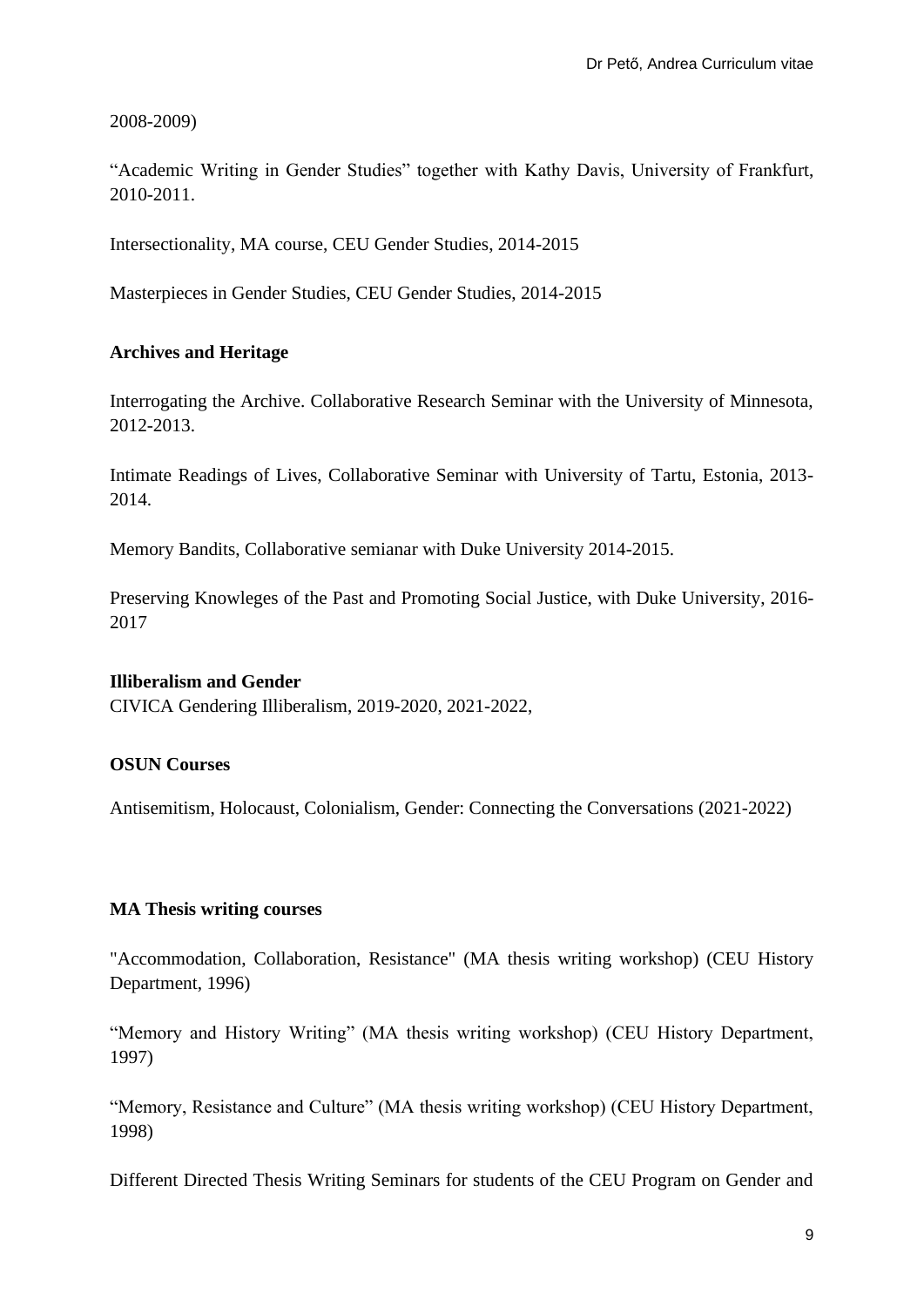Culture on women`s history, feminisms and women`s narratives in post 1945 period. (1997- 2000)

MA Thesis writing workshop, CEU Department of Gender Studies, (2006-2007, 2014-2015)

MA Thesis writing course, CEU Department of Gender Studies, (2015-2016, 2021-2022)

#### **Foundations of gender studies course**

Foundations of gender studies, MA course, CEU Department of Gender Studies, (2013-214, 2015-2016)

## **Guest lecturer in courses offered at CEU**

*"*Post-WWII Justice in Central Europe as Socialist Intermediary: legal norms and institutions recreated and revisited." Socialist intermediaries, the Institutions and Practice of Transnational Communism, Department of History, 23 January, 2017

# **Guest lecturer at ELTE, Budapest, Faculty of Arts**

MA in Central European Studies (2016, 2017, 2018)

Introduction to Gender Studies (in Hungarian) Eotvos Collegium, 2017. BA course

"Anti-gender movements in Europe" (in Hungarian), ELTE, TÁTK, PhD course, Sociology, 25 September 2017.

# **Teacher training seminars**

"Women in the 20<sup>th</sup> Century"ELTE Faculty of Arts, in "New Trends in Writing History" Course for teachers in history 29 June, 1999 (in Hungarian)

"Gyerekkor és a férfiak-nők történetének tanítása" Teaching history of childhood, men and women, history teacher traing program in 13-15, 27-29 November, 2003 in Balassi Bálint Intézet, Budapest, organised by Balassi Bálint Institute, a k-education Austria, South and South Eastern European Institute, Vienna, [www.bbi.hu](http://www.bbi.hu/almenuk.php?r=1#11)

"Van-e a nőknek történelme" in "Nők és férfiak. A társadalmi nemek egyenlőtlenségének történetéből," History teacher training organised by Rubicon and Ministry of Labour and Social Affaires on 18-19 April, 2009.

Curriculum Research Center Workshop Testimonies and Teaching: The event is part of the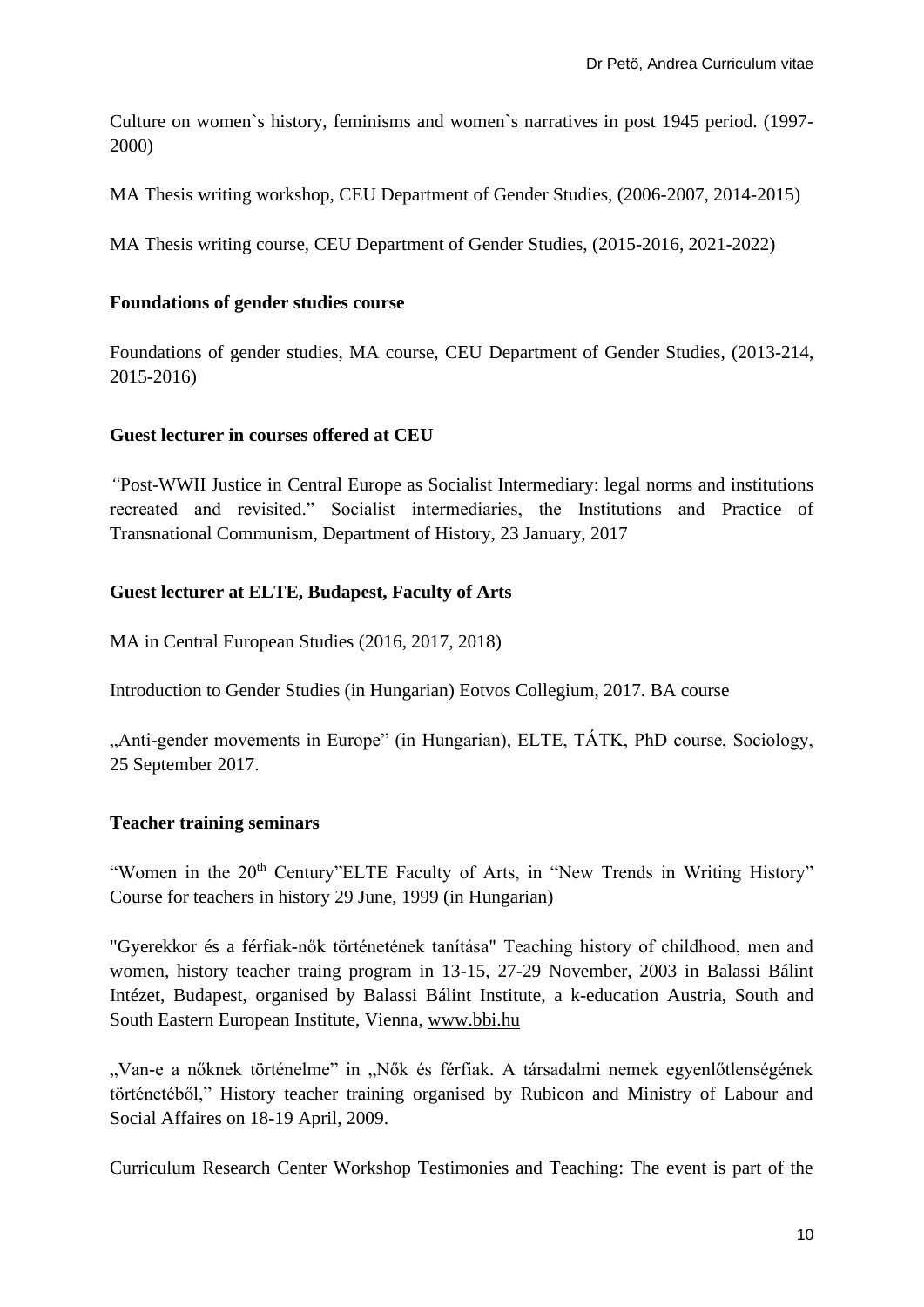CRC Workshop Testimonies and Teaching: New Sources and Methodologies for Jewish Studies organized by Jewish Studies and the Department of Gender Studies between March 1- 5, 2010 at CEU.

Curriculum Research Center Workshop Testimonies and Teaching: The event is part of the CRC Workshop Testimonies and Teaching: New Sources and Methodologies for Jewish Studies organized by Jewish Studies and the Department of Gender Studies between March 21-26, 2011 at CEU.

Curriculum Research Center Workshop Testimonies and Teaching: The event is part of the CRC Workshop Testimonies and Teaching: New Sources and Methodologies for Jewish Studies organized by Jewish Studies and the Department of Gender Studies between 21-26 November, 2011 at CEU.

, Video testimony as a source", Teacher traing workshop organised by USC Shoah Visual History Archive, Budapest, CEU, 2 July, 2012 (in Hungarian)

", Video testimony as a source", Teacher traing workshop organised by USC Shoah Visual History Archive, Budapest, CEU, 1 July, 2013 (in Hungarian)

...Methodological Problems of Using Video Testimonies in Teaching Holocaust", talk for History teachers on: "Holocaust education: new approaches" Kiev, "Kijevo-Mogiljanska Academia, organised by Embassy of Hungary, Renassaince Foundation, Shoah Visual History Archive, 26 May, 2015,

# **Short courses**

"Women, War, Resistance in 20<sup>th</sup> Century Europe" Course taught in Institutum Studiorum Humanitatis, Ljubjana Graduate School of the Humanities, 11-19 May, 1999

Gender Mini-school. Organized by Open Society Institutie-Network Women' Program, Baku (Azerbaijan), 21-24 May, 2000. Lectures on women's history

"Women's Oral History: Biography and Narrative" Mini Course in Baku 9-14 January, 2001 organized by OSI NWP.

"Feminist oral history: theory and practice" Workshop in Jerevan, Armenia, organized by OSI Armenia, 8-12 July, 2002

Women's Oral History: Biography and Narrative. Short course at the Institute "EuroBalkan", Skopje, Macedonia, 30 October-2 November, 2002 [www.euba.org.mk/oralhistorycourse.htm](http://www.euba.org.mk/oralhistorycourse.htm)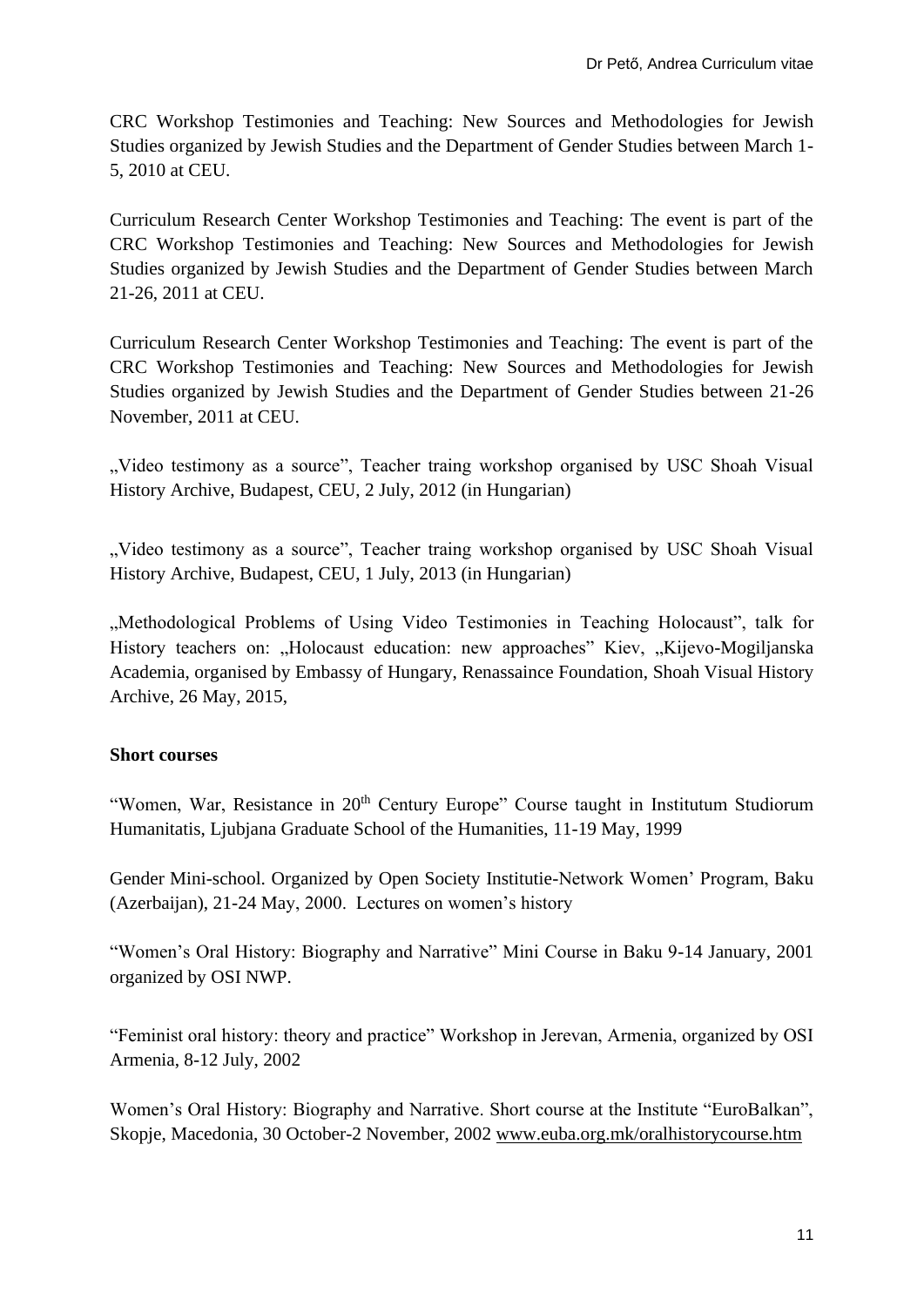"Gender, violence, memory", "EU and gender equality policy" at "Social Science Center, The University of Tbilisi, 6-11 April, 2004, Tbilisi, Georgia

"Women's Oral History" Workshop at the Open Society Institute-Georgia, Network Women's Program, 10 April, 2004, Tbilisi, Georgia

"Women's Oral History: New Methodologies for New Education" Workshop and Training organised by Open Society Institute Network Women's Program, Educational Programs in Bishkek, Kirgistan, 27-29 January 2004

"Gender and Politics" Course at the National University of Mongolia, Ulanbator, 3-14 April, 2007.

"Theoretical and Methodological Issues in Writing Women's History in Central Europe: Towards a New Research Agenda" Lectures as UNWLA Lecturer in women's studies at Ukrainian Catholic University, Lviv, Ukraine, 15-16 November, 2012

"Writing Jewish Women's Lives" workshop at "Tikkun Olam" – Jewish women's contributions to a better world 6th International Bet Debora Conference of European Jewish women activists, academics, rabbis, and cantors February 12-15, 2013, Vienna, Austria

#### **Summer courses**

"Emancipation of Women", Summerschool for Historians organized by Hungarian Historical Association, Balatonfenyves, 15 July, 1999 (in Hungarian)

European Summer School in Women's Studies from Multicultural and Interdisciplinary Perspectives, 14-30 August, 1999, Utrecht, The Netherlands. Diasporic Identities and Mediated Cultures: Gender, History and Representations. Teacher in the history cluster.

CEU Summer University Course: Gender, Nation and Identity: Cross-Cultural and Cross-Disciplinary Perspectives 24 July-4 August, 2000. Module on History, Gender and Nation

"Framing women in national history" a mini course at  $7<sup>th</sup>$  Summer School in Gender Studies, Foros, Ukraine 6-11 September, 2004. Organised by Kharkov Gender Studies Centre, Supported by The McArthur Foundation.

Co-coordinator together with Berteke Waaldijk and lecturer in "Mediating Memories and Histories: Gendered European Identities" at NOISE European Summer School in Women's Studies from Multicultural and Interdisciplinary Perspectives. Transforming Gender and Power: Mediating Science/Fiction and History/Memory in Utrecht 2006.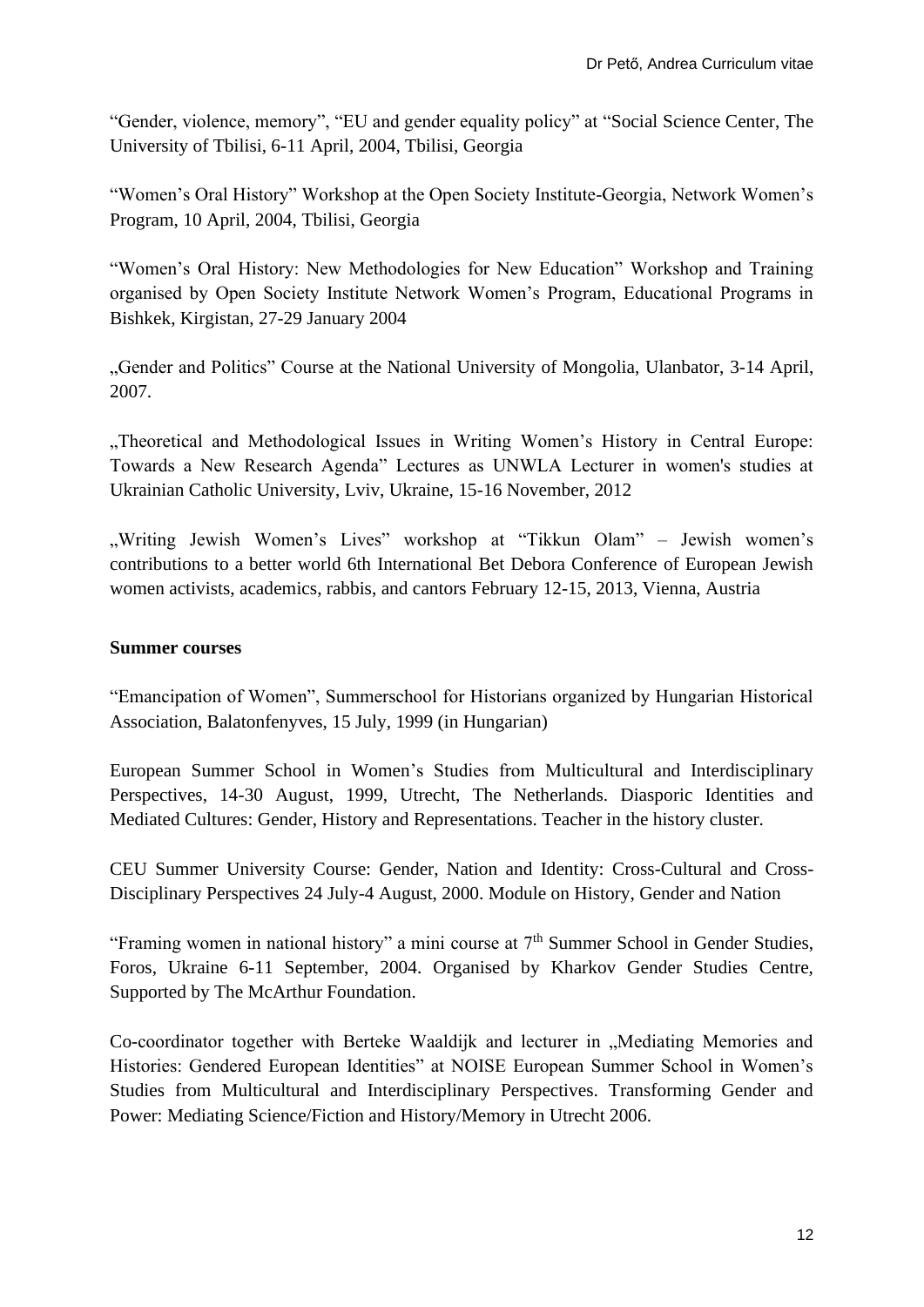Discussant at 3rd Changing Europe Summer School. Central and Eastern Europe in a globalized world. University of Bremen. 28 July - 02 August 2008. Organised by the Research Centre for East European Studies at the University of Bremen with financial support from the Volkswagen Foundation and in cooperation with the the EU Institute for Security Studies (Paris).

..Privileged Narratives: Museums, Archives and Maps" Lecture at Post colonial Feminisms, Gemma Summer school, University of Granada, Euro-Arab Foundation, 29 June-3 July, 2009, Granada, University of Granada, Spain

"Gender sensitivity. A new issue for Central Europe?" Talk at the 8th Visegrad Summer School, Villa Decius, Cracow, Poland, 8 July, 2009

"1968 We Have Lost. The Missing Link Between New Social Movements in the "East" and in the "West" talk at Performing European Feminist Futures: 1968 & 1989. NOISE Summer School in Women's Studies from Multicultural and Interdisciplinary Perspectives, Granada, 18 August, 2010

"Szélsőségesség és előítéletek". (Exteremism and prejudice) Roundtable at the Summer School organised by the Tom Lantos Institute, ICDT in Eger, 22 August, 2011.

"Introduction to Hungarian Jewish History from an Intersectional Perspective", 6 July, 2012 CEU, Matilda Intesive Program: "Gender and Migration, 19th-21st Centuries: Economic, Regional, and Methodological Perspectives"

"Pictures and Forgotten Perpetrators: Constructing Gendered Cultural Memory in Hungary" at 8th European Summer University, Ravensbrück, 30 August, 2012.

"Mediated Holocaust Testimonies and Trauma" Workshop at at 8th European Summer University, Ravensbrück, 30 August, 2012.

"Gendering the Holocaust", on European Summer School on "Pejudice, Genocide and Rememberance", Tom Lantos Institite, Budapest, 30 June, 2016.

"Memories of the past - visions of the future" 15<sup>th</sup> Visegrad Summer School, Villa Decius, Cracow, 14 July, 2016

"The future of Holocaust memorialisation" 16<sup>th</sup> Visegrad Summer School, Villa Decius, Cracow, 11 July, 2017

"Changing gender dynamics in Central Europe: States and Civil rights", roundtable at Surviving crises: A Practical Guide from Central Europe, 22nd summer university, IASK, Köszeg, 21 August-1 September, 2017. 09. 02.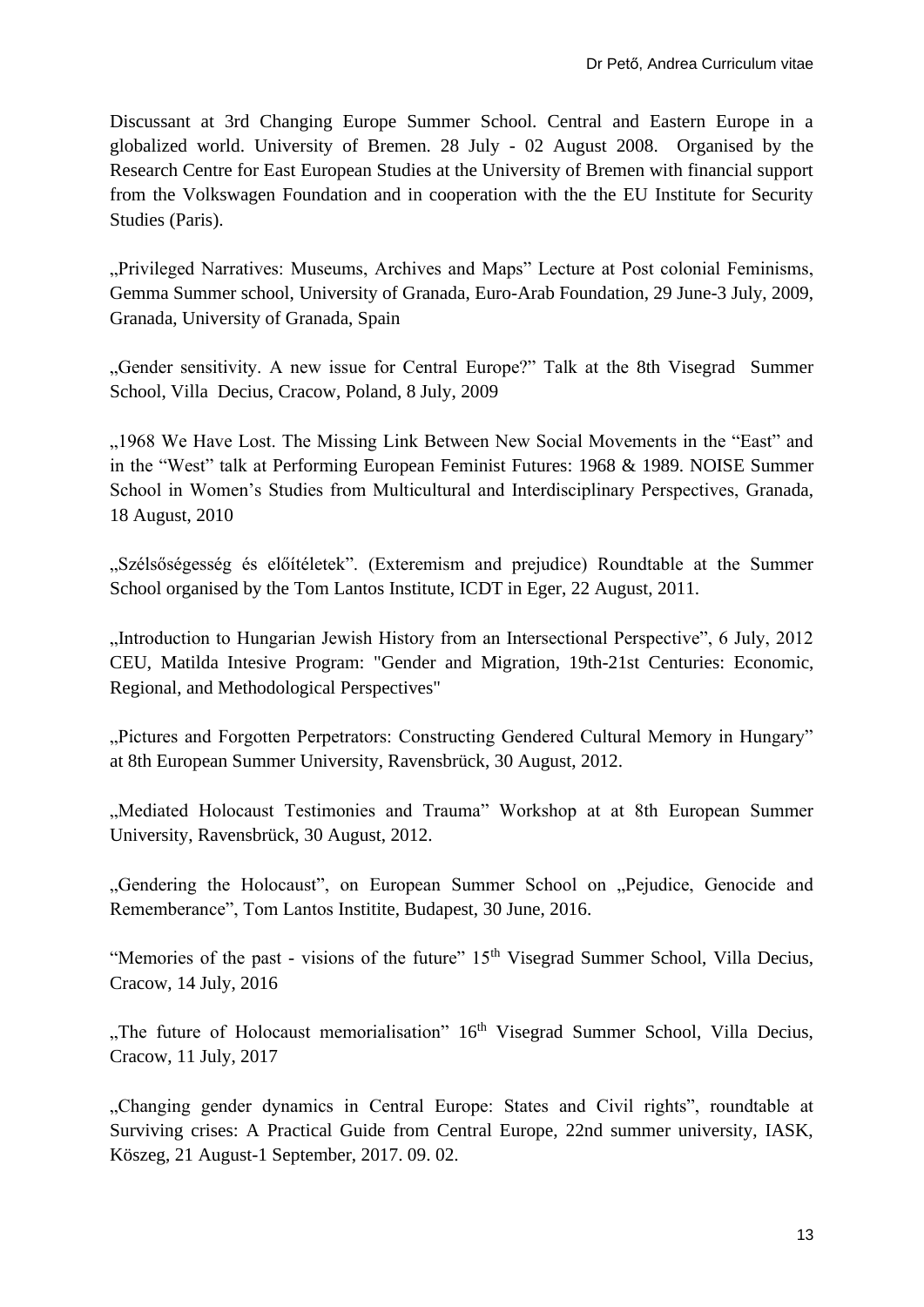"How anti-gender movements in Europe are challening Gender Studies as a discipline?" Talk and seminar at Reclaiminh Critique in Times of Crisis: Feminist, Queer and Postcolonial Interventions, Utrecht University, NOISE European Summer School in Women's Studies from Multicultral and Interdisciplinary Perspective, 28 August, 2017

"The future of Holocaust memorialisation" 17<sup>th</sup> Visegrad Summer School, Villa Decius, Cracow, 5 July, 2018

# **Trainings**

"Feminist oral history: theory and practice" Training for journalists in Chisinau, Moldova, organized by Open Society Fundation, Moldova, 27 June-1 July, 2001

8

"Finding the Stories, the Shape and Original Voices" Second Book Development Workshop, OSI Book on Educational Change in South Eastern Europe, 23-26 October 2003**,** Sarajevo, B-H, a Mini-Workshop on "Using Oral History Approaches in Change Stories http://www.osiedu.net/esp/

Fostering History and Citizenship Education in Romania. Euroclio, Center Education 2000+/Matra Project in Romania (2003-2006) *Education for democratic citizenship,*  Programme Training and Development Seminar, 2-5 May, 2005, Constanca, Romania. Training sessions on using qualitative sources for teaching

Strengthening the Capacity of Belarusian Women Movements and Organizations. Course director for the training organized by International Centre for Democratic Transition in Vilnius (Lithuania), 21-24 February, 26-29 April, 2008

"Using the Shoah Visual History Archive for Researching Intersectioanlity" 6 July, 2012, CEU, Matilda Intensive Program: "Gender and Migration, 19th-21st Centuries: Economic, Regional, and Methodological Perspectives"

"Gender in Research and Application in Projects: special focus on Horizon2020 Projects" Capacity Building Workshop for Researchers, COST GenderSte, Edith Stein Training School, University of Novi Sad, Serbia, 3-4 March 2016

Fast Track Alumni Meeting in Humanities, Bosch Foundation, NS Dokuzentrum, Munchen, 1 July, 2019

# **Gender sensitivity trainings**

"Why gender matters?" (in Hungarian), Equal Opportunity Training for MTVA, (Hungarian Broadcasting Company) 13 January, 2015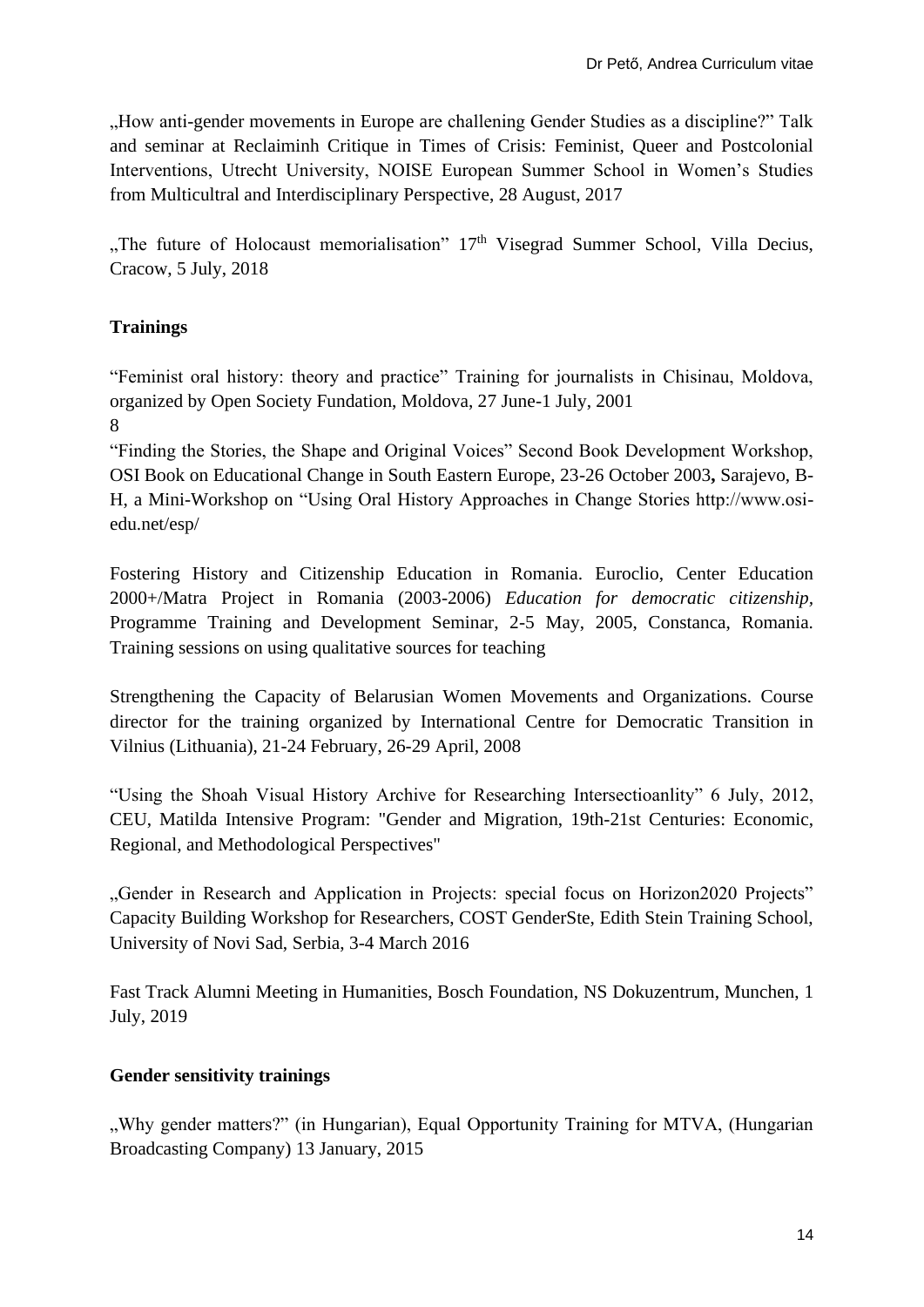#### **Ph. D. courses taught**

Director of Studies for MPhil degree at Open University (London) in gender studies (1998- 2000)

"Gender, Violence and Political Transformation" 29 March, 2001, at Women`s History PhD Course at University of Amsterdam, Belle van Zuylen Institute, NOV PhD course in Women's Studies.

"Oral History" Guest lecturer at the PhD Course in Comparative Gender Studies, CEU, Budapest, 7th February, 2005

"A feminizmus elméletei és a történetírás" (Theories of feminism in writing history) Talk at the Phd Program of PJTE (Pécs) 28 April, 2004

PhD Seminar for Marie Curie Fellows in Gender Studies at University of Utrecht on Class as a catagory of analyses together with Rosemarie Buikema, 14 September, 2006

"Memory in Transition or Memory of the Transition? Personal and theoretical comments on oral history in post-socialist times" lecture at the Autumn Seminar of the Finnish Graduate School for Russian and East European Studies 8-9.10.2007 at the Aleksanteri Institute, University of Helsinki, Finland

"Bringing "pasts" into feminist writing narratives and the politics of gendered remembering" at "Academic and Creative Writing in Gender Studies: How to Write a Scholarly Article for a Feminist Journal", University Linköping, (Sweden) April 21-23, 2008.

"History, memory, gender" Talk at the Doctoral School in History at University of Padua, Faculty of Arts, on 24 September, 2009.

Phd Seminar at "NOISE Summer School in Women's Studies from Multicultural and Interdisciplinary Perspectives, Granada, 17 August, 2010

"Qualitative methods in researching intersectionality" PhD seminar for students in Gender Studies at the Center for Social Sciences in Tbilisi, Georgia, 11 May 2011

"Qualitative methods in researching intersectionality" PhD course, supported by Archimedes Fund, Tallin, University of Tallin, 19-20 April, 2012.

"Missing, Forgotten, and Omitted: Methodological Challenges and their Consequences" lecture and seminar at "Truth and Method: from Freedom to Values" (Tartu, Estonai, February 4–8, 2013) GSCSA III winter school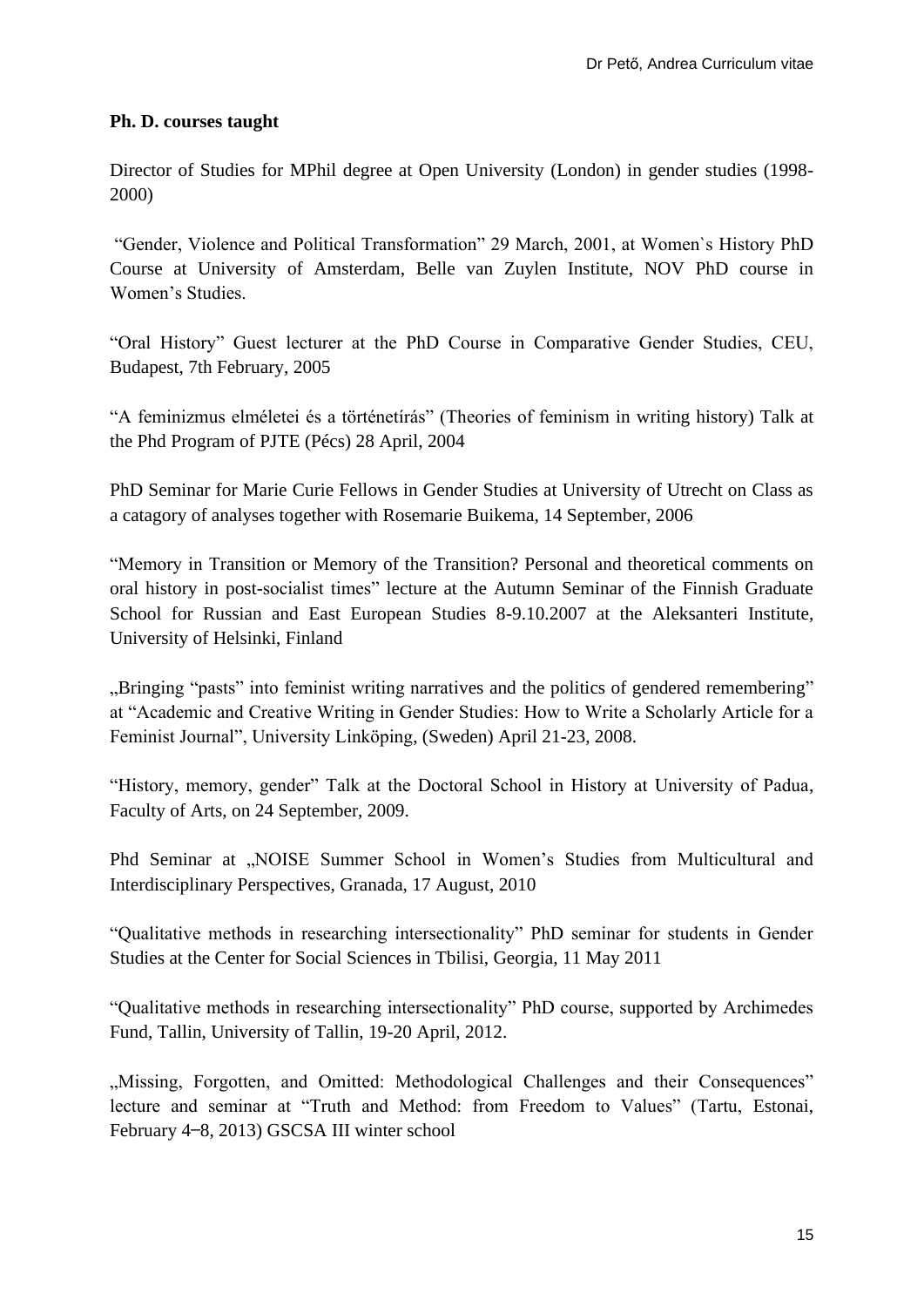PhD Training School "Mobilising Memory for Change" COST NETWORK "IN SEARCH OF TRANSCULTURAL MEMORY IN EUROPE" Budapest, September 28th - October 2<sup>nd</sup>, 2014 commentator in the section: Nationalised Pasts

"Anti-gender movements in Europe" Higher Seminar for PhD students in Gender Studies at Stockholm University, 5 April, 2016

"Methodological Questions of Researching Female Perpetrators in WWII in Countries of the Former Soviet Block", LMU, München, Oberseminar, 29 May, 2019

Invisibility as an analytical category. ADVANCED SEMINAR IN GENDER STUDIES, Södertörn University, Stockholm, Wednesday 3 November 2021.

# **PhD Training Schools organized**

Edith Stein Training School, COST Targeted Network, TN 1201, CEU, Budapest, Conference organized 6-9 November, 2014, organizer.

PhD Training School "Mobilising Memory for Change" COST NETWORK "IN SEARCH OF TRANSCULTURAL MEMORY IN EUROPE" Budapest, September 28th - October 2<sup>nd</sup>, 2014 organizer

"Citizenship. Questions and Historiography". Graduate student conference organised by the Board, Contemporary European History and PhD School of Sorbonne, Paris at CEU, Budapest, 20 June, 2015

Researching and Remembering the Holocaust in Central Europe. New Sources, Methods and Approaches. EHRI Seminar, CEU, Budapest 3-7 September, 2018.

# **Internship supervision**

MA students, CEU Department of Gender Studies 2008-2009

# **CEU Graduate students' field trips abroad**

Istanbul, Sabanci University, 21-24 May, 2012

Minnesota, University of Minnesota, 16-19 May, 2013

# **Student field trips**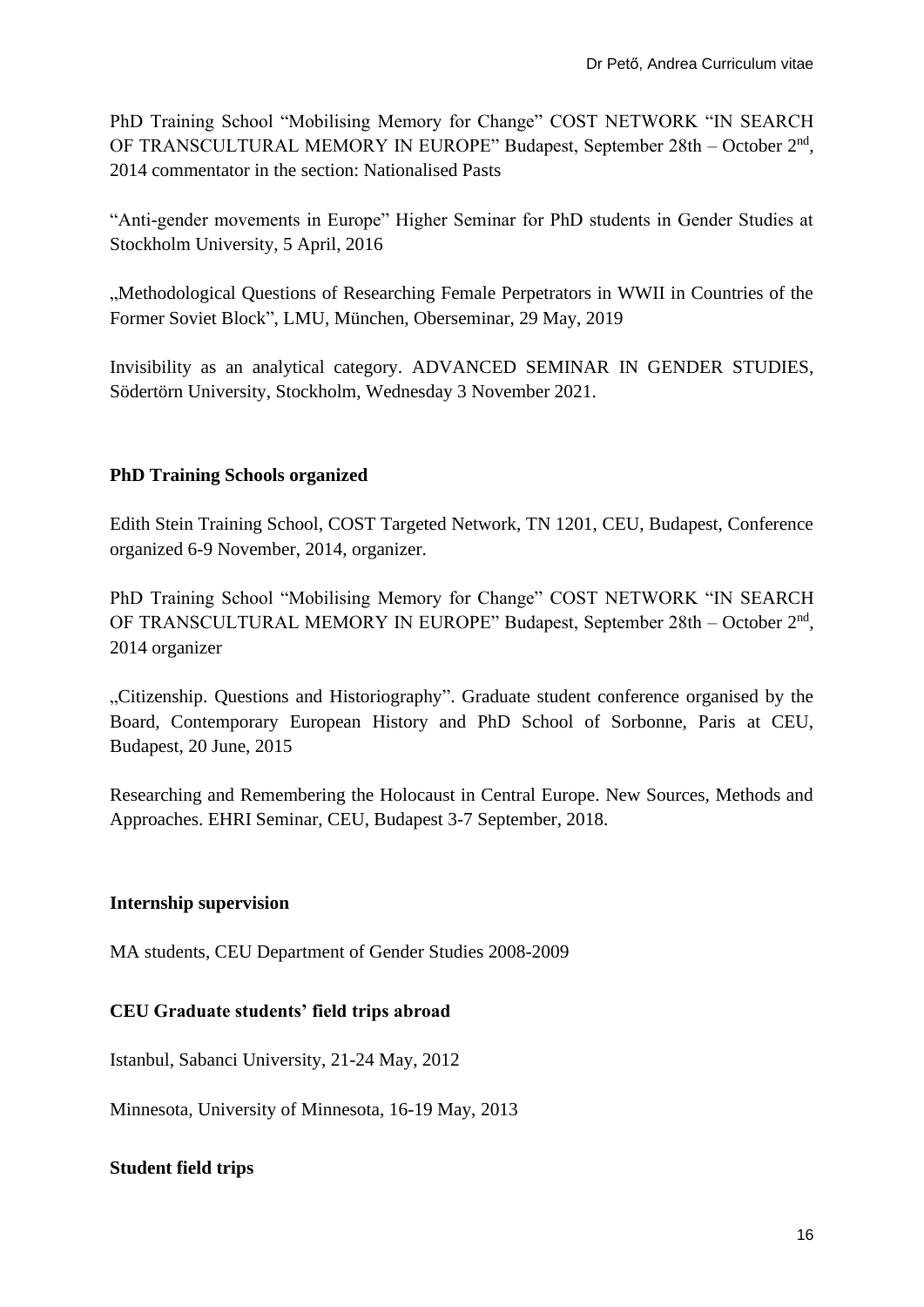Auschwitz/Birkenau at 15<sup>th</sup> Visegrad Summer School, Villa Decius, Cracow, 14 July, 2016

Auschwitz/Birkenau at 16<sup>th</sup> Visegrad Summer School, Villa Decius, Cracow, 11 July, 2017

Auschwitz/Birkenau at 17<sup>th</sup> Visegrad Summer School, Villa Decius, Cracow, 5 July, 2018

Auschwitz/Birkenau at 18<sup>th</sup> Visegrad Summer School, Villa Decius, Cracow, 5 July, 2019

Schindler Factory, Cracow, Online, 19th Visegrad Summer School, Villa Decius, Cracow, 5 July, 2020

#### **Classes in secondary schools**

- 1. Magyar nők története, nyilvános óra az Eötvös Gimnáziumban, Budapest, 2018. Október 27.
- 2. Magyar nők története, nyilvános óra az Ságvári Gimnáziumban, Budapest, 2018. November 10.
- 3. Fazekas Gimnázium, Fazekas Napok, 2019 március.

#### **Off University (Berlin) course**

2019 autumn term *Homelessness and Homemaking: On Different Meanings of the Home Place* with Ayse Kucukkirca

#### **Presentation of a course taught at CEU**

Archiving memories. Presentation of student projects of the course: "Preserving knowledges of the past", taught with Robin Kirk, Duke University, 7 February, 2017

#### **CEU Intellectual Themes Initiative (Interdepartmental cooperation)**

Sound Relations: Transgressions, Disruptions, Transformations (2017-2018)

#### **CEU Democracy Institute (Budapest)**

[II. világháború őszi kurzust bevezető LIVE discussion](https://www.academia.edu/43246356/Online_A_II_vil%C3%A1gh%C3%A1bor%C3%BA_%C5%91szi_kurzust_bevezet%C5%91_LIVE_besz%C3%A9lget%C3%A9s_2020_junius_10) 2020. junius 10, A CEU Bibó István Szabadegyetem és az MTA II. világháború története albizottság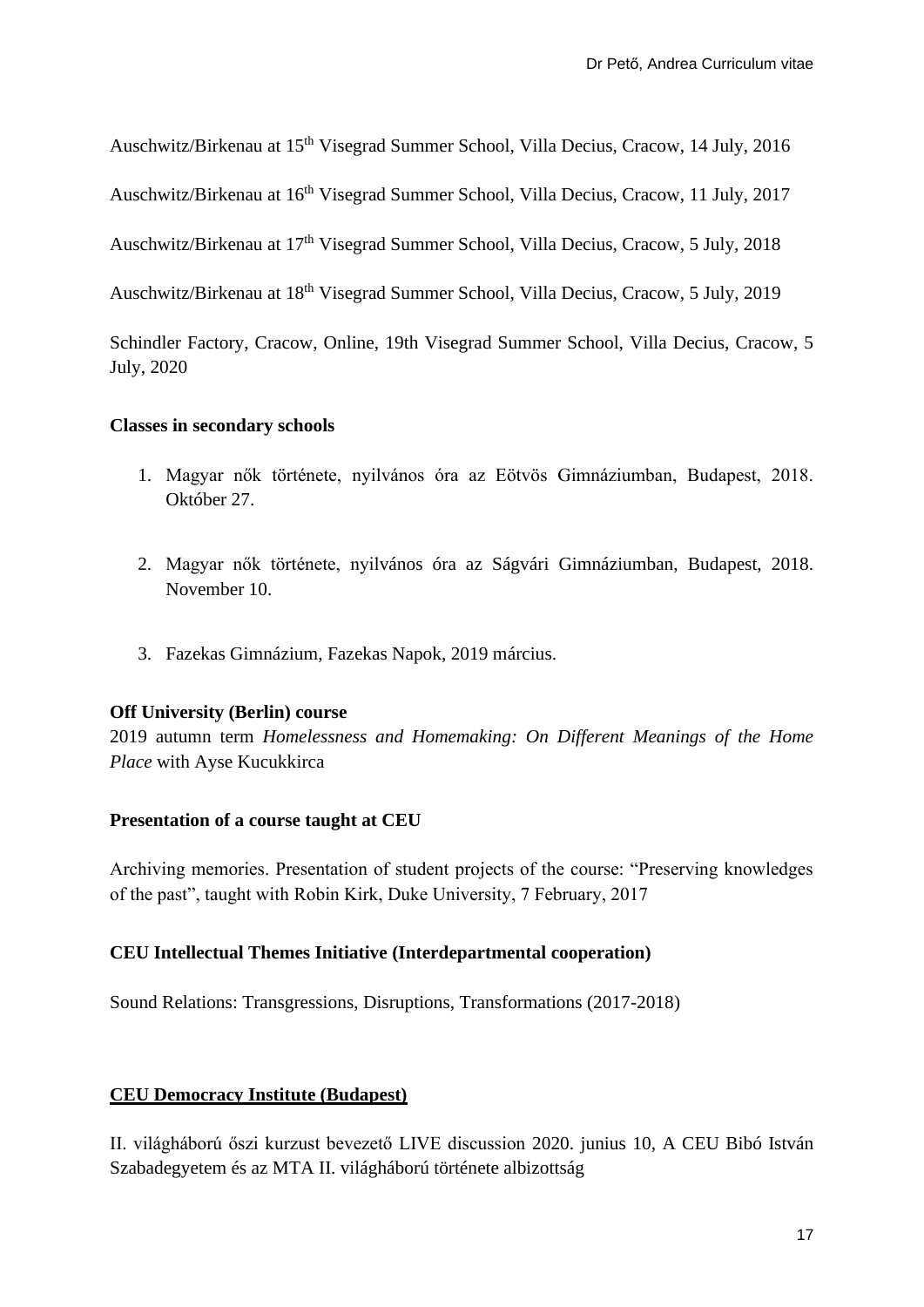Invisibility as an analytical category 4 May, 2021 CEU Democracy Institute, fellow's talk

#### **COST projects**

"In Search of Transcultural Memory in Europe", COST Action IS1203, 190 000 EUR (2012-2017) MC member

"Gender, Science, Technology and Environment – genderSTE", COST Action IS1201, (2012-2017) MC Member, Member of Core Group, Coordinator of the Edith Stein Training School

"European Network for Research Evaluation in the Social Sciences and the Humanities" (ENRESSH) CA15137 (2016-2020)

## **Grants**

## **CEU Teaching Grant**

CEU Research Support Scheme "Academic Writing and Publishing in Gender Studies" (2008- 2009) 5000 EU

"Gendered Politics of Political Violence and War", CEU-Sabanci University Joint Academic Initiative (2011-2013) 45 000 USD

"Gendered Politics of Political Violence and War", CEU-Sabanci University Joint Academic Initiative (2011-2013) 5 000 USD

CEU Research Support Scheme: Interrogating the Archive. Developping the course 2011- 2012. (4000 EUR)

#### **CEU Podcast Grants**

CEU/HAS History of WWII, 9 series, 500 EUR

CEU/HAS History of WWII, 30 series, 2400 EUR

#### **International Grants**

Memory of WWII and transitional justice. Supported by Rothschild Foundation (2008-2012)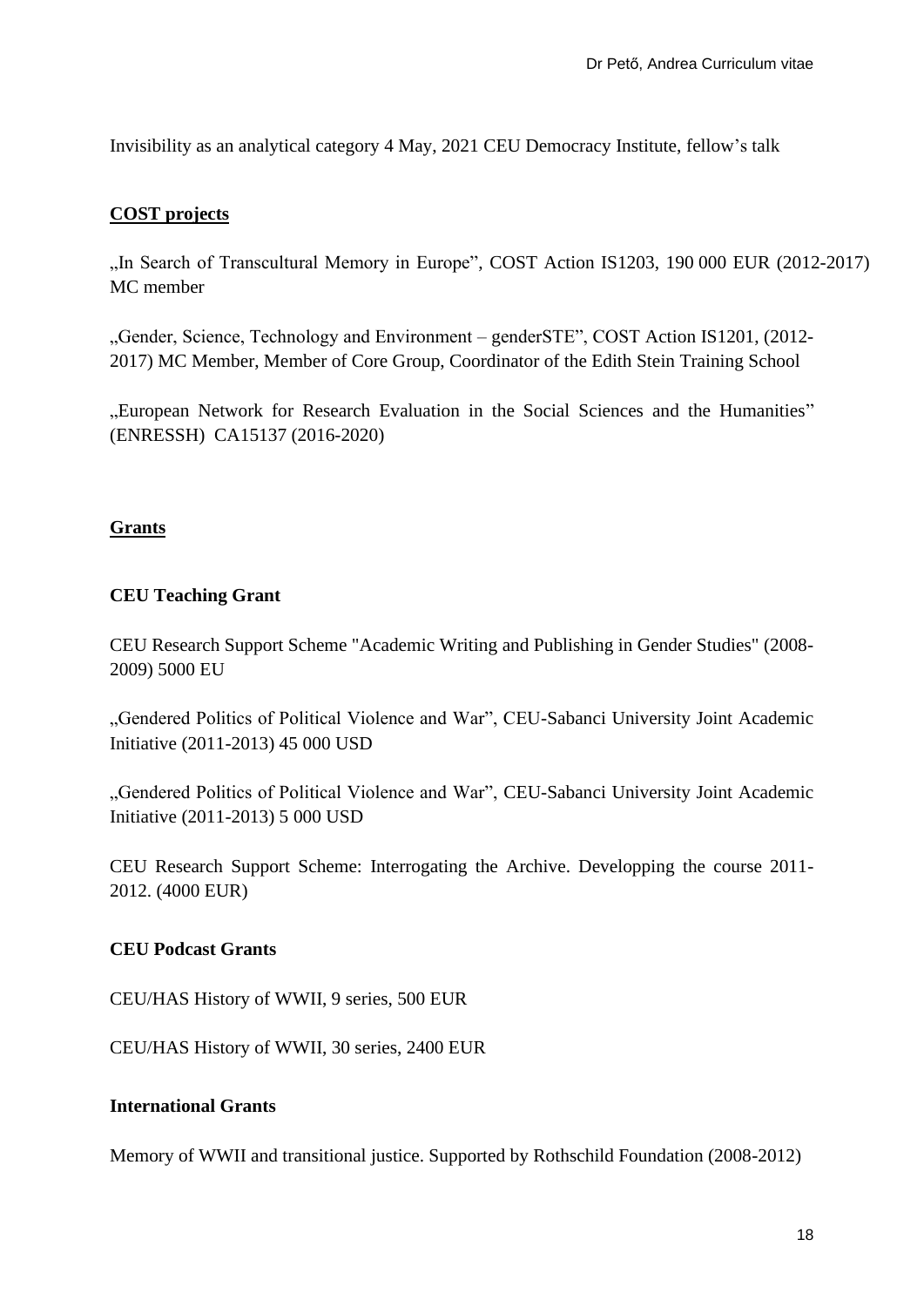## **International Fellowships**

Webb Memorial Foundation, Ruskin College, Oxford, research fellow (contemporary European history, 1991)

European University Institute, Florence, visiting scholar (European history, 1993)

Institute for Human Sciences (IWM) (Vienna) Visiting Fellow (1997)

International Institute for Social History (Amsterdam, Holland) NUFFIC Scholarship, (1998)

Jean Monnet Fellow, European University Institute, Florence, Italy (2001-2002) European Forum member "Europe in the World: the external dimension of Europeanisation"

Distinguised Fellow, Institute of Contemporary History, Center for Holocaust Studies, München, (January- June 2019)

Fellow, Global Contestations of Women's and Gender Rights" organised by Alexandra Scheele, Julia Roth and Heidemarie Winkel at the Center for Interdisciplinary Research (ZiF) at Bielefeld University, January-July 2021.

# **Visiting professorship**

University of Toronto, Center for Russian and East European Studies, visiting professor (2000)

University of Buenos Aires (Argentina) visiting professor (2010), Erasmus Mundus Action 3 Fellowship

University of Frankfurt, Germany, DAAD, visiting professorship 2010-2011

Sodethorns University, Center for Baltic, Easter European Studies Center, Stockholm, visiting professor, April, 2010, November 2021

Lectureship UNWLA in women's studies at Ukrainian Catholic University, Lviv, Ukraine, 15- 16 November, 2012

Visiting Professor, University of Novi Sad 2014/2015, 2015/2016

Visiting Professorship, Viriginia Tech, September-November 2021, sponsored by International Initiatives Committee at College of Liberal Arts and Human Sciences; Center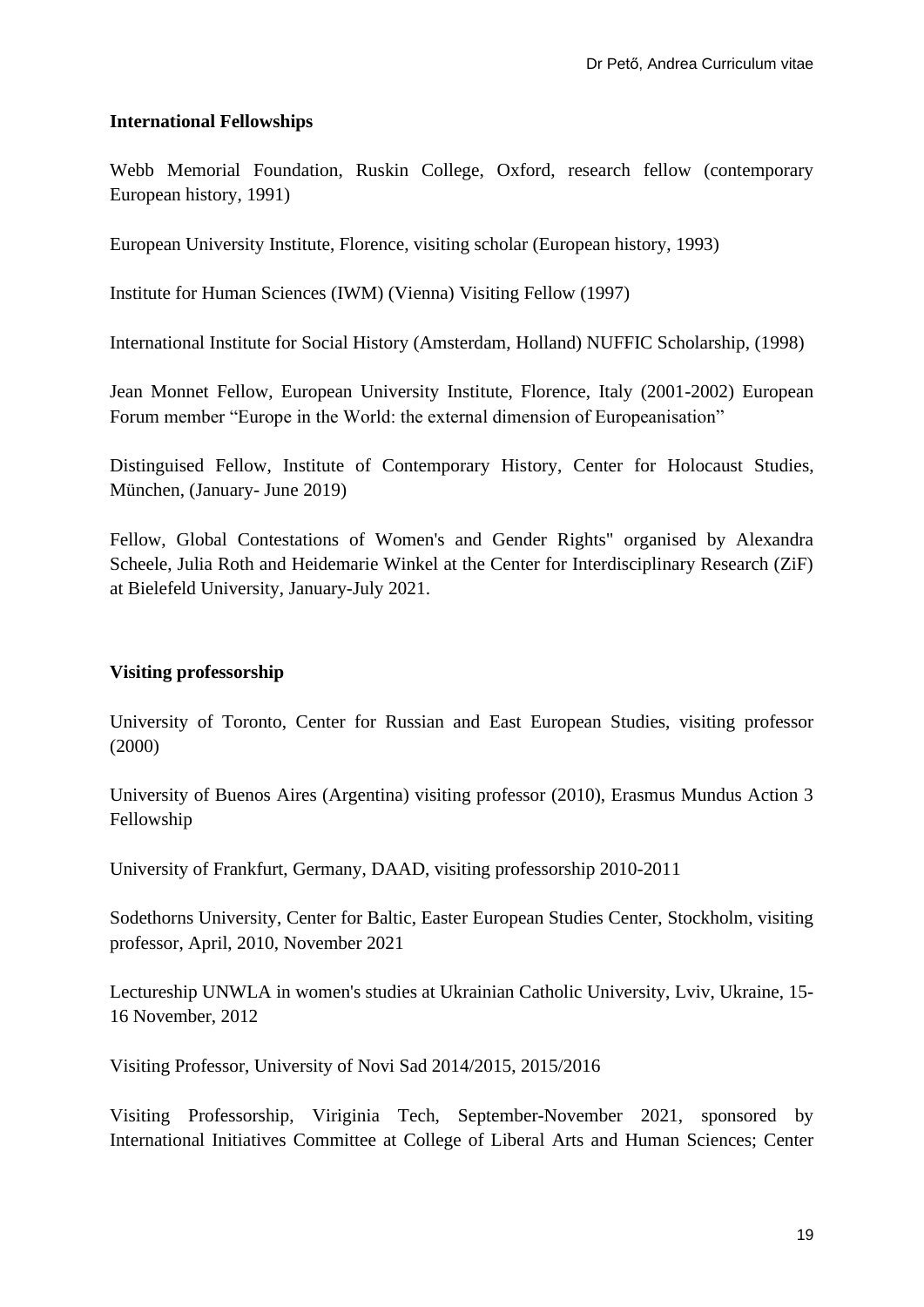for Peace Studies and Violence Prevention; Women and Gender Studies Program; Center for European Union, Transatlantic and Trans-European Space Studies.

# **Teaching Fellowships**

Teaching Fellowship at USC Shoah Foundation, Los Angeles, USA, 2013-2014

#### **Hungarian Research Grants**

Bolyai Research Grant (Hungarian Academy of Sciences) 2002-2005

#### **CEU Research Grants**

CEU Junior Faculty Research Grant (1998)

CEU Research Board Grant (1998) Rethinking Post WWII Women's History in Central Europe

CEU Junior Faculty Research Grant (1996)

#### **Travel and Conference Grants (CEU and International)**

British Academy Travel Grant (1994)

CEU Conference Travel Grant (1995-96)

W. K. Kellog Foundation, Salzburg Seminar Grant (1995)

CEU-HESP Lecturer Mobility Grant (1996)

CEU Conference Travel Grant (1996-97)

CEU Conference Travel Grant (1997-98)

CEU Conference Travel Grant (1998-99)

CEU Mobility Scheme Grant for Teaching in Ljubjana (Slovenia) at ISH (1999)

The Japan Foundation Grant, Study Tour in Japan, 3-17 March, 2001

CEU conference grant (2003-2004) organising the workshop: "Bitter experiences". Grant: 5000 EU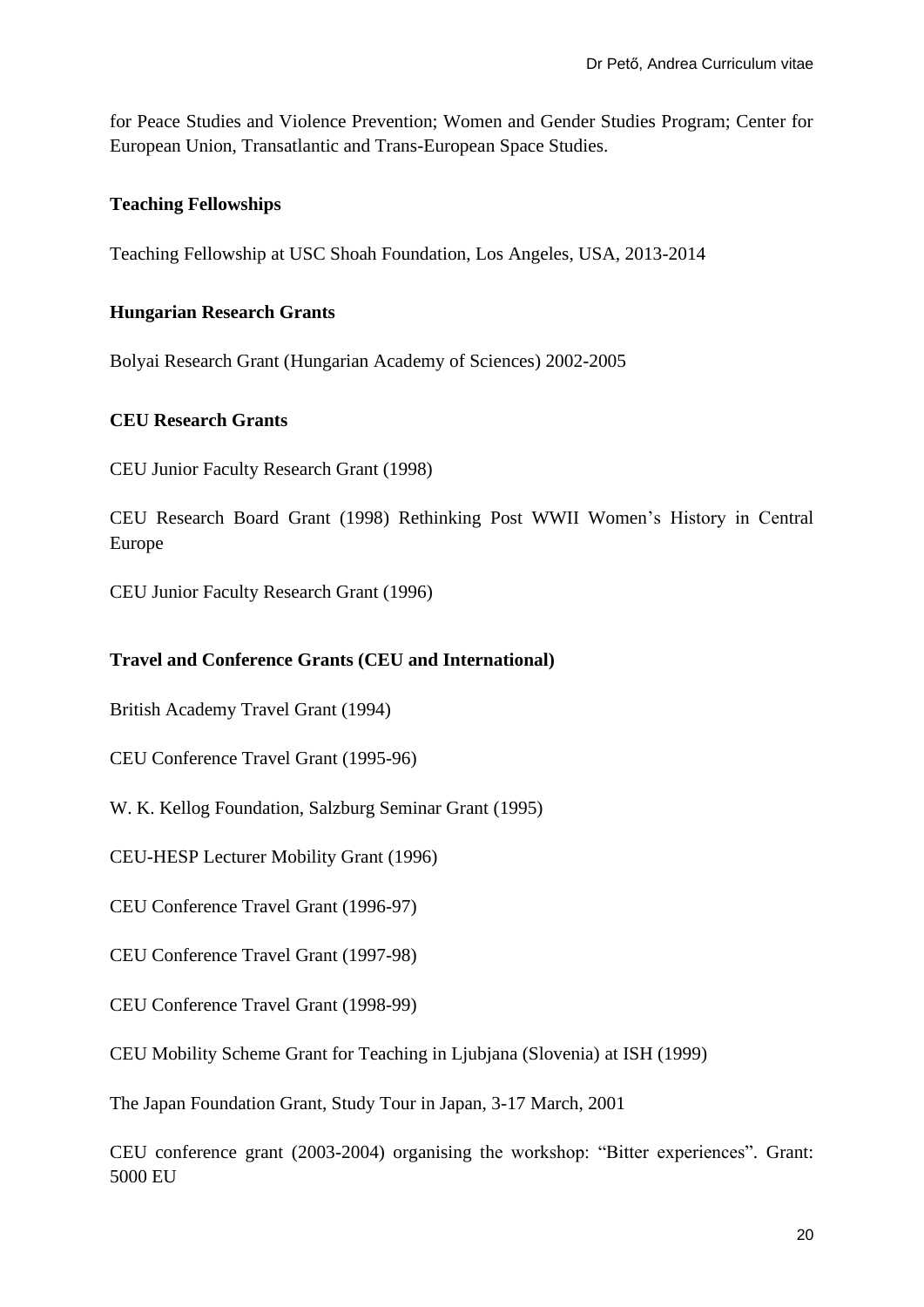CEU Travel Grant (2004-2005)

CEU Travel Grant (2005-2006)

CEU Travel Grant (2006-2007)

CEU Travel Grant (2007-2008)

Travel Grant, Research Institute of Utrecht University for History and Culture (2008)

International Visegrad Fund Small Grants (2010)

Women and Holocaust. Researching Gender and Holocaust in Central Europe. Interdisciplinary Conference. Funded by the Visegrad Fund 46300 EUR, book publication is due in spring 2015.

"The Holocaust in Hungary: Victimhood and Memory", CEU Conference grant, 3000 EUR, 2017.

#### **European Teacher's Mobility Grants**

Erasmus Grant to teach at the University of Utrecht an MA and a PhD class, January, 2013

Erasmus Grant to teach at the University of Utrecht: "Gender, Ethnicity and Cultural Critique", February, 2009.

Erasmus Grant to teach at the University of Utrecht April, 2007

Erasmus Grant to teach Institute of Social Sciences and Humanities, Skopje, 2018

#### **Publishing Grants**

Nemzeti Kultúrális Alap (NKA) (2019) Publishing: Láthatatlan elkövetők by Jaffa (Invisible perpetrators)

European Association for Social Anthropologists grant for translating articles on extreme right women's activism in Hungary (2008)

Hungarian Book Foundation (Magyar Könyv Alapitvány) for publishing Júlia Rajk in Bulgarian 2008)

Hungarian Book Foundation (Magyar Könyv Alapitvány) and National Cultural Foundation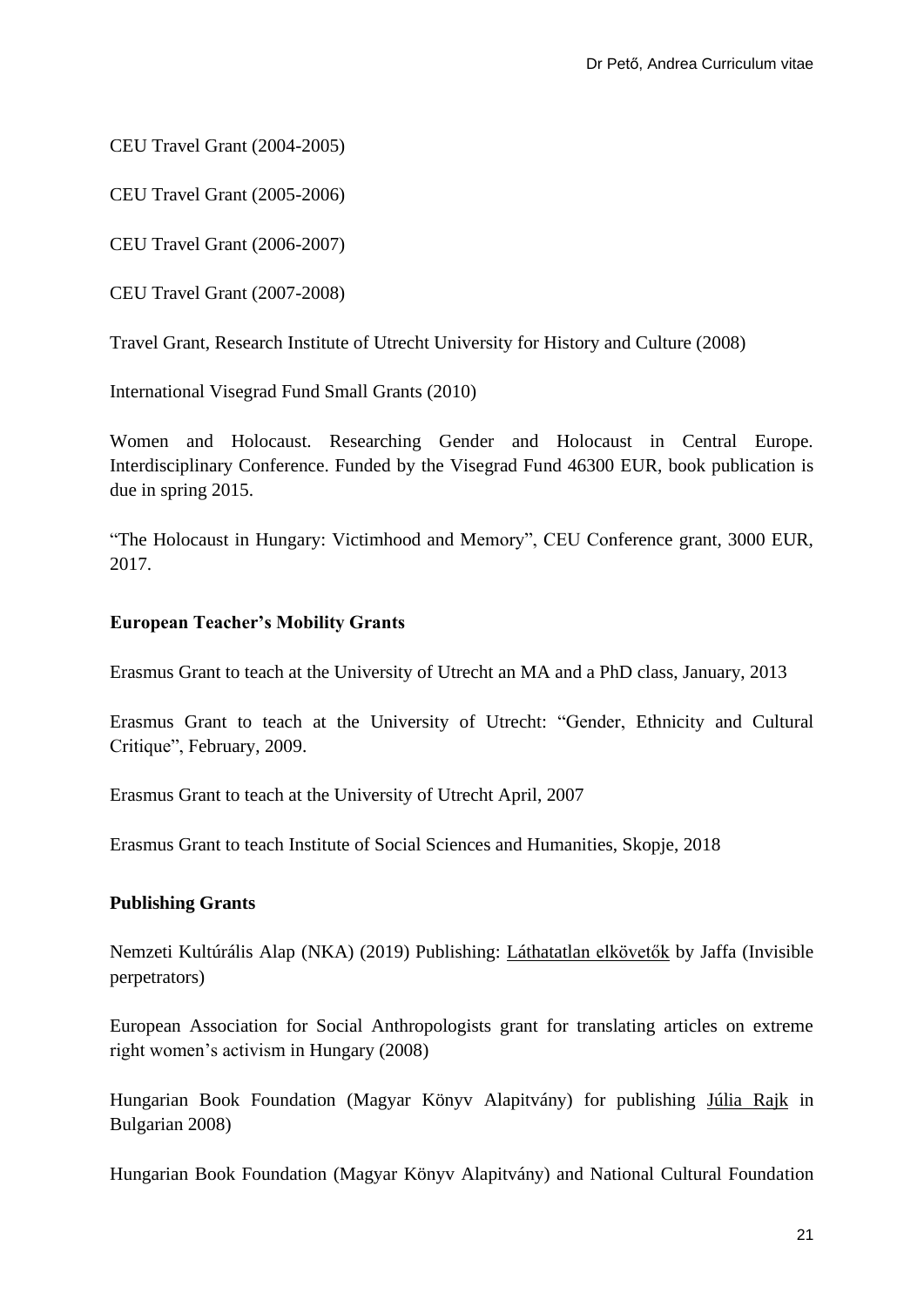(Nemzeti Kultúrális Alap) for publishing "Women`s Stories"(1998)

## **European Union 5th Framework Research Projects**

Gender Relationships in Europe at the Turn of the Millennium: Women as Subjects in Migration and Marriage (October 2001-2004) EUI, Florence, senior partner. Budget of the Hungarian team: 50 000 EU.

Employment and Women's Studies: The Impact of Women's Studies Training on Women's Employment in Europe (October 2001-2003) University of Hull, Women's Studies Program, senior partner. Budget of the Hungarian team 48 000 EU

# **European Union 7th Framework Research Projects**

Practising Gender Equality in Science (PRAGES), Dipartimento per le Pari Opportunità della Presidenza del Consiglio dei Ministri, (Rome, Italy) partner, 2008-2011

#### **Other European Union funded projects**

EU Action Program, Combating against Social Exclusion, Research on Gender Indicators against Social Exclusion, 2003-2006, coordinated by SURT, Barcelona, Spain, partner. [www.surt.org/indicadors2,](http://www.surt.org/indicadors2) senior partner. Budget of the Hungarian team 60 000 EU

Prospects for Integration of Migrants from "Third countries" and their Labout Market Situations: Towards Policies and Action (2008-2010), leader of the Hungarian research team, Budget of the Hungarian team 58600 EU, Directorate-General Freedom, Security and Justice funded

#### **International Research Projects**

Rethinking Post War Europe, supported by Volkswagen Stiftung at the Institute for Human Sciences, Vienna, Austria 1997-1998

Gender Politics and/versus Family Politics. Feminist Concepts and Strategies in Gender Politics in Western and Eastern Europe. Organized by Department of Social Sciences, Austrian Institute of East and Southeast European Studies, Institute for Human Sciences. 1998-1999

"Perspectives for Gender Equality Politics in Central and Eastern Europe", Organized by The Peace Institute, Ljubjana (Slovenia) 2000-2001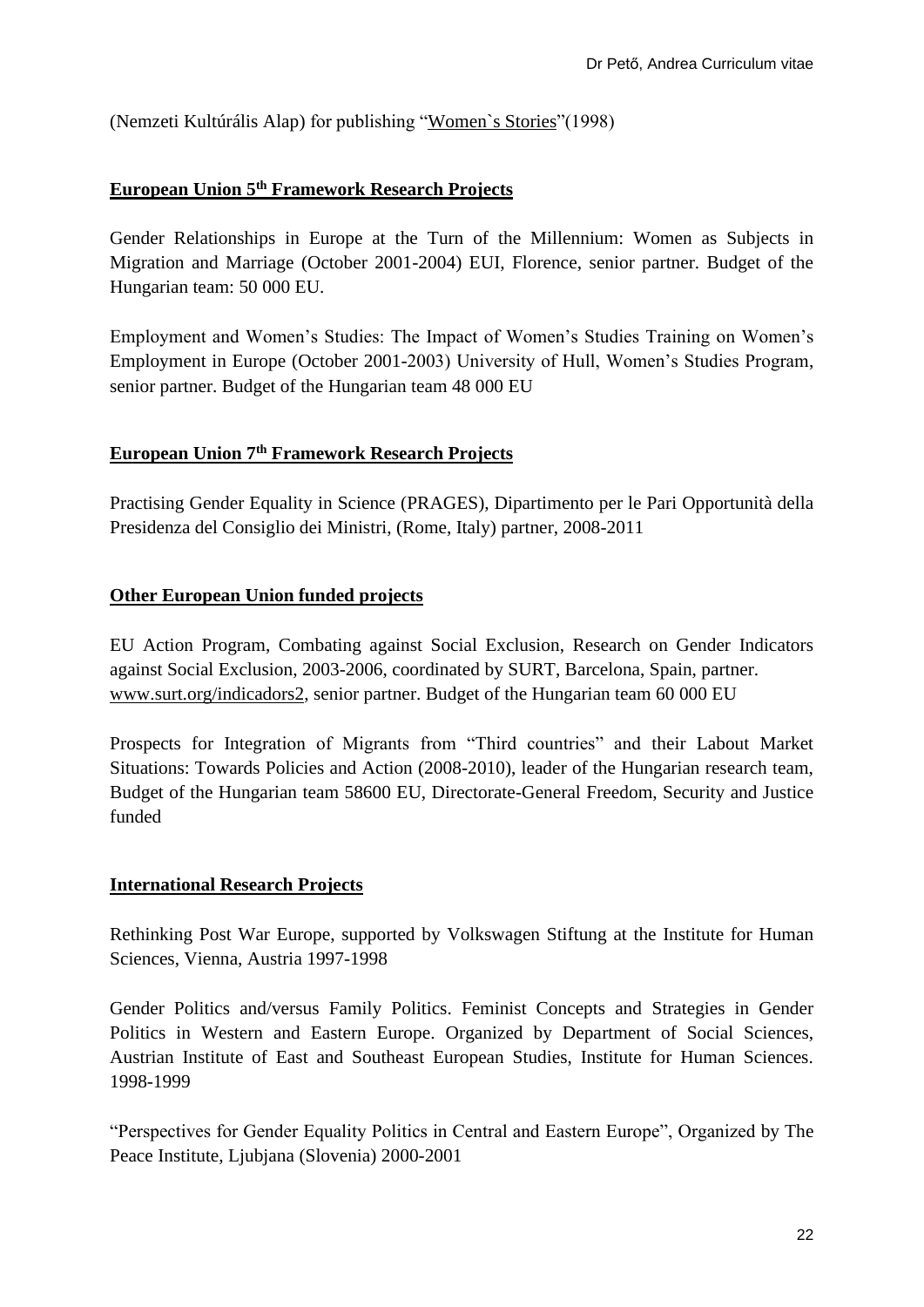"To Look at Life through Women's Eyes: Women's Oral Histories from the Former Soviet Union", Network Women's Program, Open Society Institute, New York, Project Coordinator 2000-2004.

"Values, Images and Principles in EU Global Action" organized by Forum per i problemi della pace e della guerra, Firenze, Italy 2001-2003.

ATHENA European Thematic Network on Women's Studies, 1999-2003. Participant in Panel 1b: Teaching materials in European women's studies

ATHENA 2 European Thematic Network on Women's Studies, member of the Task Force 2003-2006

ATHENA 2 European Thematic Network on Women's Studies, coordinator of Panel 1b4: Memories, histories and narratives.2003- 2006

ATHENA 2 European Thematic Network on Women's Studies, participant of Panel 3b: Reconceptualising the Notion of Equal Opportunities and Rethinking the Policy Aims and Instruments. Joint Effort of Gender Studies in the Academia, Policy Makares and Women's Organisations. 2003-2006

Structures and Standards of Initial Training for History Teachers in Europe. A Comparative Study, organised by European Commission, Directorate General for Education and Culture, University of Vienna, Department of Economic and Social History, 2003-2006, expert for Hungary.

[http://itt-history.univie.ac.at/index.php?id=52.](http://itt-history.univie.ac.at/index.php?id=52)

"Creating Links and Innovative Overviews for a New History Research Agenda for the Citizens of a Growing Europe" CliohRES. EU Network of Excellence. Thematic Working Group 4: 'Work, Gender Society' 2005-2010. Senior partner [www.let.uu.nl/cliohres-twg4](http://www.let.uu.nl/cliohres-twg4)

ATHENA3 European Thematic Network on Women's Studies, member of the Task Force 2006-2009

"Teaching Empires" Coordinator of working group of ATHENA3 European Thematic Network on Women's Studies 2006-2009

Gender relations in Educational Policy and Practice in the Danube region - Experience, Analysis and Impulses. (Advisory Council for the Women`s Danube Network, Ulm, Austria) 2010-2011.

"Strengthening the Capacity of Women Movements and Organizations", CIVEX, ICDT, Budapest, funded by Visegrad Fund, 2013-2014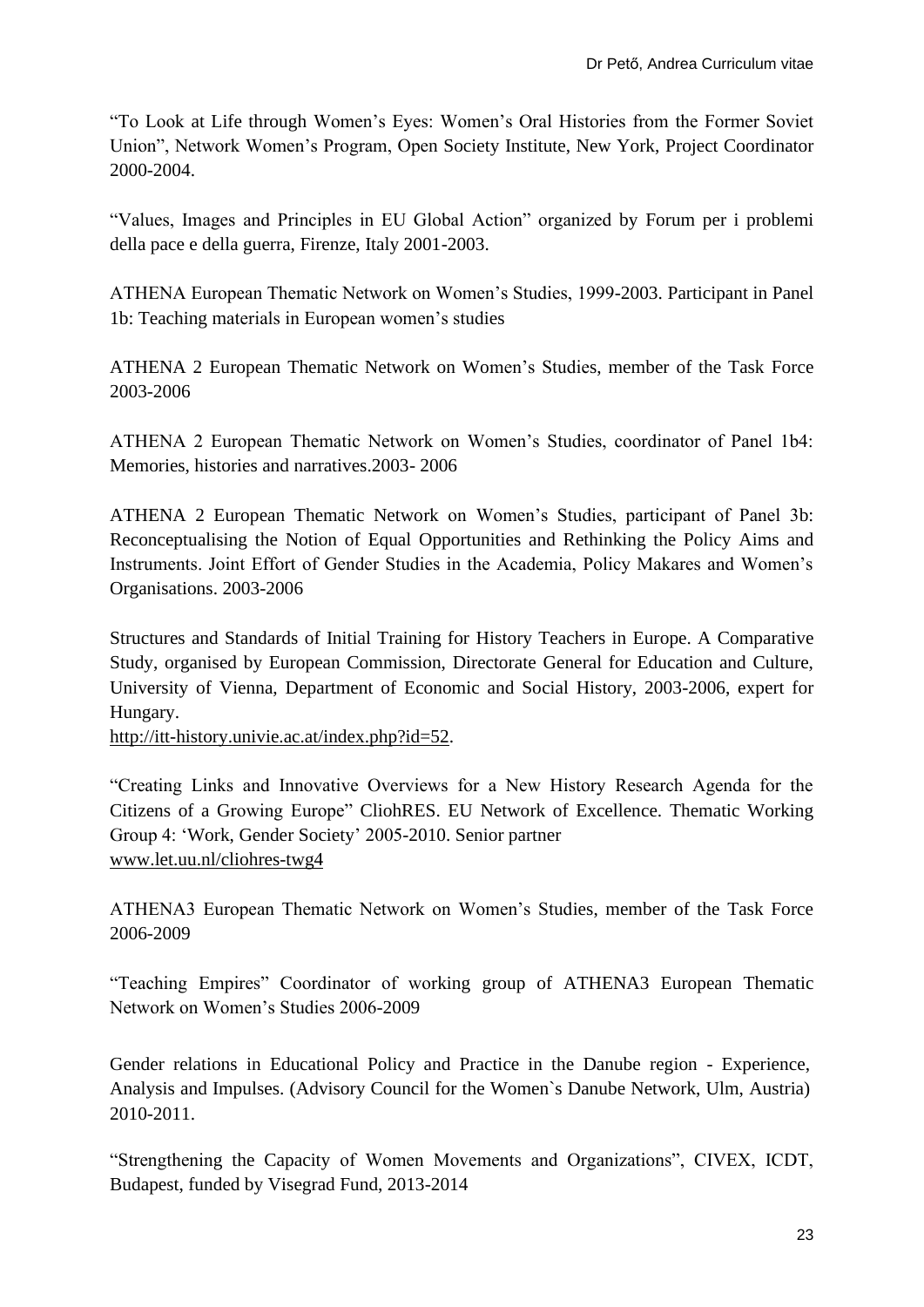The Soviet Union's Relations with their Allies, *University of Glasgow*, *Cold War Studies Project, Harvard University 2021-*

Global Contestations of Women's and Gender Rights, Center for Interdisciplinary Research (ZiF) at Bielefeld University 2020-2022

# **Reproductive Righteousness. University of Cambridge (2021-2022)**

#### **National research projects**

"Recepció és kreativitás. A nyitott magyar kultúra programja." (Reception and Creativity. The Program of Open Hungarian Culture) 2002-2004. at Hungarian Academy Sciences, Institute of Philosophy, Budapest.

"A társadalmi kirekesztés társadalmi nem alapú elmélete és gyakorlata a Csereháton" (Gender based exlusion in Cserehat) Research project commissioned by the Hungarian Ministry of Equal Opportunites, 2004. Director of research.

"History of Women's History in Hungary". Research Project organized in Hajnal István Society for Social History (1996-2000) funded by Hungarian National Scientific Research Fund (OTKA)

#### **International conferences (all papers in English, or indicated otherwise)**

#### **1987**

Seventh International Congress of Enlightenment, Budapest paper read about "English Utopian Movements", 1987

# **1988**

History of Working Class Living Conditions, Berlin, 1988, organized by East German Historical Association, Paper read about : "Working Classes in Hungary "(in German)

# **1993**

Annual Conference of Hajnal Istvan Society, 1993. paper read about "Working Women in Hungary in the Twentieth Century" (in Hungarian)

#### **1994**

Women`s History - Women in History, Workshop, Budapest, CEU History Department, 1994. Conference Organizer. Paper on "Gender Politics in Hungary after 1948"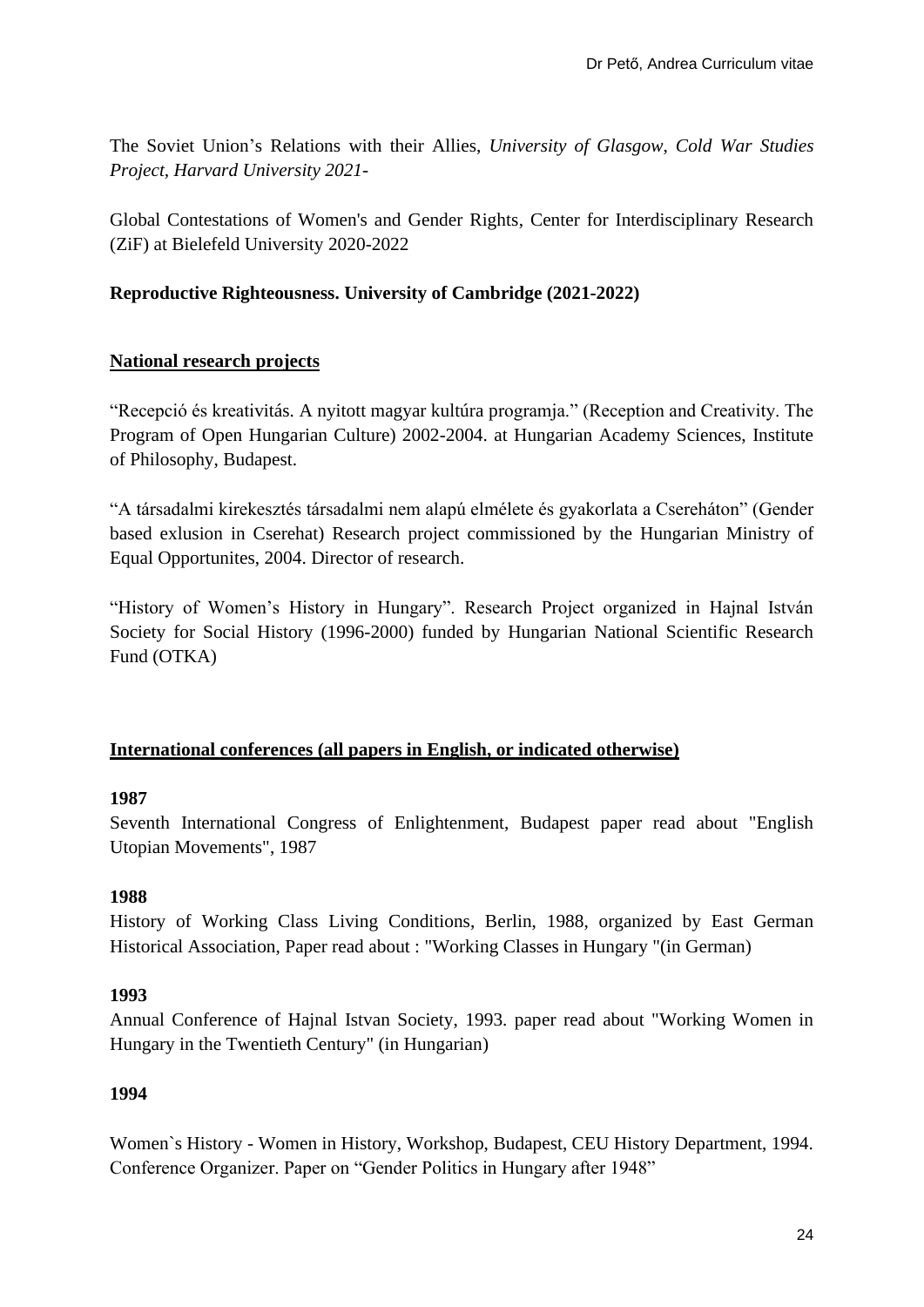Teaching the Comparative History of Central and South-East Europe. Zagreb, May, 1994. Paper read about "Social History of the Communist Period. Experiences of Multi-National Seminars of the Central European University"

National Reconciliation in Comparative Perspective. Organized by Bucharest Social Science Center, Institute for Southeast European Studies, Romanian Sociology Association. Bucharest 3-4 June, 1994. (Romania) Paper read about: "Reconciliation of Workers`s State with Working Women".

Third Annual Conference of Women`s History Network. Notthingham, 1994. Paper read about: "Family Life and Social Position of Women in Heavy Industrial Cities in Hungary"

## **1995**

Civilization, Sexuality and Social Life in Historical Context- Hidden Face of Urban Life. Budapest, 24-26 February, 1995. Organized by Semmelweis University of Medicine, Institute of Medicine and Social Medicine; Paper read about: "Family Life and Social Position of Women in 1950s".

Plans for Making a New Democratic and Social Europe 1944-1945. Organized by Hungarian Academy of Sciences, 23-25 February, 1995. Paper: "Revival of Hungarian Women Associations".

Seminar: "Central Europe: History and Current Political Developments" Paper: "Teaching the History of Central Europe" in Moscow, April 12 - 14, 1995

Conference: Transitions, Environments, Translations. The Meaning of Feminism in Contemporary Politics. New Brunswick, Princeton, 28 - 30 April, 1995, paper read about "Women's Movement in Hungary"

The Second European Conference of Sociology 30 August- 2 September, 1995, Budapest. Contributed paper to the Working Group on Gender Relations and Labour Market, paper on "Employment and Social Position of Hungarian Working Women in 1950s".

4th Annual Conference of Women's History Network, Manchester 16-17 September, 1995. Paper read about: "Jewish Women between Holocaust and Stalinism. Hungarian Jewish Women's Organization in Post WWII Hungary."

"World Divided" Conference organized by the Research Institute of Social Conflict, Hungarian Academy of Sciences, Budapest, 2-3 December, 1995. Paper: "Hungarian Women's Movements after 1945" and "Teaching Women's History at the Central European University". (in Hungarian)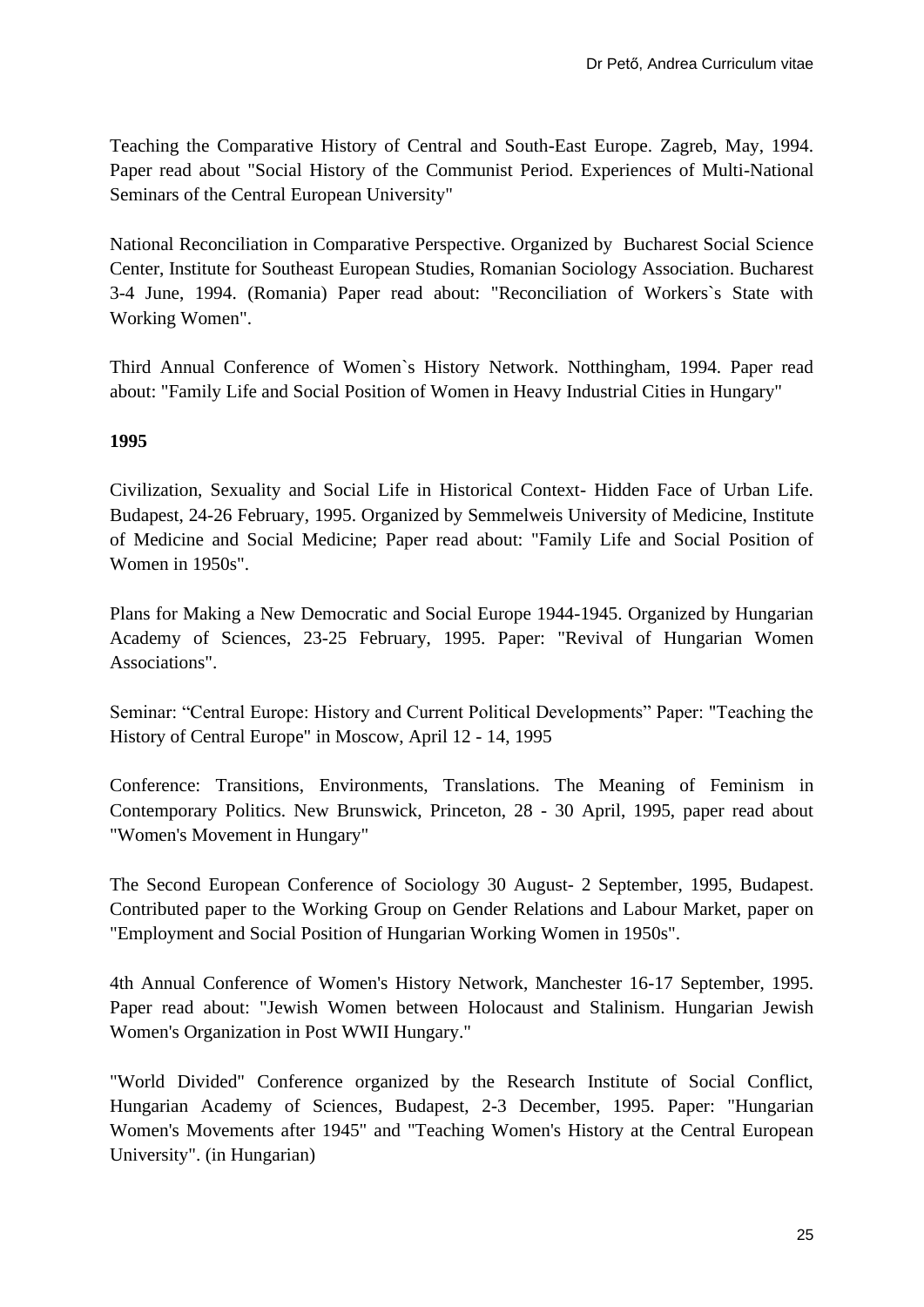#### **1996**

"Feminism and Democracy: On the Significance of Women's Movements for the Process of Democratization in European States after WWII". Organized by University of Frankfurt, Department of Social Sciences, Center for Women Studies, Hessische Landescentrale für politische Bildung. Frankfurt, 28-31 March, 1996. Paper read on: "Feminism and Nationalism: The Hungarian Women's Movements in the Inter-War Period."

European Social Science Conference, Amsterdam 8-12 May, 1996. Paper read on "Human Costs of Forced Industrialization in Hungary in the 1950s".

5th Annual Conference of Women's History Network, London 14-15 September, 1996. Paper read about "Roles of their Own. Representations of Hungarian Women in the Interwar Period<sup>"</sup>

## **1997**

"Feminism and Emancipation in Hungary (1945-1951)" Lecture at the Annual Conference of the Hungarian Association of Sociology, Székesfehérvár, 5 January, 1997 (in Hungarian)

"Frontline Feminisms; Women, War and Resistance", University of California, Riverside, January 16-18, 1997. Paper read about; "Hungarian Women and Resistance (1939-1951)"

"New Paradigms-New Institutions" Institutum Studiorum Humanitatis, Ljubjana 26-28 February, 1997. Paper read about: "New Histories of Central Europe".

"Women in Popular Culture" conference organized by Department of Ethnography, ELTE, 11-13 March, 1997. Lecture on:" A Transitory Woman, Image of Woman and Women`s Image after 1945 in Hungary". (in Hungarian)

"Reconstructing the State and the Society: Europe, 1944-1955. IWM, Vienna, Remarque Institute, New York University 26-28 April, 1997. Paper read on: "Representations in Post 1945 Hungary".

Annual Conference of Hajnal Istvan Society, 1997. paper read on "Gender Equality. A History of a Failure. Hungarian Women in Police 1945-1952) Veszprém, 1997 June (in Hungarian)

Institute for Human Sciences, Vienna, Junior Fellows Conference: "Construction of Emotions in the Illegal Hungarian Communist Movement" 5 December, 1997

#### **1998**

Second European Social Science Conference, Amsterdam 5-7 March, 1998. Paper read on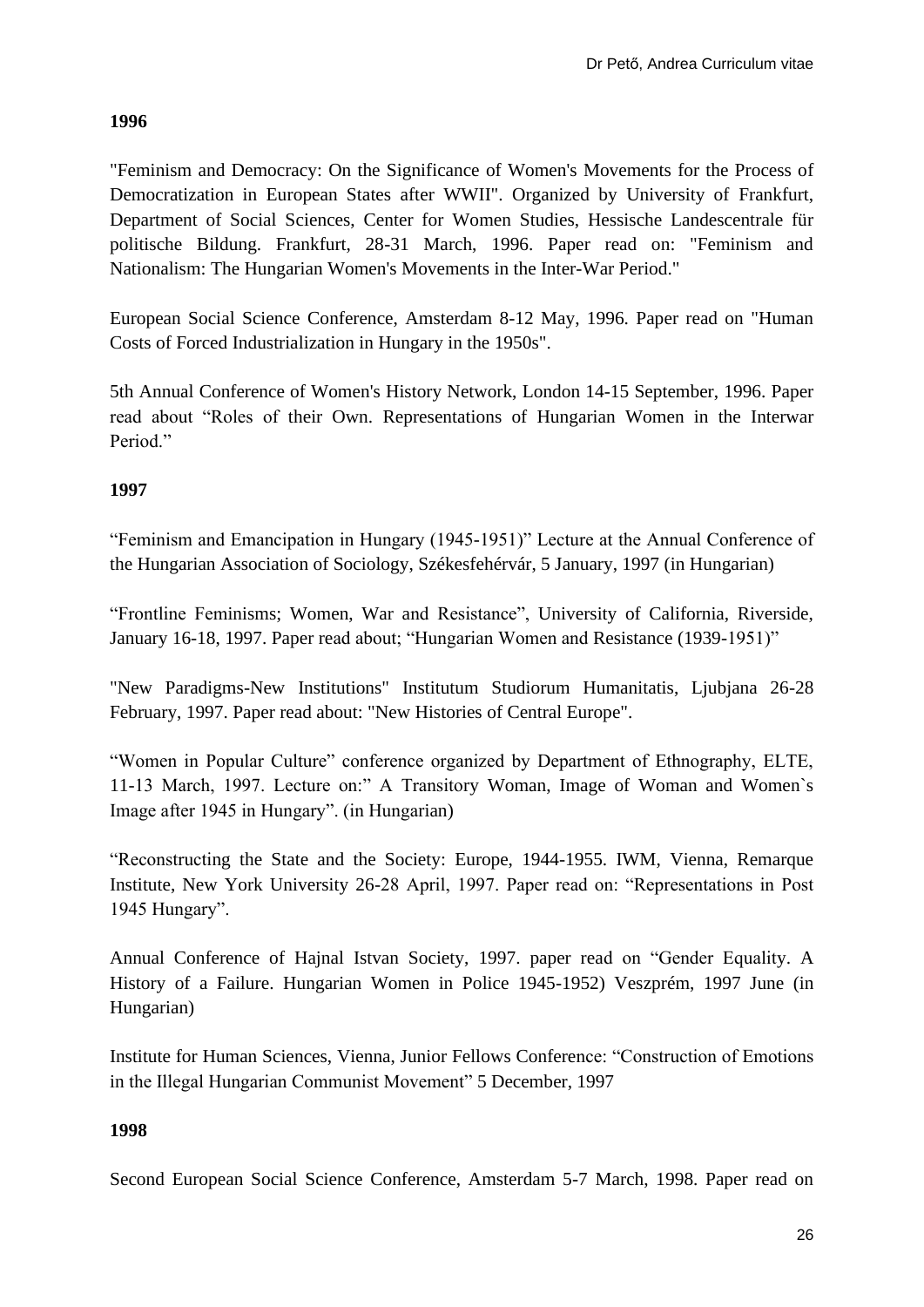"Respresentations and Women's Identities in Post WWII Hungary"

"Change in the Political "Repesentation of Hungarian Women after 1945" 5 June, 1998 Paper on the conference: "Turn in the World and in Hungary (1947-1949)" organized by Institute of Political History, ELTE Faculty of Arts, Institute of History, Hungarian Academy of Sciences, Institute and Museum of Military History, Hungarian Historical Association, Institute for Foreign Affairs (in Hungarian)

"History of Emotions" Paper on the Annual Conference of Hajnal István Society, Esztergom, 28 August, 1998. (In Hungarian)

Inaugural conference for women`s studies in countries in transition. Conference organized by the Belgrade Women`s Studies Center, 9-12 September, 1998. Paper: "Discontinuity in Writing Women`s History in Hungary".

Violence and Normality: Approaches to a Cultural and Social History of Europe during the 1940s and 1950s organized by German Historical Institute in Washington, Gimborn, Germany 8-11 October, 1998. Paper: "Social Role of Women after WWII. The Case of Sexual Violence during Wartime"

Loosers of the "Wende"- Winners of the EU? participation of Women: Chances and Effects of the Transformation Process organized by Austrian Association of Political Science, Vienna, 6-8 November, 1998. Paper: "Women in Politics-A Lost Memory"

Annual Conference of the Hungarian Sociological Association, 20-21 November, Szeged, 1998, Chairing a plenary session on collective memory. (in Hungarian)

"Construction and Reconstruction. Women, Family and Politics in Central Europe (1945- 1998)" CEU The Program on Gender and Culture, The Austrian Institute of Eastern and South Eastern European Studies, Vienna. Co-organizer. Paper read: "Women in Hungarian Communist Movement", 3-4 December, 1998.

#### **1999**

"Women in Military" Conference organized by Zrinyi Military Academy (Budapest) 24-25 April, 1999. Paper read: "Women, War and Military in East Central Europe"

"Power and Pleasure" Conference organized by CEU The Program on Gender and Culture 23- 26 May, 1999, Paper read on "Pleasures with Power: Representations of Sexuality in Juridical Discourses"

"Limits of Citizenship: European Women between Tradition and Modernity" 29-31 May, 1999, University of Sofia, paper on "The Making of the New Hungarian Woman"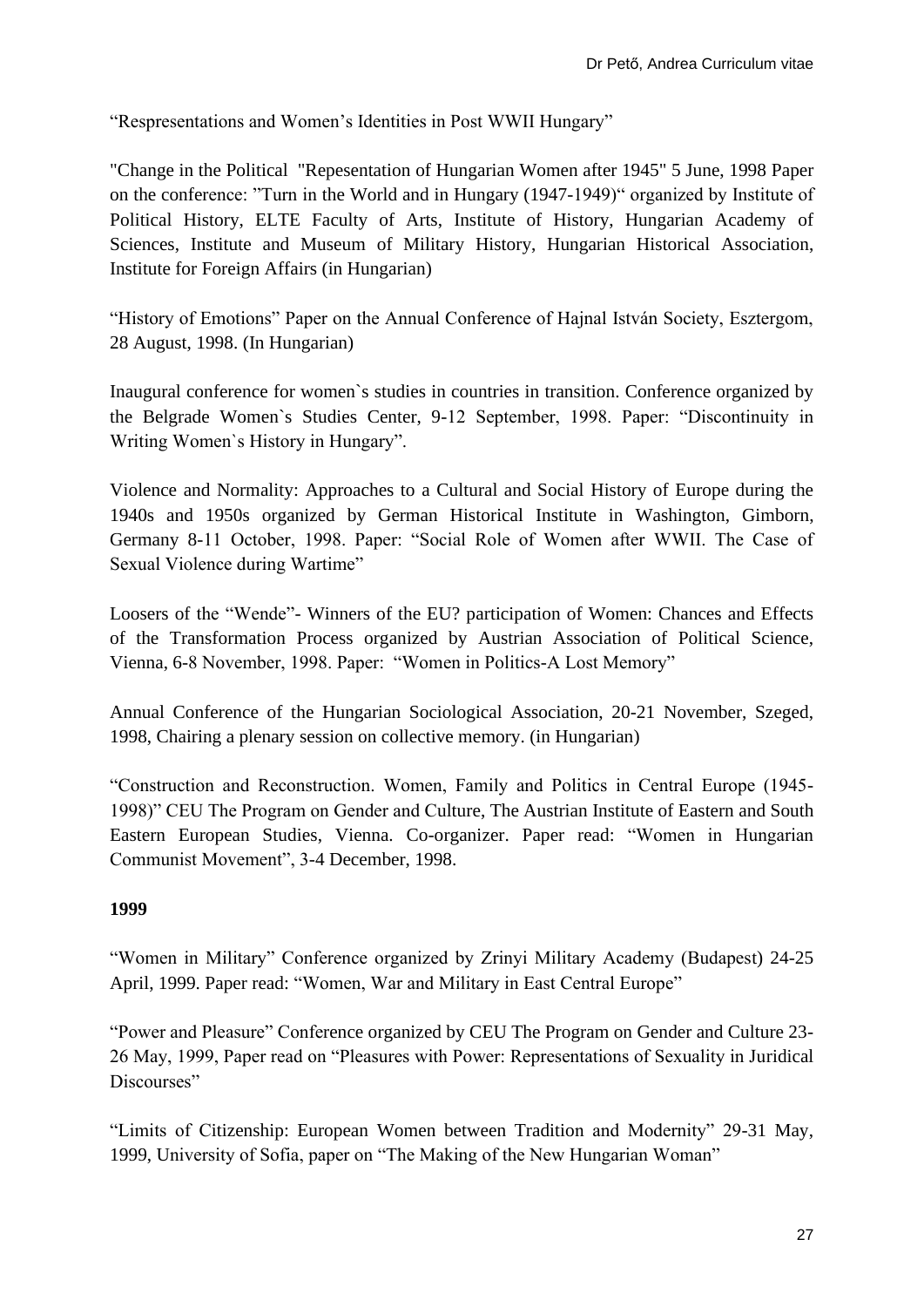"Geschleter-Kriege. Militaer, Krieg und Geschlechterverhaeltnisse", 15-16 Berlin, 1999, Technische Universitaet, Berlin. Commentator

**"**Women and History of Gender in Countries in Transition". Organized in Minsk, European Humanities Institute, 30 September-3 October, 1999 Paper on "Women, War, Narrative"

"Ten Years After". Memorial Conference of the Hungarian Sociological Association. Section organiser and moderator: New Feminist Movements. Sociology of Gender 23-25 September, 1999

Gender Politics and/versus Family Politics. Feminist Concepts and Strategies in Gender Politics in Western and Eastern Europe. Vienna 26-27 November, 1999, Organized by Department of Social Sciences, Austrian Institute of East and Southeast European Studies, Institute for Human Sciences.

Keynote speech: Writing Life-stories of Women in Politics" at the conference "Hungarian women in the 20<sup>th</sup> century" 29-30 November, 1999, Budapest Conference organized by the Institute of History, Hungarian Academy of Sciences, Technical University, Budapest (in Hungarian)

# **2000**

"Women's Memory. The Life of Women belonging to the generation rebuilding Central and Eastern Europe after WWII" International Conference, organized by East-West-European Women's Network (Berlin), Gender Studies Center (Prague), 5-7 May, 2000, Berlin.

"Women's NGOs in Hungary. Continuity and Change" at the international workshop "Perspectives for Gender Equality Politics in Central and Eastern Europe", The Peace Institute, Ljubjana (Slovenia) 19-20 May, 2000

"Naming and Forgetting" at 4th Feminist Research Conference, Bologna 28 September-1 October, 2000

"Biography, Feminist Geneologies and Political Oral History" paper read at Women`s Memory: Oral Histories from Transition. Theory and Practice, Oral history workshop at CEU, The Program on Gender and Culture with OSI NWP 3-5 November, 2000, Budapest

"Women`s Life Stories. Feminist Geneologies" at "Gender Relations in the Balkan" Conference organized in the project: "History and History Teaching in South Eastern Europe. Creating Additional Materials for Teaching Southeast European History" by University of Graz, Department of Southeastern European History, Blagoevgrad (Bulgaria) 15-16 December, 2000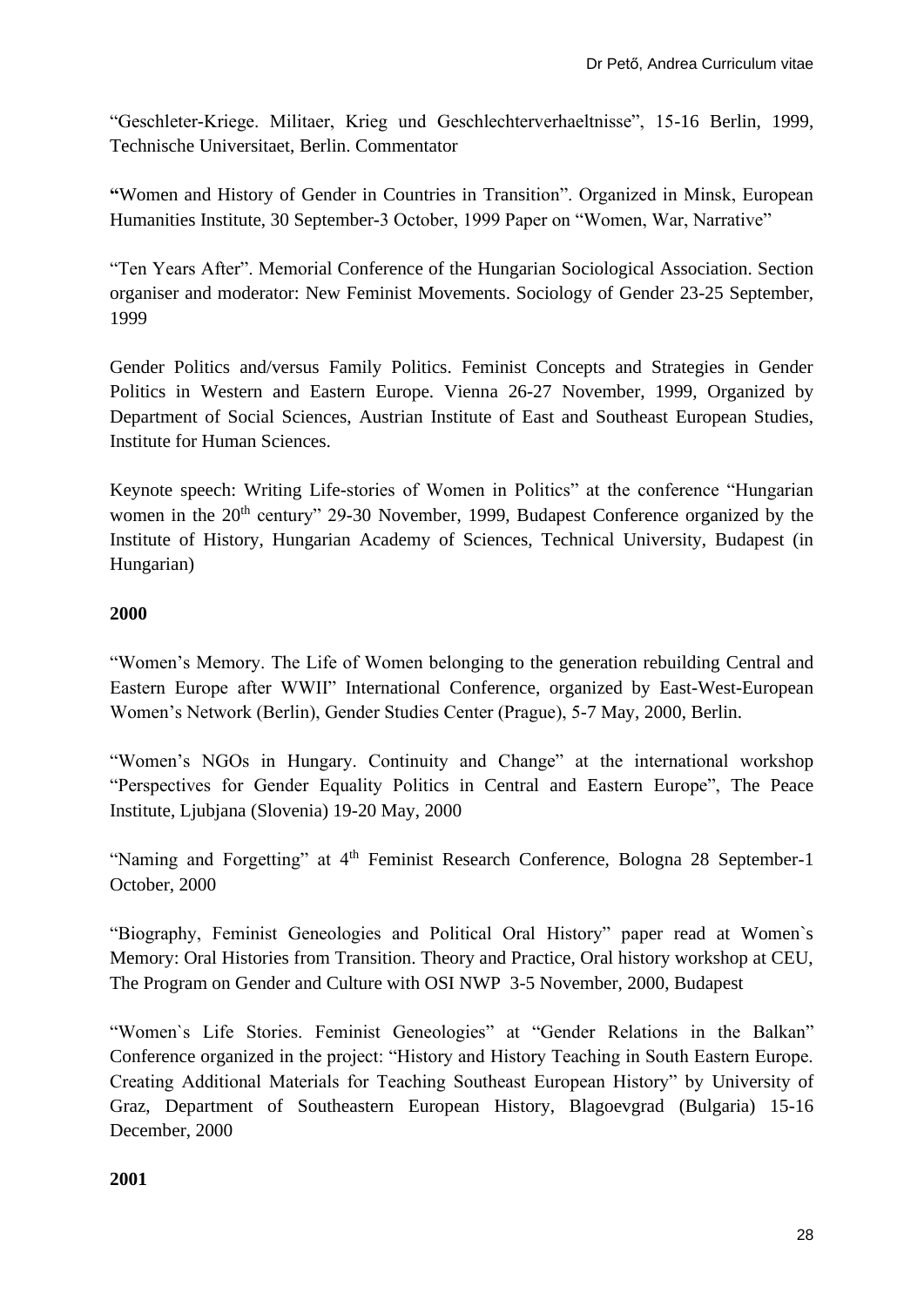"Women in Hungary" at A Social History of Central European Politics, 1945-1953. Organized as German History Society Regional Conference in association with the History department, University of Swansea, Wales, 17-19 April, 2001

"Gender Politics of the Right Wing Extremism in Hungary" at "Women in History-History without Women" Dubrovnik, 10-12 May, 2001. Organized by Zenska Infoteka, Zagreb, Henrich Boell Stiftung, Inter University Center, Dubrovnik.

"Family in a Historical Perspective" at "The Jewish Family, Myth and Reality", The Second Conference of European Female Rabbis, Cantors, Jewish Activists and Scholars, Bet Debora, Berlin, June 1-4, 2001

"Women`s History, Oral History" talk at "Women's History and History of Gender in Countries in Transition" summer training at Issakul, Kirgyztan, organized by Open Society Institute, Kirgyztan 5-9 July, 2001

"Hungarian Women in Politics 1945-1951" 5<sup>th</sup> International Congress of Hungarian Studies, 6-10 August, Jyvaeskylae, Finnland (in Hungarian)

"Gendering Jewish Revival in Hungary" in "Religion und Geschlecht in Mittel und Ost Europa" Organized by Heinrich Boell Stiftung, Netzwerk historisch arbeitender Frauen, Europa Universitaet Viadrina, Center for Gender Studies in Warsaw, Berlin 23-24 November, 2001.

"Női emlékezet és oral history" (Women's memory and oral history) in "A magyar nők 1956 ban" Organized by A Magyar Asszonyok Ezredévi Szövetsége, Budapest, 2001. December 5. (in Hungarian)

#### **2002**

"Hungarian 1956 as a Civil War. Narratives, Identity and Gender" For the conference: Civil Wars and Political Violence in the 20<sup>th</sup> Century. Workshop at EUI, Florence, 18-20 April, 2002.

"Conservative and Extreme rightist women in Contemporary Hungary" for the conference: "The Presence of the Past. Transformation and Dealing with the Past in Eastern and Central Europe". 23-25 May, 2002 Berlin, Organized by Institute fuer Geschichte und Biographie der Fernuniversiateat Hagen, Stiftung zur Aufarbeitung der SED Diktatur, Bundeszentrale fuer politische Bildung.

"Vorstellungen (images) und Fantasien. Europas Töchter und "Damen" in der Vergangenheit" For the conference: Europas Toechter. Traditionen, Erwartungen, Strategien von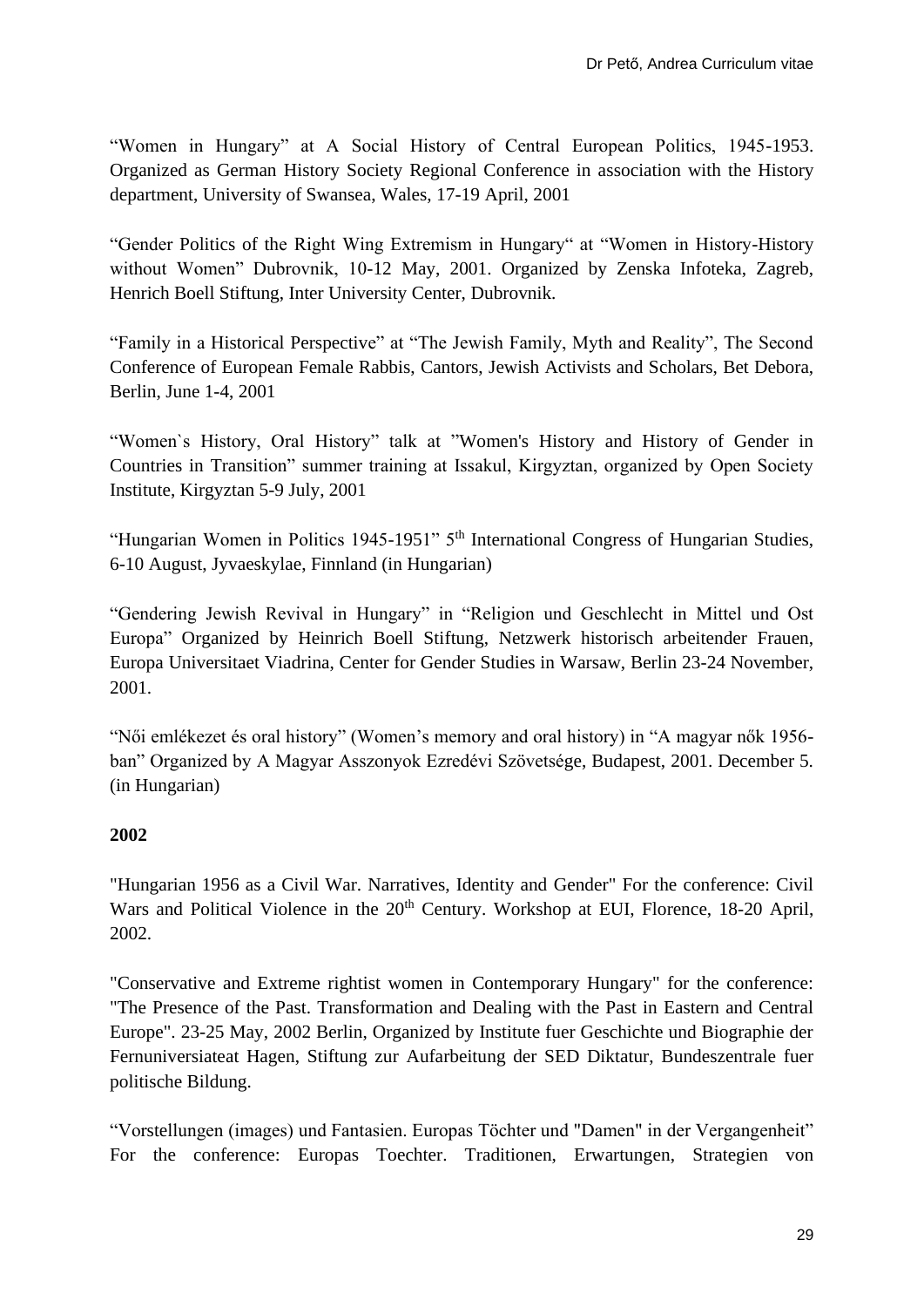Frauenbewegengen in Europa, 14-16 July, Berlin. Organized by Evangaelsichen Akademie Thueringien, Boell Stuftung, Ost-West Europaeschen Frauennetzwerkes.(in German) <http://www.ev-akademie-thueringen.de/programm/tagung/2002/1u2/toechter.htm>

"Gender curricula for Higher Education System" Workshop, 12-14 July, Baku, Azerbaijan, organized by OSI. Talk on women's studies institutionalisation in Europe, gender mainstreaming.

Poster Session on research on women in Eastern Europe. AWID 9<sup>th</sup> International Forum on Women's Rights and Development: Reinventing Globalisation, Guadalajara, Mexico 3-6 October, 2002

The Value of Gender Equality. A "Mission Culture" Transformed. paper for "Values, Images and Principles in EU Global Action" organized by Forum per i problemi della pace e della guerra, Firenze, Italy in 24-27 October, 2002

"A szovjet katonák által elkövetett nem erőszak esetek emlékezete Magyarországon" (Memory of rapes committed by the Red Army in Hungary), Erkölcs és erkölcstelenség a háborúban on the conference organized by Hadtörténeti Intézet és Múzeum on 11 November, 2002 (in Hungarian)

"Historical Legacies of Feminisms and Women's Movement" at the Study Session of the Federation of Young European Greens at European Youth Center, Strasbourg, France 10-17 November, 2002

"Átirjuk a jövőt!" Utópiák a nőmozgalmakban" (We do rewrite future! Utopias of the women's movement) at at the conference: "Nő és férfi, férfi és nő. A társadalmi nemek kutatása Magyarországon" at University of Economics, Budapest, Center for Gender and Culture, 23-24 November, 2002 (in Hungarian)

"The European Union Enlargement and Gender Equality. The Normative Power?" at Conference: Social Justice and Social Contracts organized by the Department of Philosophy, University of Miskolc, 3 December, 2002

# **2003**

"Feminist Oral History" Talk at "Memory of Women's Project- From Oral History to the Interpretation of Biographic Material", organised by Faculty of Arts Comenius University, OSI Slovakia, 28 February, 2003

"Remembering Communism and the 'Statist Feminist' Period" talk at "Hungarian Culture-Global Culture, American Hungarian Educators' Conference, 24-27 April, 2003, Columbia University, New York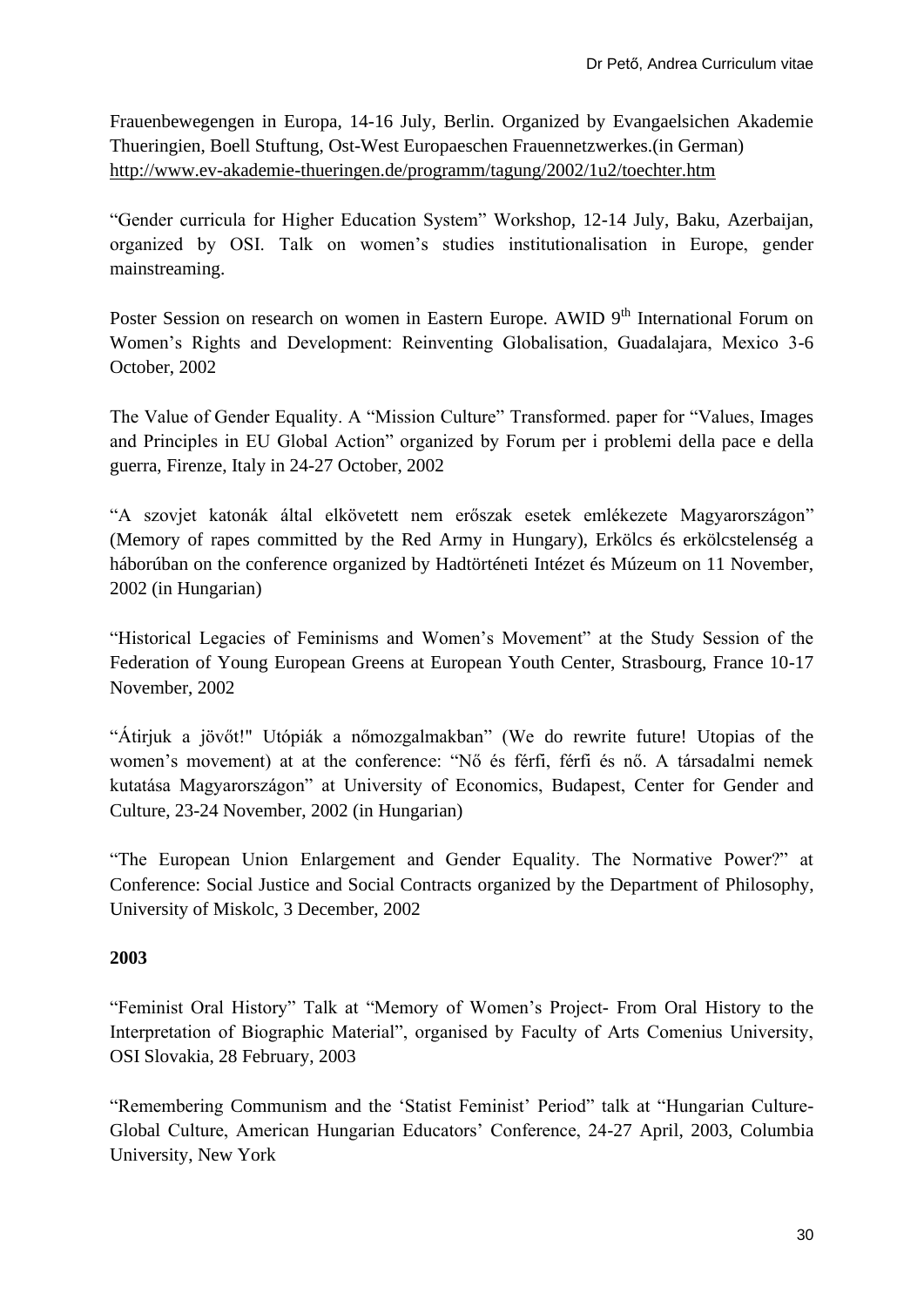"Exporting Gender Equality Values as EU Equal Opportunity Norms to Eastern Europe. Equal Opportunity Legislation: Problems of Implementation and Cooperation" talk at 5<sup>th</sup> European Feminist Research Conference, Lund (Sweden) 20-24 August, 2003

"Remembering Communism and the Period of "Statist Feminism". Remembered by Hungarian Women of Extreme Right and of Conservative Political Parties" talk at 5<sup>th</sup> European Feminist Research Conference, Lund (Sweden) 20-24 August, 2004

"Női civil szervezet" (Women's civil organisations) together with Palasik Máriával, Hungarian Academy of Sciences, IX. Section on a conference: "A XXI. század technika társadalami hatásai" 2003. október 2-3, Miskolc (in Hungarian)

"Gendering Right Wing Populism in Eastern Europe" paper given at "Right wing populism in enlarged European Union" with Friedrich Ebert Foundation, University of Miskolc, 7-8 November, 2003, Budapest

"Nyilas nők vagy női nyilasok? A nyilas mozgalom női tagjainak életútja" (Women in the Arrow Cross Movement or Women of the Arrow Cross Movemnet? Life stories of female members of the Arrow Cross Movement) at **"**Házastárs, munkatárs, vetélytárs? Női szerepek változása a családban, a munkahelyen és a közéletben a 20. századi Magyarországon", organised by Politikatörténeti Intézet, Budapest 2003. november 29. (in Hungarian)

"European Enlargement and Gender. A Politics of Opportunity for Women in Countries with Statist Feminist Heritage?" at Expanding Rights? EU-Reform and Enlargement from a Gender Perspective", 11-12 December, 2003, Berlin, organised by the NGO Women's Forum and WOMNET, in collaboration with the Heinrich Boell Foundation and the European Academy Berlin.

# **2004**

"Gendered Remembering: Oral Histories of the Soah" at Cinematographie des Holocaust. Organised by the Film Archiv, Austria, Vienna 22-24 January, 2004.

"Enlargement and Gender studies. Possibilities and constrains". Talk at "Regional Conference. Strategies for Gender-Women's Studies in SEE" organised by Research Center in Gender Studies, Skopje, Women's Studies Center Belgrade, 5-7 February, 2004, Ohrid, Macedonia

"Enlargement and Equal Opportunities" Talk at "Strategies of Equal Opportunities in Europe. Case Studies and Good Practices". Organised by The Policy Research Center on Equal Opportunities and the Unit Equal Opportunities of the Flemish Ministy, Antwerp, Belgium, 20 February, 2004.

<http://www.steunpuntgelijkekansen.be/eo-seminar/>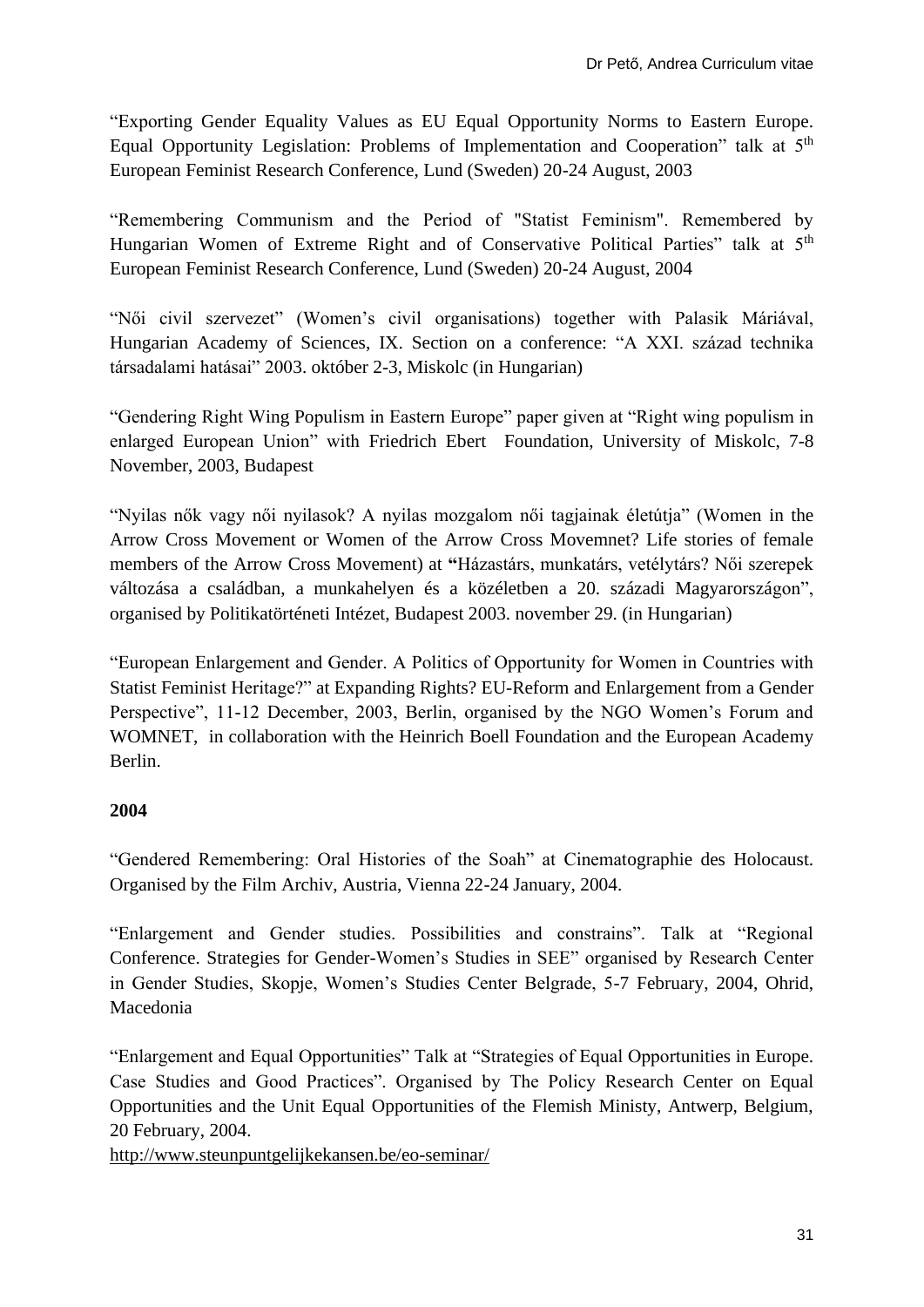#### <http://www.rosadoc.be/site/maineng/athena/papers8.htm>

"Home and bordering" talk at "Women from East to West": Problematising migration, gender and inter-nationality in Europe. 5-6 March, 2004 Sofia. Organised by Gender Studies Center of University of Sofia (Bulgaria)

"Food-talk: markers of identity and imaginary belongings" at "Women from East to West": Problematising migration, gender and inter-nationality in Europe". Seminar Organised by the Gender Studies Program, European University Institute, Florence, 19 April, 2004.

"Társadalmi védelem és befogadási politikák. Társadalmi Kirekesztődés elleni Közösségi Akcióprogram 2002-2006." A Miskolci Egyetem Politikatudományi Tanszéke, az alakuló Társadalmi Nemek és Esélyegyenlőségi Központ és Miskolc megyei jogú Város Önkormányzata közös rendezvénye. Introduction of the research on 7 May, 2004. (in Hungarian)

"Hungarian Political Migrants" in the panel "Gender Relations in Europe at the Turn of the Millenium. Women as Subjects in Migration and Marriage" at the International Oral History Conference, in Roma (Italy) 23-26 June 2004

"Gender and Populism in Europe. European Union as a Policeman?" lecture at "Constitutionalisation through Recrafting the Past" organised by European University Institute, Florence (Italy) 2-3 July, 2004

"Gender and the Hungarian Arrow Cross Party" lecture at the conference "Volk, Space, Violence, Gender: Gendered Perspectives on the German Occupation of Eastern Europe", organised by Hamburger Institut für Sozialforschung, 24 September, 2004. [http://www.his-online.de/veranst/tagungen/2004\\_2409\\_b.htm](http://www.his-online.de/veranst/tagungen/2004_2409_b.htm)

"Teaching history of men and women" at Biases, prejudices and myths in history. Their role in democratic citizenship education. Organised by EUROCLIO, Center Education 2000plus, Matra Project in Romania (2003-2006) Sibiu, Romania, 15 October, 2004.

"Gender and Populism" at "Reunited after bitter experiences". Constitutionalization through "Recrafting the Past". Workshop in Budapest on 29<sup>th</sup> October, 2004, Organised by Central European University (Budapest), Department of Gender Studies

"Stories of the Im-Possible. Conservative Women Entering to Politics in 1989' in "Little hisrtorie of Big Events" 10-12 November, 2004, Bratislava, Slovakia. Organised by the Institute of National Memory, Institute of Ethnology, Slovak Acdemy of Sciences".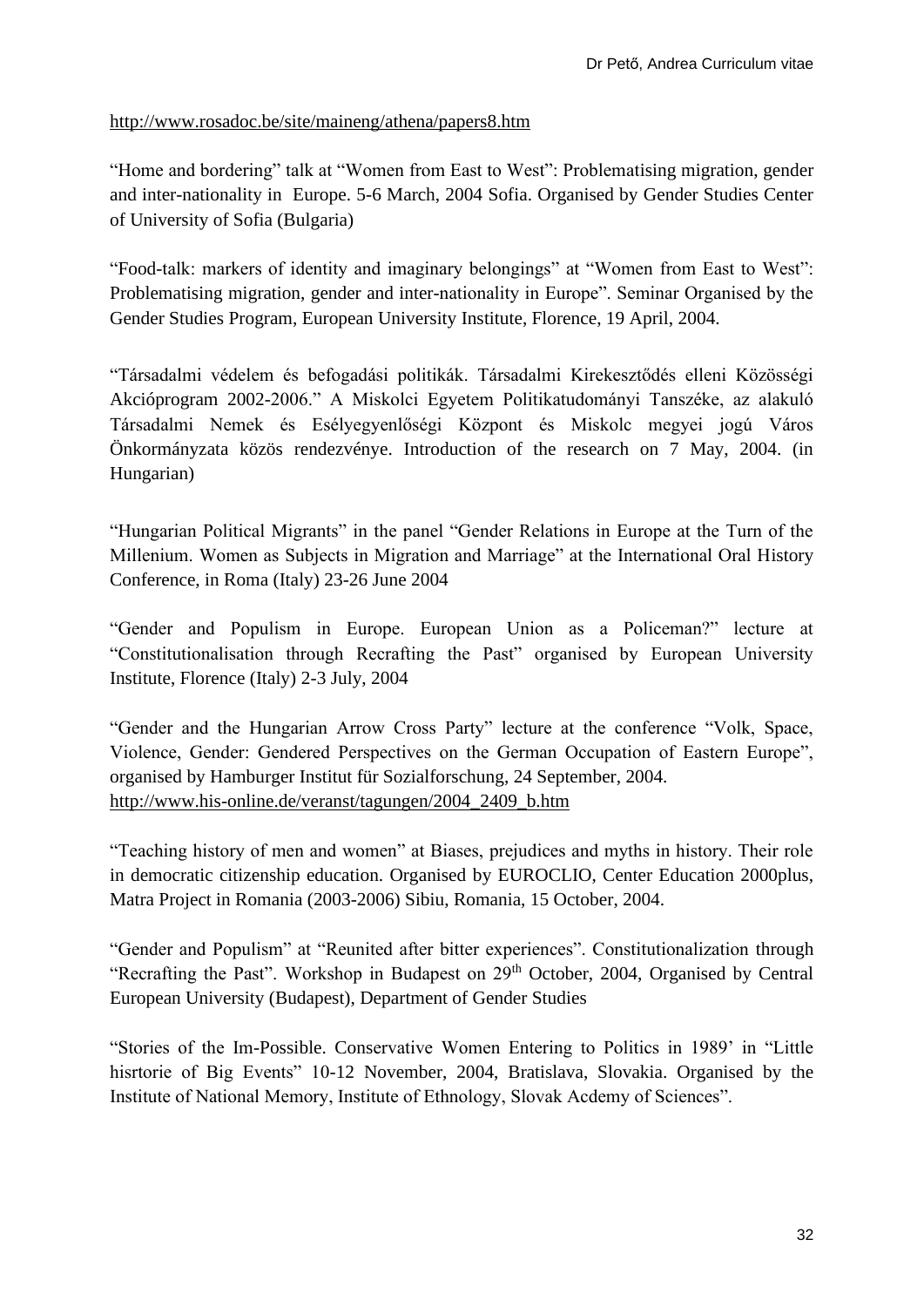"ICT és a Gender Studies oktatása" (ICT and Gender Studies Education) at INTERNET ÉS TÁRSADALOMTUDOMÁNYOS KONFERENCIA. INFORMÁCIÓS TÁRSADALOM SZAKMAI NAPOK 2004. 2004. november 24.Budapest. (in Hungarian)

"Elmeséletlen történetem arról, hogy mi a Feministák Egyesülete történetének tanulsága a mai magyar feministáknak" (Untold Story about The Feminist Association) on a conference: "100 éves a Feministák Egyesülete. A feminizmus születésének eloestéjén" organised by MINok Egyesülete és a NoTárs on 26 November 2004 (in Hungarian) <http://www.nol.hu/cikk/342149/> <http://www.tusarok.org/rovatok/cikk.php?id=304>

Round table on institutionalising gender studies in Hungary at Budapesti Corvinus Egyetem (Budapest) organised by TarsadalmiNem- es Kulturakutató Kozpont on 3rd December, 2004, (in Hungarian)

# **2005**

"Bruck Edith és az "otthonosság vágya" (Edith Bruck and the "homing desire) lecture at "The People of the Book. Hungarian Female Jewish Writers after the Holocaust, organised by Esther's Bag in Budapest in the ReTorta on 15 January 2005. (in Hungarian)

"Gendered Memory of WWII in Hungary" in "Gendering Memory" conference organised by the University of Mannheim (Germany) 21-22 January, 2005.

"Társadalmi nemek kutatása Magyarországon" (Researching gender in Hungary) 5th Day of Anthropologists. University of Miskolc, 10 March, 2005. (in Hungarian)

"Az "otthon vágya" és az emlékezés a politikai menekülteknél" (Homing desire and memory on the case of political migrants) at 3rd conference on Politics and Literature, organised by Departments of Comparative Literature and History of Art, Political Science, University of Miskolc, 23 March 2004.

"The Hungarian model" in The Structures and Standards of Initial Training for History Teachers in Europe. A Comparative Study. University of Vienna — Department for Economic and Social History Organised by University of Turku — Department of Teacher Education European Commission, Directorate-General for Education and Culture. 7–10 April 2005 in Turku, Finland

"Kulturelle Hegemonie und Geschlecht als Herausforderung im europäischen Einigungsprozess" 5-8 May 2005, organised by der Freien Universität Berlin, Germany. Panelist on gender, religion, political mobilisation of women.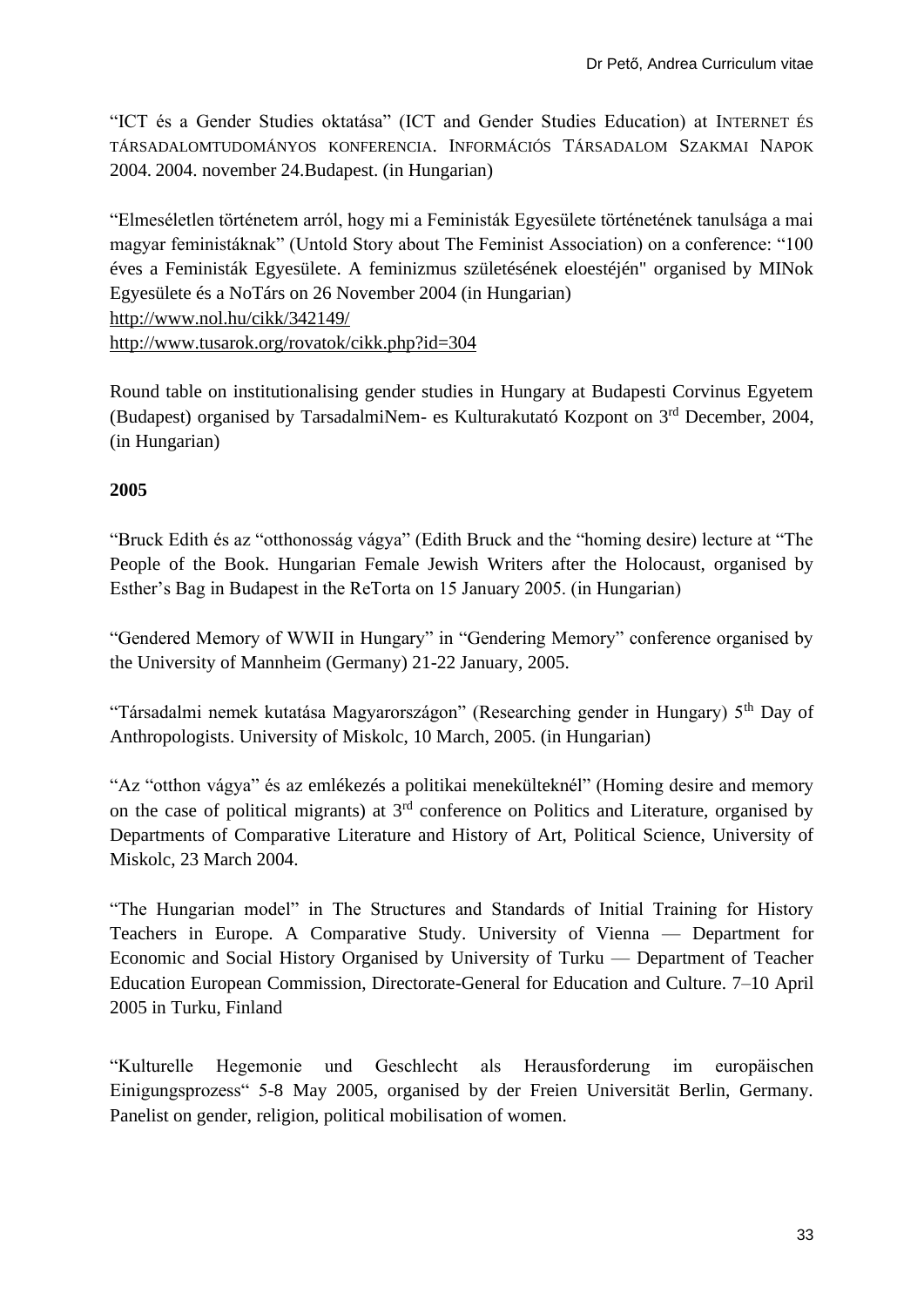Redefinitions of "Statist Feminism" and Contemporary Conservative and Extreme Rightist Hungarian Female Politicians. The Case of the Hungarian 1956 Revolution Paper for 2005 AHA Berkshire Conference of Women's Historians, in Scripps College, Clarmont, USA, 1-5 June, 2005 Panel: Doing Women's Oral History in the 'Other Europe'

'Too much of History? Reframing Historical canon in post communist context. The case of Hungary.' Paper for the conference: BEYOND THE CANON, HISTORY FOR THE TWENTY-FIRST CENTURY. Organised by the Faculty of History and Arts, Erasmus University, Rotterdam in collaboration with Utrecht University (OGC), Netherlands, Organisation for Scientific Research (NWO), and the Royal Netherlands Academy of Arts and Sciences (KNAW) Rotterdam, Netherlands, 17 June, 2005

"The appearance of women's equal opportunities in the conservative political discourse of the countries of "statist feminism" paper in the Panel: Gender and Politics at the 3<sup>rd</sup> Conference of European Consortium for Political Research, Budapest, 9 September, 2005.

"What Works for Women?", participant, UK Presidency Gender Equality Conference, Birmingham 7 – 8 November 2005

"Constructions of Home and Diasporism by Post-1989 Hungarian and Bulgarian Political Migrants" paper read at "Geschlechterverhältnisse in Ostmitteleuropa nach dem Zweiten Weltkrieg. Soziale Praxis und Konstruktionen von Geschlechterbildern'. Jahrestagung des Collegium Carolinum 2005 gemeinsam veranstaltet mit der Professur für Geschichte Ostmitteleuropas, Universität Erfurt und der Fachkommission für Zeitgeschichte des Herder-Forschungsrats 17-20 November, 2005 Bad Wiessee (Germany)

#### **2006**

Migrating Feminisms. International conference organized by The Department of Gender Studies at the Central European University in Budapest, and The European Journal of Women's Studies on, January 26th, 2006. Paper read about: "Reproductive Rights and 'New Feminism'. Neo-Conservative Women Politicians in Eastern Europe"

"A memory that "I cannot return with the memory of my own?" The Case of Edith Bruck. At "Jewish intellectual women in Europe: gendering history, politics and culture" Central European University, Department of Gender Studies, Budapest, 17 – 18 March 2006

'Writing Women's History in Central Europe" at "The role of women in Central Europa after EU Enlargement", organised by the State University of Milan (Università degli Studi di Milano), Austrian Cultural Forum Milan (Forum Austriaco di Cultura a Milano) and the CIRSS-Centro di Studi sull'Europa Orientale of Milan, 30-31<sup>st</sup> March 2006.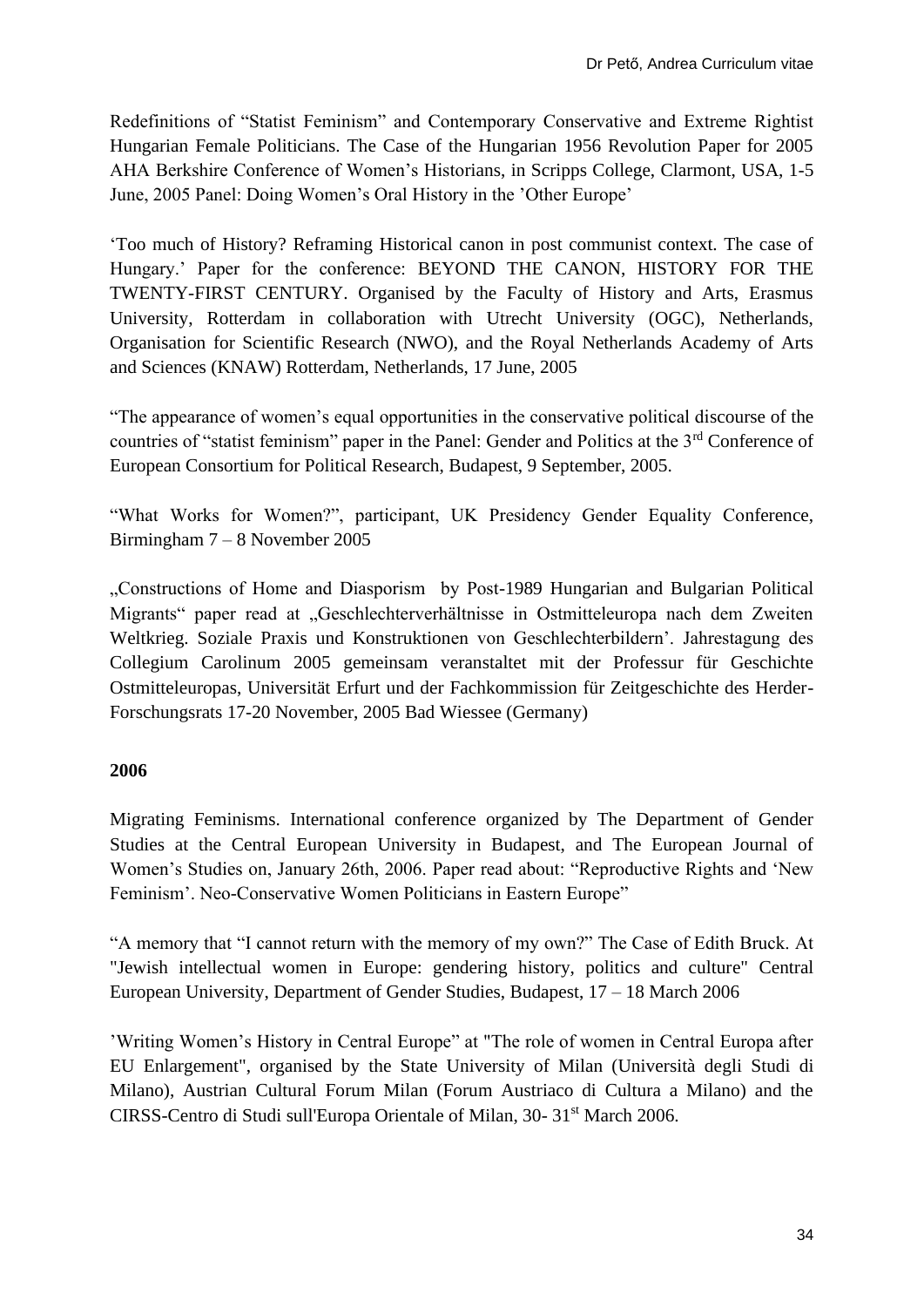"Edith Bruck" at "A nõi mint szubjektum, a nõi szubjektum" (Women as subjects and female subjectivity) 7-8 April, 2006 Debrecen, Debreceni Egyetem Angol-Amerikai Intézetének Angol irodalmi Tanszéke, Miskolci Egyetem Társadalmi Nemek és Egyenlő Esélyek Központja, Esélyek Háza.

"Memory and Transitional Justice. The Blood Libel Case in Budapest in 1946" 16. internationale Sommerakademie ..Die ..Wahrheit" der Erinnerung – Jüdische Lebensgeschichten" organised by Institut für Geschichte der Juden in Österreich, Zentrum für jüdische Kulturgeschichte der Universität Salzburg, 2.- 5. Juli 2006, Wien, Austria

"Jewish women in historical perspectives" together with Shulamit Reinharz, Eleonore Lappin, Dóra Sárdi, Eszter Andor, Edit Jankov at Diversities - Bet Debora in Budapest, 4th Conference of the European Jewish Women, Activists, Academics, and Rabbis, 23-27 August, 2006, organized by Central European University, Department of Gender Studies, Esther's Bag Foundation

WeAVE Career Workshop workshop at the 6<sup>th</sup> European Gender Research Conference: 'Gender and Citizenship in a Multicultural Context' in Lodz, Poland. Together with Therese Garstenauer, Rutvica Andrejevic on 3 September, 2006.

"Migrant narratives on 1956: Non-Referential Stories in Referential World" at Die Ungarische Revolution 1956. Kontext, Wirkung, Mythos. Berlin 4-6 October, 2006, Organised by: Collegium Hungaricum, Berlin, der Stiftung Aufarbeitung der SED-Diktatur, Zentrums für Zeithistorische Forschung Potsdam.

"Attractions by Extremes. Intersectionality in Historical Research of Extreme Political Movements in Europe". Paper for Conference "Intersectionality, Identity, Power". Linköping University and European Science Foundation Vadstena, Sweden, Oct 11-15, 2006.

"Narratives of Transitional Justice in Hungary" at "Diversity in an International Context" organised by University of California, Berkeley, San Francisco State University, Working Group in Memory and Narrative 2006 Annual Meeting, November 2-4, 2006

"Gender and Migration" talk at the Plenary Meeting of CLIOHRES in Reykjavik, 8 December, 2006.

# **2007**

"Gender, Empire, and the Politics of Central and Eastern Europe" A Gender Symposium hosted by the Department of Gender Studies, CEU in January, co-sponsored by Duke University, University of Washington, Moderator of the session: Regions and Flows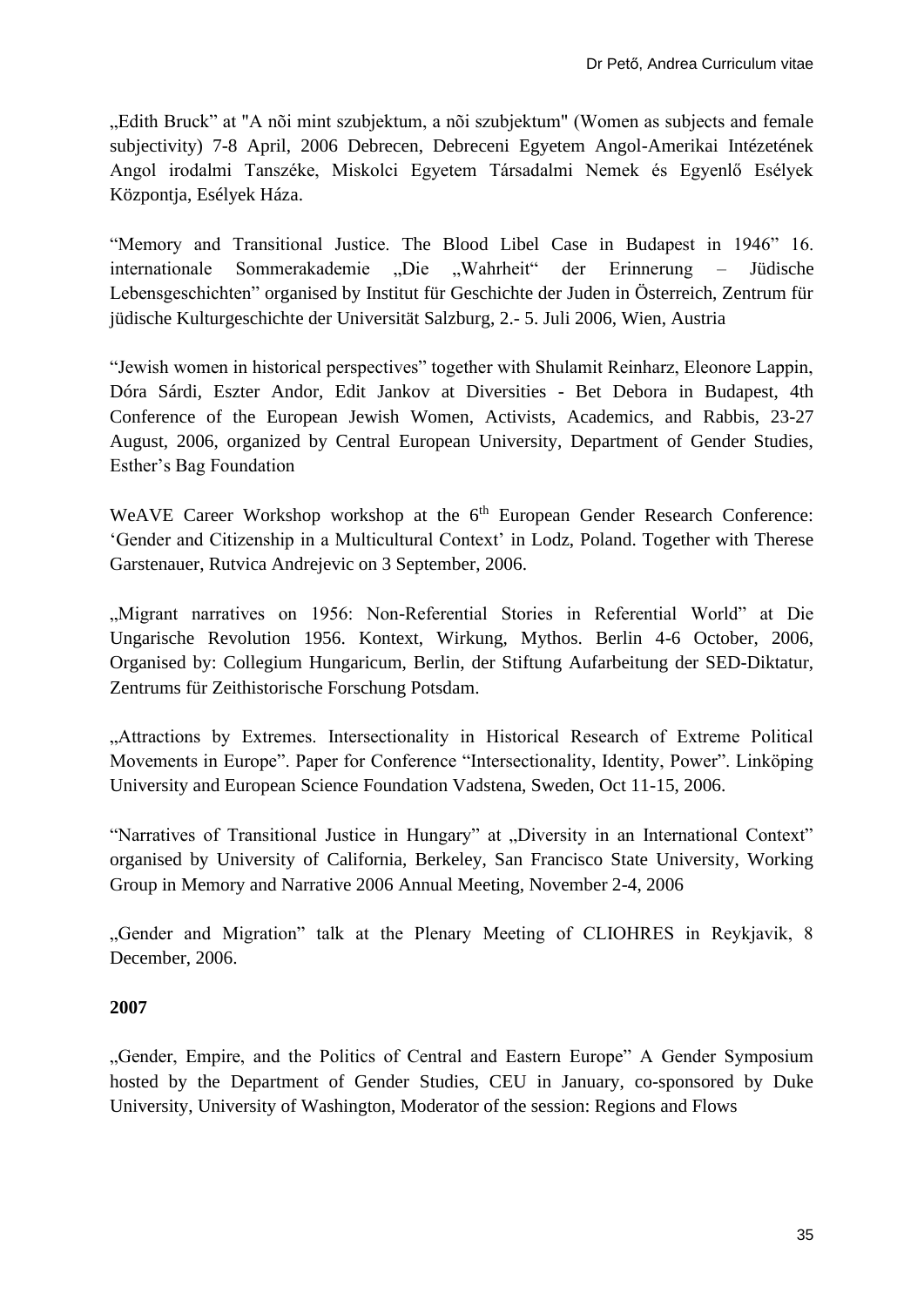"Gender, Memory and Neopopulism" at Gender, conflict, memories in the Mediterranean Conference-Workshop June 13th and 14th 2007, Organised by the European Studies Center, Oxford University

"Contested transfers: norms of gender equality in contemporary Central and East Central Europe." At Transferring Gender: Contested Gender Cultures Across the European Union, organised by the University of Erfurt, July, 20-21, 2007

Invited participant at "Feminisms and Activism: Transversal Politics in Contemporary Europe and Across the Globe". Organized by The European Science Foundation, The Global Fund for Women, in Nicosia, Cyprus, Mediterranean Institute of Gender Studies, 13-16 September, 2007

Commentator at the section: Etat-parti et société : nouvelles lectures on "Ouverture des archives et écriture de l'histoire dans les sociétés post-communistes". Colloque organisé par la Structure Fédérative de Recherche de la BDIC et 4 et 5 octobre 2007, Université de Paris 10 – Nanterre, France.

'New Differences? Competing Canonization of History of WWII. The Case of Female War Criminals in the Post Communist Historiography" at "Travelling concepts". Ways of thinking and their (political) Translations in the  $20<sup>th</sup>$  Century" 8–9 November 2007, University of Leipzig, Germany.

"Biographies Revisited. Life Stories of Female Members of the Hungarian Fascist (Arrow Cross) Party" at Ethnicity, Belonging, Biography and Ethnography, University of Goettingen, Germany, 7-9 December, 2007

#### **2008**

"Fallstricke der Autonimie. Neofascistische Frauen in Ungarn in historischer Perspektive" at Kulturen der Selbstaendigkeit. Frauen in erweiterten Europa organised by H. Boell Stiftung, Maecenia Stiftung, Evangelisches Akademie, Frankfurt 18-19 January, 2008. (in German)

"Rhetoric of Work Women's Mobilisation in interwar Hungary: Work of Looming and Healing" at European Social Science History Conference, 26 February - 1 March 2008 in Lisbon, Portugal

"Gender and Modernity in Central Europe: The Austro-Hungarian Monarchy and its Legacy"At "Gendered Colonial Amnesia: Roots of Anti-modernist Political Thoughts about the Habsburg Empire" organised by the University of Ottawa, The Wirth Institute for Austrian and Central European Studies, University of Alberta, Canada 16-18 May, 2008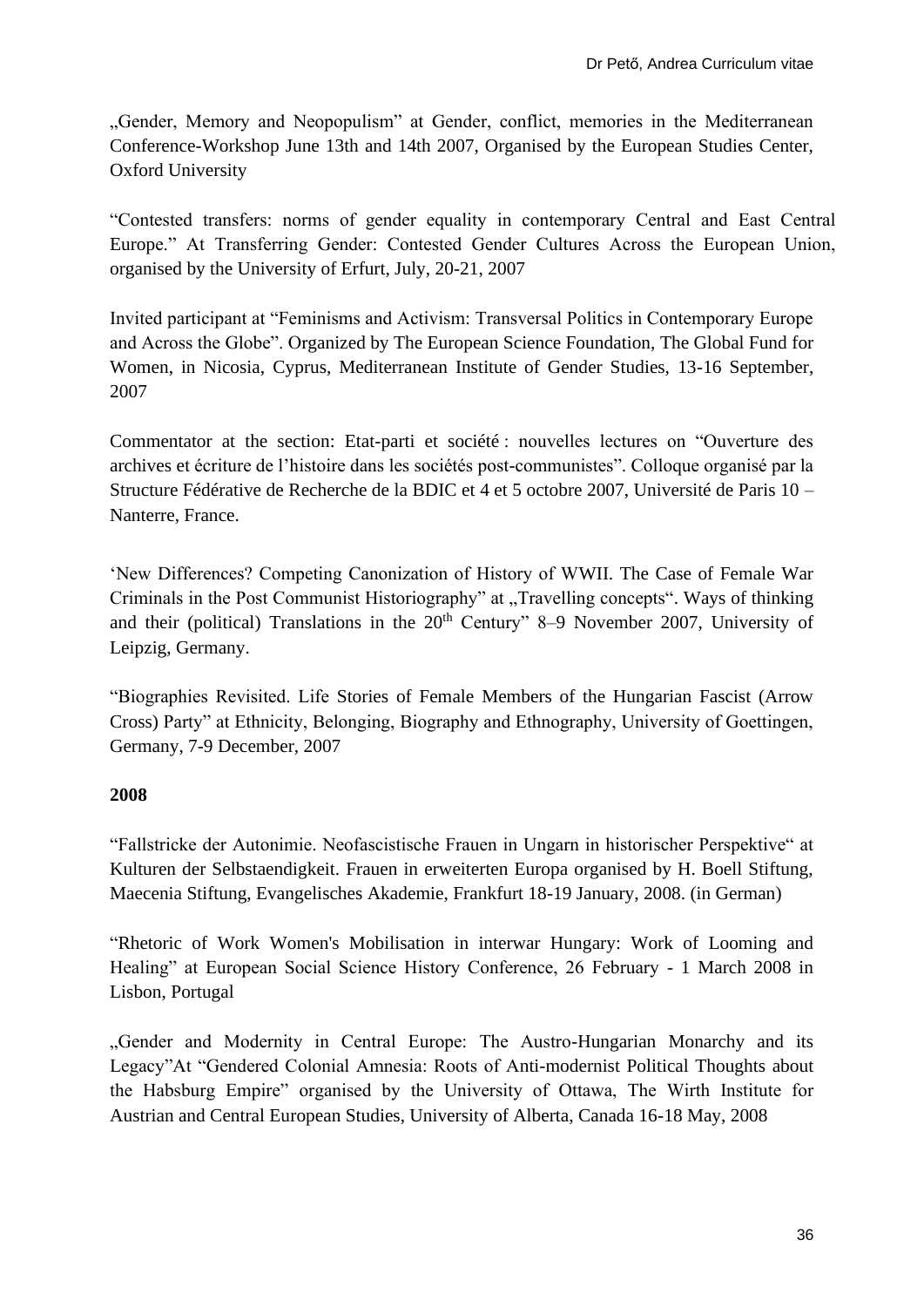"Conflicting Memories: History and Remembrance of a Mass Murder on 15 October, 1944 in Budapest" talk at Holocaust as Local History organised by Civil Wars Study Group, Helenic Studies Program, Yale University, University of Macedonia, Thessaloniki, 5-8 June 2008.

"Historicizing Hate. Divided Memory about the Holocaust among Female Victims and Perpetrators" at "Interpreting Emotion in Eastern Europe, Russia, and Eurasia" at the University of Illinois in Urbana-Champaign on June 19-21, 2008 (the Annual Ralph and Ruth Fisher Forum)

"Constructions of divided national memories in Eastern Europe", Inaugural Conference of the International Society for Cultural History, Ghent University, Belgium, August 28-31, 2008

"Imperial Imaginations: Memory of Habsburg, German and Soviet Empire in the Hungarian Cyberspace" on the panel Imperial space and global imagination on "Cultural citizenship" conference organised by CRESC, Open University London, St Hugh's College, Oxford 3-5 September, 2008.

"Anti-modernist political thoughts on motherhood in Europe in a historical perspective" at "Demographic Change, Restructuring of the Welfare State and Gender Relations in European Comparison" September 25 - 26, 2008 organised by Centre for Interdisciplinary Women's and Gender Studies (ZIF), University of Applied Sciences and Arts and University of Hildesheim

# **2009**

"A népbirósági tárgyalások társadalmi nemek szerinti elemzése" (Gender analyses of people's tribunals) at "Határtalan viszonyok: nők és férfiak. A társadalmi nem kutatásának legőjabb erdeményei Magyarországon" MTA Kisebbségkutató Intézet, 2009. január 30.

"Revival of "Unholy Civil Society" in "New Europe": Protest, Gender and Well-Being" at "Social Movements and Well-Being", International Institute for Social History, Amsterdam (Netherlands), COST Action 34, Fifth symposium, 5<sup>th</sup> -7th March 2009.

"Gendered Memory of Military Violence in Eastern Europe in the 20th century" at Gender and Identity, organised by Agency of Gender Equality, Pristina, Republic of Kosovo, 7-8 March, 2009.

"...Extreme women in Extreme Situations? Fascist women in Hungary" at Women in the World of Violence: Wars, Revolutions, Terrorism and Extremism, Conference organized by CBEES, Södertörn University College, Stockholm, Sweden, 2-4 April, 2009.

"I switched sides" -lawyers creating the memory of the Shoah in Budapest" at "Dealing with the Past" organised by Political Science Research Centre Forum, Zagreb and Scientific Forum, Zagreb, Zagreb, 23April, 2009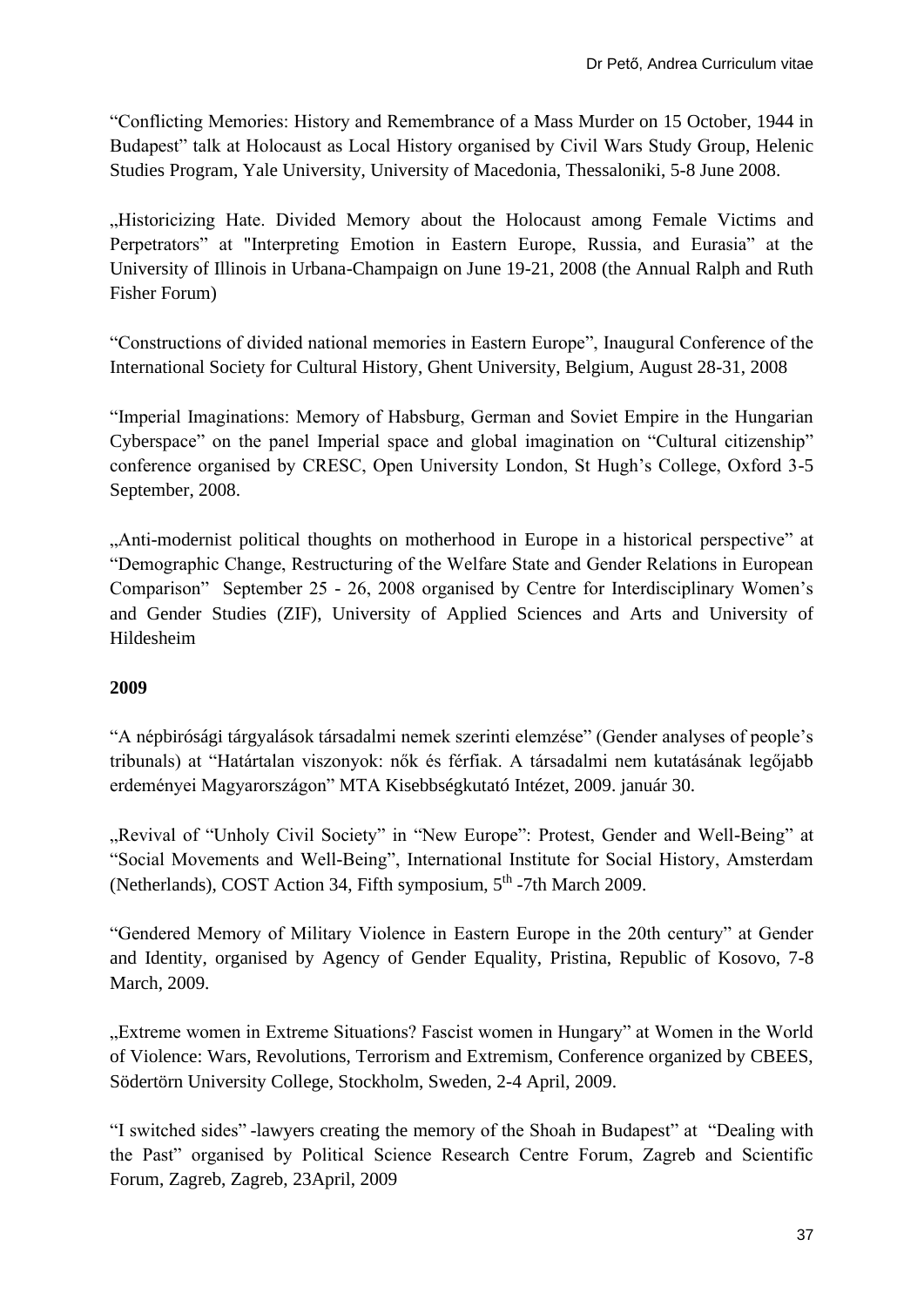"Internet as Spaces of Remembrance" at Symposium "Museums in Transition" organised by Art Management Program, Istanbul Bilgi University, Istanbul, Turkey, 15 May, 2009

"Forgotten pictures into picture. Representation of suffering, pain and death" at at 7th European Feminist Research Conference, Utrecht, Holland, 7 June 2009.

"Effectivity" of war crime tribunals in Hungary: the case of people's tribunals at the conference "Exceptional Courts and Military Commissions" at the University of Minnesota. Law School, 22-23 October, 2009

"Reframing historical canon about WWII in post communist context" at Cold War interactions reconsidered, 9<sup>th</sup> Aleksanteri Conference, University of Helsinki, 29-31 October, 2009

"Strenghtening Synergies: Gender Studies and Baltic and East European Studies" workshop at Södertörn University, 3 December 2009. presenter

#### **2010**

"Heroines lost and found. The changing narrative frames about World War II in Eastern European lifestories" at Feindkonstruktionen im Kalten Krieg. Interdisziplinäre Perspektiven auf eine brisante zeithistorische Phase./ Enemy Images in the Cold War. Interdisciplinary perspectives on an explosive phase of contemporary history. Conference at the University of Bremen, Department of Cultural Studies – within the framework of the DFG project "*Political biographies across generations 1945-1968. Political action and processes of sanctions and arrest in East and West Germany*" 25 February 2010 – 27 February 2010

"History of Culture or Culture of History. Writing cultural history" in Hungary at "Cultural History in Europe. Institutions, Themes and Perspectives" Mainz, Germany 17-20 March, 2010

"International Digital Access, Outreach and Research." University of Southern California, Shoah Foundation Institute, 25-26 March, 2010, Chairing the section: Reliability, Methodology and Theory.

"Biography and Indetity: Dilemmas and Opportunities. 4th Annual Graduate Conference in European History", Budapest, CEU, 6-9 May, 2010, Chair: Biography: Lost in Translation? Identity in (to) scientific discourse.

"A "Nyilas nők" emlékezete, mint "beszédes elhallgatás", "Az identitások korláti. Kollektiv traumák, tabúsitások, tapasztalattörténetek a II. világháború kezdetétől 1990-ig" Pázmány Péter Katolikus Egyetetem, BTK, Szociológiai Intézet, Miskolci Jelenkortörténeti Műhely, Miskolci Egyetem, 14-15 May, 2010. (in Hungarian)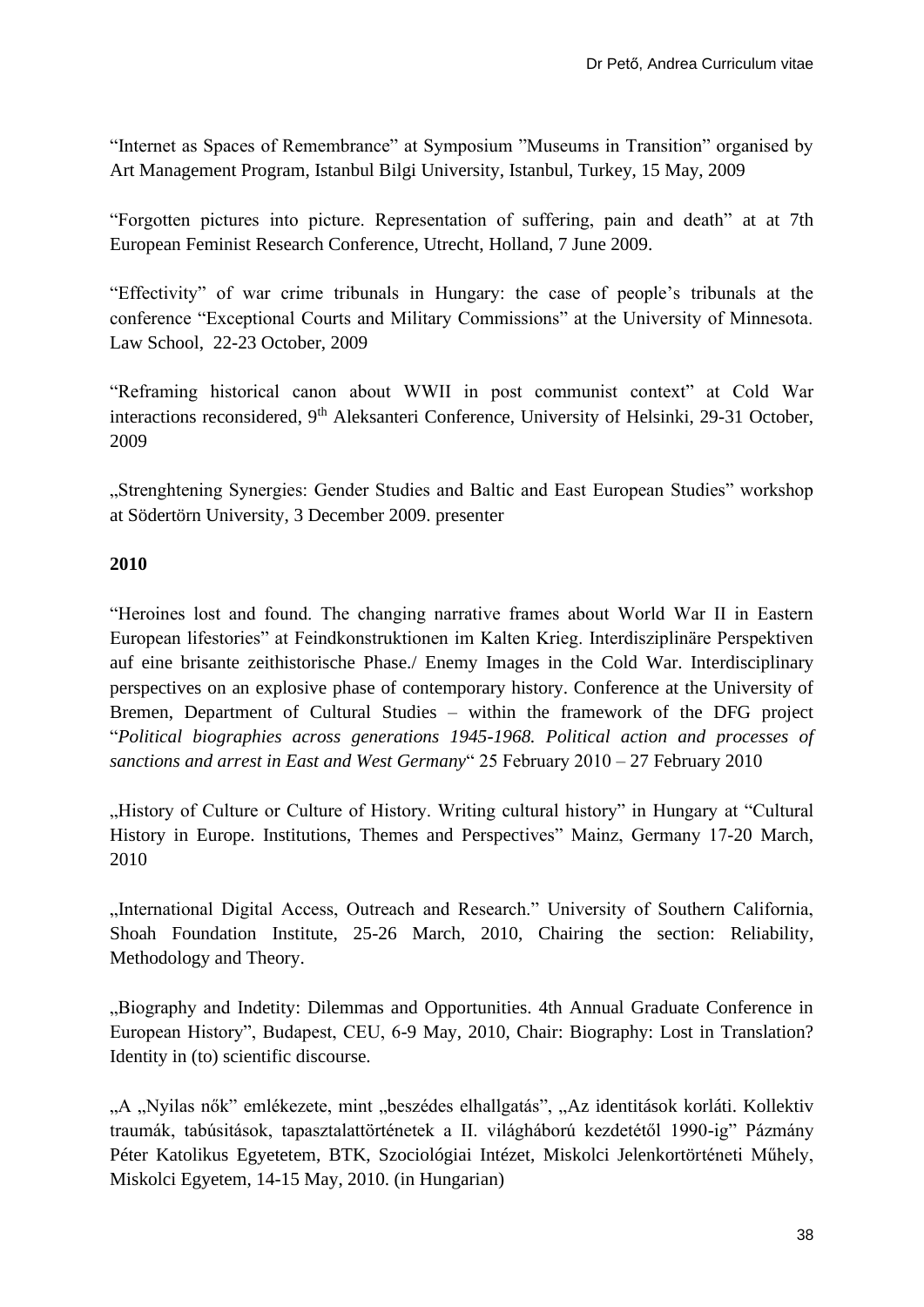"Recruitment: Strategies and Possibilities" at CRC Session in Gender Studies, CEU, 20 May, 2010

"E-learning from Faculty members's point of view" at AMICAL meeting, Budapest, 10 June, 2010

"Gender re-formulated. Extreme right in Hungary" on For Zwischen 'Action' und 'Arterhaltung', organised by Forschungsnetzwerk Frauen und Rechtsextremismus" in Frankfurt, 25-26 September, 2010

"Unlikely heroines of the extreme right movements: gender and movements" at Cult of Heroes in Central Europe from the 1880s to the Second World War. The conference is organized by the CEU Department of History in association with CEU Pasts Inc., Center for Historical Studies, and the CEU Department of Gender Studies, in cooperation with the Interdisciplinay Research Centre on Central Europe (CIRCE), a branch of the Research Centre on Central, Eastern and Balkanic cultures and literatures (CRECOB) of the Paris‐Sorbonne University, the Institute of Polish Culture of the Warsaw University, and the Institute of History from the Slovak Academy of Sciences (SAV).

Paper on Writing Intersectionally. Shifting the Boundaries between Academic and Creative Writing from Feminist Perspectives International symposium on November 16, 2010 Organized by The European Journal of Women's Studies The Unit of Gender Studies, Linköping University, Sweden

"Extreme right wing movements and gendered mobilization in Hungary" paper presented at 2nd ECPG Politics and Gender Conference, Budapest, January 13-15, 2010

#### **2011**

"First Results of the Analysis: Gender Aspects of a Transitional Justice Database" in the Panel on Transitional justice and gender. International perspectives and considerations at East Meets West: A Gendered View of Legal Tradition. The 6<sup>th</sup> Conference of the International Research Network: "Gender Differences in the History of European Legal Cultures". March 10 - 12, 2011, Budapest, CEU

"A háborús bűnös nők élettörténetei" talk at "Crossing Borders: A conference dedicated to Mark David Pittaway" organised by ELTE Faculty of Arts, 24 March, 2011.

"A Museum for Trianon: commemorative place for the "Loss". Cultural heritage of empire in right wing political discourse talk at 3rd conference of ENIUGH. London 14-17 April, 2011.

Talk at the International Workshop on the Rehabilitation of Stalinist Victims in Eastern Europe at Sheffield Hallam University, 20-21 July 2011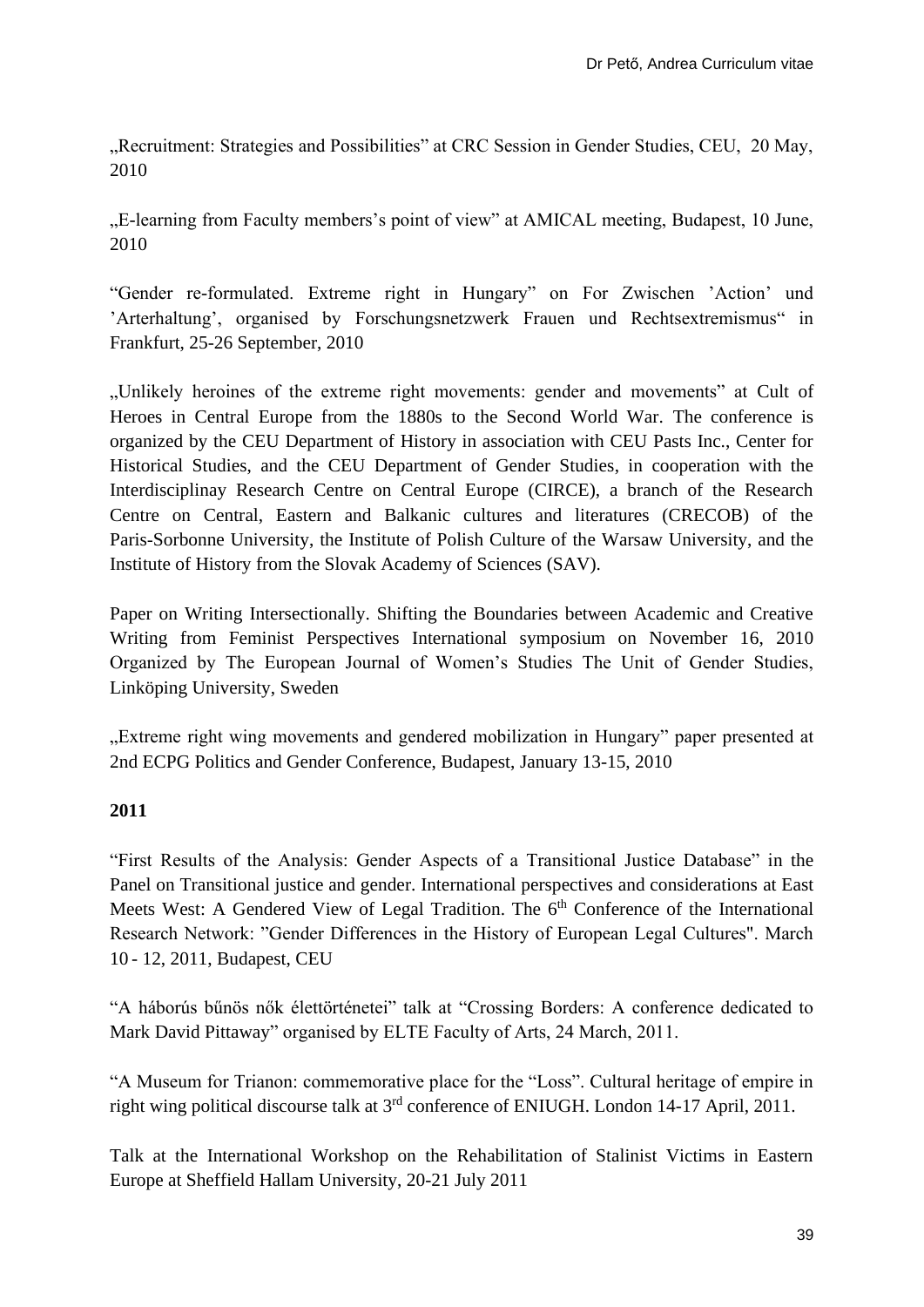"Memories and interpretations: localized war crimes in Budapest" talk at History, Memory, Myth: Re-representing the Past. Annual conference of the International Society for Cultural History, Oslo, 2011 3-6 August.

"History and Conflict" session, chair at History, Memory, Myth: Re-representing the Past. Annual conference of the International Society for Cultural History, Oslo, 2011 3-6 August.

Chairing "Street-fashion Budapest" organized by Museum Kiscell, 7 September, 2011.

"Institutionalisation of Gender Studies" in Joint Degree Gender Studies. International Research and Teaching Perspectives" Ruhr University, Bochum, 10 December, 2011.

# **2012**

"Visual Memory of the "Arrow Cross Women"in Gendered Memory of Political Violence and War, Sabanci University, co-organiser with Ayse Gul Altinay, 22-24 May, 2012.

"Theaters of Justice and Narration": testimonies about the transitional justice after WW2 in Europe at War and Memory: artistic and cultural representations of individual, collective and national memories in twentieth-century Europe at war, Warsaw, 7th September – 9th September 2012. Jointly organised by the Institute of Philosophy and Sociology of the Polish Academy of Sciences and the War and Memory Research Group at Queen's University Belfast

"Oral history, memory and violence" at The Second International Congress of Polish History, section on  $n$ . The peripheries of history? Microhistory– gender – oral history" on 15 September, Cracow, 2012.

"Gendering political violence in interwar Hungary" at "Political violence in interwar Europe", conference at University of Cardiff, 19-21 September, 2012.

"Extreme Right Wing Political Discourse Revisiting History" at Gender and Far Right Politics in Europe in Georg Simon Ohm Hochschule, Nurnberg, 27-28 September, 2012

", Women's representation in politics and business". Fourth transatlantic seminar on gender equality, 18-19 October 2012, Brussels, Belgium. Organised by Jean Jaures Foundation and FEPS, commentator

"Gender-Equality", Panel at the 12th Aleksanteri Conference: Competition and Good Society, Helsinki, 26 October, 2012. commentator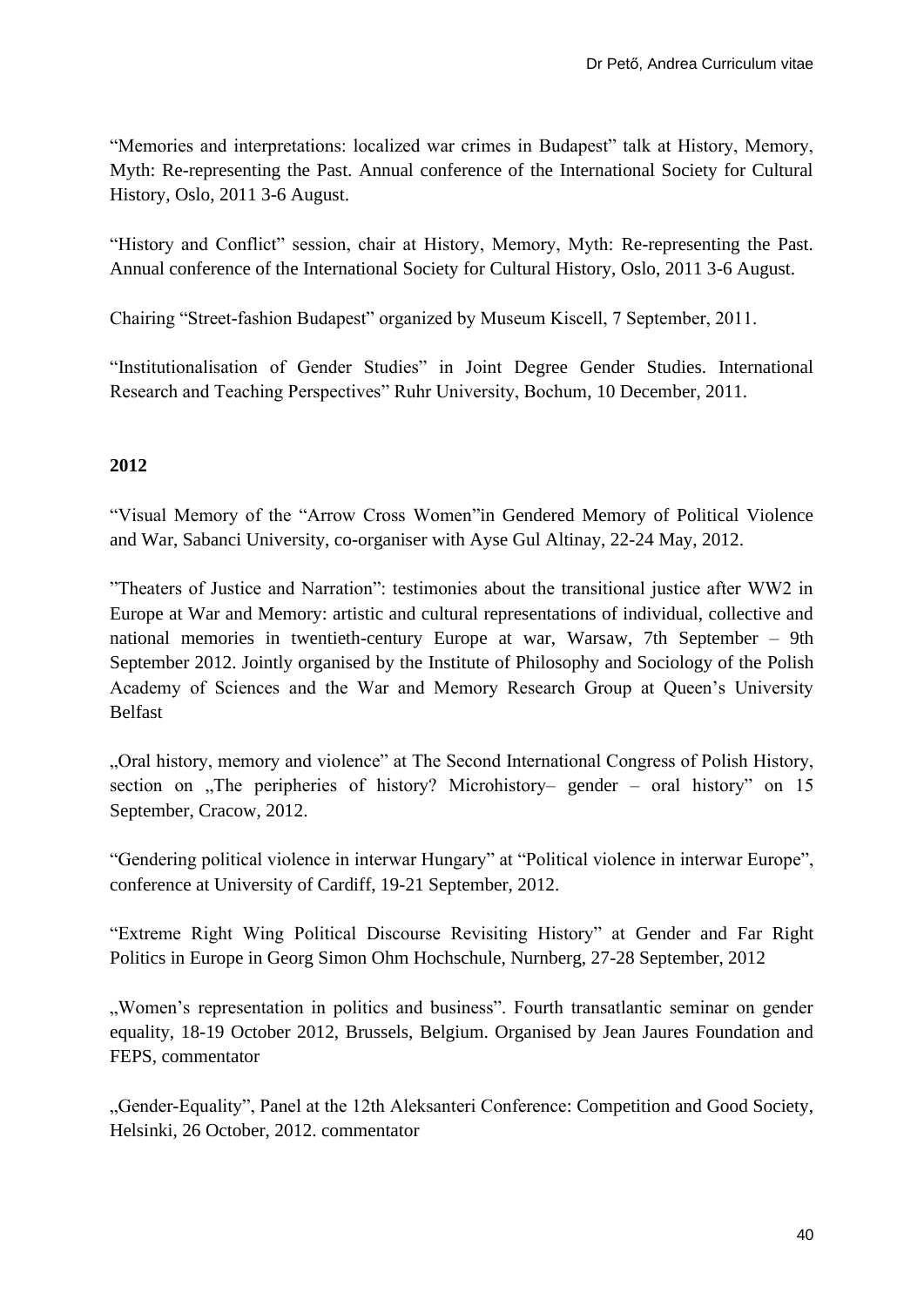"Sexual Violence During Holocuast", workshop organised by USC Visual History Archive, Los Angeles, 7-8 November, 2012, commentator

"Gender and Genocide" Roundtable discussion with Ayse Gul Altinay (Sabanci University, Istanbul), Karoly Bard, (CEU) at "Gendered Memory of Political Violence and War", CEU-Sabanci University Joint Academic Initiative, young researcher's conference, together with Ayse Gul Altinay, Cicek Ilengiz, Borbala Klacsmann, 6 December, 2012.

# **2013**

"Life Narratives: Memory, Citizenship and Gender," January 10, 2013, A seminar at Utrecht University, organized by Berteke Waaldijk (UU-GGEP), Izabella Agardi (PhD UU GGEP & OGC) and Andrea Pető (CEU) former participants of CliohRes Work Group 'Work, Gender, Society' (part of a FW6 Network of Excellence). Sponsored by the UU Graduate Gender Programme, the Center for Humanities of the UU, and the series 'Transnational Memory' of the UU Research Focus Area 'Cultures and Identities'. chairing the session: "Personal Stories about Violence and War"

"Between Utopia and Reality" Chairing the session on women in politics at Tikkun Olam" – Jewish women's contributions to a better world 6th International Bet Debora Conference of European Jewish women activists, academics, rabbis, and cantors February 12-15, 2013, Vienna, Austria

"Using VHA for teaching about sexual violence: conceptual and methodological challenges", paper prepared together with Helga Dorner for Tagung Geschlecht und Erinnerung Online, March 6, 2012, organized by Freie Universität Berlin, presented by Helga Dorner

Edvard-Munch-Haus-Gespräch: "Rechtspopulismus und Rechtsextremismus in Europa: Die Herausforderung der Zivilgesellschaft durch alte Ideologien und neue Medien" Öffentliches Experten-Symposion, Rathaus der Hansestadt Rostock und Edvard-Munch-Haus in Warnemünde im 4.-6 April 2013, panelist on diagnosis

"Women's Participation in Politics: Does Electoral System Matter", chair, international workshop, Ebert Foundation, Budapest, 2 May, 2013

"Across Generations: Youth and Open Society", Youth Exchange 2013, panelist on closing Plenary: Age, Class, Gender, Race, Nationality: what matters most for 21<sup>st</sup> century, 4 May, 2013.

"Workshop on Women in Politics", chair, international workshop, Ebert Foundation Budapest, 8 May, 2013.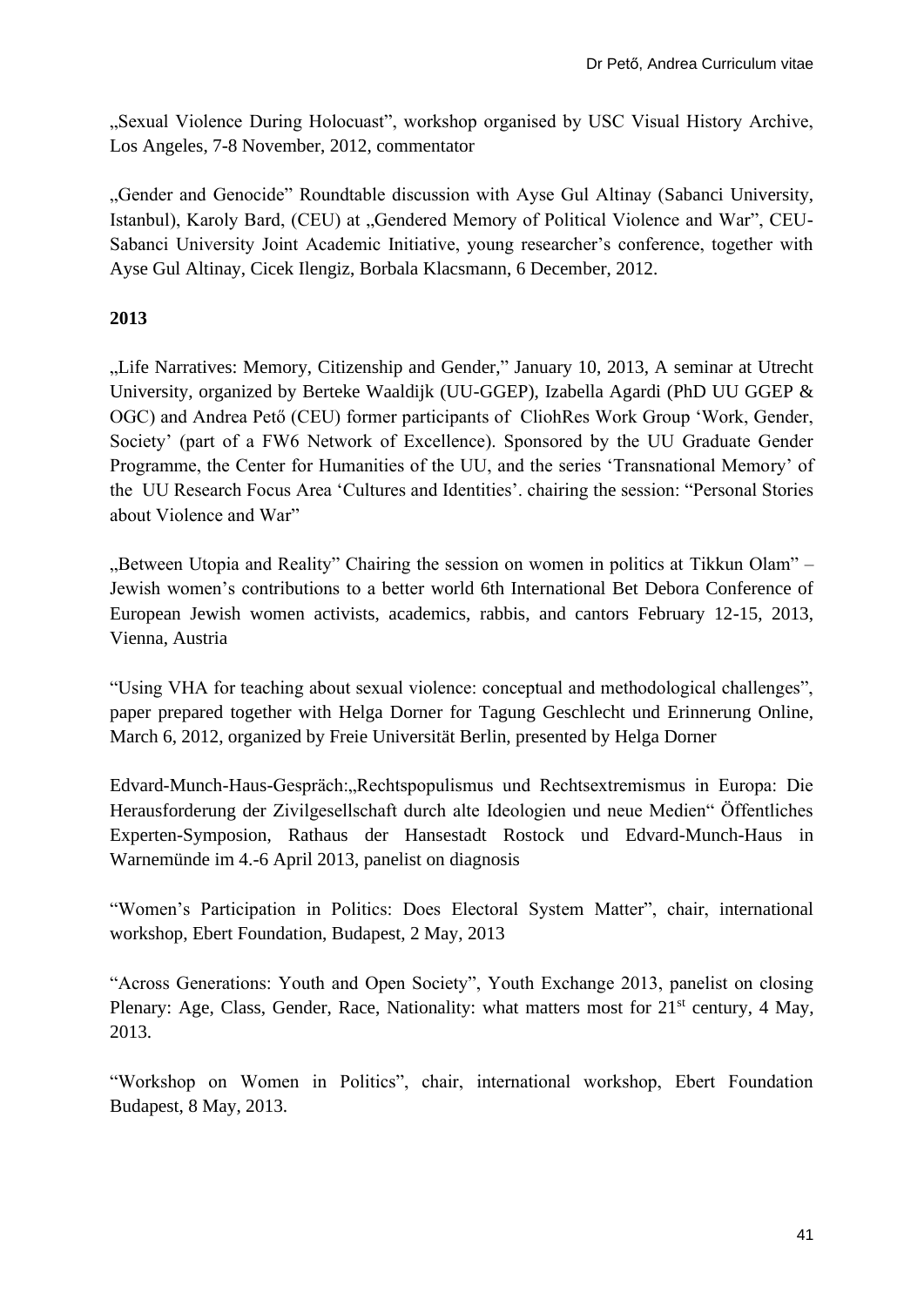"A népbíróság története és emlékezete" together with Ildikó Barna, at the conference: "Háborús társadalom, háborús traumák 1938-1948", organized by MTA BTK Történettudományi Intézete, 14 May, 2013 (in Hungarian)

"Micro-histories of Holocaust as a Strategy to Coming to Term with the Past " at Hrant Dink Memorial Workshop: Coming to Terms with War, Genocide and Political Violence, 1 June, 2013 organised by Sabancı University, Minerva Palas, Karaköy, Istanbul in collaboration with Hrant Dink Foundation and Anadolu Kültür

".Physical Violence and State Legitimacy in Late Socialism", organised by Hungarian Aacdemy of Sceinces and Center for Contemporary History, Potsdam, Budapest, 20-22 June, 2013, commentator on the paper by Catriona Kelly, Violence and Childhood in Late Socialist Russia.

"Social Exclusion and Inclusion of Women", Alagappa University, Mother Theresa University, Karaikudi, India, 20 August, 2013. Chair and commentator

"Visual afterlife: images, gender and localized memories" together with Paco Ferrandiz, In Search of Transcultural Memory in Europe (ISTME) COST Action, Cracrow, Jagellonian University, September 16-17, 2013

"Digital repositories of Traumatic Memories: A Possibility for Gendered Analysis?" together with Helga Dorner at 44<sup>th</sup> Annual Conference of the International Association of Labour History Institutions (IALHI), Open Society Archives, Budapest, 27 September, 2013.

"A nő a modernitás foglya és paradigmája" (Woman as a Captive and Paradigm of Modernity) at Sokféle modern nő Magyarországon az első világháború előtt. (Budapest, 1913: Nők Választójogi Világszövetségének kongresszusa) organised by ELTE BTK Új- és Jelenkori Magyar Történeti Tanszéke, Magyar Történelmi Társulat Nőtörténeti és társadalmi nemek szakosztálya, Budapest 3 October, 2013. (in Hungarian)

"Memories Revisited: Politics of Digital Memory of European Far Right" at The Politics of Memory in Europe, Workshop – Danish Institute for International Studies (DIIS), October 24  $-25, 2013$ 

Podium discussion: "Women and War: in culture of Memory, Historical Discourse and Social Consciousness", «CENTRAL AND EAST EUROPEAN WOMEN AND THE SECOND WORLD WAR: GENDERED EXPERIENCES IN A TIME OF EXTREME VIOLENCE» conference organised by The Heinrich Böll Foundation's Office in Ukraine, International Public Organization "International Foundation "Mutual Understanding and Tolerance" ", Ukrainian Association for Research in Women's History, Ukrainian Association for Oral History, Kiev 28 November, 2013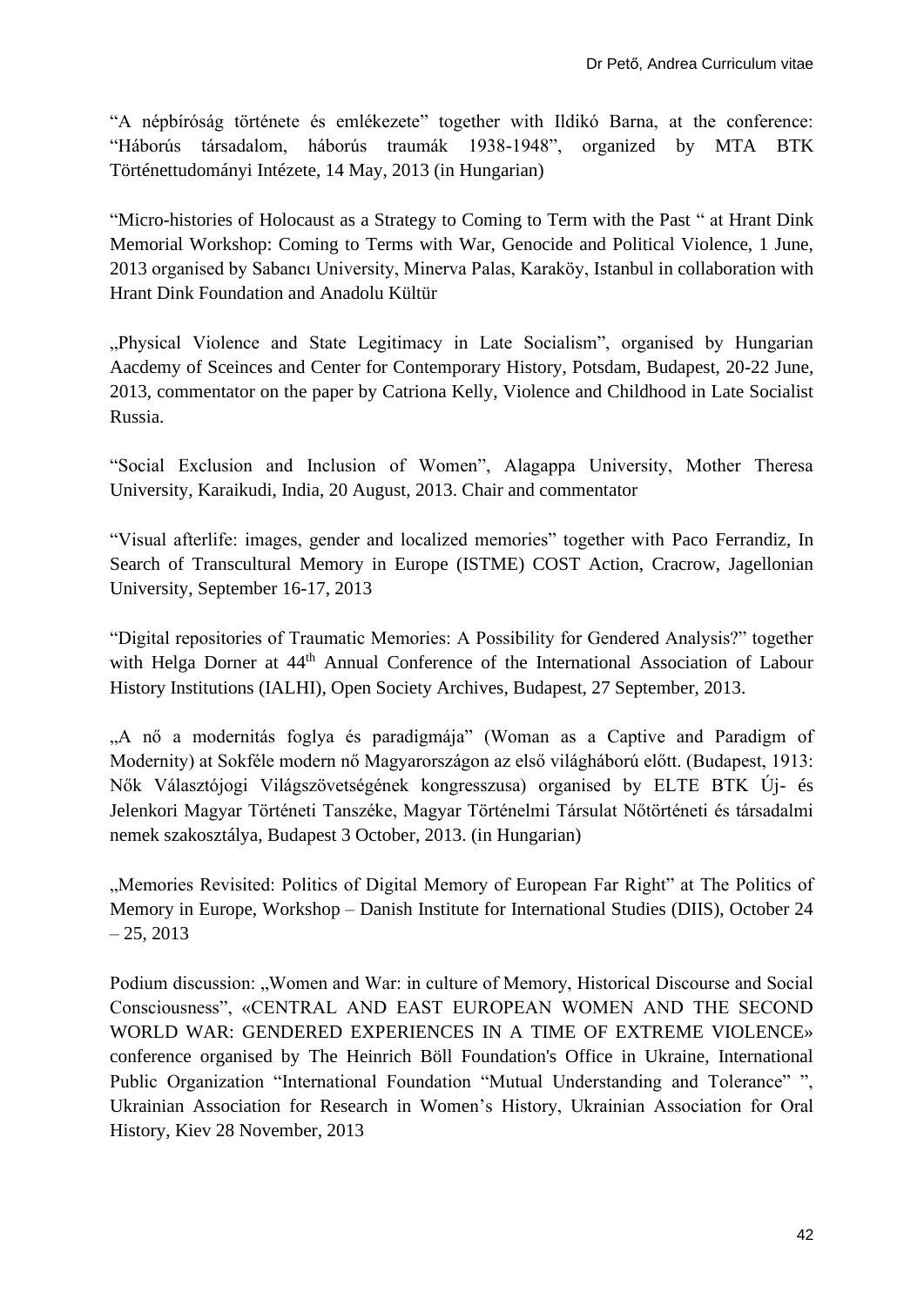"Digital Memories of WWII: Epistemological Change?" at ", «CENTRAL AND EAST EUROPEAN WOMEN AND THE SECOND WORLD WAR: GENDERED EXPERIENCES IN A TIME OF EXTREME VIOLENCE» conference organised by The Heinrich Böll Foundation's Office in Ukraine, International Public Organization "International Foundation "Mutual Understanding and Tolerance" ", Ukrainian Association for Research in Women's History, Ukrainian Association for Oral History, Kiev 28 November, 2013

"Gendering collaboration: challenges of micro-historical approach", at Simon Wiesenthal Conference: Collaboration in Eastern Europe during World War II and the Holocaust, coorganised by USHMM, Vienna, December 7, 2013

# **2014**

"Gender and new forms of political activism" at 5th Transatlantic Dialogue, Foundation of Progressive Studies (Brussels), Boston University, Boston, 3-4 March, 2014.

"Motivations and Teaching" at Teaching about Rape as a Weapon of War and Genocide, Campion Hall, Oxford, UK, March 8-12, 2014

Genre et Politique 2ème séminaire itinérant organised by Réseau Universitaire et Scientifique Euro-Méditerranéen sur le Genre et les Femmes (RUSEMEG) Tunis 10-11 April, 2014 (in French) expert/board member

Digital Technology for Teaching Gender and Holocaust: Conceptual and Methodological Challenges of using the Visual History Archive. Skype conference on Holocaust and Contemporary Genocides, Popular Culture and Digital Technologies, together with Helga Dorner, 22 April, 2014.

"Political Justice in Motion after WWII in Hungary: Who Were the Persecuted Perpetrators?" together with Ildiko Barna at Social origins of fascism, ESSHC Conference, 25 April, 2014 Vienna

"Exceptional court, exceptional analyses? Role of performativity and emotions in constructing memory of post WWII jurisdiction process in Hungary" at "The memory of Communism in Europe: actors, norms, institutions" Paris, 15th-16th May 2014 Organized within the COST Action IS1203 – "In search of transcultural memory in Europe", Working Group 1 Politics of Memory in collaboration with the Institut Universitaire de France and the Polish Historical and Literary Society

A Nagy Háború emlékezete a társadalmi nemek alapján, "A háború, amely megszüntet minden háborút" A Nagy Háború kitörésének 100. évfordulójára, 2014. május 8-9. Budapest, ELTE, BTK (in Hungarian)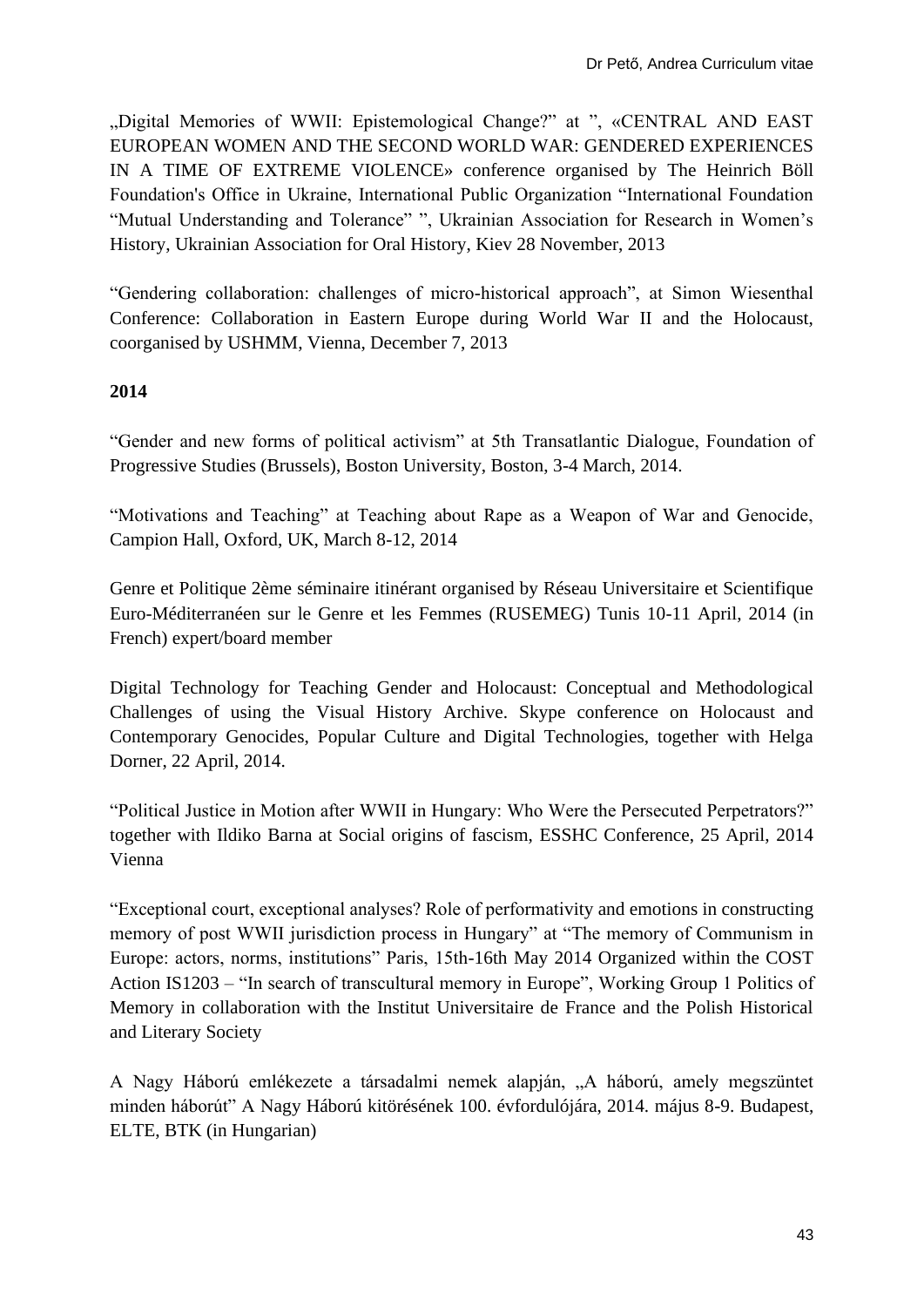"Mainstreaming gender in European higher education: State of the art", at the conference Empowering women and advancing gender in research and innovation Working Group 1 & 2 Meetings - COST Targeted Network TN1201, Under the auspices of Greek Presidency of the European Union, Date 20-21 May 2014, FORTH, Heraklion, Crete, Greece

["Equality Redefined" talk on 2 June, 2014 at CEU, Budapest on the conference: "The Quality](http://www.academia.edu/7131790/_Equality_Redefined_talk_on_2_June_CEU_Budapest_on_the_conference_The_Quality_of_Democracy_25_Years_Later_)  [of Democracy: 25 Years Later",](http://www.academia.edu/7131790/_Equality_Redefined_talk_on_2_June_CEU_Budapest_on_the_conference_The_Quality_of_Democracy_25_Years_Later_) organized by CEU Center for Enlargement, F. Ebert Foundation.

New Ways of Seeing: Digital Testimonies, Reflective inquiry, and Video Pedagogy in the Graduate Seminar" together with Helga Dorner, Edit Jeges at [The Future of Holocaust](http://www.academia.edu/7218593/The_Future_of_Holocaust_Memorialisation._Conference_at_CEU_co-organised_with_Tom_Lantos_Institute_10_June_2014)  [Memorialisation. Conference at CEU, co-organised with Tom Lantos Institute, University of](http://www.academia.edu/7218593/The_Future_of_Holocaust_Memorialisation._Conference_at_CEU_co-organised_with_Tom_Lantos_Institute_10_June_2014)  [Victoria, Canada, 10-11 June, 2014,](http://www.academia.edu/7218593/The_Future_of_Holocaust_Memorialisation._Conference_at_CEU_co-organised_with_Tom_Lantos_Institute_10_June_2014) CEU, Budapest

A new agenda for gender equality policies. Spring Conference of ATGender, Opening 25-27 June, 2014, Barcelona, Spain

Chairing Seminar "New Agenda for Gender Equality Policies" A new agenda for gender equality policies. Spring Conference of ATGender, 25-27 June, 2014, Barcelona, Spain

Presentation of the book Teaching against Violence .Reassessing the Toolbox (Ines Testoni, Michael Wieser, Angelika Goterath, and Maria Silva Guglielmin). new agenda for gender equality policies. Spring Conference of ATGender, 25-27 June, 2014, Barcelona, Spain

"Sexual Violence: Historiography and Perspectives " at Intersections and Transitions: Studies on Sexual Violence and Beyond organized at the University of Jyväskylä, June 30 – July 1, 2014, Finland.

"Gendering Intelligence: Female Spies and Informants in Communist Hungary" at (Un)Sicherheit, (Un)Sichtbarkeit und Geschlecht in historischer Perspektive, organised by University of Bundeshwehr, 3-4 July 2014, München

Using VHA for Teaching about Sexual Violence – Experiences from a CEU Perspective, together with Helga Dorner, on Gendered Voices, Neue Perspektiven auf digitale Zeitzeug\_innen-Archive Symposium Pädagogische Hochschule Freiburg, Germany 18 July, 2014

Szexuális erőszak és megszálló seregek a II. világháborús Magyarországon, Megszállástól – megszállásig: Magyarország nagyhatalmak szorításában 1944 – 1949. Veritas Történetkutató Intézet konferenciája, 2014. szeptember 29. (in Hungarian)

"Imperial Imaginations Digitalised and Gendered: Imaginations of European Far Right" *Gender in the Empire, Erfurter RaumZeit Forschung on the conference, Erfurt University,* Germany 9 October, 2014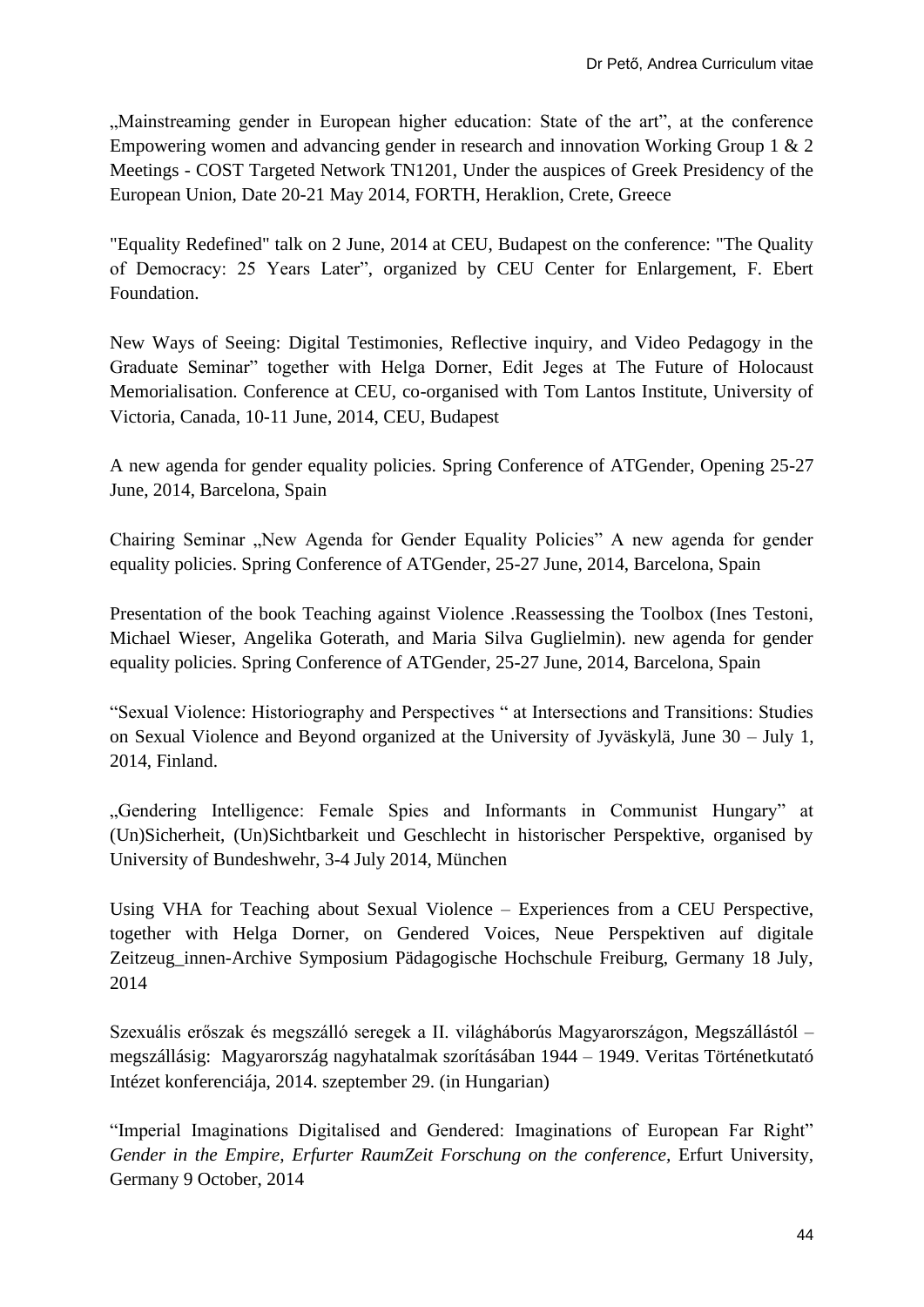"Gendered Memory of the Holocaust" talk at the conference "Memory, Trauma, Literature", organized by Petőfi Museum of Literature, 28-29 November, 2014, Budapest

"Félmegoldásokkal sérelmekre? Népbírósági tárgyalások és zsidó identitás a háború utáni Budapesten" at "A holokauszt Budapest társadalomtörténetében", Budapest Főváros Levéltára, Budapest, november 11.2014 (in Hungarian) together with Ildikó Barna

#### **2015**

"New Ways of Seeing: Digital testimonies, Reflective Inquiry and Video Pedagogy in the Research Seminar" together with Helga Dorner on 5th International Conference on Holocaust Research "Afterwards. An Experiential History of the Holocaust 1945 – 1949." January 25- 26, 2015, Berlin, Germany

"Videó-interjúk a Shoah-ról: módszertani és elméleti kérdések" on "Széttépett esztendők 1938–1944" A Holokauszt budapesti megéléstörténete, Budapest Főváros Levéltára, 24 March, 2015 (in Hungarian)

"Breaking Gendered Silences: Lessons Learned from the Holocaust in Hungary and the Armenian Genocide" in Gender, Memory and Genocide: Marking 100 Years Since the Armenian Genocide. Organisation Zentrum für Antisemitismusforschung, TU Berlin, Berlin, Sabanci University, Central European University, 4-6 June, 2015

"Against Our Will" Forty Years After: Exploring the Field of Sexual Violence in Armed Conflict, organised by International Research Group "Sexual Violence in Armed Conflict", 2– 4 July 2015, Hamburg, moderator

"Processes of Silencing and Un-Silencing Sexual Violence during World War" at the panel: Red Army in Europe 1944-1945 at ASEEES 47th Annual Convention, Philadelphia, 19-22 November, 2015

# **2016**

"Transcultural Memory and Reception in Europe", COST ISTME 3rd Plenary conference, Sofia University, 16-20 April, 2016, commentator

"Edit Bruck's construction of intersectional memory" at COST ISTME 4th conference, UCD, Dublin, Ireland, 1-3 September, 2016

"A népbíróságok vizsgálatának módszertani és elméleti kérdéseinemzetközi összehasonlításban" (Methodological and theoretical questions of reseraching people's courts) (in Hungarian) in 1945 társadalomtörténete. Politikatörténeti Intézet, Budapest, 21 September, 2016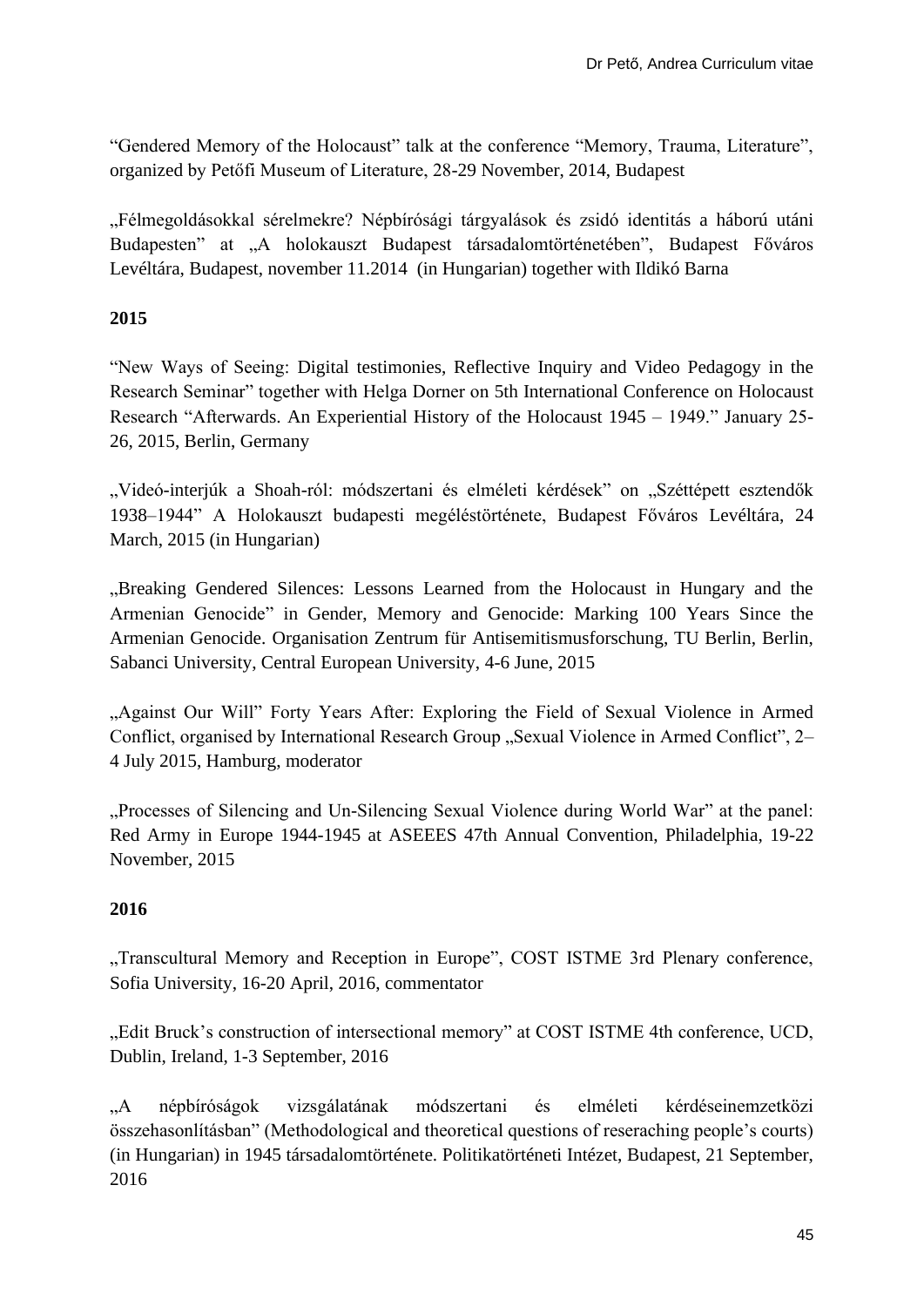# **2017**

"Post WWII Trials and Perpetrators in Hungarian Cinema. The missing composure" Acts of Justice, Public Events, World War II Criminals on Trial, CEFRES, Fondation Maison des Sciences de L'Homme, 12-14 October, 2017, Prague.

"Az éjszakai találkozás. A holokauszt 70. évfordulójának emlékezete Magyarországon" at A magyar holokaust: áldozatiság és emlékezet. CEU, MTA Bölcsészettudományi Kutatóközpont, Budapest, 2017. 12-18. (in Hungarian)

# **2018**

"Gender revisited: how do we use gender in academia and beyond" Roundtable discussant, ESSH, Belfast 6 April, 2018

"Gender ideologies and stereotypes", ESSHC, Belfast 6 April, 2018m chair

"A háborús nemi erőszak történetírása", Erdélyi Múzeum Egyesület Magyar Tudomány Ünnepe konferenciája, Kolozsvár, 24 November, 2018

Bevezető előadás, Magyarországi nőtörténet a 20. században, ELTE Nőtörténeti Kutatóközpont, MTA Nőtörténeti bizottsága, MTT Nőtörténeti szakosztály, ELTE BTK, Budapest, 7 December, 2018.

# **CEU Democracy Institute (Budapest)**

(Fellow 2020-)

Bibó István Open University, courses

Politics of Happiness (in Hungarian) with Petra Bakos, Andrea Tompa (2019 autumn term) Történetinkubátor (in Hungarian) with Petra Bakos, Andrea Tompa (2020 autumn term)

#### **Talks organized at CEU**

Curt Rice, "Confessions of a male sexist: how implicit bias holds women back"? public lecture organized by The Department of Gender Studies and School of Public Policy at CEU, 22 May, 2014, moderator

Satu, Koho, [Sexual Violence and Shame in the Middle of a War: Intersections of A Place,](http://www.ceu.edu/event/2014-11-26/sexual-violence-and-shame-middle-war-intersections-place-gender-and-humanity-katja)  Gender and Humanity [in Katja Kettu´s Novel The Midwife,](http://www.ceu.edu/event/2014-11-26/sexual-violence-and-shame-middle-war-intersections-place-gender-and-humanity-katja) November 26, 2014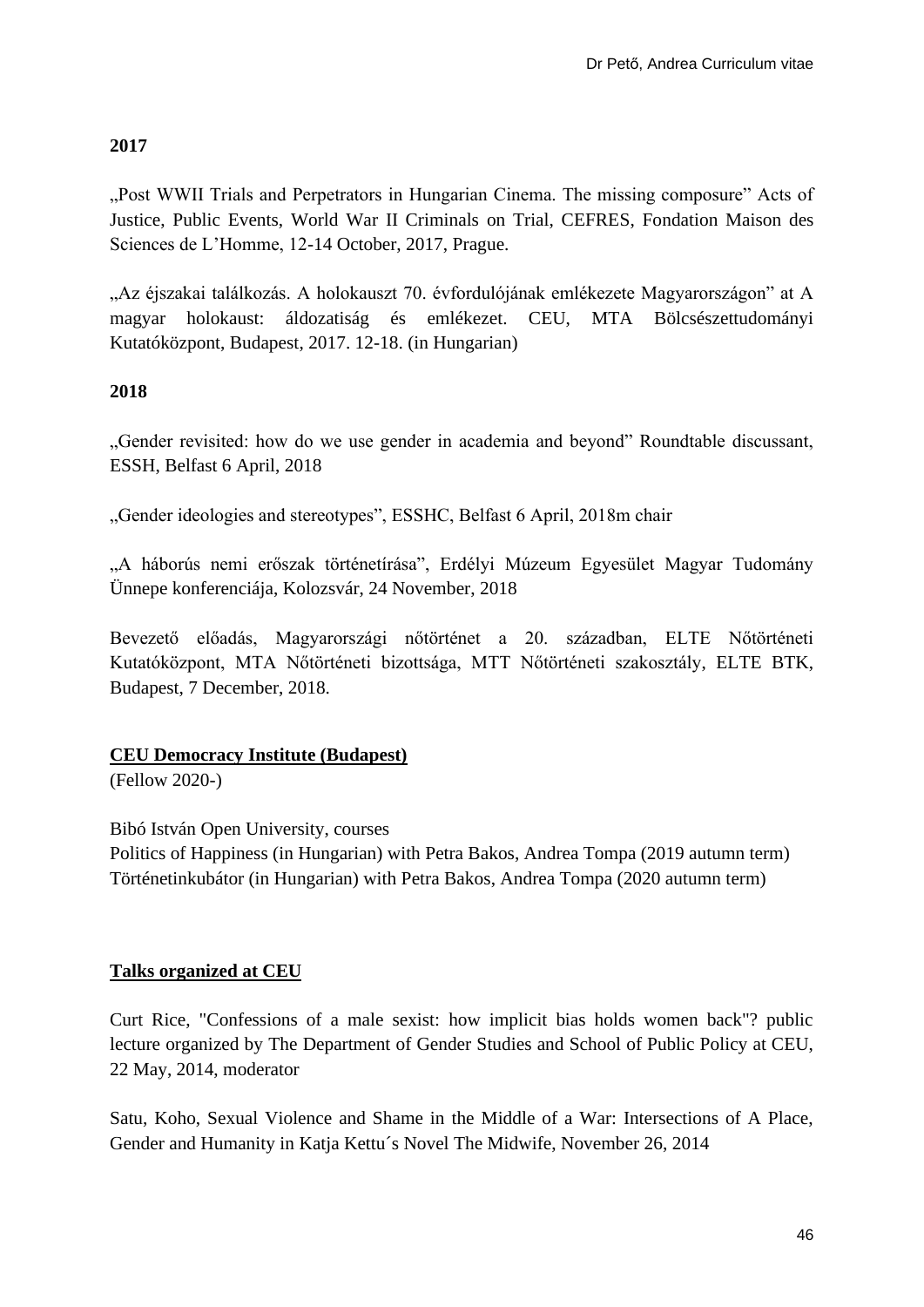Pamela Nadell, Presenting Jewish History on Philadelphia's Independence Mall: The National Museum of American Jewish History, 18 March, 2015, together with Jewish Studies and Cultural Herritage Program, moderator

Robin Kirk, "Learning Collaboratively, Learning Immersively: Lessons in Human Rights Pedagogy" together with OSA 9 March, 2015, moderator

Writing Academic Texts Differently, Public roundtable with Kathy Davis and Nina Lykke, , 13 May 2015, Chair

"Portugal in World War II: How to Assess its Neutral Status?" a public lecture by Pedro Aires Oliveira Institute of Contemporary History, New University of Lisbon) CEU Department of History, the Subcommittee of History of WWII of the Hungarian Academy of Sciences,and the Embassy of Portugal, CEU, Budapest, 30 October, 2018, chair

"Diaries in wartime". Organised by Osztrák Kulturális Fórum - [Österreichisches Kulturforum](https://www.facebook.com/kulturforumbudapest/?__tn__=K-R&eid=ARDlKqDeK2UZ-EqmgbAvyH8_H-KxnTulHFBD7ciNMkOlK1ozf_SJoLLe-0ppfMffGx5xIIV4a4Y5TwhG&fref=mentions&__xts__%5B0%5D=68.ARDzZGMh6Phv6vn-wEt83Afs_OBI25X_KJvMSNwhJHK9CtpCN2hYKyu_mNoSb8Ur1n30yLH_qpxjGRvId8-30uU6ha7n53sxiUQ49MumNN2k_hHIWBM_B_kKbMVvJQ1W87knL7A2np9YjsrWQHZcgGmztgfxWUPTacJqeW6rSmtiub1tH3gES8QQF42OMNL-Z1wi3G66uxWuKVkwHD42PFf4smuMSCgFafMsQ7eR68ZxdEPx8cxCy8NPdlv3ydwxv7eK0wSSQLX0GMQGmZ3LQqfPmRD60n1EQlGZvodveK9ExKkEiZIwbXhSW5N_nbwjqgEuVhRFOdUIjVcbTaI588wkt8mXJABYHfFWV9qhb0xhl3NMn5lc2xCJMt8w7V7CbxxV-XXgqcwVfLa_kOpScpkQ2QGq6bJAW7qsLQY)  [Budapest,](https://www.facebook.com/kulturforumbudapest/?__tn__=K-R&eid=ARDlKqDeK2UZ-EqmgbAvyH8_H-KxnTulHFBD7ciNMkOlK1ozf_SJoLLe-0ppfMffGx5xIIV4a4Y5TwhG&fref=mentions&__xts__%5B0%5D=68.ARDzZGMh6Phv6vn-wEt83Afs_OBI25X_KJvMSNwhJHK9CtpCN2hYKyu_mNoSb8Ur1n30yLH_qpxjGRvId8-30uU6ha7n53sxiUQ49MumNN2k_hHIWBM_B_kKbMVvJQ1W87knL7A2np9YjsrWQHZcgGmztgfxWUPTacJqeW6rSmtiub1tH3gES8QQF42OMNL-Z1wi3G66uxWuKVkwHD42PFf4smuMSCgFafMsQ7eR68ZxdEPx8cxCy8NPdlv3ydwxv7eK0wSSQLX0GMQGmZ3LQqfPmRD60n1EQlGZvodveK9ExKkEiZIwbXhSW5N_nbwjqgEuVhRFOdUIjVcbTaI588wkt8mXJABYHfFWV9qhb0xhl3NMn5lc2xCJMt8w7V7CbxxV-XXgqcwVfLa_kOpScpkQ2QGq6bJAW7qsLQY) subcommittee of History of WWII of HAS, [Central European University](https://www.facebook.com/ceuhungary/?__tn__=K-R&eid=ARBfsgkkaLB_0zsAribcxYcc8M2YMVrpBOM49g1neZ6WdF0LJffaCVP4c4HUatgl_WD4bnObNMsGTwC4&fref=mentions&__xts__%5B0%5D=68.ARDzZGMh6Phv6vn-wEt83Afs_OBI25X_KJvMSNwhJHK9CtpCN2hYKyu_mNoSb8Ur1n30yLH_qpxjGRvId8-30uU6ha7n53sxiUQ49MumNN2k_hHIWBM_B_kKbMVvJQ1W87knL7A2np9YjsrWQHZcgGmztgfxWUPTacJqeW6rSmtiub1tH3gES8QQF42OMNL-Z1wi3G66uxWuKVkwHD42PFf4smuMSCgFafMsQ7eR68ZxdEPx8cxCy8NPdlv3ydwxv7eK0wSSQLX0GMQGmZ3LQqfPmRD60n1EQlGZvodveK9ExKkEiZIwbXhSW5N_nbwjqgEuVhRFOdUIjVcbTaI588wkt8mXJABYHfFWV9qhb0xhl3NMn5lc2xCJMt8w7V7CbxxV-XXgqcwVfLa_kOpScpkQ2QGq6bJAW7qsLQY) Sabine Grenz, University of Vienna, Sèllei Nòra, University of Debrecen, 19 November, 2018, chair

15 Years Since the Publishing of The Report of the International Commission on the Holocaust in Romania. Lecture by Adrian Cioflâncă. Comments by Andrea Pető (CEU, Subcommittee of History of WWII), 10 May, 2019, CEU Department of History, MTA subcommittee of History of WWII, Embassy of Romania

[Sanna Karkulehto,](https://www.jyu.fi/hytk/fi/laitokset/mutku/henkilokunta/laitoksen-henkilokunta/karkulehto-sanna) Is there any hope left? at CEU Gender Studies Guest Lecture Series, 19 February 2020

# **Talks given at CEU**

"A Broken Silence. Memory and Narrative of Rape Cases in Budapest and Vienna in 1945" Public Lecture at CEU, Budapest (1998)

"E Learning at the Central European University" CEU, Budapest, together with Anikó Balogh, on 7 June, 2004

"Women Engineering Change" together with Dr. Klara Dobrev, Ambassadors April H. Foley, Ireny Comaroschi, Bente Angell-Hansen, Joanna Stempinska,Borbala Czako, Allaine Cerwonka, Eva Fodor organised by Department of Gender Studies, Budapest on 27 November, 2006.

"Gender Montage 2006. 7 Films from 7 Countries" Panel discussion organized by the Human Rights Students' Initiative, Department of Gender Studies, CEU, 13 March 2007, Budapest together with Elissa Helms, Csilla Kollonay, Nurgul Asylbekova.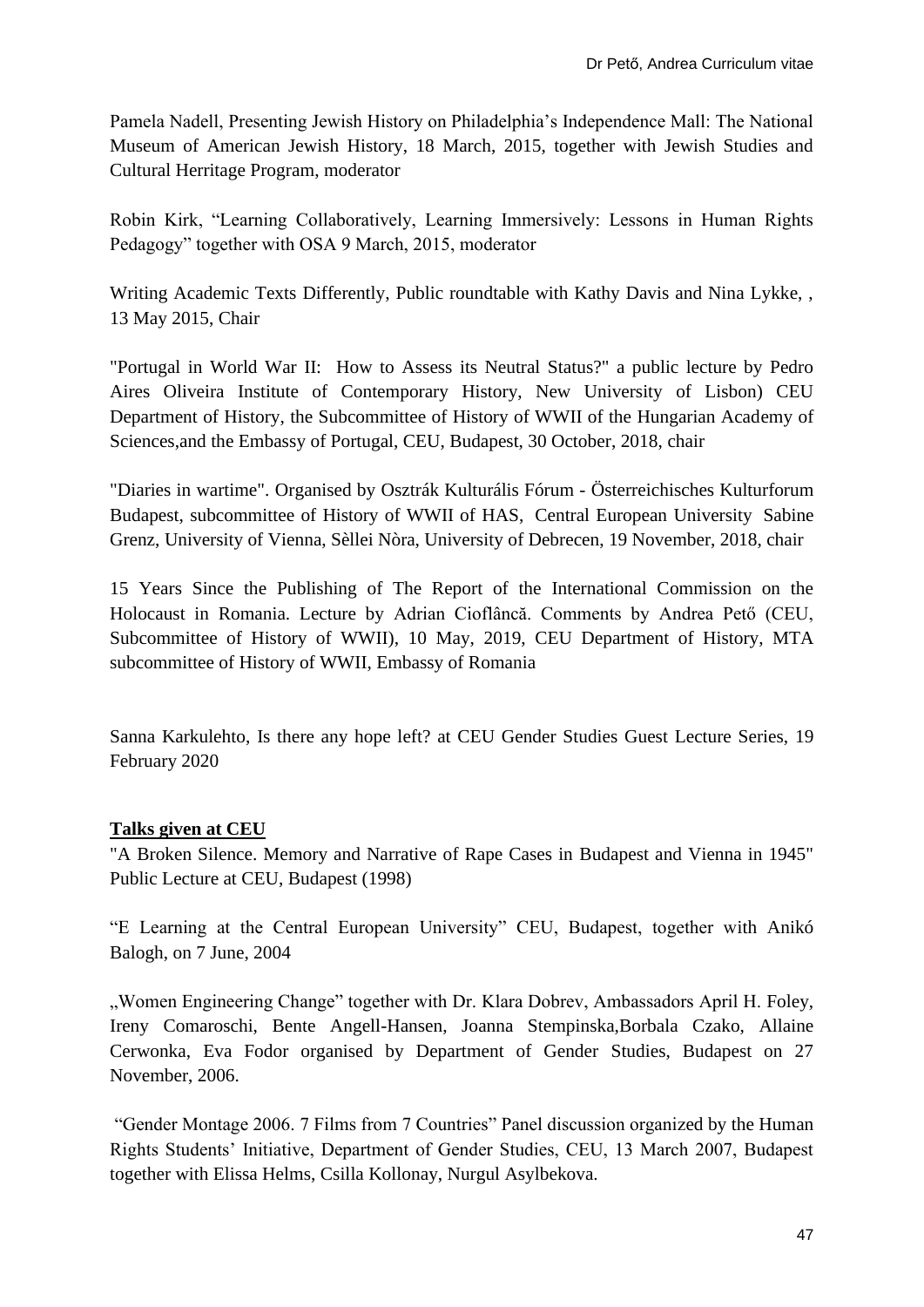"Afghan Chronicles" Chairing the Film screening at the CEU, Budapest, opening remarks by Pierre Guimond, Ambassador of Canada, 10 March, 2008.

"Playful Reflections on Feminist Epistemologies and the Art of Writing Collective Public Lecture" together with Nina Lykke, Kathy Davis, Anne Brewster, Sissel Lie, Redi Koobak organized by the CEU Department of Gender Studies in collaboration with Nordic Research School in Interdisciplinary Gender Studies, Linkoeping University, Sweden, at Place: CEU, Budapest on May 21, 2009

"Intersectionality that matters" Introduction to "Intersectionality: connecting race, ethnicity and gender in theory and everyday practices" conference organized by the CEU Department of Gender Studies, Ebert Foundation Budapest, 7 March, 2011, Budapest, CEU together with Kathy Davis, Ann Phoenix, Angela Kocze, Gudrun Axeli Knapp.

Faculty Roundtable discussion on Technology-Supported Teaching and Learning: New Initiatives at CEU organised by CEU Center for Teaching and Learning, panelist, CEU, Budapest, May 23, 2013

Podium discussion with Fruzsina Skarbski on "Silenced Shame", organised by CEU Human Right's Initiative, CEU, Budapest, 2 December, 2013

"Anti-gender movements in Europe: possible interpretative frameworks", Faculty seminar 19 January, 2016

Launching the book *Gendered Wars, Gendered Memories*, CEU, 14 October, 2016. organised by SPP and GS CEU

"Potentials for Resistance to Illiberal State. The case of Hungary and Poland" together with Weronika Grzebalska at 2nd The Role of State in Varieties of Capitalism (SVOC). Conflicting liberalism and economic patriotims in present day capitalist systems. 10-11 November, 2016 organised by Hungarian Academy of Sciences, KRTK VGI, CEU CENS.

"Migration and Refugees Today: Giving History Its Place in Debates and Research" chair, organized by The Institut français des relations internationales (IFRI), Eotvos Lorand University (ELTE), the University of Amsterdam and Central European University , 14 November, 2016, CEU, Budapest.

"Higher Educational Policies and the Odds of Teaching Gender Studies", GESt Project Roundtable, organised by Gender Studes Department, panelist, 25 January, 2017.

"The roots of authoritarianism in the East" at Beyond dichotomies: Re-thinking the liberal agenda. University of California, Berkeley, CEU Symposium, 28-29 March, 2017, commentator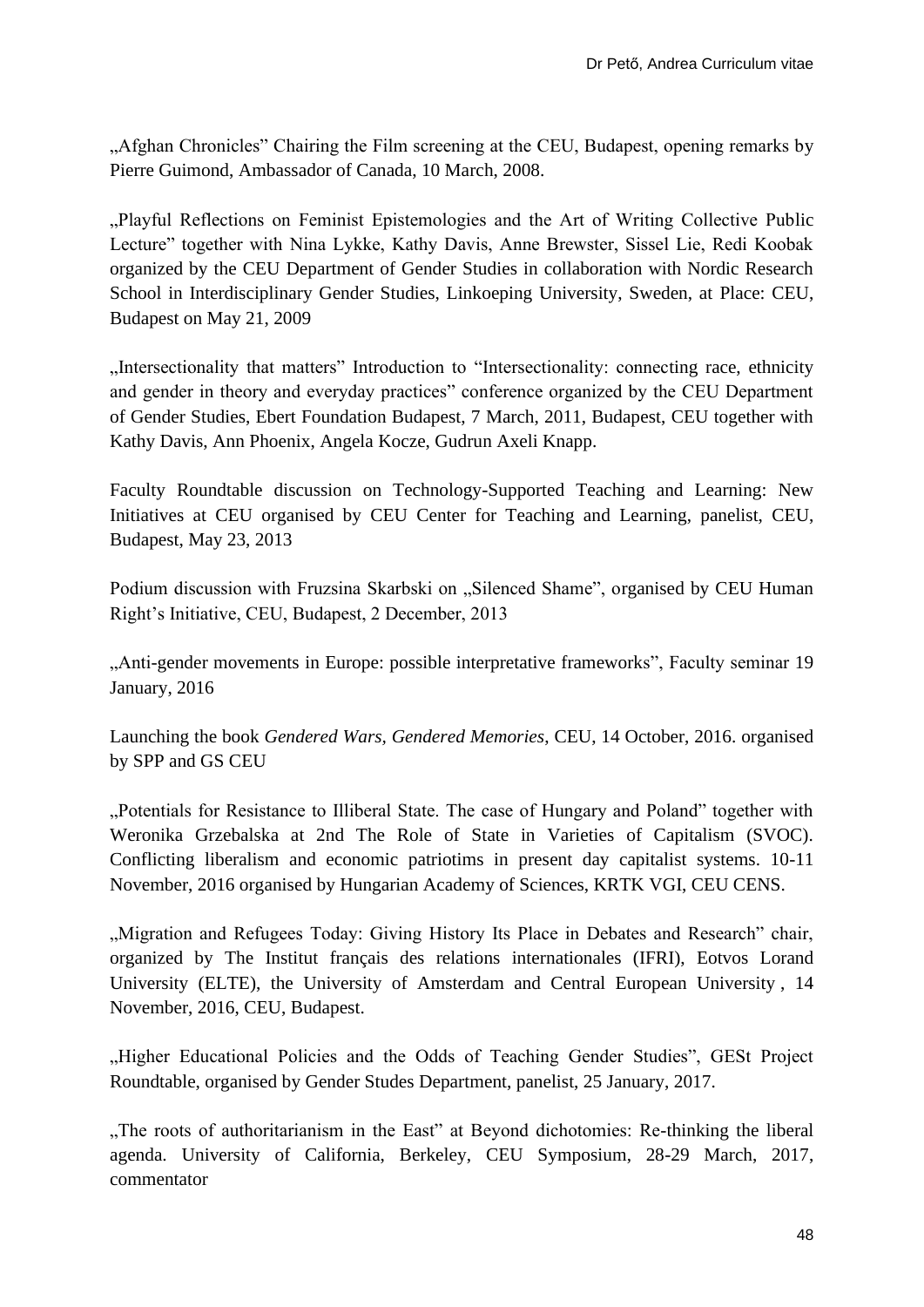"Gender and Far right Politics in Europe", CEU Departments of Gender Studies and Political Science Department, Ebert Foundation, 5 April, 2017, chair

"Migrant Narratives and the City", Roundtable, organised by CEU Department of Gender Studies, 2018, 28 April.

"National Socialist Women's Movements in a Comparative Perspective", ComFas Convention, Comparative Fascist Studies and the transnational Turn", 29 April, 218.

"Comments on using podcasts" CEU Podcast Library Launch 31 May 2018.

Discontinuities of the Far right, 16th CEU Annual Doctoral Conference, 7-9 April, 2021 commentator

Yasmine Ergas, Jazgul Kochkorova, Natalia Trujillo and Andrea Pető, "The New Cold War: Disputing Gender in 21<sup>st</sup> Century Academia" at Gendering and Illiberalism in Post-Communist Europe, Funded by the Fritz Thyssen Foundation, 2-4 November, 2021

#### **Board member (Journals)**

"*Gender and History*" 1994- (Oxford)

*"Clio"* 1996- (Paris) correspondent

*"Midrash* " 1996- 2001 (Warsaw) correspondent

"*EszterTáska*" (The Bag of Esther) in Szombat (Budapest) 2002-2005

*"Visuoemene, Kultúra. Straipsniu rinktine"* (Vilnius)

*"Kaleidoscope".* Journal of History of Culture, Science and Medicine (2011-) (Budapest) editor

"*AHEA: E-Journal of the American Hungarian Educators Association",* (2011-) member of the editorial board,

"*Contemporary European History*",(Cambridge, UK) member of the editorial board (2011-)

"*Journal of Women's Studies*" (India), member of Editorial Advisory Committee (2013-)

*"International Journal of Psychoanalysis and Education"*, (Rome, Italy) member of Scientific Commitee, (2013-)

*Intersections*. (Budapest) East European Journal of Society and Politics, Budapest, member of the editorial board (2013-)

*Baltic Worlds*, (Stockholm) corresponding member of the editorial council, (2015-)

*Krytyka Feministychna: East European Journal of Feminist and Queer Studies*, (Kiev) board member (2015-)

*Mediterranean Journal of Gender and Women's Studies* (KTC) (2018-)

*Acta Musei Nationalis Pragae – Historia (2020-)*

Rivista Italiana di Filosofia Politica (2021-)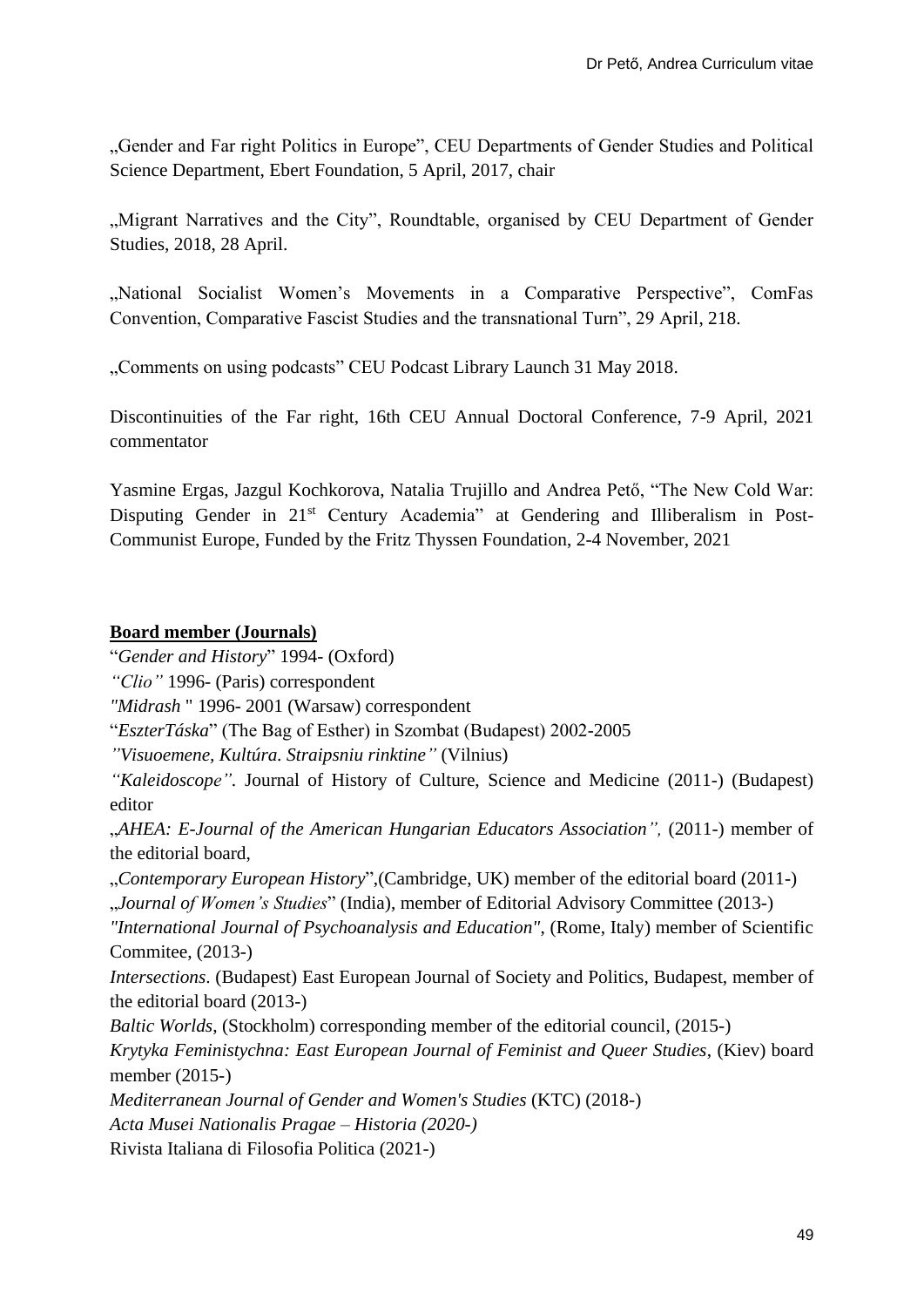# **Elected EU position**

European Commission, Directorate General of Research, independent expert (2009, 2010)

Advisory Group member, Horizon2020 Societal Challenge, member (2014-2016, 2016-2018)

Advisory Group, Horizon 2020, Gender, member and Vice Chair (2014-2016), member 2016- 2018)

#### **Board member (Professional organisations and projects)**

Sexuality and Sexual Violence in Contemporary Culture (2012-2014), Advisory Board member, funded by [Kone Foundation](http://www.koneensaatio.fi/) (Finnland) GEXcel International Collegium for Advanced Transdisciplinary Gender Studies, International Reference Group of the Collegium (member) (2013-) Gender and Education Association Executive Committee (member) (2013-) IHCE Bronislaw Geremek Château de Lunéville, France, board member (2014-) International Tracing Service, Bad Arolsen, Scholarly Advisory Board member (2015-2017) "Feminist Foreign Policy and the Battle for Civil Society in Europe" Swedish Research Council, University of Gothenburg (2018-2021) Association of Heritage and Education, member of Scientific Board (2019-) R&I PEERS's Board of Advisors, member (2021-)

# **Scientific Board Member (museums)**

Babyn Yar Memorial, Kiev (2021-)

# **Elected Committee Membership in the Hungarian Academy of Sciences**

Subcommittee of Cultural History Committee on History of Life Sciences (2015-2018, 2018- 2021) Presidential Committee on Female Researcher's Life Course (2017-2017, 2017-2020, 2020- 2023) Subcommitte on History of Second World War, chair (2018-2020) Comittee on Women's History (2018-2021)

# **Membership in Committee of the Hungarian Academy of Sciences**

II. Philosophy and History Committee on History

# **Elected to Hungarian Accreditation Committee**

Humanities (2018-2021)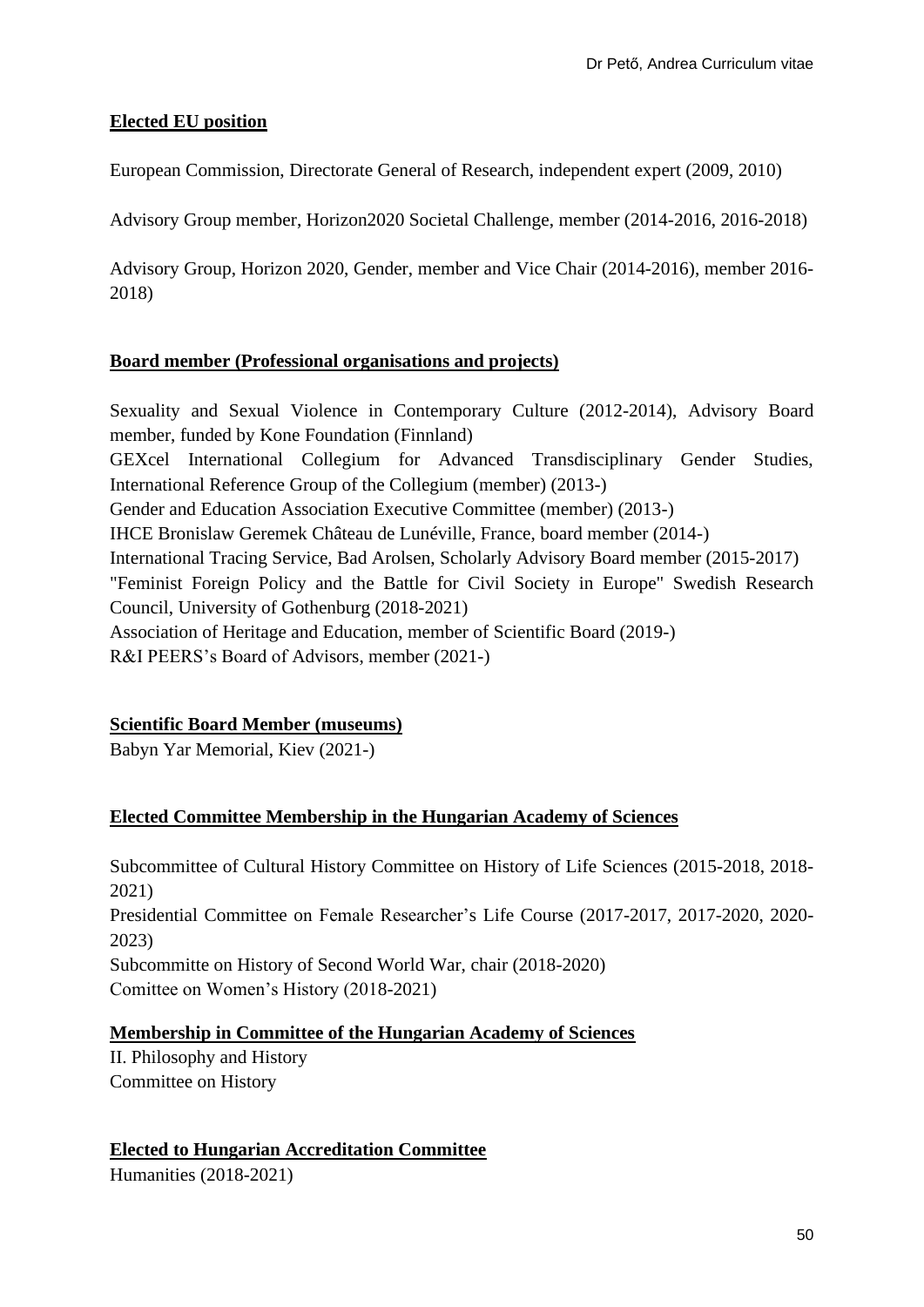#### **Associate Editor (Journal)**

"Feminist Europe. Review of Books" (Heidelberg, Germany) "European Journal of Women's Studies" Sage, (2016-)

**Editor in chief (Journal)** East European Holocaust Studies, DeGruyter

#### **Editor, book series in Hungarian**

Feminizmus és Történelem (Feminism and History) Balassi Kiadó, Budapest

#### **Editor, book series in English (peer reviewed)**

Teaching with Gender. Series of Teaching Women's Studies in Europe, CEU Press (2008- 2014)

Routledge Advances in Feminist Studies and Intersectionality (2008-)

Routledge Gendering the study of religion in the social sciences' (2019-)

#### **Invited Talks**

#### **Academic talks**

"Comparative History of Central Europe", University of Ljubljana, Department of History (1994)

"Writing Women's History in Eastern Europe", Ljubljana, Institutum Humanitariorum (1994)

"Teaching History of Central Europe", Pennsylvania, University of Pennsylvania, Department of History (1994)

"CEU- An Alternative in Central Europe" University of Almaty, Technical University (1994) "New Methods in Teaching History", Institute of History, University of Bishkek (1994)

"Teaching History of Central Europe: New Methods and Approaches", Bratislava, Institute of History, Slovak Academy of Sciences (1996)

"The Work and Future of CEU: A Talk about The Central European University", Los Angeles, Center for European and Russian Studies, UCLA (1997)

"Rethinking Postwar Hungary" University of Vienna, Institute for Contemporary History (1997)

"Women`s History. Does it exist?" Lecture at the Historical Institute of Kossuth University,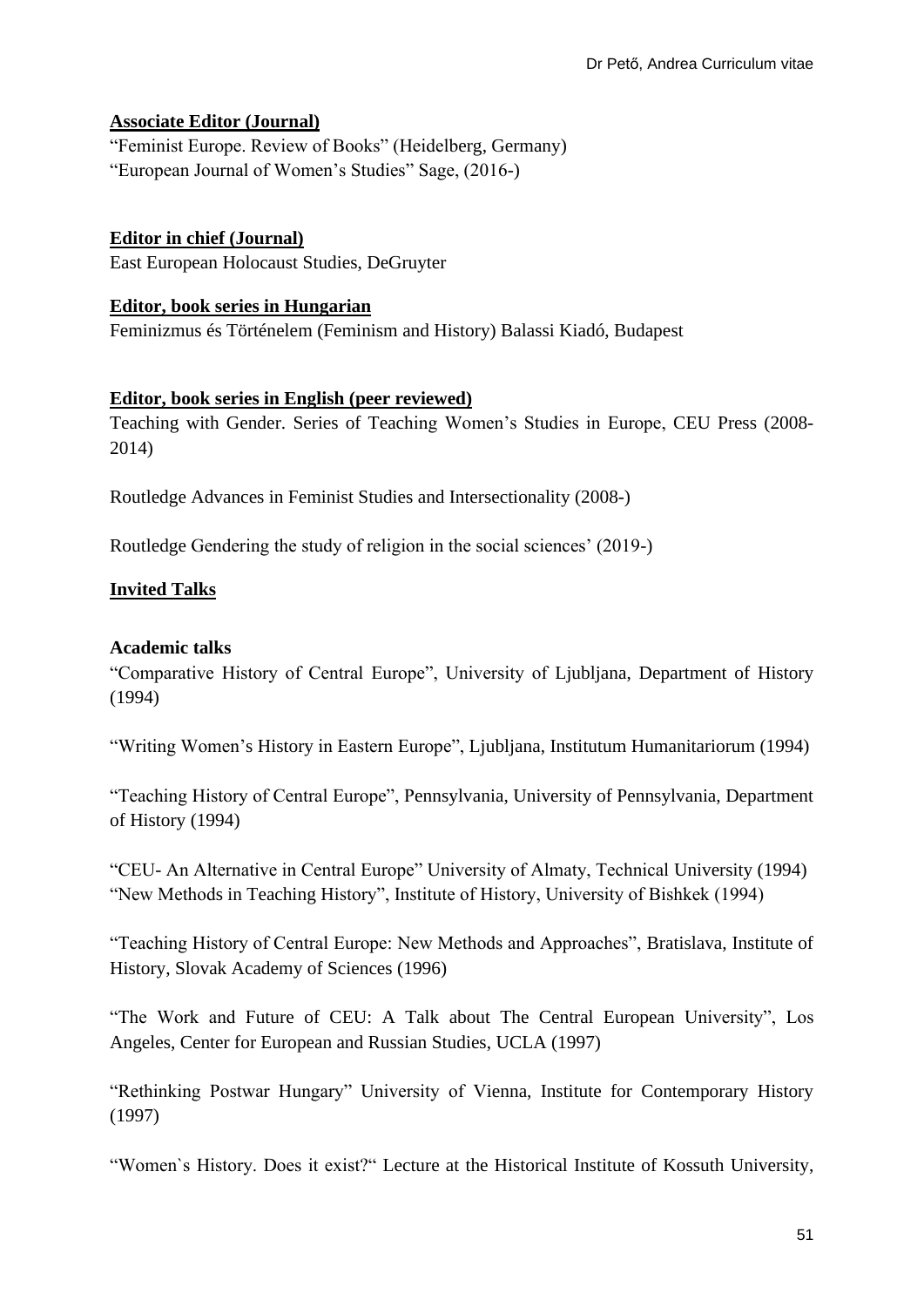Debrecen, 16 March, 1999 (in Hungarian)

"Women, History, Politics" Lecture at Miskolc University, Department of Political Science, 4 May, 1999. (in Hungarian)

"Women and Career Strategies" Roundtable at the Hungarian Women's Academy, 7 May 1999 (in Hungarian)

"Body Politics, War and Cold War: Women's Experiences and Women's Narratives in Hungary and Estonia". Together with Tiina Kiirs at the University of Toronto, Center for Russian and East European Studies (Canada), 4 April, 2000

"Memory and Narrative: Construction of post 1945 Hungarian Identities", The Departments of Women's Studies and Comparative Literature at the University of Buffalo (USA), 6 April, 2000

"History, Gender, War, Narrative" Lecture at "Discourses on Development of Civil Society and National Identities-Women in Cultural Studies in the Balkans" Advanced Program at Center for Women's Studies, Zagreb (Croatia) 8 May, 2000

"Narrative, Commemoration, Politics" lecture at ISH, Ljubljana (Slovenia) 18 May, 2000 "Hungarian Women and Hungarian Men. Gender and Women`s Studies in Hungary'. Together with Miklos Hadas on 26 April, 2001, Vienna, Oesterreiches Ost-und Suedosteuropa Institut.

"Júlia Rajk" at "Nők, esély, egyenlőség" (Women, opportunity, equality) in Nyiregyháza, on 21 June, 2001 organized by Szocio East Association and Europe Association. (in Hungarian)

"Histories, Memories, Oral History" Lecture at "Histories, historiographies:political issues?" Transeuropéennes Summer University, Cetinje, Montenegro, 20 August-7 September, 2001 organized by Transeuropéennes (Paris) and EuroBalkan Institute (Skopje, Macedonia).

"Exporting Gender Norms to Eastern Europe. A Silent Revolution for All?" Paper in European University Institute, Roberts Schumann Center for Advanced Studies, European Forum 2001-2002: "Europe in the World: the external dimension of Europeanisation" 29 November, 2001

**"**Right Wing Political Extremism and Gender" European University Institute, Florence Gender Studies Lecture Series on 20 February, 2002

Talk in the series: Gender Studies: "State of Art: the Future of Gender Studies: the Case of Italy and Hungary" with Chiara Saraceno at European University Institute, Gender Studies Program, 22 April, 2002.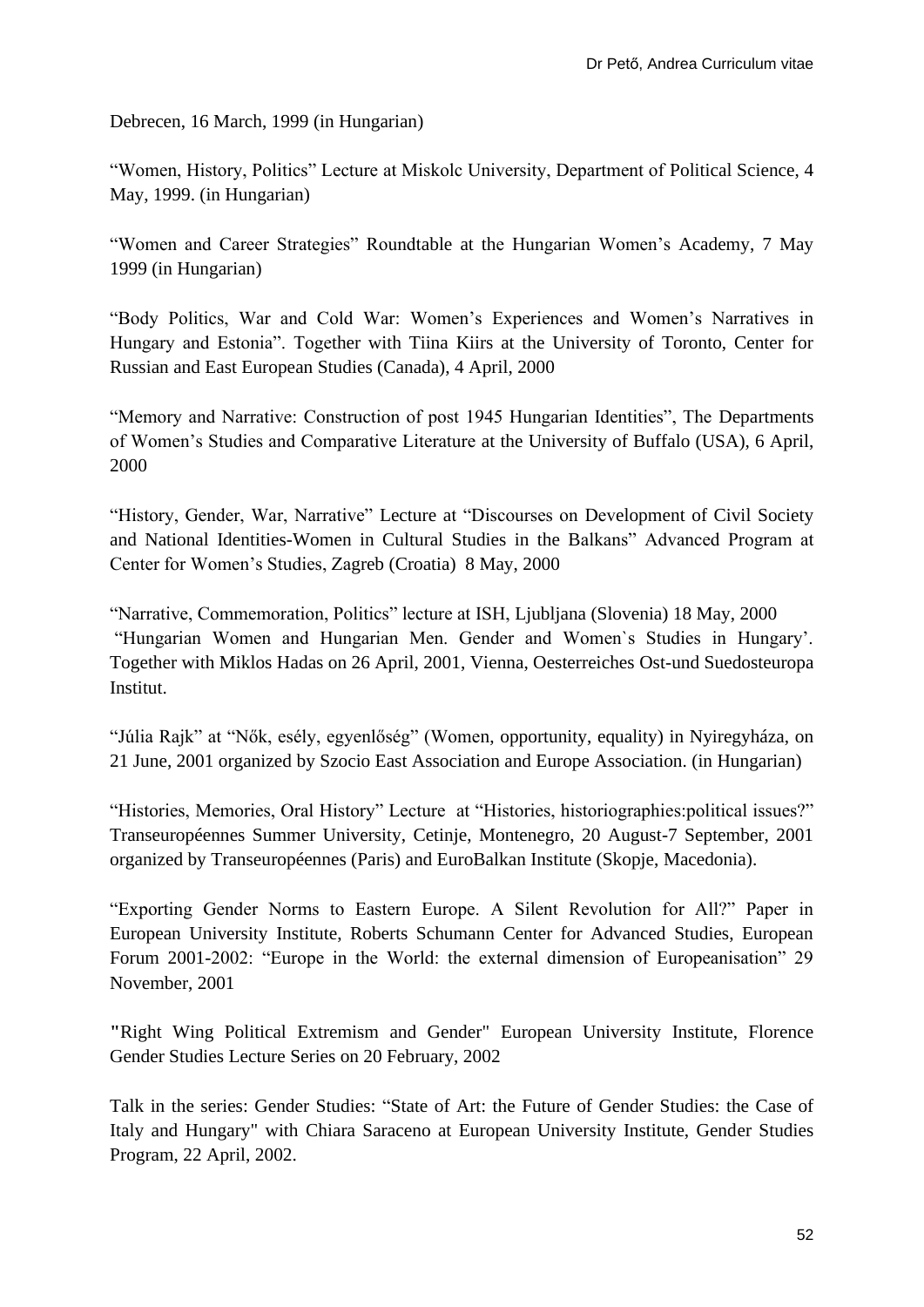"Az összehasonlító kelet-európai nőtörténet tanítása a középiskolákban" (Teaching Comparative women's history in Eastern Europe) at Balassi Bálint Intézet, az Osztrák Keletés Délkelet-Európa Intézet, a Foglalkoztatáspolitikai és Munkaügyi Minisztérium Esélyegyenlőségi Főigazgatóság, 15 December, 2002, (in Hungarian)

"Neopopulism in Eastern Europe " a talk at European Integration between cultural diversity and the shadows of Europe's darker past organised by European University Institute, Florence, Department of Law, 13 March, 2003

"Perspectives of Gender Studies in Eastern Europe Today" Talk at New York University, Center for European Studies, 11 April, 2003.

"Gender Indicators Against Social Exclusion" Meeting 6-7 June, 2003 Barcelona, Spain. Organised by Centro Richerche Affari Sociali (Rome), Association de Dones per la Insercio Laboral (Barcelona)

Discussant of the keynote speech of Catherine Hall at talk at 5<sup>th</sup> European Feminist Research Conference, Lund (Sweden) 20-24 August, 2004

Talk at the Fraknói Institute of the Hungarian Cultural Institute in Rome (Italy) on 25 June 2004 on Gender Relationships in Europa at the Turn of the Millenium: Women as Subjects in Migration and Marriage together with Enrica Capussotti, Dawn Lyon, Luisa Passerini

"Writing Women's History?" Talk at the University of Bukharest, Institute of History, 14 October, 2004.

"Women as a group" in Interetnikus viszonyok, guest lecture at a course ELTE Faculty of Sociology, 27 October, 2004.

"Teaching women's history in eastern Europe" on 8 April, 2005, Women's Studies Center, Abo Akademi Universiti, Turku, Finnland.

'The appearance of women's equal opportunities in the conservative political discourse of the countries of state feminism'on Seminar: "(Re)thinking Equality and Equal Opportunities in a wider but more conservative Europe?" organised at ATHENA European Network of Women's Studies Annual Meeting, Barcelona, 26 May, 2005

'Gendering the welfare state in countries with statist feminist heritage'. Lecture at the MA class: Gender and Welfare State, University of Utrecht, Faculty of Arts, 23 June 2005

"Hungarian Women in Politics 1945-1951" Talk at the Women's Studies Center, University of Reykjavik, Iceland 7 December, 2006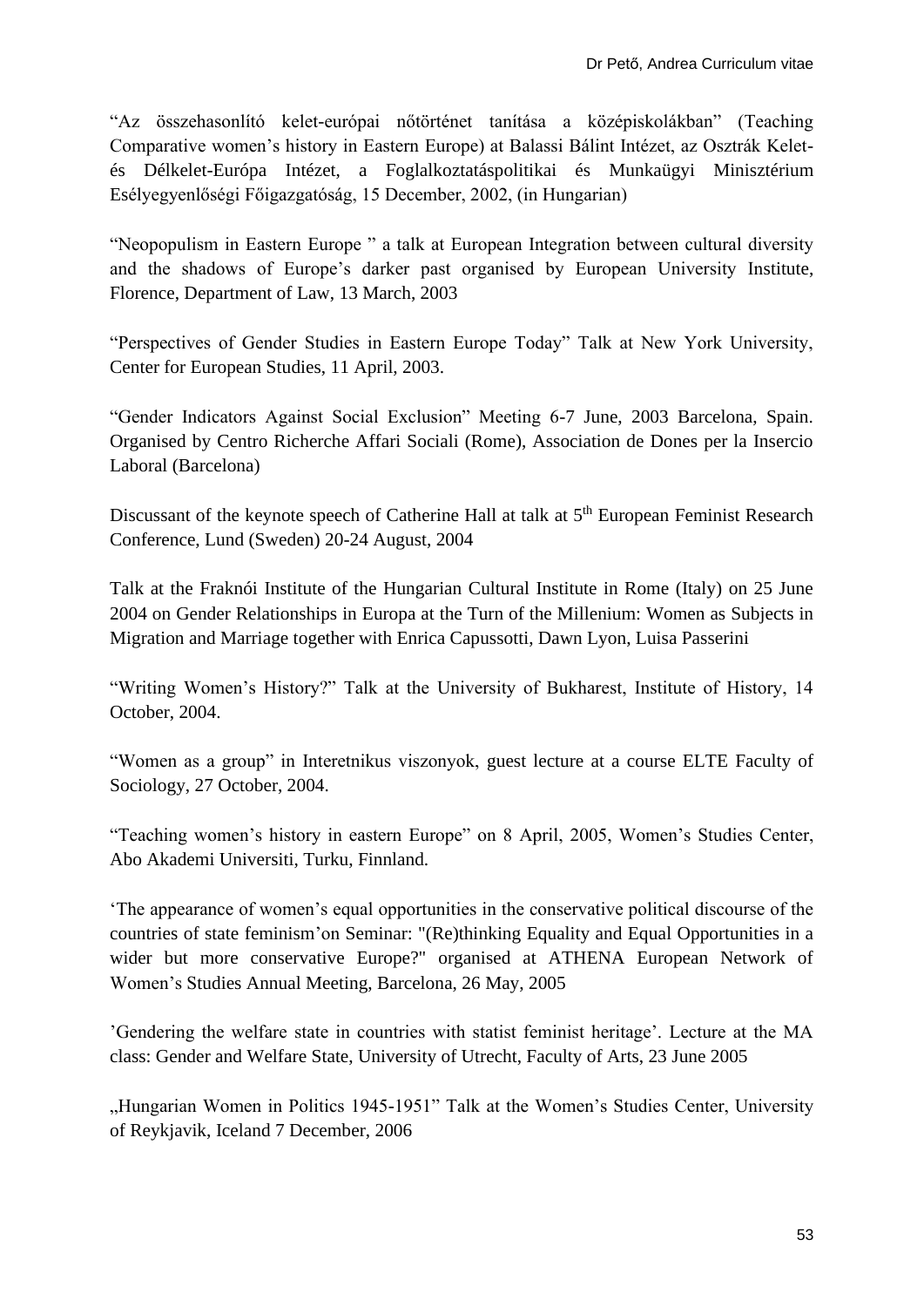"Arrow cross women and female war criminals. History and Memory" organized by MTA PTI Etnoregionális és Antropológiai Kutatóközpont Kortárs és Történeti Zsidó Kutatócsoportja, (Hungarian Academy of Sciences, Institute of Political History, Research Group on Contemporary Jewish History) on 15 November, 2007.

"Gendering Conflicting Memories of WWII: History and Remembrance" talk at the Carlton University, Ottawa, Canada, 20 May, 2008

"The appearance of women's equal opportunities in the conservative political discourse of the countries in post communist Europe" Talk at the Women's Studies Program of University of Ottawa, Canada, 20 May, 2008.

"The Death and the Picture. Representation of War Criminals and the Construction of Divided Memory about WWII in Hungary" talk at the Open Society Institute, Budapest, on 29th October, 2008.

"The Memory of Shoah in Hungary" at Holocaust-Teaching The Memory of the Holocaust – Meaning in Flux? An International Comparison Dec. 11-13, 2008, Vienna, organised by errinern.at, Nationalsozialismus und Holocaust: Gedachtnis und Genewart.

"Constructions of divided national memories in Eastern Europe" talk at the Cultural Studies Seminar, Sabanci University, Istanbul, Turkey on 13 May, 2009

"Feminist research methods" at University of Oulu, Finland, 3 November, 2009

"Institutionalising gender studies" Roundtable at the Institute of Gender Studies, University of Buenos Aires (Argentina) 22 July, 2010.

"Theoretical and Methodological Problems of Researching Female Perpetrators. Holocaust, Memory and Gender**"** on 28 October, 2010, University of Graz, Centrum für Jüdische Studien

Talk at Writing Intersectionality. Shifting the Boundaries between Academic and Creative Writing from Feminist Perspective. Organised by The European Journal of Women's Studies, The Unit of Gender Studies, Linkönping University, Sweden, 16 November, 2010.

"A tettes neme. Egy nyilas agitátornő története" talk at the Magyar Történelmi Társulat, 30 November, 2010.

"Consequences of the success of the new populist/right wing parties for gender politics" organised by The-Politics-and-Gender-Research Group, Stockholm University on Tuesday, 5 April, 2011 together with Professor Monique Leyenaar, University of Nijmegen

"Theoretical and Methodological Problems of Researching "Nazi" Women in Hungary talk at Historical Institute, Stockholm University on 12 April 2011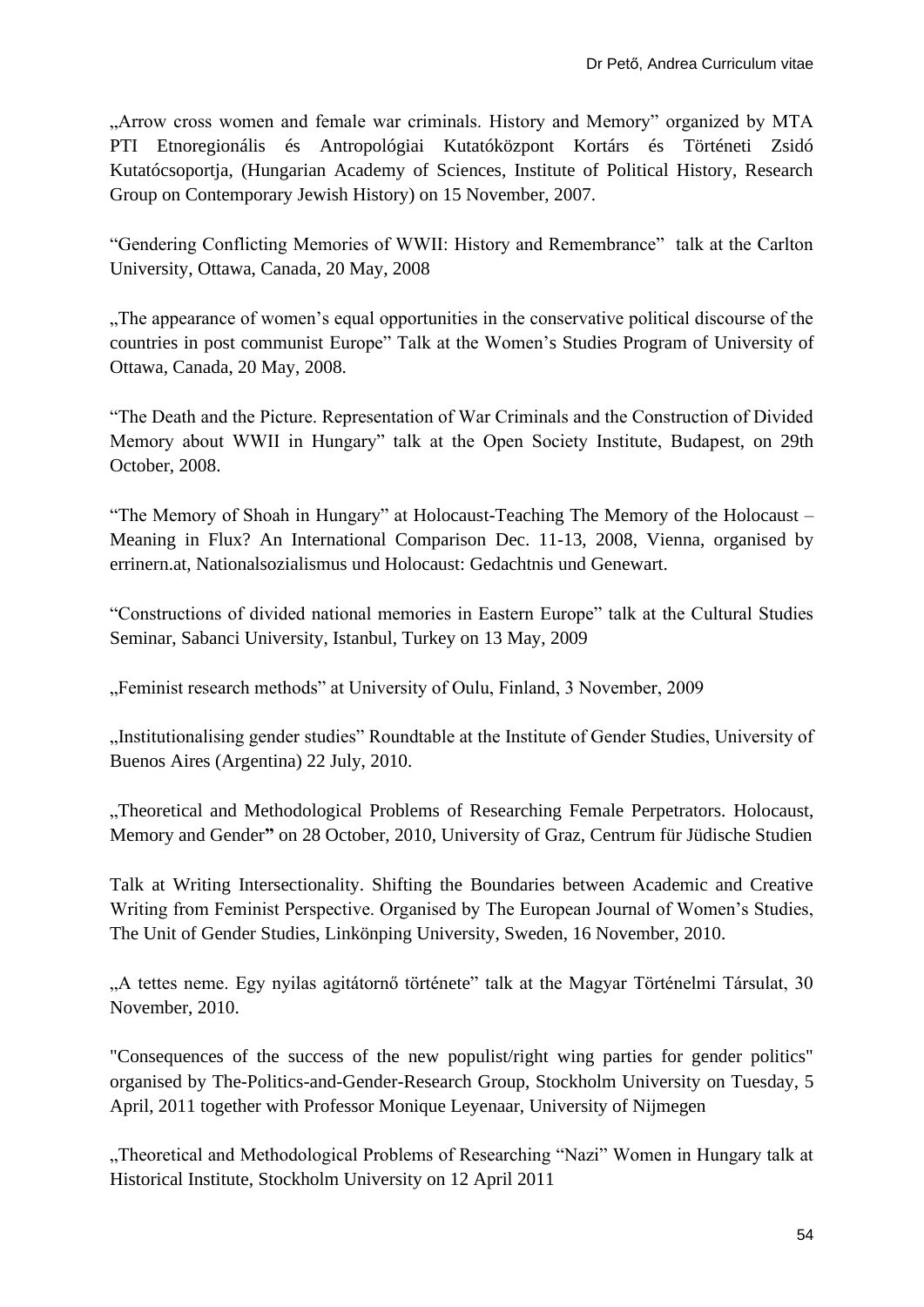"Memory and Testimonies" Talk at the Gender Studies Public Lecture series, Södethörn University, 13 April, 2011

"Methodological problems of studying secret police files: the case of people's tribunals". Talk in the Seminar Series of CBEES on 18<sup>th</sup> April, 2011 in Södethörn University

*"*[Tuning Educational Structures in Europe](http://www.atgender.eu/uploads/files/Gender%20Studies%20Tuning%20brochure%20Printed%20version%20FINAL.pdf)*".* Reference Points for Design and Delivery of Degree Programs in Gender Studies" talk at the University of Gothenburg on 20<sup>th</sup> April, 2011 organised by the Swedish Secretariat of Gender Research

"Problematising transitional justice after WWII" Talk in the Tbilisi State University, CSS lecture series on 10 May, 2011

"Using Intersectionality as Critical Methodology: the Case of Analyzing Extreme Right Movements" together with Kathy Davis (Utrecht University), Public talk on 12 July, 2011 at CGC, University of Frankfurt

"Political Justice in Hungary" talk at the US Holocaust Museum, Washington, 18 October, 2011.

"Le Culte des Héros. Théories et Méthodologies", Table ronde, Sorbonne, Paris, (Paris IV) 25 November, 2011.

"Gender equality in Central Europe" Ebert Foundation, Budapest, 29 March, 2012. chair

"Institutionalisation of Gender Studies in Europe and in Turkey" Roundtable organized by Sabanci University, Women's Forum, Ebert Foundation Turkey, 9 April, 2012, Istanbul, **Turkey** 

"Testimony and emotionality: methodological problems of studying the political justice", 11 April, 2012, Sabanci University, Istanbul, Turkey

"Cultural Policy: a Turn. A Museum for Trianon: Commemorative Place for "Loss", 12 April, 2012, Bilgit University, Istanbul, Turkey

"Gendering History of World War II: The Case of Hungary", talk in the Museum of Occupations, Tallinn, Estonia, 18 April, 2012.

"Fascist Women Remembered in Hungary: Rethinking Public Histories" in lecture series:Public History: Geschichte, Erinnerung, Öffentlichkeit*,* 10 July, 2012, University of Erfurt, Germany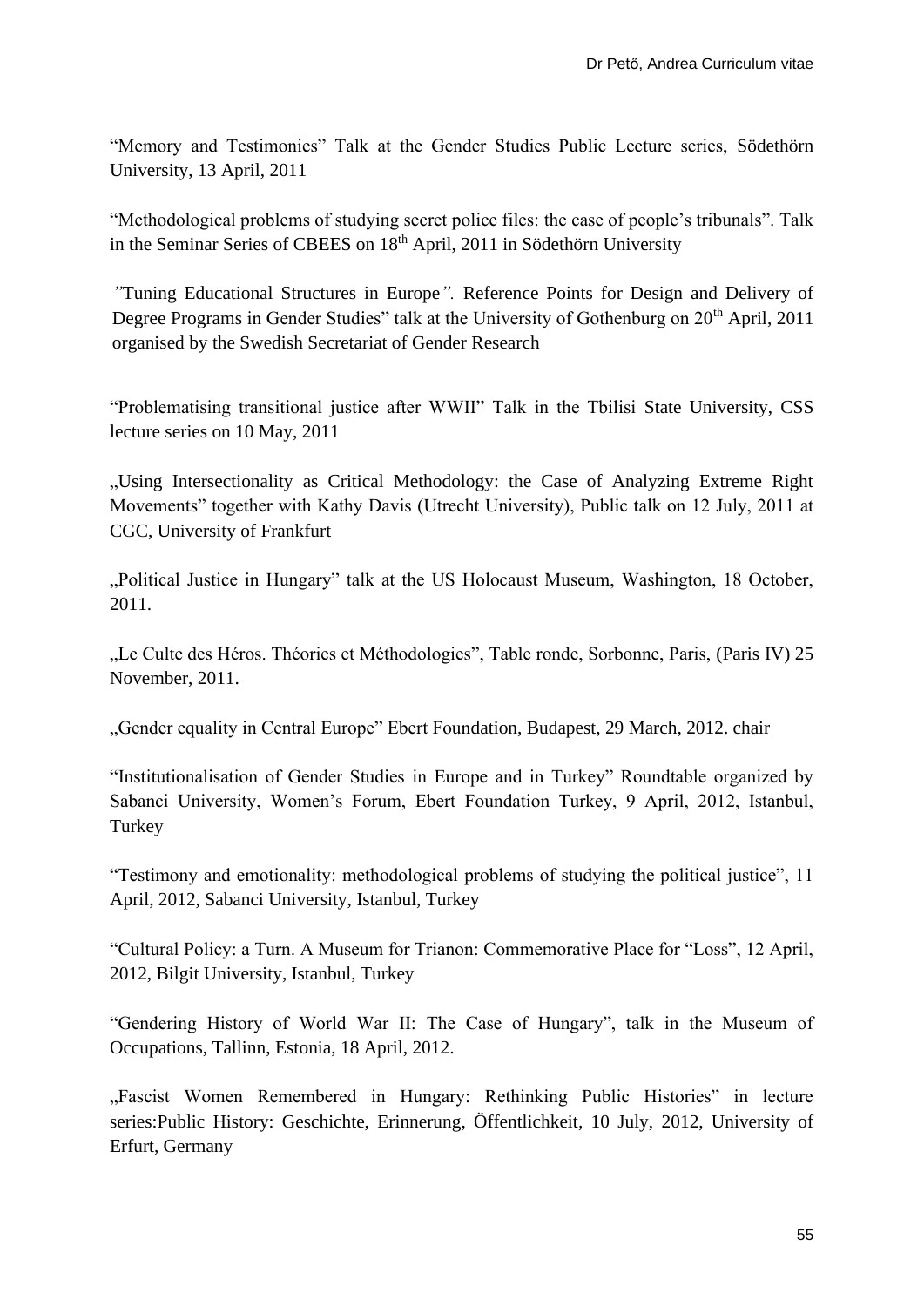"Methodological and Theoretical Problems of Writing Women's History in Central Europe" at Institute of National Memory, Warsaw, organised by Hungarian Cultural Institute, 6 September, 2012.

"Project: Physical Violence and State Legitimacy in Late Socialism", Fellow Meeting in Krakow. Institute of History, Jagiellonian University of Krakow, October 11-13, 2012, commentator

"Gendered Processes of Memorialisation and Story Telling" talk for Contemporary Central European Theatre: Document/ary versus Postmemory, 19-20 October 2012, organised by OSA Archive

"Gendered Memory of Political Violence and War: Consequences of Amnesia" Talk at the University of Helsinki, 26 October 2012.

"Legalism and Memory", talk at the Living History Workshop, University of Sand Diego,Sand Diego, 5 November, 2012.

"Far Right Politics and Gender: Challenges for European Progressive Politics" at University of Marburg, (Germany), Center for Gender Studies and Feminist Futurology, lecture series, 18 December, 2012

"Theoretical and Methodological Problems of Analyzing Political Justice after WWII in Hungary" together with Ildiko Barna at The Ludwig Boltzmann Institute for European History and Public Spheres, Vienna, Austria, 9 April, 2013

"Publishing strategies in Gender Studies", panel discussion on 2013 Spring Conference of **ATGENDER**, the European Association for Gender Research, Education and Documentation together with Swedish Secretariat of Gender Research, 26-28 April, 2013, Gothenburg (Sweden)

"Teaching materials in Gender Studies", organiser and chair of a panel discussion on 2013 Spring Conference of **ATGENDER**, the European Association for Gender Research, Education and Documentation together with Swedish Secretariat of Gender Research, 26-28 April, 2013, Gothenburg (Sweden)

"Digitalised Memories of Violence Performed" talk for Contemporary Central European Theatre: Document/ary versus Postmemory, 14 May, 2013, organised by OSA Archive

"Writing Jewish Women's Lives in Central Europe: Theoretical and Methodological Challenges", 16 May, 2013 at University of Minnesota, Jewish Studies Program, Departments of German Scandinavian and Dutch, History, European Studies Consortium, Austrian Studies, Gender, Women and Sexuality Studies, Department of History.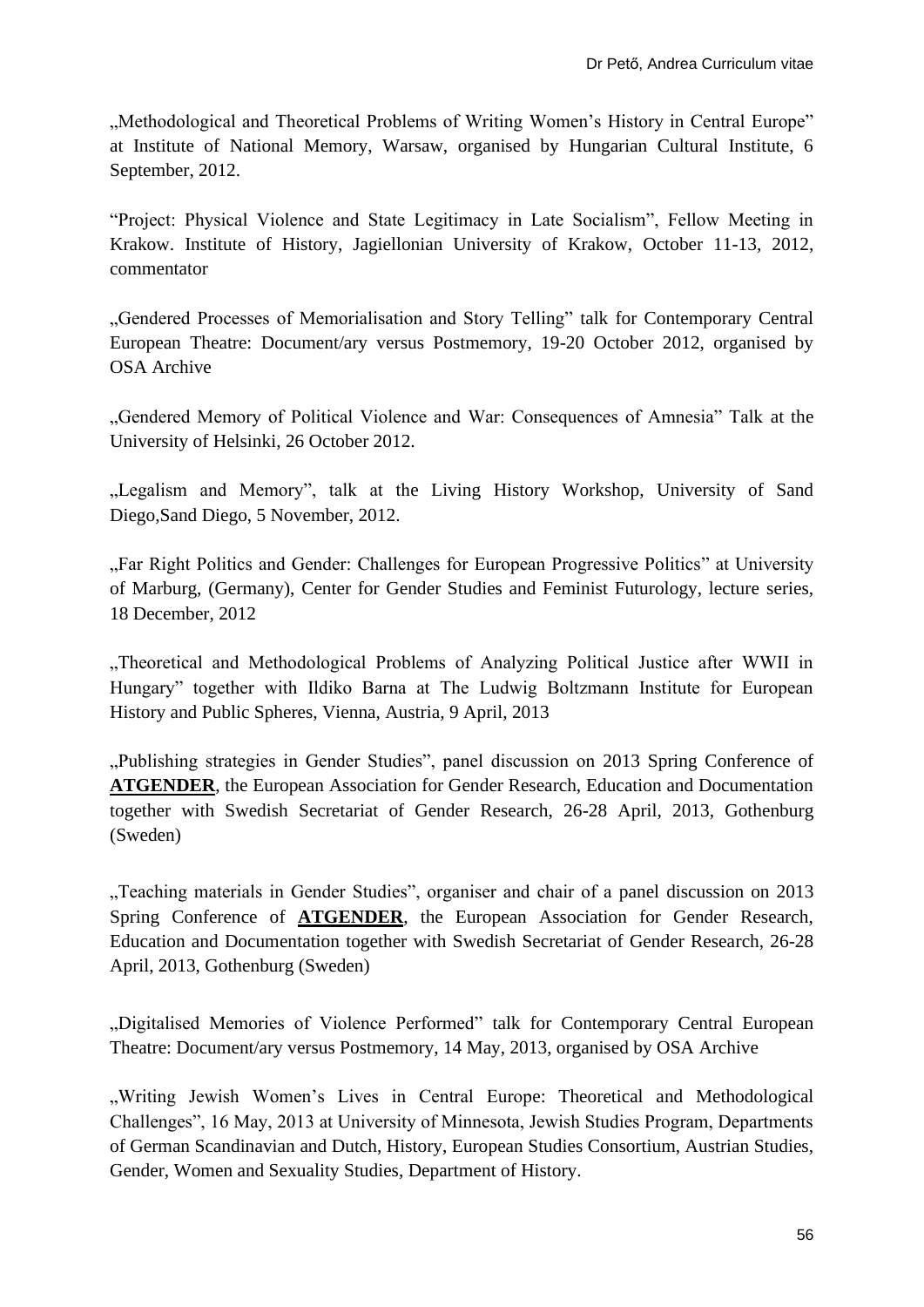"Recovering Visual Memory of Female Perpetrators After WWII: Risks and Challenges" at Centro de Ciencias Humanas y Sociales, CSIC, Permanent Seminar: Faces and Traces of Violence. Project: The Politics of Memory in Contemporary Spain, 11 June, 2013.

"Jewish Women's Lifestories" at Universidad Rey Juan Carlos, Madrid, 11 June, 2013

"Institutionalisation of Gender Studies in Europe", talk to students of Alagappa University, Karaikudi, India, Department of Women's Studies, 19 August, 2013

"Gender Studies Graduates: Employment, Careers and Skills" at Mother Theresa Women's University, Kodaikanal, India, workshop on "Designing World Class Curriculum for Gender Studies", 23 August, 2013

"Theoretical and Methodological Issues in Writing Women's History in Central Europe", at State University of Moldova, Chisinau (Moldova), 26 September, 2013.

"Micro-histories of Holocaust as a Strategy to Coming to Term with the Past" at "Gender and Experience" seminar on Friday 11 October, 2013, University of Jyvaskyla, Department of History and Ethnography, Finland

"Tuning Gender Studies" at "Tuning Gender Studies: Teaching Gender Studies between Hopes and Expectations" workshop, sponsored by the Austrian Cultural Institute, Czech Institute, Friedrich Ebert Stiftung and the Slovak Institute, coorganised by Andrássy University and Central European University, 4 November, 2013, Budapest

"The Ideal Family: Perceptions and Feminist Debates" at "Is a Different Family Concept Possible?" conference organised by Boell Foundation, Istanbul, 9-10 November, 2013.

"Forgotten Perpetrators: Visual Narratives about Female Perpetrators during WWI", King's College, London, 12 March, 2014

"Conservative Politics at the Crossroad: Redefinitions of Gender", 31 October, 2014, University of Novi Sad, Serbia

"The Haunting Ghost of "Gender Ideology" in Europe: State of the Art and Possible Counter Strategies", 5 November, 2011, University of Frankfurt, Germany, Varieties of Feminism: Post-Socialist Encounters lecture series

"Gendered Memories of War and Political Violence". Wake Forest University, NC, USA, November 11, 2014, Sponsored by Departments of Religion, Women's, Gender, and Sexuality Studies, and the Humanities Institute.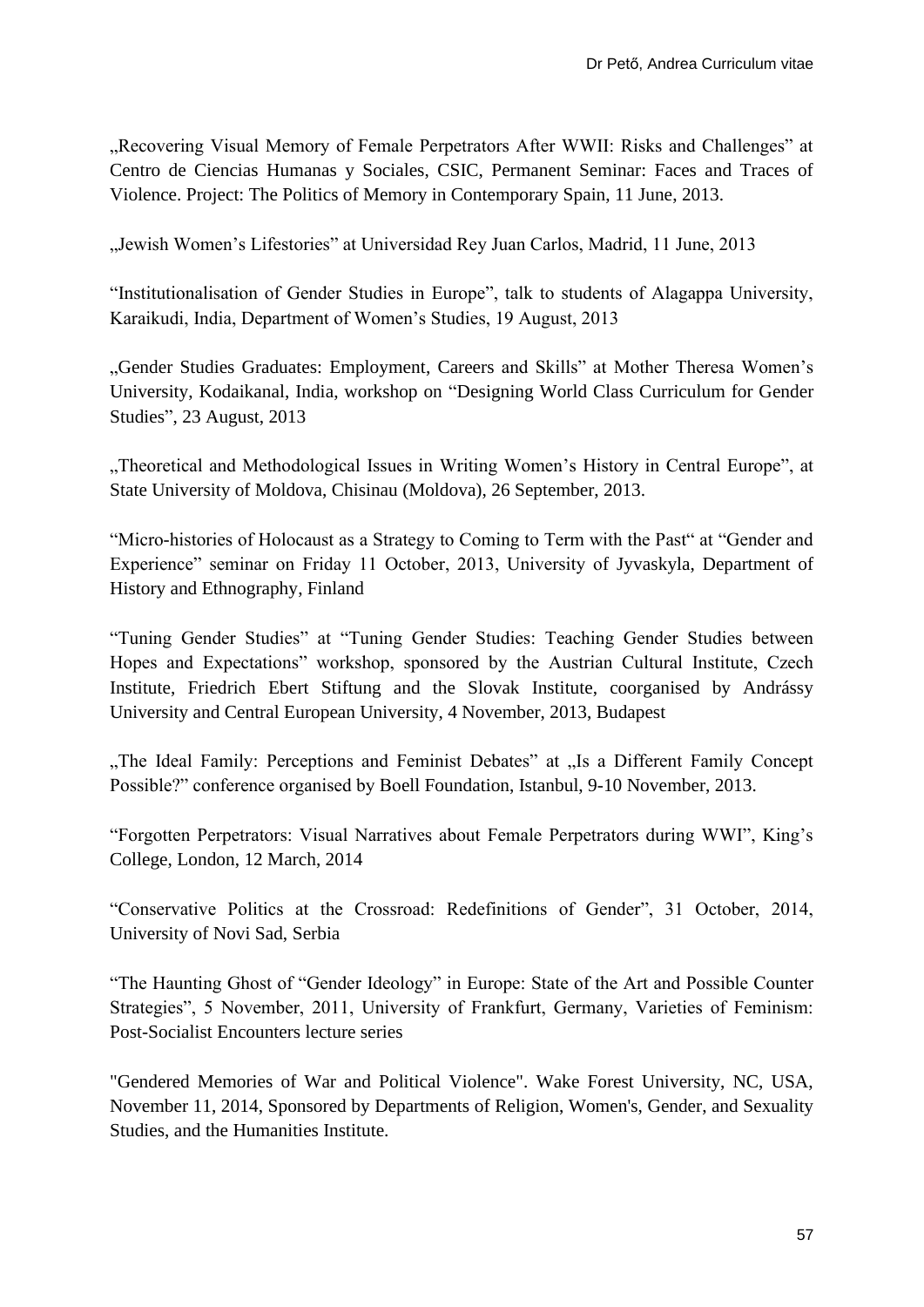"Sexual violence during WWII remembered: processes of unsilencing" 2 December, 2014, Trinity College, Dublin, Ireland, Europe's Violent Memories Lecture

"Revised and Revisionist Histories in Eastern Europe" at Human Rights, Truth Telling and Justice Symposium, Duke University, Human Rights Program, November 14, 2014 , with Eduardo González, Pamela Merchant, Andrea Peto, Kimberly Theidon

Memory, Media, and Technology:Exploring the Trajectories of Schindler's List International Conference, University of Southern California, USA, 16-18 November, 2014, opening roundtable on Digital Pedagogy and Human Rights with Henry Jenkins, Ethel Brooks.

"Memory of Sexual Violence in WWII" in Sexual Violence from the Holocaust to the Contemporary Security Agenda; Auschwitz Day Seminar, Thursday, January 29, 2015, Danish Institute for International Studies, Copenhagen, Denmark

"Memory of Female Perpetrators in Hungary: a Challenge for Canonisation of History of the Holocaust" Narrative und Zeugnisse der Schoah in Ostmitteleuropa Konferenz des Fachgebiets Ungarische Literatur und Kultur der Humboldt-Universität zu Berlin, 5-6 February, 2015

"Anti-Gender mobilisational discourses in Europe" guest lecture at the course: Transformation of national identity and sexual norm in Poland from 1989. Warsaw University, Institute of Slavic Studies, 1 June, 2015

"Interviewing perpetratrors of war crimes: Is this a usefl tool against non-rememberance?" at Democratising History workshop, Scottish Oral History Center, University of Strathclyde, 11 September, 2015. október 11.

"Researching Perpetrators during WWII: A Comparative Perspective" National University of Kyiv Mohlya Academy Jewish Studies Program, Ukrainian Association for Jewish Studies, Institute for Human Sciences, School of Abducted Europe, Kyiv Biennal 2015, Laurus Press, Kyiv, 9 October, 2015

"Edith Bruck's Constructions of Intersectional Memory", [Philosophinnen\\*geschichten,](http://www.iwk.ac.at/veranstaltungen/reihen/wintersemester-201516/philosophinnengeschichten) IWK, Vienna, 27 November, 2015

"Anti-gender movements in Europe: possible interpretation frameworks, Section of Women and Gender Studies in the German Sociological Association, Annual Conference 2015, "Feminisms Reloaded: Contested Terrains in Times of Antifeminism, Racism and Austerity", Justus-Liebig University, Gießen/Germany, 3-5 December 2015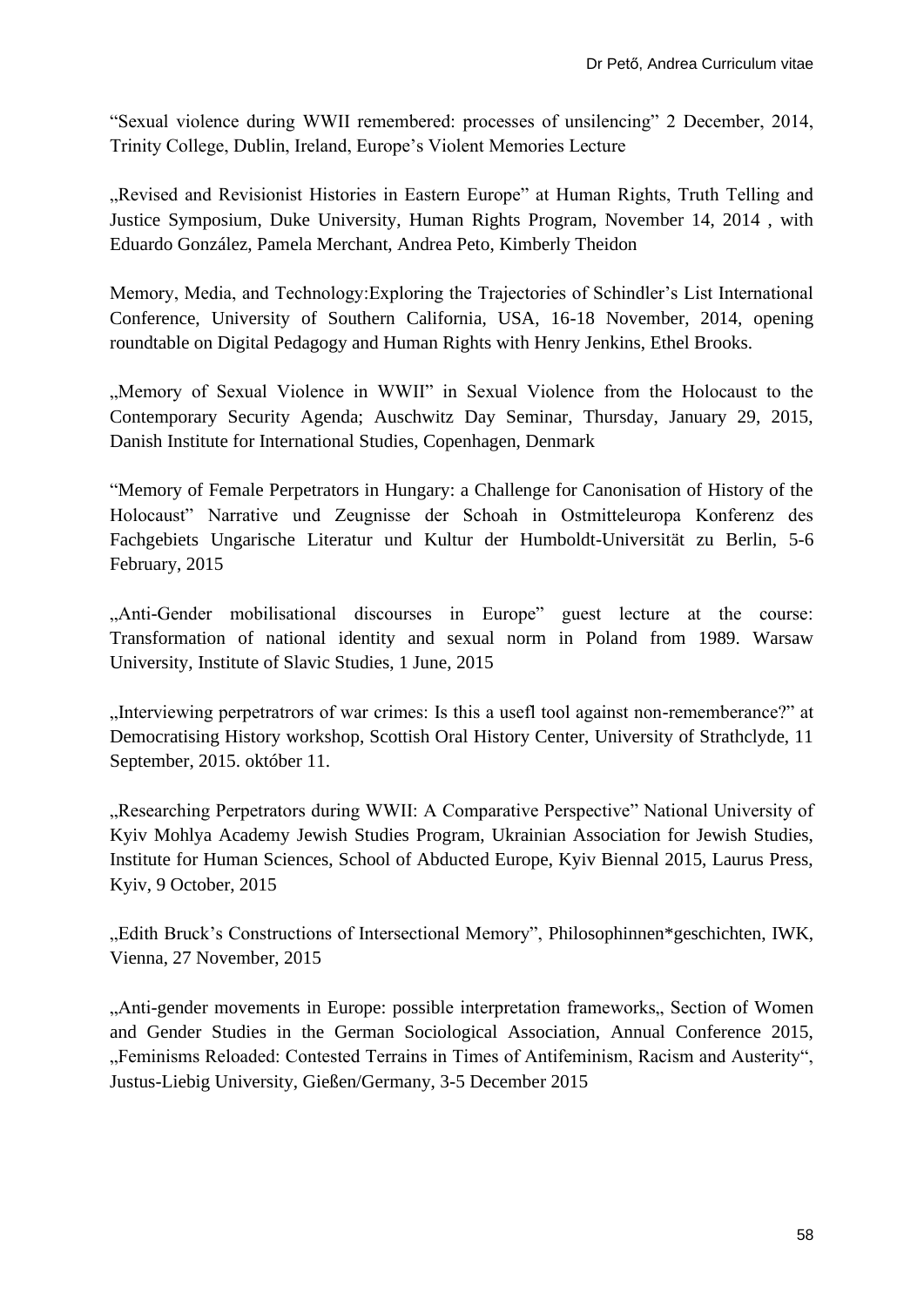"Gender as symbolic glue and anti-gender mobilization in Europe" on "Appropriating Feminism? Feminist Entanglements with Neoliberalism, Racism, International Politics and Military Interventions." On 25-26 February, 2016 Goethe University, Frankfurt

"Memory politics of sexual violence committed by Red Army soldiers" Higher seminar, Söderthörn Högskola, CBEES, 4 April, 2016

"Genderellenes diskurzusok Magyarorszagon es Europaban" (Anti-gender discourses in Hungary and Europe) Társadalmi nem: elméleti megközelítések, kutatási eredmények, MTA II. osztály, 24 May, 2016.

"Interrelatedness of Prejudices" at "Prejudice on Campus", organised by University of Osnabruck, University of Victoria, funded by DFG on 3-4 June, 2016

Backlash gegen eine pluralistische Zeitgeschichte? Die gegenwaertige Renationalisierung von Geschichte, Österreichischer Zeitgeshichtetag, 2016. 10 June, 2016, Graz, University of Graz, panelist.

", Writing women's history in Central Europe" inagural talk as Visegrad Fellow at University of North Carolina, Chapel Hill, 8 September, 2016

"Thinking critically about masculinities in mass atricities crimes", Campion Hall, Oxford, 15- 18 October, Northern Arizona University, Misrecordia University, participant, talks on theoretical and tecahing challenges.

"A Gender Perspective on Today's Most Challenging Iusses" Open Session with Julie Nelson, Alyssa Schneebaum, 22 October, Young Scholar Initiative, CEU, Budapest

"Love Migration" Working Group Meeting: Gender and Economics, 22 October, Young Scholar Initiative, CEU, Budapest

"Is Historia Viate magistra? The Lessons of the 1920s and 1930s for Eastern Europe Today" Roundtable with K. Jasiewicz, M. Berhard, D. Chriot, T. Snyder at 48th Convention of Association for Slavic and East European and Eurasian Studies, Washington, D.C., 17-20 November, 2016-

Democratic Deterioration in Central Europe" Roundtable with M. Bernhard, K. Deegan-Krause, D. Ost, M. Anna Vachudova at 48th Convention of Association for Slavic and East European and Eurasian Studies, Washington, D.C., 17-20 November, 2016.

"Revisiting the Historiography of 1956-Before a Women's History Turn?" on the conference "1956 and its international environment" organised by the British Association for Slavonic and East European Studies, Institute for Foreign Affairs and Trade, Budapest, 8-9 December, 2016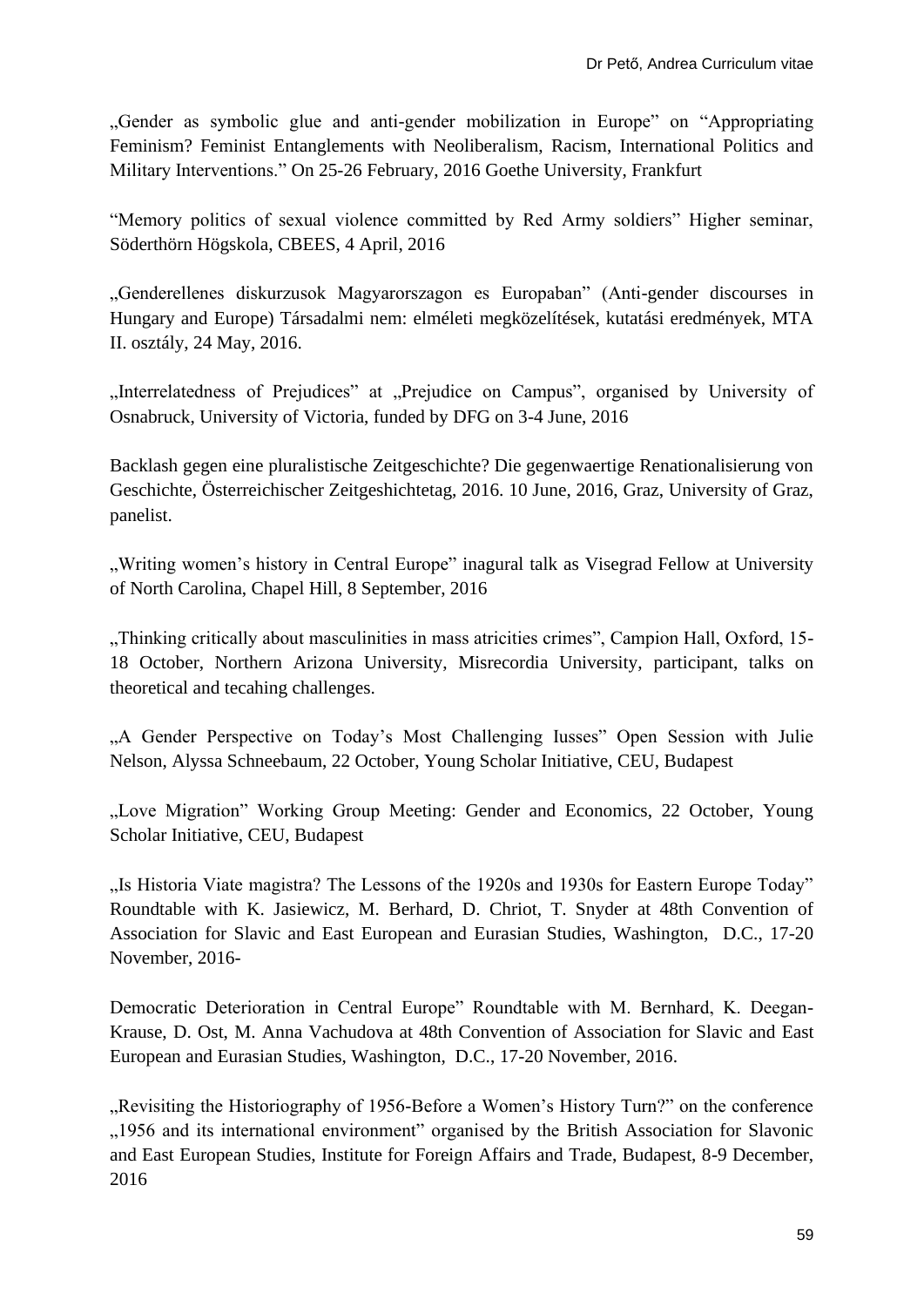"Sexual violence during WWII in Central Europe: new perspectives and old dilemmas"Tadeusz-Mazowiecki Talk, University of Vienna, IWM, Institute of East European History, 16 January, 2017.

"Political justice in Post WWII Budapest" at Belastet und Gesaubert- Eliten vor Gericht. Wiener Wiesenthal Instituts für Holocaust Studien, der Zentralen österreichischen Forschungsstelle Nachkriegsjustiz (FstN), Vienna, 6 April, 2017

"Feminist historical crime fiction as a spatial utopia" at Crime Scenes. German, Hungarian Scandinavian crime stories caught in the act. ELTE, Institute of German Studies, Budapest, 26 April, 2017

"Remembering Women on the 1956 Uprising as a Case of Illiberal Memory Politics" at Gender and Peace Conference, Sabanci University Gender, Istanbul, 6-7 May, 2017

"Anti-Gender Movements in Europe: Possible Interpretations and Strategies". 49<sup>th</sup> Gender Lecture, 9, 5. 2017, The Dynamics of the Contemporary Far Right, Interdisciplinary Lecture Series, University of Innsbruck

"Gendered History of 1956: Militarism Pacified?"- Institute of Polish Culture, University of Warsaw, 29 May, 2017, organised by FES Warsaw

"What should we do with anti-gender movements in Europe?" 23 May, 2017 at Charles University, organised by Europeum.

Roundtable: Jews under Communism: A Second Look with Marcos Silber, Zvi Gitelman, Joanna Nalewajko-Kulikov, Bożena Szaynok at New Approaches to the History of the Jews under Communism, an EAJS Conference, Prague, 23–25 May 2017

"Memory politics of illiberal states : writing history of women in revolutions" Talk at War, Gender, Memory: Feminist Scholars in Conversation 9th June, 2017, University of East London, co-organised by Centre for Narrative Research, Centre for Research on Migration, Refugees and Belonging, Centre for Social Justice and Change and Feminist Research Group at the University of East London.

Gender as symbolic glue for mobilising against gender equality in Central Europe, Interconnecting platform of the Cluster of Excellence: "Religion, Politics and Gender Relations", University of Munster, Germany, 28-29 June, 2017r

"Anti Gender Movements in Europe: Possible Counter Strategies" at Gender in Turbulent Times: Rethinking Power, Resistance and Agency, Freie University, Berlin, 21-22 July, 2017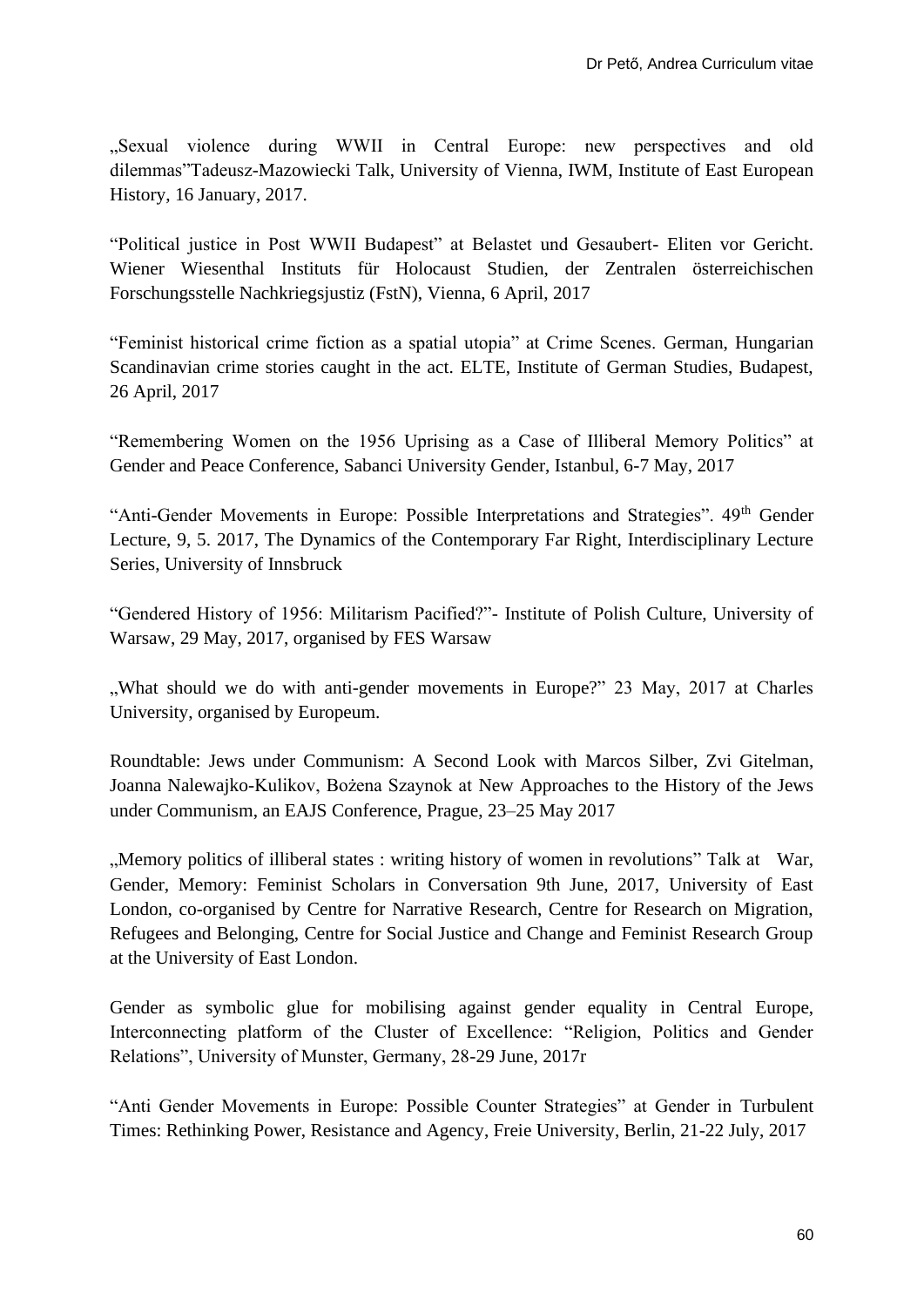"Writing the History of Women During Communism » Historiography of Central European Communism Reconsidered: Patterns of Interpretation and Writing Strategies, Institute for the Study of Totalitarian Regimes, Prague, 21-22 September, 2017

"Anti-gender movements in Europe: How gender became a pop-science" organised by Centre for Research on Culture and Gender (UGent) and co-organised with Rhea - Centre for Expertise on Gender, Diversity and Intersectionality (VUB), Interculturalism, Migration and Minorities Research Centre (KULeuven), Research Group Citizenship, Equality & Diversity (Antwerp University). 28 September, 2017, University of Ghent

"Gender Research, Gender in Research" at EAEPE Young Scholars Pre-Conference, Young Scholars Initiative. 29th Annual Conference of the European Association for Evolutionary Political Economy, Corvinus University, 19 October, 2017.

"Teaching with Kathy Davis", European Journal of Women's Studies Celebration, LSE, London, 29 October, 2017.

"Intersectionality and the Fortunes of Feminist Movement in a Global World", Topling Walls, Building Bridges: The Rise and Prospects of the New Global Feminism. Boell Foundation, Istanbul, 3-4 November, 2017.

"Toothless Regulations? Political Party Regulation in Times pf Growing Populism", OSCE, ODIHR, Presenter at Assessing the impact of populist movements on the regulatory framework, 4 November, 2017, Warsaw.

"Gendering Iliberal States" The Department of British Studies, Institute of English and American Studies, University of Debrecen, 15 November, 2017.

"How are Anti-Gender Movements in Central Europe and beyond challenging Democracies?" IPW Lecture series, University of Vienna, 7 December, 2017.

"Revisiting the Life Story of Julia Rajk", on the workshop: In the Wake of Suffrgae. Icelandic Women as cultural and political agents 1915-2015, University of Iceland, Reykjavik, 7 May, 2018.

"Anti-gender movements as challenges to human righst", RIKK, UNU-GEST public talk on University of Iceland, Reykjavik, on 8 May, 2018

Roundtable on debates in gender studies, 10th European Feminist Research Conference, Göttingen, 13 September, 2018.

"Violence: Rapes in Hungary during WWII", Diversität - Performanz – Gesellschaft: Gender Studies und Genderdiversität in Geschichte und Gegenwart Diversity - Performance – Society: Gender Studies and Gender Diversity in History and Today Internationale,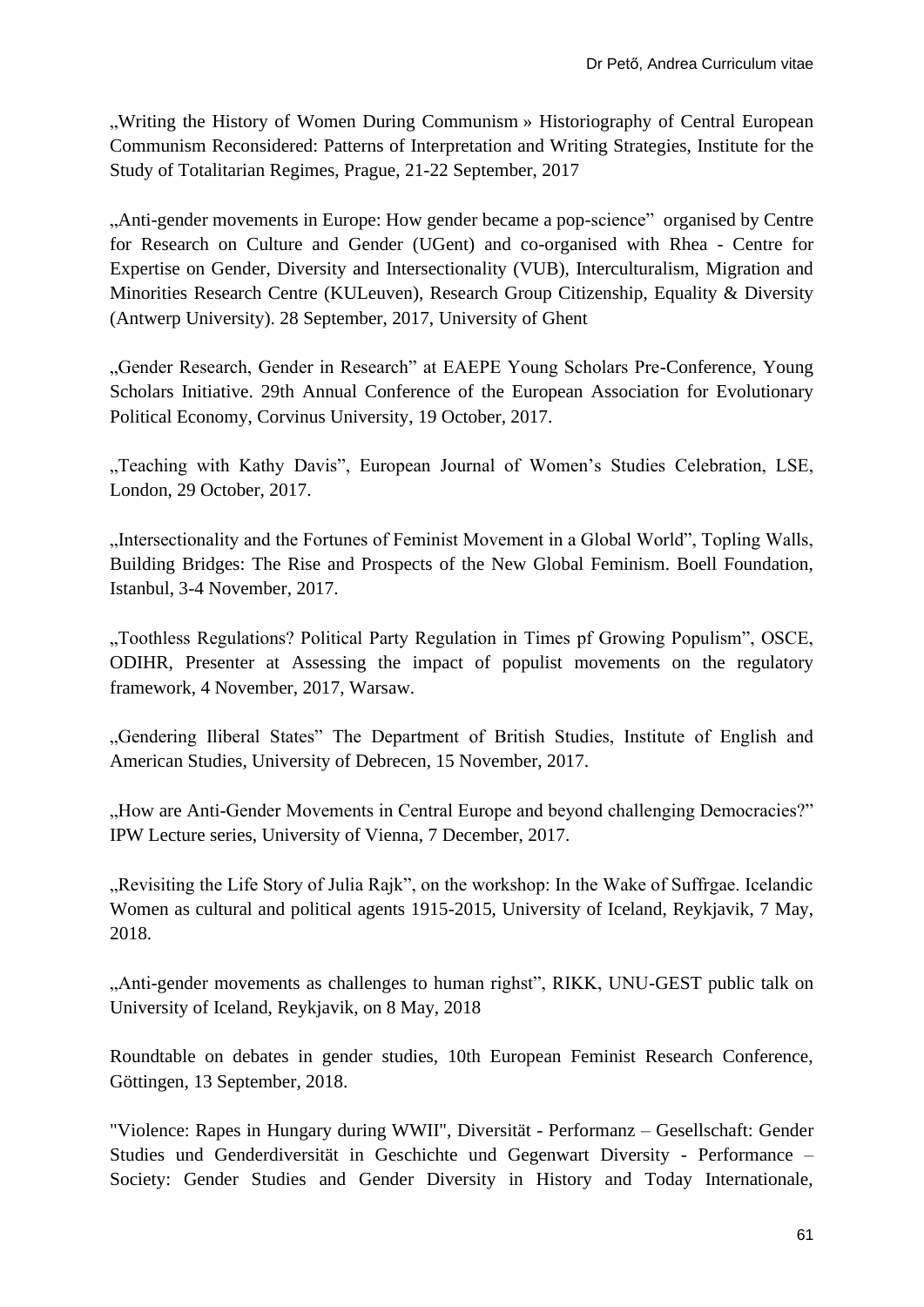interdisziplinäre Konferenz an der Universität Debrecen, International, interdisciplinary conference at the University of Debrecen, 22. September 2018

"An Academic in the Polypore State", Exile and Academic Freedom Today, International Conference, Essen, KWI, Volkswagen Foundation, Fritz Thyssen Foundation, Campus Sapiens19 October 2018

"Memorial Years towards Paradigm Change of Memory Politics of Illiberal States". 3rd International Expert Forum of Tolerance "Xenophobia and radicalism in Europe: Global Challenges" Athens, October 21-23, 2018.

"Holocaust Photography", talk at "Photographing the Holocaust", workshop, National Library, Oslo 14 November, 2018

Final expert panel discussion with Andrea Löw (Institute for Contemporary History, Munich), Andrea Petö (Central European University, Budapest), Monika Vrzgulová (Slovak Academy of Sciences, Bratislava, "If this Is A Woman", organized by Institute of History of the Slovak Academy of Sciences, Bratislava, Hochschule für Jüdische Studien, Heidelberg, University of Szeged, Szeged, Comenius University, Bratislava, Center for Holocaust Studies at the Institute for Contemporary History, Munich, 23 January, 2019, Bratislava

The Holocaust and its Contexts Montag, HOLOCAUST RESEARCH, MEMORY AND POLITICS IN EASTERN EUROPE A panel discussion with Natalia Aleksiun (New York), Ekaterina Makhotina (Bonn), Andrea Pető (Budapest) und Svetlana Suveica (Regensburg) IfZ Zentrum für Holocaust-Studien Dr, LMU München, 14. Januar 2019

"Debating History" Series: 1989 In Perspective, a debate on the occasion of the publication of "Europe's Postwar Periods - 1989, 1945, 1918: Writing History Backwards", The House of European History 11 FEB 2019 panelist

History of Revoking the License of Teaching Gender Studies in Hungary, at European Gender research in an age of right-wing populism, growing racism and anti-gender ideologies, International EJWS symposium Centre for Gender Research Uppsala University 21 February 2019

Illiberal Hungary: an exception or a new normal to come? Bundeswehr Akademie, München, 27 February, 2019.

"Feminist walking tour of Budapest", WALKING THE CITY TOGETHER: FEMINIST PEDAGOGIES, Sabanci University, 9 March, 2019

"The Future of Gender Research in Europe", Sabanci University, Istanbul, 11 March 2019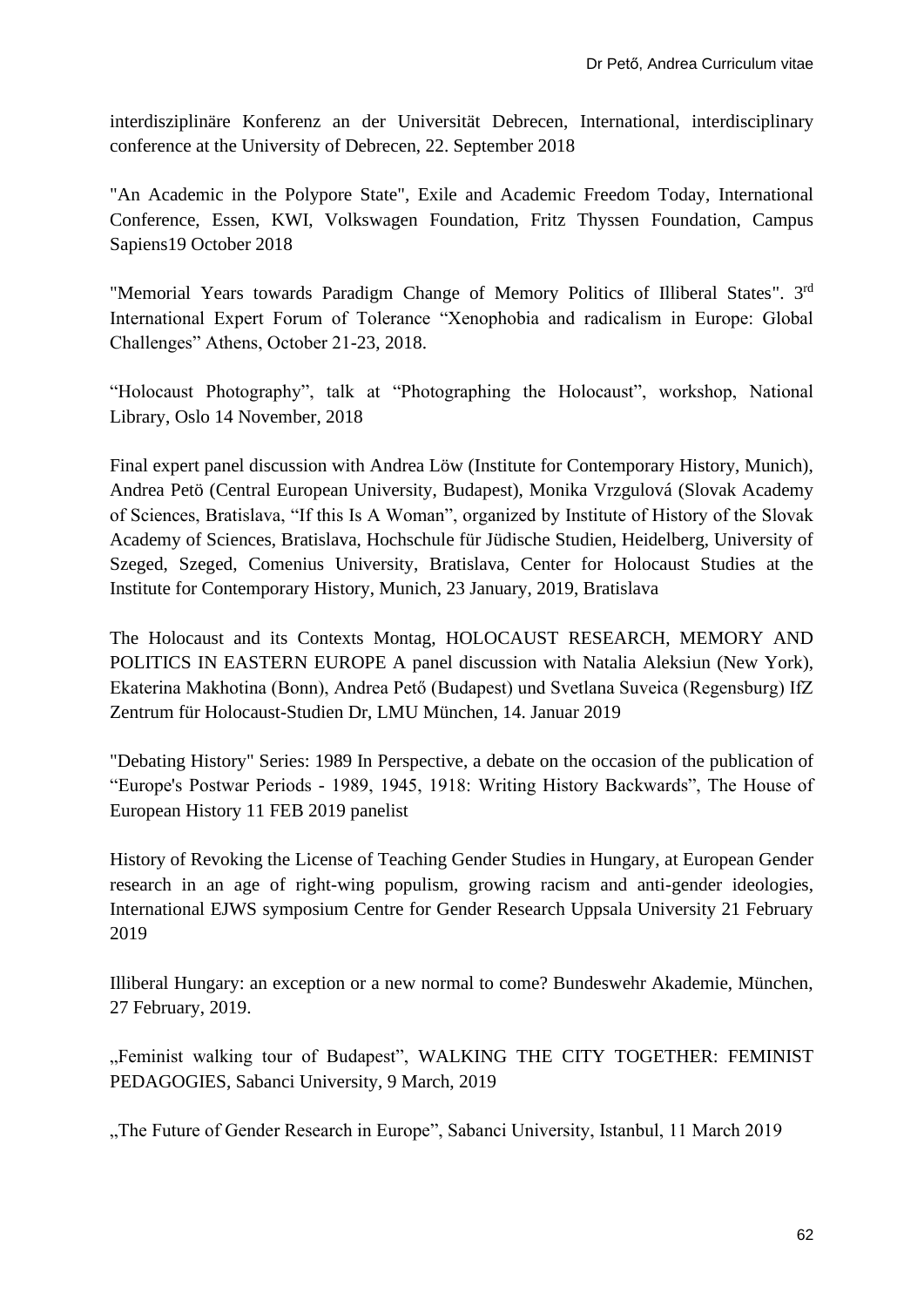"Attack on Democracy: Anti-Gender-Movements in Europe", Böell Foundation, Berlin, 14 March, 2019.

"Paradigm Change in Holocaust Memorialisation", Memory Sites, Memory Paths Towards [Another Future Conference,](https://hrantdink.org/en/activities/projects/site-of-memory/1870-memory-sites-memory-paths-towards-another-future-conference) Hrant Dink Foundation Conference, Istanbul 22-24 March, 2019

"Invisible perpetrators", IfZ Zentrum für Holocaust Studien, München, 7 May, 2019

"Doing Science in an Illiberal State: Challenges not only for Hungary", LMU, IfZ Center for Holocaust Studies, München, 29 April, 2019

"Lessons Learned from Banning Gender Studies in Hungary" at Contestations of democracy, gender and sexual equality in the era of "traditional values", The Swedish Institute of International Affairs, Stockholm 21 May 2019

"Europawahl: Demokratie in Gefahr", at Frauen Academy, München, 16 May, 2019 (in German)

"New Research on Sexual Violence during WWII in Europe." Silences, opportunities, taboos, Aoyama Gaukin University, Tokyo, 10 June, 2019

[Paradigmenwechsel im Holocaust-Gedächtnis in Ungarn, NS Dokuzentrum, 2 July 2019,](https://www.academia.edu/39778509/Paradigmenwechsel_im_Holocaust_Ged%C3%A4chtnis_in_Ungarn_NS_Dokuzentrum_2_July_2019) invited talk (in German)

[ANTI-GENDER MOBILISATION IN EUROPEAN ACADEMIA: WHY WE ALL NEED](https://www.academia.edu/39365544/ANTI_GENDER_MOBILISATION_IN_EUROPEAN_ACADEMIA_WHY_WE_ALL_NEED_TO_BE_CONCERNED_Public_Lecture_Bremen_2019)  [TO BE CONCERNED? Public Lecture, University of Bremen, Bremen 4 July, 2019.](https://www.academia.edu/39365544/ANTI_GENDER_MOBILISATION_IN_EUROPEAN_ACADEMIA_WHY_WE_ALL_NEED_TO_BE_CONCERNED_Public_Lecture_Bremen_2019), invited talk

[Zsidó nők a nyilasuralom alatti Budapesten. Zsidó](https://www.academia.edu/40433976/Zsid%C3%B3_n%C5%91k_a_nyilasuralom_alatti_Budapesten_Zsido_sorsok_HDKE_konf_2019_szept_27_) sorsok (HDKE konf., Budapest, 2019. [szept. 27\),](https://www.academia.edu/40433976/Zsid%C3%B3_n%C5%91k_a_nyilasuralom_alatti_Budapesten_Zsido_sorsok_HDKE_konf_2019_szept_27_) invited lecture

Making Illiberal Memory Politics via Creating Alternative Systems and Institutions of Academic Authority in Academic Authority and the Politics of Science and History in Eastern Europe, 12 December, 2019, organized by Leipzig University, talk

Science, Education and Academic Freedom under Authoritarian Regimes of 21st Century Science, Education and Academic Freedom under Authoritarian Regimes of 21st Century, 22- 23-24 January, 2019, Lund University, Department of Sociology, invited talk

Die Situation für Gender Studies und akademische Freiheit in und um Ungarn, 23 January, 2020, Universtry of Regensburg, invited talk (in German)

Horthy korszak vitatott kérdései, MTA 2. Osztály, felkért hozzászóló a 2. Világháború vitatott kérdései, 2020. 14 September, Budapest

Lessons Learned from Anti-Equality Mobilization, [Davis Center for Russian and Eurasian](https://www.youtube.com/channel/UCspI4mbayatCdQwrWSN3APw)  [Studies](https://www.youtube.com/channel/UCspI4mbayatCdQwrWSN3APw) 8 March 2021, invited talk

["Women and the illiberal backlash in Central and Eastern Europe"](https://www.fellows-ghst.de/veranstaltungen/digital-coffee-talk-karolina-wigura-and-andrea-pet/) ["Democracy is Central",](https://www.fellows-ghst.de/gruppen/democracy-is-central/) Hertie School, Berlin, invited talk Tuesday, January 19, 2021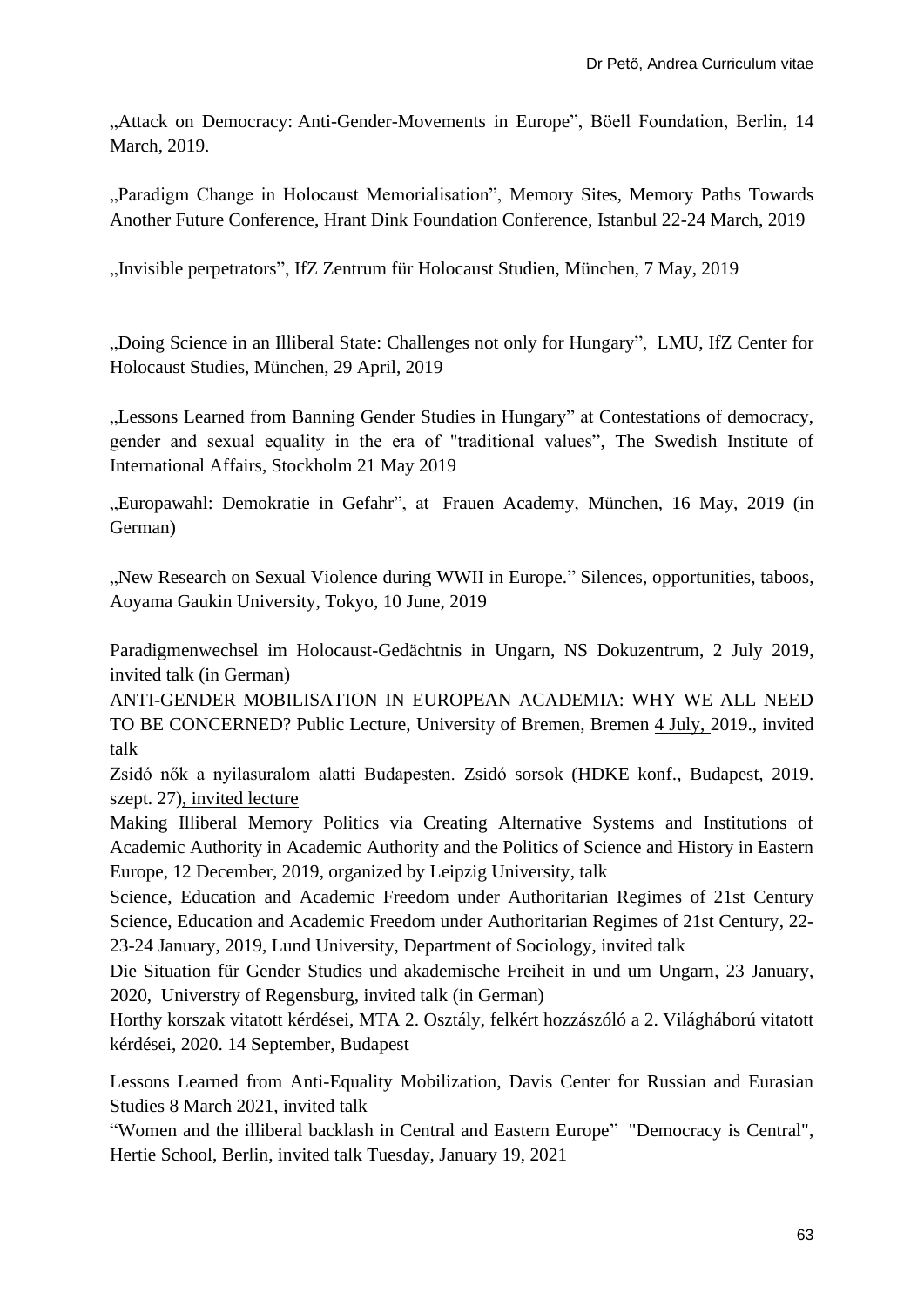The Holocaust Studies Program at Western Galilee New Trends and Approaches on Gender and Holocaust Studies, 9 March, 2021 Gendering Perpetrator Research, invited talk

Lessons learned from anti-gender mobilization, Davis Center, Harvard University, 8 March, 2021, invited talk.

Lessons Learned from Rhetoric and Agenda of Illiberal Gender Politics Regarding Reproductive Rights in Hungary, 24 March, Framing Global Contestations of Women's and Gender Rights conference, ZiF University of Bielefeld, talk

Northeast Working Group on Turkish Politics. Challenges to Academic Freedom Series. Repression and exile. Lessons from Hungary and Turkey, 17 May, 2021, invited speaker

History of Sexual Violence during WWII: 'Taboo-ed' Connections" , THE SOVIET UNION'S RELATIONS WITH THEIR ALLIES, University of Glasgow, Cold War Studies Project, Harvard University, 10<sup>th</sup> December, 2021, invited talk

Collaboration and masculinities, at Gendering Fascism, Imaginaries, Media, Technologies , workshop organised by Heinrich Heine University, Düsseldorf, Germany 29 July, 2021, invited talk

The Missing Memorials of Victims of Sexual Violence, 25 May 2021, UNIRE, University of Trento, invited talk

Shame of survivors: Holocaust survivors, Gulag survivors and survivors of rape during WWII Shame – Shaming – Shamelessness. International Conference – Fr 29./Sa 30.11.2019, University of Vienna, talk

How to survive illiberal polypore science policy and laugh. Academy in Exile. Gender Studies in Exile Workshop, November 9, 2020, Essen, IKW, invited talk

"The root causes of anti-gender mobilisation: a global perspective". Invited talk, Social Justice Center, Tbilisi, 10 November, 2021.

# **Public talks:**

"Women in History", Lecture in RS9 (Budapest) on 23 March, 1999. (in Hungarian)

"Women Entrepreneurs` Business Networking Program, Budapest, 27 May 1999 (in Hungarian)

Roundtable discussion organized by Pro Helvetia Foundation, Budapest on women and gender 13 September, 2000 (in Hungarian)

Roundtable discussion of feminism in Hungary together with Katalin Levai, Miklos Hadas at the Balint Jewish Community Center, Budapest 29 November 2000. (in Hungarian)

"A női politizálás története Magyarországon" (History of Hungarian women's politics) Női Esélyegyenlőségért Alapítvány, Magyar Női Akadémia, Budapest, 6 April, 2001. April 12. (in Hungarian)

"Rajk Júlia" Humanista Társadalmi Egyetem, Berzsenyi Gimnázium, Budapest, 8 April,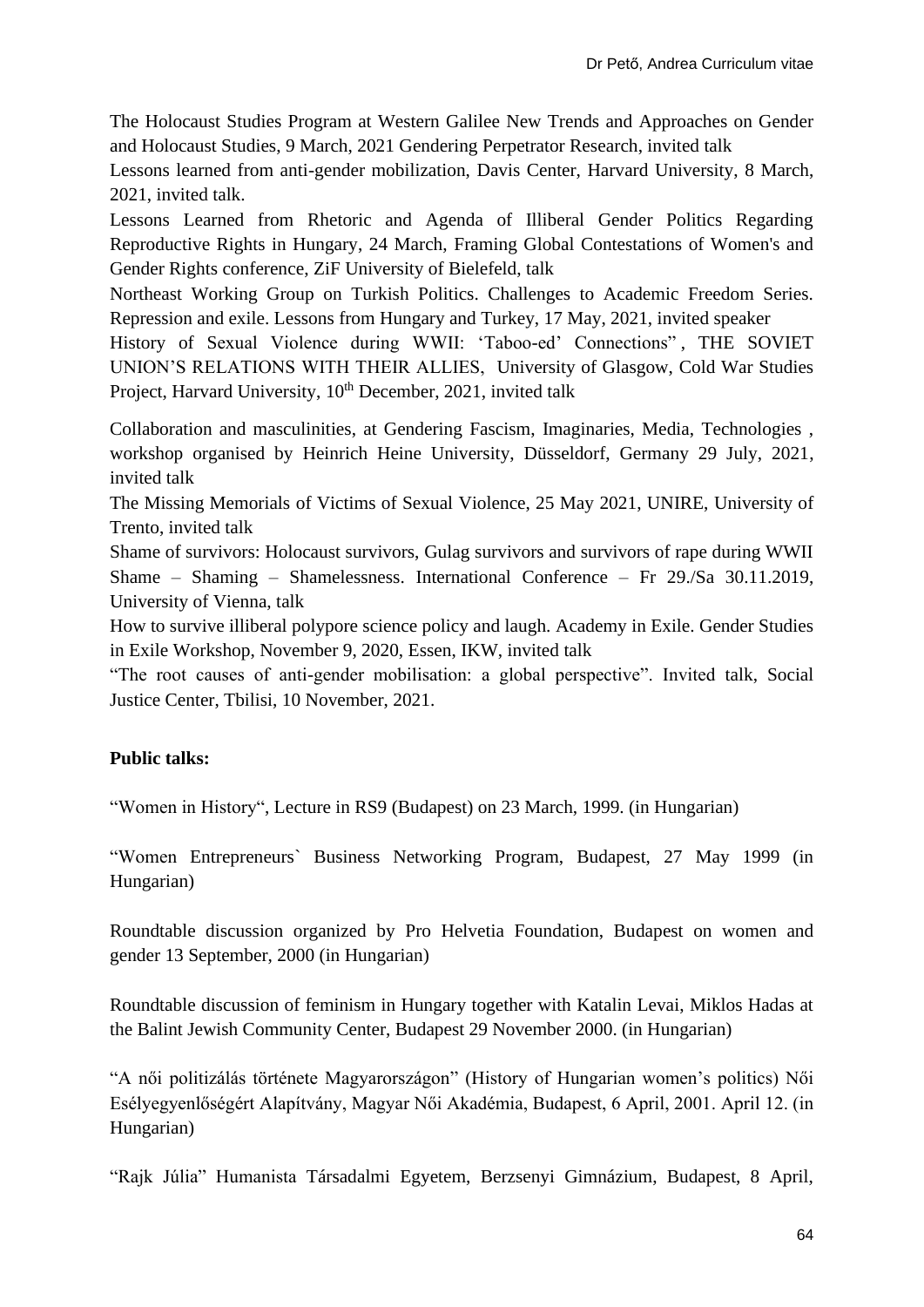2001. (in Hungarian)

European Council, Parlamentary Assembly, Committee on Equal Opportunities for Women and Men. Hearing on the Situation of women in the post communist countries of post communist transition, 24 February, 2003.

[http://stars.coe.fr/communication/TemporaryDocs/Event%20programmes/2003.02.25\\_Wome](http://stars.coe.fr/communication/TemporaryDocs/Event%20programmes/2003.02.25_Women_in_post-communist_countries_b.htm) [n\\_in\\_post-communist\\_countries\\_b.htm](http://stars.coe.fr/communication/TemporaryDocs/Event%20programmes/2003.02.25_Women_in_post-communist_countries_b.htm)

<http://www.magyarorszag.hu/hirek/kozelet/nok20030226.html>

"Nők Magyarországon, Nők Európában" (Women in Hungary, Women in Europe) organised by the European Commission Hungary (Európai Bizottság Magyarországi Delegációja), 17 June, 2003, Eger, together with Zita Gurmai, Benedek Attila, Szűcs Andrea, (in Hungarian)

Nők a Trafóban. Honleányok és a honi történetírás"Beszélő est, (Women in the TrafoHouse. Patriotic Girls and History Writing) on 22<sup>nd</sup> October 2003, together with Lakner Judit, Sebők Marcell. (in Hungarian)

"A megvalósítás" (Implementation) workshop at ELTE, Rector's Office for EU F6 Information day, 2003-12-04. (in Hungarian)

"Living Library" at Szabó Ervin Library, Budapest, 19 September, 2004.

"Institutionalisation of Hungarian Gender Studies" lecture at Szombathely, Tanárképző Főiskola, Társadalomtudományi és Európa Tanulmányok Intézete, 18 November, 2004.

"Smart Society-Educational Vision of the Future" (Okos társadalom-Milyen legyen az oktatás jövőképe?) organised by Új Pedagógiai Szemle és a Magyar Pedagógiai Társaság, Budapest, 18 February, 2005

"Mellerné, a zsidó feminista" (Ms. Meller, the Jewish feminist) reading at the Untold stories series at the Esther's Bag on 3 March, 2005 in Re-torta, Budapest

Women in Science in Roundtable at Embassy of the United States of America, In Honor of International Women's Day. Organised by Karyn Posner-Muller on March 7, 2005

"Egy közös világ. Szakmai műhelysorozat a 2007-2013 közötti időszakra vonatkozó esélyegyenlőség erősítését célzó szempontok és programok kialakításáért" Organised by the Ifjúsági, Családügyi, Szociális és Esélyegyenlőségi Minisztérium, Commentator on emloyment and education on 4th July, 2005.

"Human Rights, Women's Rights in the EU Neighbourhood Policy" Roundtable at the European Parliament, Brussels, 22 September, 2005.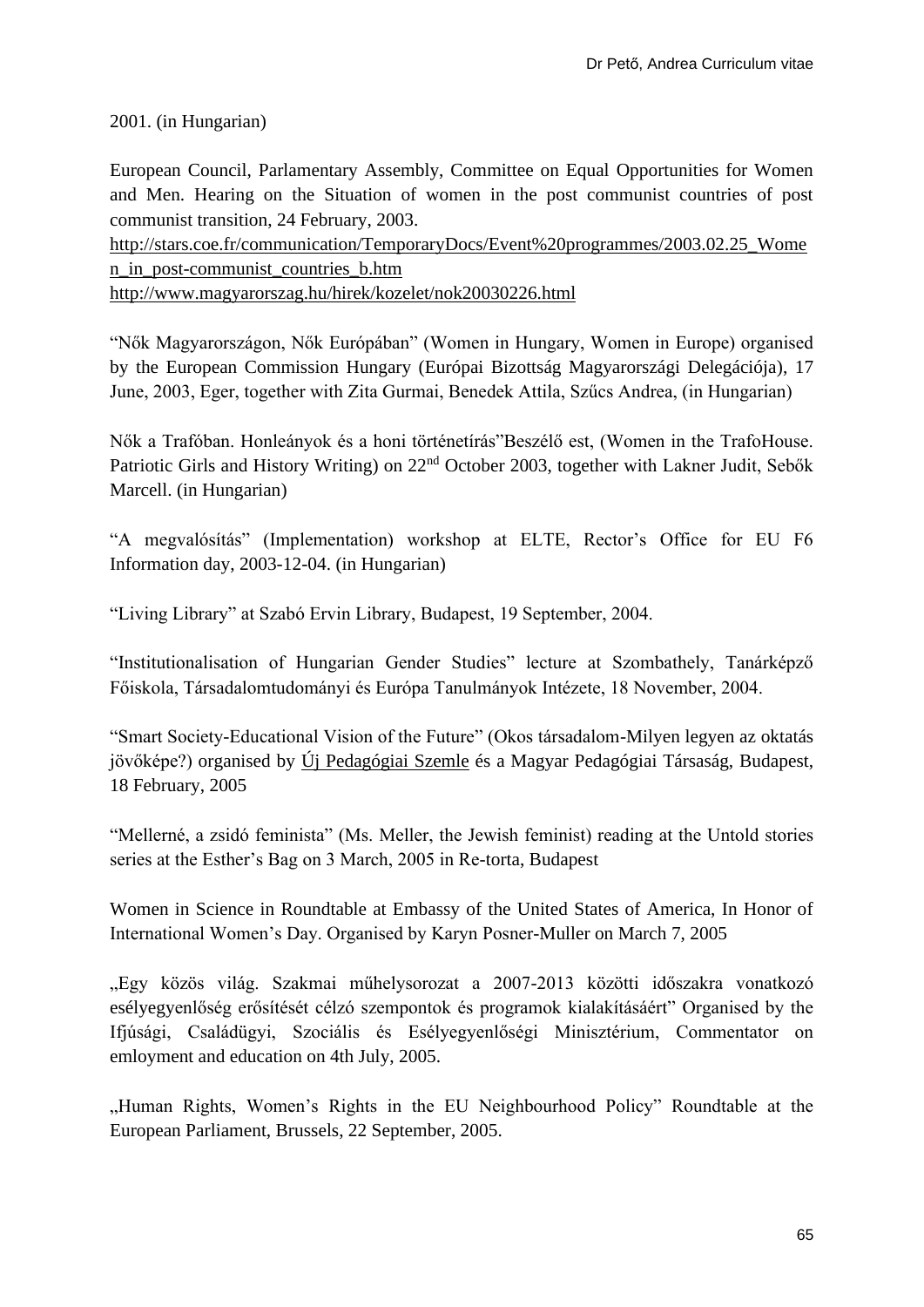"Feminizmus" Mozaik Filozófiai Törzsasztal, Budapest, 27 September, 2005. Together with Anna Wessely. (in Hungarian)

Opening in Szombathely, Savaria Museum "Two Faces of one Decade (1945-1955) on 20th December 2005, (in Hungarian)

"A nemzetközi és a magyar feminizmusok alapjai" (Hungarian and International Feminisms Talk at the Phd Program of PJTE (Pécs) 3 May, 2006

"Political Opportinities of Neoconservative Gender Politics in Europe" Talk at the OSI Network Women Progam, New York, 2006. 6 June.

"Gender Mainstreaming in the European Union" talk at National Committee on Gender Equality of the Government of Mongolia in Ulanbator (Mongolia) 9 April, 2007.

"Együtt a sokféleségben." Szeminárium a Nemzetközi Nőnap és a Kultúrák közötti Párbeszéd Európai Éve alkalmából. Organised by Information Office of the European Parlament in Budapest, Európai Únió Háza, on 3 March, 2008. Together with Zita Gurmai MEP, Katalin Bogyay, state secretary.

"Memory of WWII" Discussion at the Új Szinház after Polcz, Alaine, *War Time Memoires* on 6 April, 2008.

"Nora's Sisters: The Test of Re-vision" Talk at "Nora's Sisters: Brave Decisions-Women's Life Choices in 21st Century Hungary" organised by Norvegian Ministry of Foreign Affairs in Miskolc, 17 April, 2008.

"Gender Inequalities: Theories and Practice in Europe" Round table discussion in Vilnius, on 28th April, 2008 with Almira Ousmanova, Nino Javakhishvilli Dalia Marcenkiviciene, Berteke Waaldijk in the framework of the *"Women's Rights in Belarus: A Force Forward?"* organized by International Centre for Democratic Transition, Budapest

Talk in the Cub Hungarian Academy of Sciences organized by Fenntartható Fejlődésért Alapítvány and Klebelsberg Alapítvány on 3 June 2008 based on the photo exhibition by Vedres Ági: ,,Nők a világban" - arab, berber, zsidó, mór életképek" and on the film by Nagy Andrea "Hétköznapi tündér"

"Equal opportunity legislation in Hungary" Roundtable at the Hungarian Cultural Institute in Helsinki, Finnland, 20 November, 2008.

"Equal opportunity legislation in Hungary' Talk at the Hungarian Embassy, Stockholm, Sweden, 3 February 2009.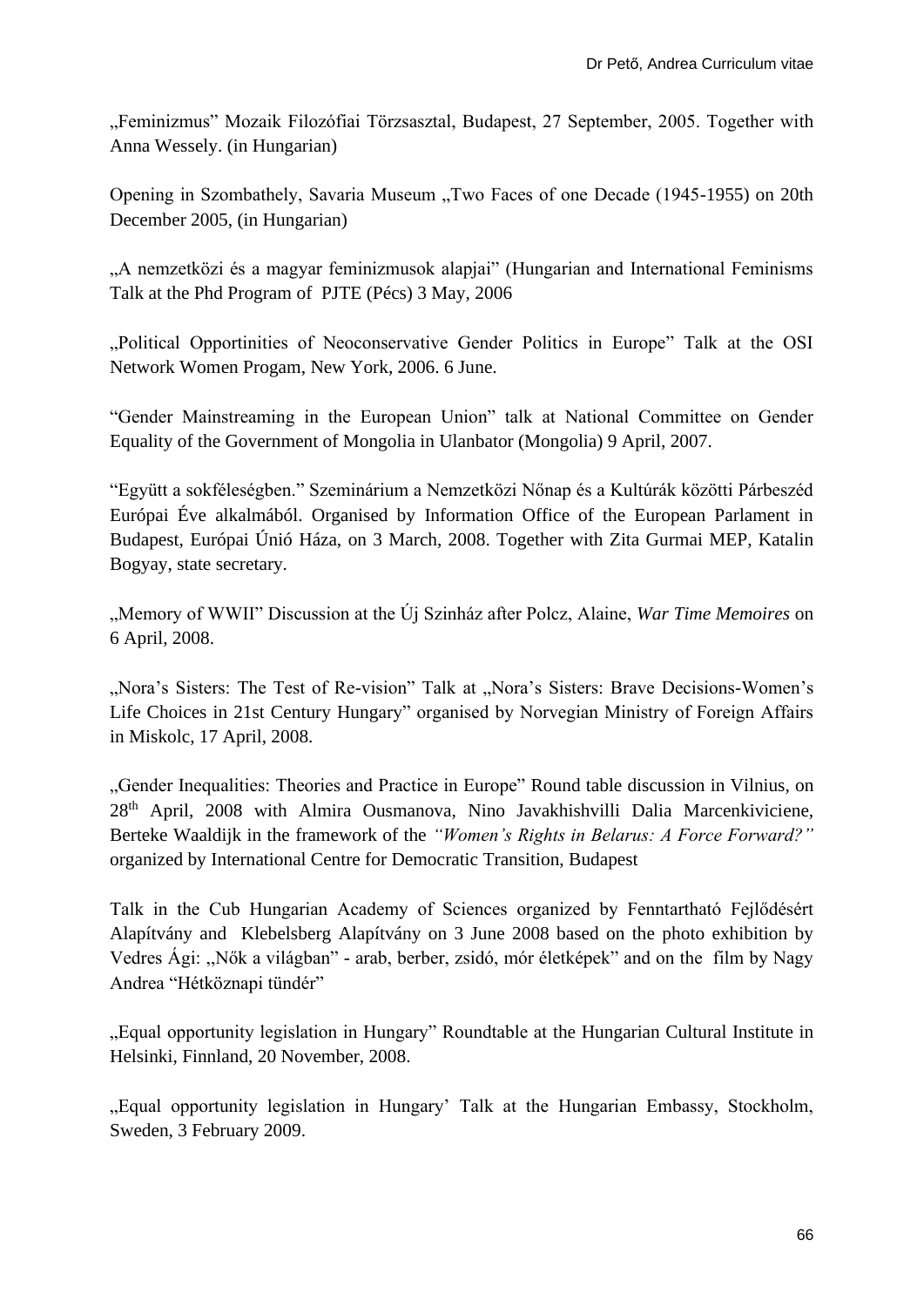"Evaluation of Scholarship applications" organised by Weave, talk at Student Day at 7th European Feminist Research Conference, Utrecht, Holland, 4 June 2009.

Talk at ATGENDER roundtable at at 7th European Feminist Research Conference, Utrecht, Holland, 6 June 2009.

"Szélsőjobboldali politizálás: tegnap és ma" (Extreme right politics: yesterday and today) Roundtable: Right wing and women organized by F. Ebert Foundation, 11 June, 2009.

"Women in science" at "Practicing gender equality" workshop organized by Tudományos és Technológiai Alapitvány, Dipatimento per la Pari Opportunita, Rome, Budapest, 12 November, 2009.

"Europe and the value of gender equality" talk at de la Comissión Tripartida de Igualdad de Trato y Opportunidades entre Varones y Mujeres en el Mundo Laboral, Ministerio de Trabajo, Empleo y Seguridad Social, Buenos Aires, Argentina, 16 July, 2010

"Women without Men" (dir. S. Neshat) talk organised by the Austrian Kulturforum 28 September 2010, together with Terez Vince in Örökmozgó, Budapest.

"Facilitating women's access and success in the workplace as well as its balance with family life" panel participant at Europeans and Americans: Together towards equality. Organised by Jean Jaures Foundation, Paris, Foundation for European Progressive Studies, 15-16 October, 2010, Paris

"Rajk Júlia" in the Rajk College, 9 November, 2010.

"Gender and Extreme Right" on Right-Wing Extremism in CEE-Countries. Strategies against Right-Wing Extremism, organised by F. Ebert Stiftung, Budapest, November 19th 2010

Roundtable conversation on situation of women in Hungary and France at the French Cultural Institute on 24 and 15 January, 2011 together with Joelle Stolz, Irene Thery, Ilona Kovacs and Eva Fodor.

"A tettes neme: egy "nyilas agitátornő" története" (in Hungarian) Talk at the Embassy of Republic of Hungary, Stockholm, Sweden, on 19 April, 2011

"Gender and Politics". Roundtable organised with the participation of pioneering women politicians from AKP, CHP and BDP by Sabanci University, Women's Forum, Ebert Foundation Turkey, 9 April, 2012, Istanbul, Turkey

"A konzervatív nőpolitika kihívásai" at Magyar Polgármesterek IX. Világtalálkozója, Gödöllő, 2012. június 29-30. (in Hungarian)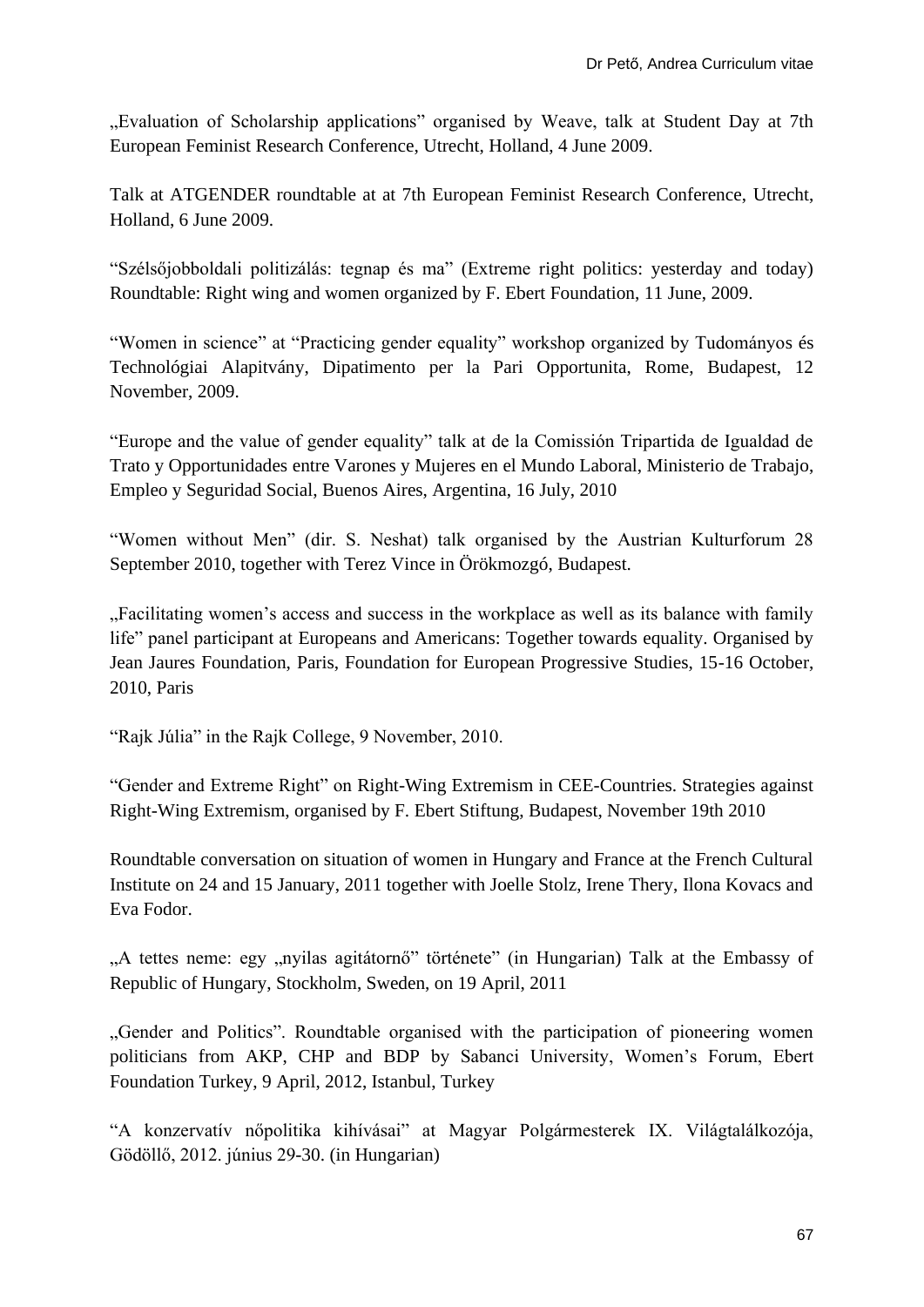"Conservative and Far-Right Challenges to Feminist Politics" talk at the Board meeting of the European Women's Lobby on 19 October, 2012, Brussels (Belgium)

"Women's Low Participation in Politics" organized by the Ebert Foundation, Budapest, 29 October, 2012, chair.

"A női szerepek változása, és ezek hatása a fogyasztási szokásaikra és döntéseikre" at "Mi kell a nőknek? Konferencia a női fogyasztókról és a velük folytatott kommunkációról", Budapest, organised by Kreativ, on 28 March, 2013 (in Hungarian)

"How to name it? The 2nd Orban government in political systems" Panelist at 6th Green Academy, Velence, Hungary, 18 July, 2013 (in Hungarian)

"Gender Politics in Contemporary Hungary" talk for Weiterdenken Boell Stiftung, study tour, Budapest, 19 July, 2013

Introducing Hannah Arendt, the film by Trotta, together with Krisztian Ungvary, organised by Goethe Institute, Budapest, 29 September, 2013.

Women's programs of Political parties, moderating the roundtable at the Women's Congress, 11 November, 2013, together with Gyorgyi Toth

"Gendered Loyalities as Alternatives for Political Life" talk at Women's participation in Hungary's 2014 parliamentary elections, Seminar, Budapest, 15 November 2013, organised by School of Public Policy, Central European University, Friedrich Ebert Stiftung, OSCE Office of Democratic Institutions and Human Rights

FEPS Conference on Democratic Malaise and Populist Growth at PES, Election Congress, Rome, Italy, 28th February, 2014, roundtable with together with Christos Dervenis, Axel Schäfer, Michel Wieviorka and Massimo D'Alema

Mobilisation against "gender ideology" in East-Central Europe – Threats and chances for the feminist movements, F. Ebert Foundation, Budapest 18 February, 2014, chair

European working meeting: Advocacy for Accountability: exposing and addressing blind spots and failures of German state response to xenophobic violence and attitudes - focus on right wing women, expert meeting, Expert Centre on Gender and Right Wing Extremism (Fachstelle Gender und Rechtsextremismus), 26 March, 2014, Amadeu Antonio Foundation, Berlin

Rechtspopulismus in Europa und Skandinavien im Jahr der Europawahl - Welche Rolle spielen die Medien? Roundtable discussion organised by KULTURHUS BERLIN e.V., mit Unterstützung der Landeszentrale für politische Bildung Berlin und in Kooperation mit der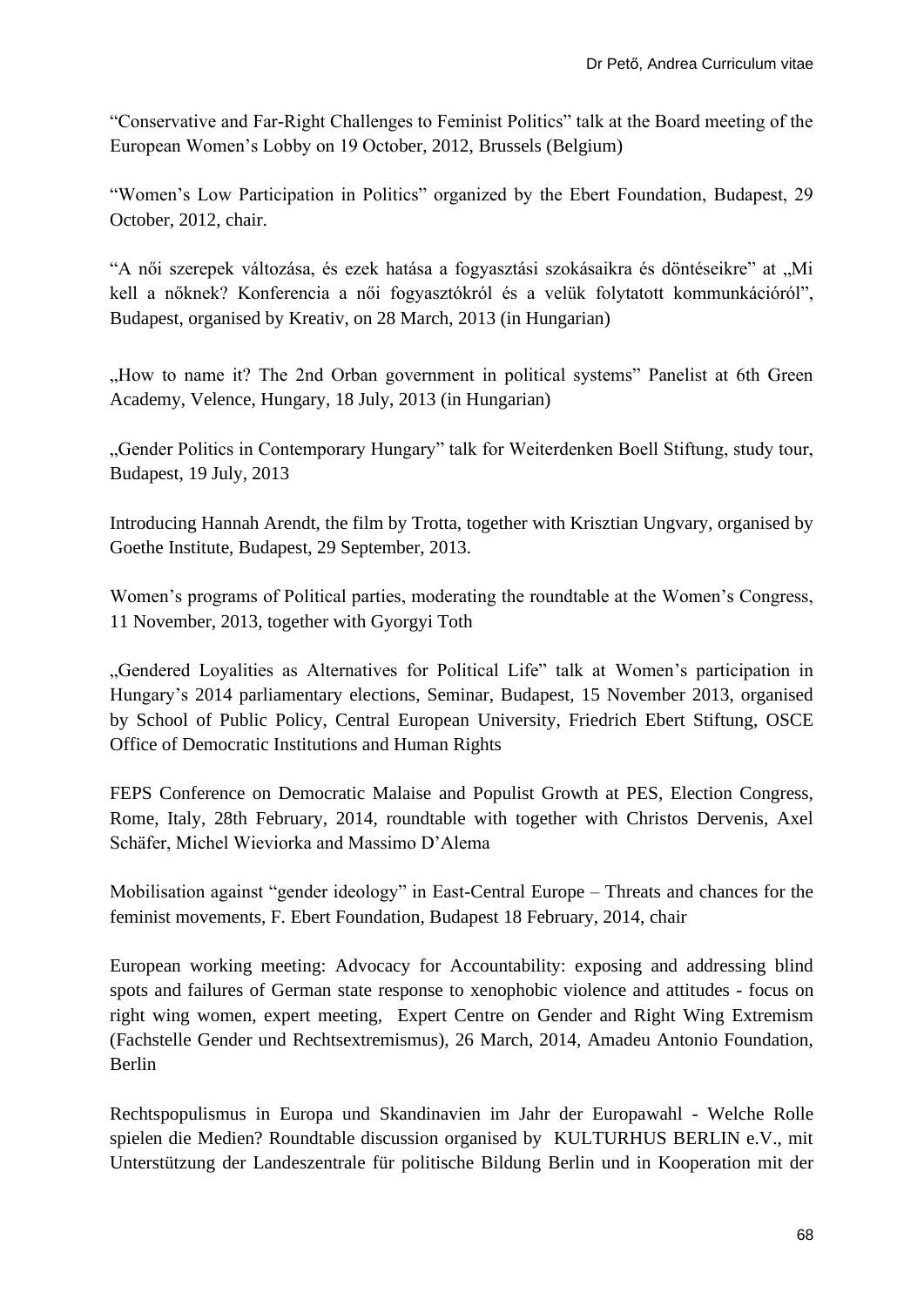Forschungsgruppe Nordeuropäische Politik e.V. und dem Nordeuropa-Institut der Humboldt-Universität zu Berlin, 26. May 2014, Berlin, Humboldt-Universität zu Berlin (in German)

Conference on Jewish Material Claims against Germany, INC.Research, Education and Documentation Project The Visual History Archive of the USC Shoah Foundation as a source of teaching about the Holocaust Working Group / Workshop 29/05/2014 – 30/05/2014, The History Meeting House, Warsaw, Poland

Lemkin Debate at the Geremek Foundation in Warsaw on Far Right in Hungary and Poland, together with Lukasz Jurczyszyn, Rafal Pankowski, 6 June, 2014, Warsaw, Poland

Lecture at the Information day on 20 June, 2014. at BCE Társadalomtudományi Kar és a Karl Polanyi Center of Global Social Studies on Horizon2020(in Hungarian)

"Kollektív emlékezet, társadalmi vita" at Memory Walk, Anna Frank House, Amsterdam, Budapest, 19 June, 2014

Gender revolution – Theological and political battlefield in East-Central Europe, F.Ebert Foundation, Budapest 19 June, 2014, chair

"Férfiasságtudományok\_ma". Előadás: XV. Gyergyóremetei Falunapok, Romania 12 July, 2014. (in Hungarian)

Expert Roundtable discussion on How shall Politicans Communicate Integration of Minorities? 23rd July, 2014, Budapest, organised by European Values Think Tank (Prague)

Empowering women in development. Challenges beyond 2015. A high-level policy event. Organised by Ministry of Foreign Affairs of Lithuania, Eastern Europe Studies Center, together with Center for Equality Advancement (NGO, Lithuania), Vilnius University Gender Studies Center (Lithuania), Women's Democracy Network, the International Republican Institute, Nordic Council of Ministers / Office in Lithuania, Community of Democracies Working Group on Women and Democracy, Swedish International Development Cooperation Agency, 9-10 October, 2014, Vilnius, Lithuania, panelist

Dialogue on gender equality: Motherhood in the discourse about women's roles in society, conference organized by Ebert Foundation, Budapest, 2 October, 2014, moderator

A nők részvétele a politikában – hazai és nemzetközi körkép a 2014-es parlamenti választások után és az önkormányzati választások előtt című nyilvános szemináriumra. A rendezvényt a Női Érdek és az EBESZ Demokratikus Intézmények és Emberi Jogok Hivatala közösen szervezi. 2014. október 3. moderator (In Hungarian)

An anti-modernist perspective on emancipation? Far right parties and women, conference by Ebert Foundation, Budapest, 7 October, 2014, moderator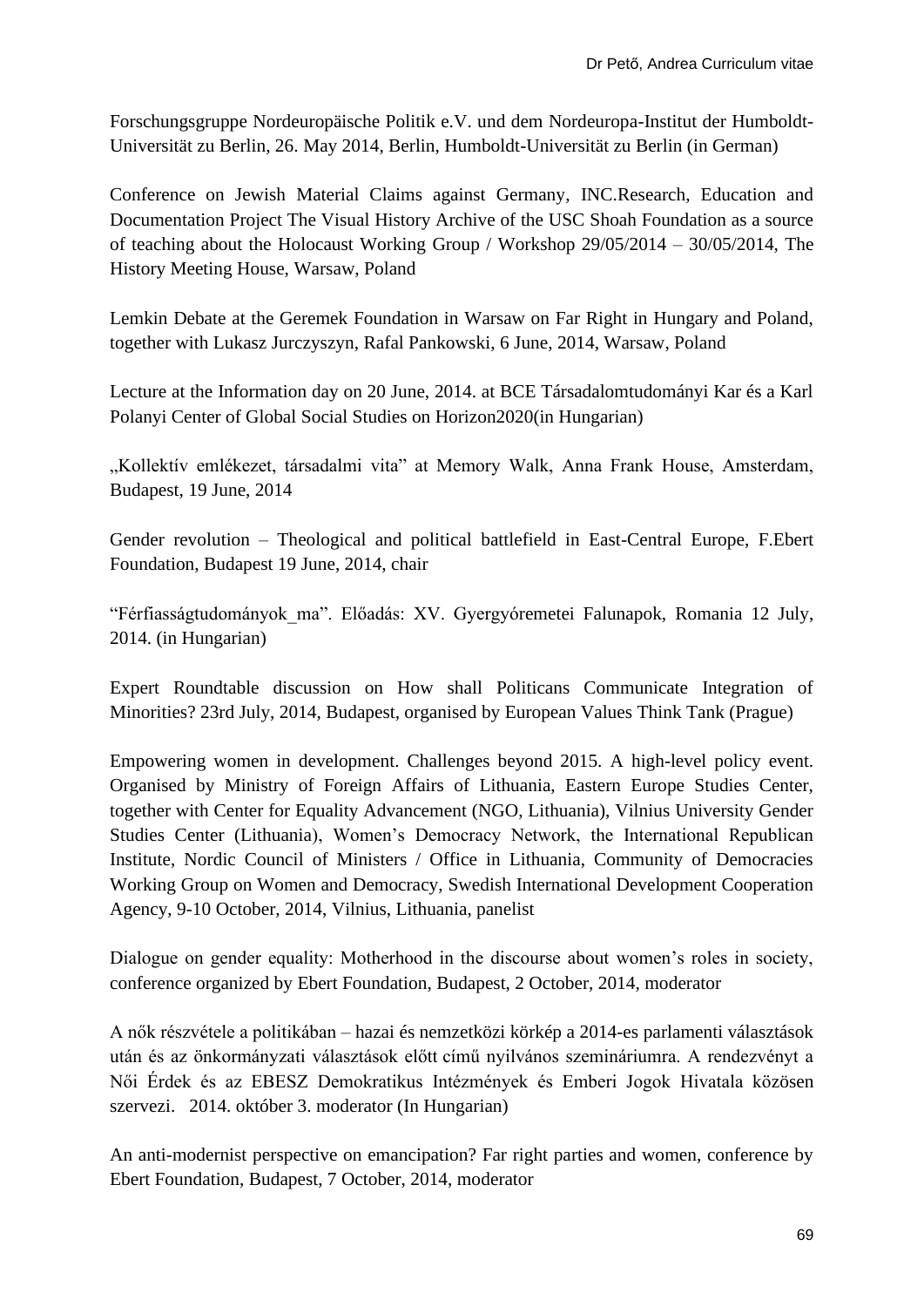Horizon2020: experiences and good practices for applying for funding, Corvinus University of Budapest, Centre for Gender and Culture & Karl Polanyi Research Center of Global Social Studies, November 7th 2014, Budapest, Panelist

"Gender in Science, Technology and Innovation", Roundtable Discussion, 7 November, 2014, Budapest, organized by National Innovation Agency (NIH), chair.

Networking women: challenge of leadership in a network society, organized by Ebert Foundation, Budapest, 7 November, 2014, panelist

Changing forms of masculinity in society and men's role in achieving gender equality , 25 March, 2015, Budapest, Ebert Foundation, moderator

Neoliberalism and feminism Workshop for feminist and economist scholars and activists, Budapest, 26-27 March 2015, organized by Ebert Foundation, moderator

Leftwing feminism: left and feminism. Panelist on left and academia, Corvinus University, 15 May, 2015. (in Hungarian)

Gender as a symbolic glue: The position and role of conservative and far right parties in the anti-gender mobilizations in Europe. Organised by Ebert Foundation, Budapest, 21 May, 2015, moderator

"Love: Personal? Political?", Dialogue Forum organised by Ebert Foundation, 6 October, 2015, Budapest, moderator.

", Who is afraid of Gayropa?" roundtable discussion with Masha Gessen, Maria Mayerchyk, Mieke Verloo, Kiev, The House of Clothes, 9 October, 2015. panelist

"Struggle for democracy. The perspectives of women's human rights defenders" at Warsaw Dialogue for Democracy, Warsaw, 22-24 October, 2015, panelist

"Anti-gender mobilisation: lessons for European progressive politics" at "Gender Policy: Old Questions, New Challenges, New Approaches" organised by Ebert Foundation, Budapest, Tancsics Foundation Budapest, 13 November, 2015, talk

"Gendering gathering intelligence", talk after screening Mata Hari (1931) at ABSZTL, 3 February, 2016 (in Hungarian)

"Freedom, Equality, Sisterhood? Feminist Perspectives on Neoliberalism in East-Central Europe", Workshop for feminist and economist scholars and activists Warsaw, organised by Ebert Foundation, 11 February 2016, chair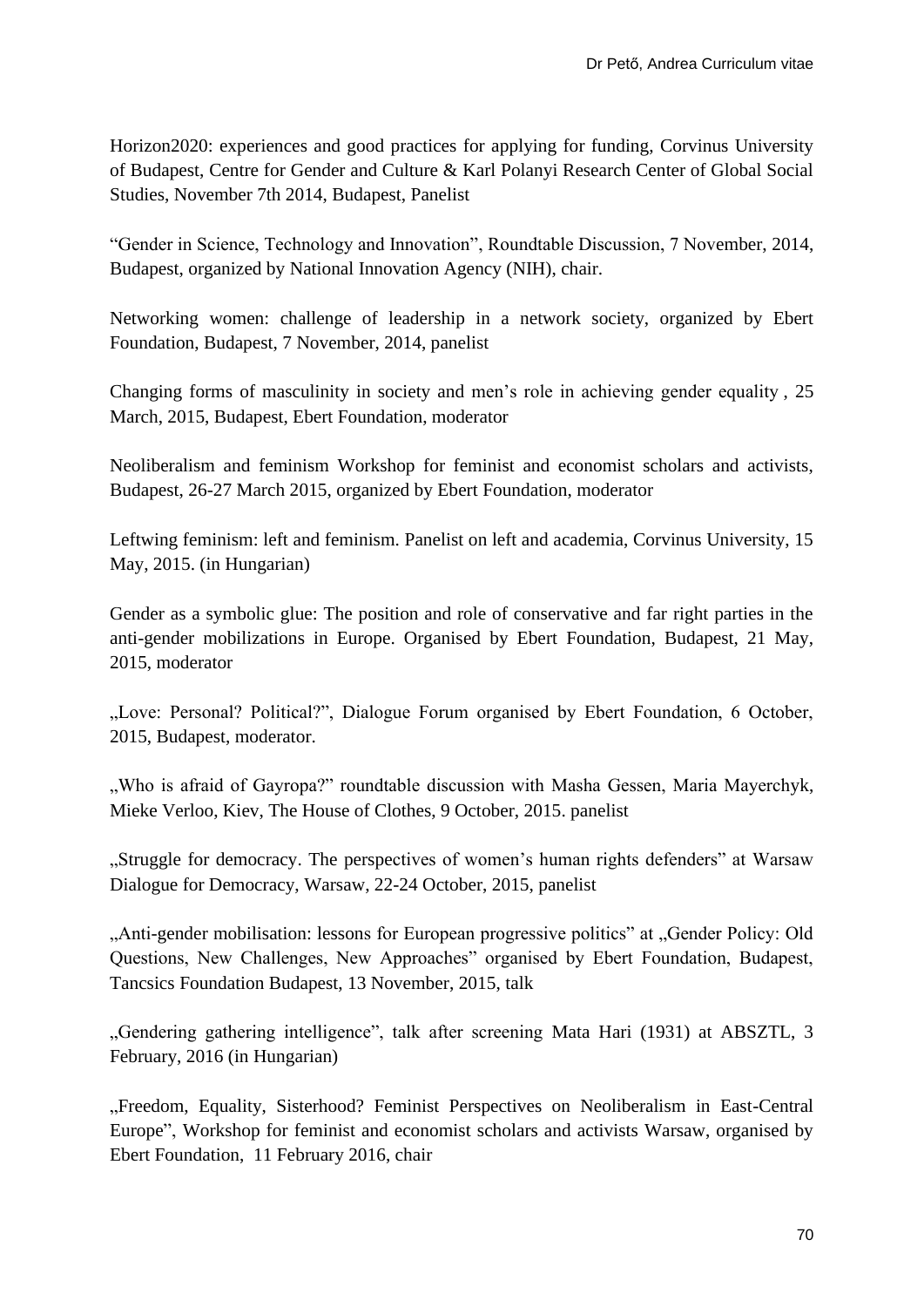"Freedom, Equality, Sisterhood? Feminist Perspectives on Neoliberalism in East-Central Europe", on 12 February 2016, Warsaw Public Library, organised by Ebert Foundation, participant, chair

"Gender, childbearing and childrearing in the 21st Century" discussion with Eszter Kovats at Hungarian Cultural Institute in Tallin, 10 March, 2016.

"International perspectives" Panel on UNSCR 1325 together with Maria Appelblom, H.E. Alain Hausser, organised by Ministry of Foreign Affaires Estonia, The Women's Network of Estonian Police, NGO Mondo, Estonian Women's Studies and Research Center, Estonian Institute of Human Rights, Estonian Women's Lawyers' Association, Tallin, 11 March, 2016.

"Dialogue on gender equality: equal dignity and women's rights", Ebert Foundation, Budapest, 21 March, 2016

"Building intergenerational women's alliances and educational opportunities for women leaders" at "Equal Opportunities for a Better Future", 21-22 June, 2016, organised by OSCE, ODIHIR, Council of Europe, Belarusian State University, Minsk, Belarus, panelist

"Horizon2020: role of the Advisory Board" (in Hungarian) NKFIH, Budapest, 3 August, 2016

Dialogue on gender equality: Images of Women and Women's Rights in Islam and in Islamic Communities, 14 September, 2016, moderator

"Feminist perspectives on Neoliberalism in East Central Europe", 29 September, 2016, Budapest, organised by Ebert Foundation, moderator

"Nemek közötti egyenlőség-valóban "gazdasági versenyelőny"?, 29 September, 2016, Ebert Foundation, Budapest, moderator. (in Hungarian)

"1956 női és kritkus szemmel", Város Mindenkiért, Kettős Mérce, Auróra, 23 October, 2016 (in Hungarian)

"Red Army in Europe: Silencing and Unsilencing" 1 December, 2016, Residence of the Ambassador of Hungary to Sweden, Stockholm.

"Overcoming false dichotomies. Feminist Perspectives on Neoliberalism in East Central Europe", 13 February, 2017, Warsaw, Poland, organised by F. Ebert Foundation, panelist and moderator of the panel with politicians.

A férfi és a nő (Életmódtörténet) Kós Károly Akadémia, Marosvásárhely, 23.2.2017 (in Hungarian)

A férfi és a nő (Életmódtörténet) Szacsvay Laszló Akadémia, 24.3.2017 (in Hungarian)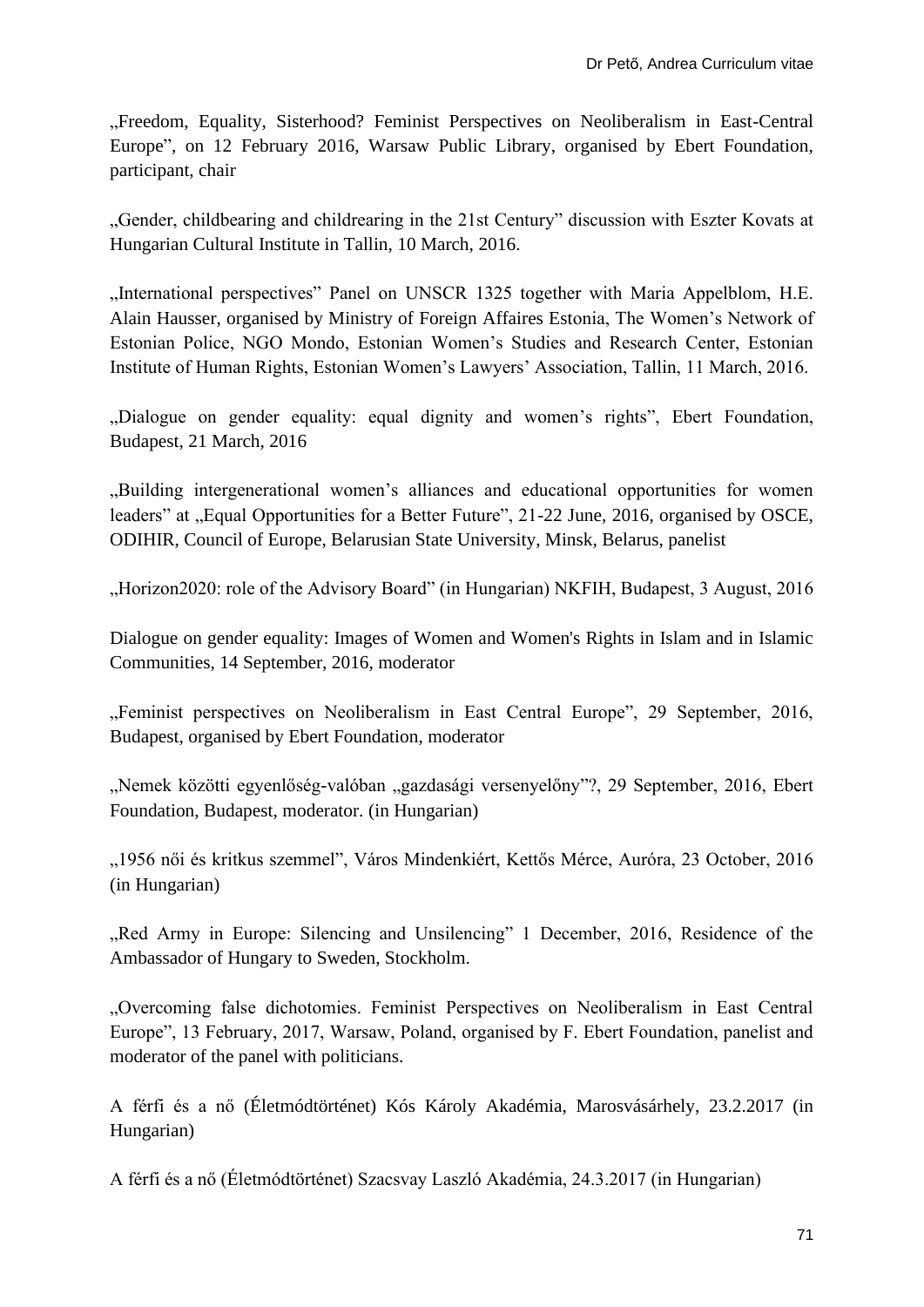Az elhallgatott gyalázat, Skrabski Fruzsinaval, 2.3.2017, Bálint Ház, Budapest (in Hungarian)

"Nők a tudományban: jó példák és támogató intézkedések" in Nők a Tudományban kiválósági díj 2016. Díjátadó., MTA, Budapest, 8.3.2017. (in Hungarian)

"Nők az akadémiai életben", MTA Filozófiai Intézet, Budapest, 3.4.2017 (in Hungarian)

"Rethinking Open Society", Open Mind Forum Debate, Kelet Kavezo, Budapest, 25 April, 2017

"Dialogue on gender equality: Consumption and women's rights" 22 May, 2017, Budapest, organised by FES Budapest, chair.

Keynote talk at annual meeting of the ODHIR regional office leaders about anti-gender movements, Warsaw, 29 May, 2017

Kereszténység és fundamentalizmus (ökumenikus?) kerekasztal, Roundtable on Christianity and Fundamentalism. (in Hungarian) 11 June 2017*:* Lágymányosi Ökumenikus Központ, Budapest, chair, with Urbán József, Perintfalvi Rita, Laborczi Dóra, Mészáros György.

"International Forum on Women's Political Empowerment" oragnised by Corvinus University, Ebert Foundation, Embassy of Finland, OSCE Office for Democratic Institutions and Human Rights (ODIHR) on 7 September 2017, Budapest Corvinus University of Budapest, moderator High Level Panel.

"Contextualising Populism" at "Reframe. Promoting Sexual and Reproductive Health and Rights in the Time of Growing Populism", EuroNGO Conference 27-28 September, 2017 Brussels, panelist

"Dialogue on gender equality: The Politics of Care", Ebert Foundation, Budapest, 3 October, 2017 moderator

"Hero worshipping and repression: politics of history in Hungary" at Historical Politics and New Nationalism in Contemporary Europe, Heinrich-Boell-Foundation, Berlin, October 10th - 11th, 2017, panelist

...Where have all the progressive ideas gone and when will they come back?", The Future of the Visegrad Group: Possible Scenarios and Alliances, FEPS, Brussels, Das Progressive Zentrum, Berlin, Brussels, 24 October, 2017,

"The Future of the European Union. Feminist Perspectives from East Central Europe", 7 and 8 November, 2017. FES, Budapest, moderator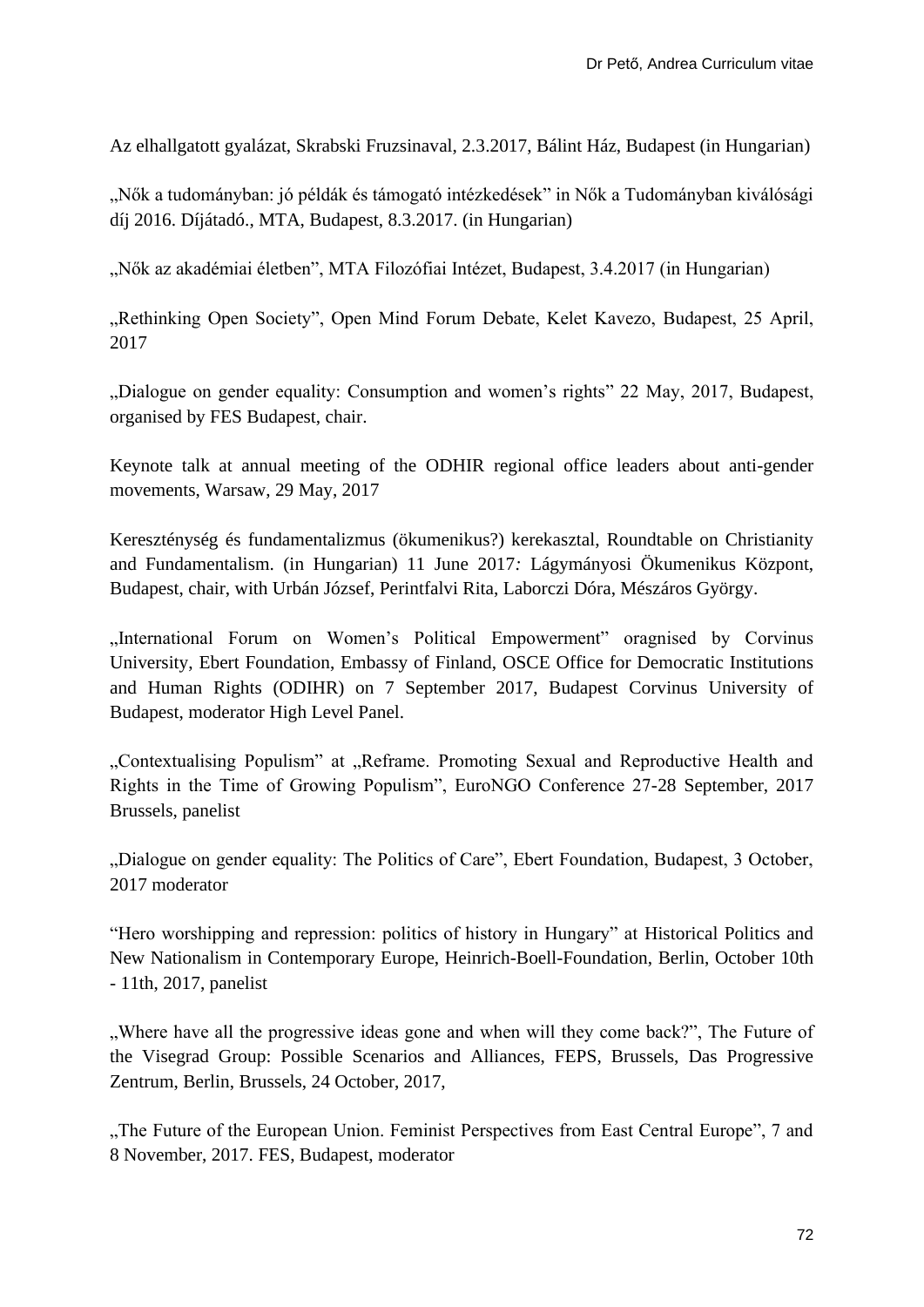"The Female Face of the Far Right- Country Perspectives and Progressive Counter Strategies", World Forum for Democracy, FES Event, 8 November, 2017, discussant.

"Gender und Migration als Bildungsfaktoren. Intersektionale Zugange im gesellschaftlichen Wandel." Academic Freedom and Scholars at Risk, Rat für Migration, Humboldt University, Goethe University, Jüdisches Museum Berlin, Berliner Institut für empirische Integrations und Migrationsforschung 9-10 November, 2017, discussant.

"Progresszív politika és a nők", Női szerepváltozások és kihívások -2018. Magyar Szakszervezeti Szövetség Női Tagozata, 2018. március 7.

"Nők a tudományban" Lányok Napja, 2108. április 26. MTA, Budapest.

"A háborús nemi erőszak kutatása", BrainBar, SzabadságFeszt, Nagyvárad, Románia, 31 August, 2018.

The Prague Spring and the 1968 Warsaw Pact Invasion of Czechoslovakia in an international context, moderating roundtable, organised by Czech Ministry of Foreign Affaires, Europeum, Prague House, Brussels, 24 September, 2018

Panelist, Jüdischer Feminismus -Aktuelle Themen, Herausforderungen und Perspektiven, Berlin, Bet Debora, 17 October, 2018

Margó fesztivál, beszélgetés Elmondani az elmondhatatlan-ról Stumpf Andrással, 20 Október, 2018

Shrinking academic freedom – World Science Day for Peace and Development symposium Bankhallen, Regeringskansliet, Stockholm Hosts: The Swedish National Commission for UNESCO and The Young Academy of Sweden, 9 November, 2018, Stockholm, Sweden

The situation concerning academic freedom and women's rights Kilden genderresearch.no, FOKUS – Forum for women and development and The Centre for Gender Research at the University of Oslo, breakfast seminar. Benedicte Bull and Andrea Pető, Oslo, Norway, 15 November, 2018

Expert Round Table: Academic Freedom, Gender and Democracy, IIR, Anglo-American University, Prague, 16 November, 2018, panelist

"Women in the Newsroom", Media and technology. Innovative Journalism in Contested Political Space. Goethe Institute Prague, Boell Foundation, Prague, 16 November, 2018

The Female Face of the Populist Right in Poland and Hungary, Ebert Foundation, Budapest, 21 November 2018, chair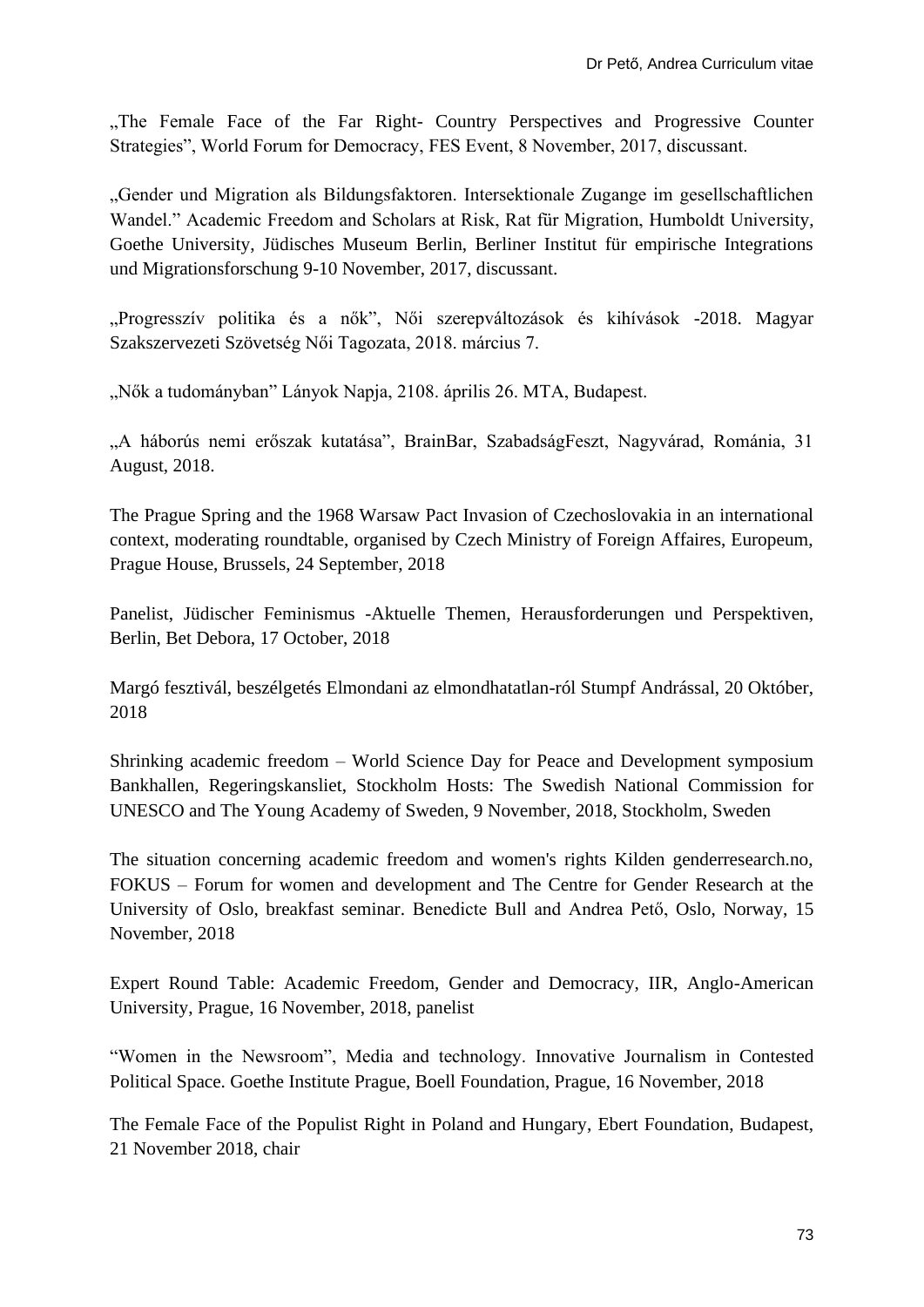"Van-e a nőknek története?", Deák Ferenc Akadémia Egyesület, Nyíregyháza, 22 November, 2018

Workshop honoring Helma Lutz, Frankfurt University 14. December 2018, laudatio

"Orban's Hungary – Academic Freedom in an Illiberal Democracy: Hosted by The Association of Foreign Affairs, Uppsala University, 21 February, 2019.

"Sind die Menschenrechte in Europa in Gefahr?" Nürenberger Menschenrechte Centrum, Naumann Stiftung, Nürenberg, 27 March, 2019. (in German)

Rendhagyó történelemórák 2019. Csili Művelődési Központ. 9 May, 2019

Empowered research. Euroacces Japan, talk about gender in Horizon2020 30 June, 2020, Tokyo

Overcoming the Backlash - Strategies Against Anti-Equality Movements in the EU, The Heinrich-Böll-Stiftung European Union and the Gunda Werner Institute, 3 October 2019, invited panelist, panel discussion

[A málnaszedéstől az MTA-ig. Nők a tudományban/ 21 Nov 2019,](https://www.academia.edu/41143899/A_m%C3%A1lnaszed%C3%A9st%C5%91l_az_MTA_ig_N%C5%91k_a_tudom%C3%A1nyban_21_Nov_2019) Budapest, kerekasztal moderálás

[Der Holocaust in Forschung, Lehre und Öffentlichkeit. 6 Nov 2019,](https://www.academia.edu/40821570/Der_Holocaust_in_Forschung_Lehre_und_%C3%96ffentlichkeit_6_Nov_2019) Die Veranstaltung ist Teil der Special Lessons and Legacies Conference on the Holocaust "The Holocaust and Europe" Diskussion mit Andrea Petö (Central European University, Budapest), Hana Kubátová (Karls-Universität Prag), Frank Bajohr (Zentrum für Holocaust-Studien am Institut für Zeitgeschichte München–Berlin) und Dieter Pohl (Universität Klagenfurt). Moderation: Christopher R. Browning (University of North Carolina). Einführung: Sarah Cushman (Holocaust Educational Foundation der Northwestern University). Begrüßung: Bernd Huber (Präsident der Ludwig-Maximilians-Universität München), IfZ München, Ludwig-Maximilians-Universität München

New Research on the Holocaust in Hungary, [Der Holocaust in Forschung, Lehre und](https://www.academia.edu/40821570/Der_Holocaust_in_Forschung_Lehre_und_%C3%96ffentlichkeit_6_Nov_2019)  [Öffentlichkeit. 6 Nov 2019,](https://www.academia.edu/40821570/Der_Holocaust_in_Forschung_Lehre_und_%C3%96ffentlichkeit_6_Nov_2019) Die Veranstaltung ist Teil der Special Lessons and Legacies Conference on the Holocaust, IfZ, München, Ludwig-Maximilians-Universität München, panel commentator

Science, Education and Academic Freedom under Authoritarian Regimes of 21st Century, 22- 23-24 January, 2019, Lund University, Department of Sociology, panelist

Gender, inclusivity and good Profession, ECPR General Conference University of Wrocław, Wrocłav 4 - 7 September 2019 Plenary Roundtable, invited panelist

The Holocaust: Turns and Trends of Research, Teaching, Public Memorialization and Present Political Circumstances. A Critical Evaluation , The Holocaust and Europe: Research Trends, Pedagogical Approaches, and Political Challenges Lessons and Legecies Conference, Institute für Zeitgeschichte, München, Plenary Panel, 4-7 November, 2019, invited panelist

European Feminist Platform Strategies against Anti-Equality Movements in the EU – From Understanding to Counter Strategies and Narratives Organisers: Heinrich Böll Foundation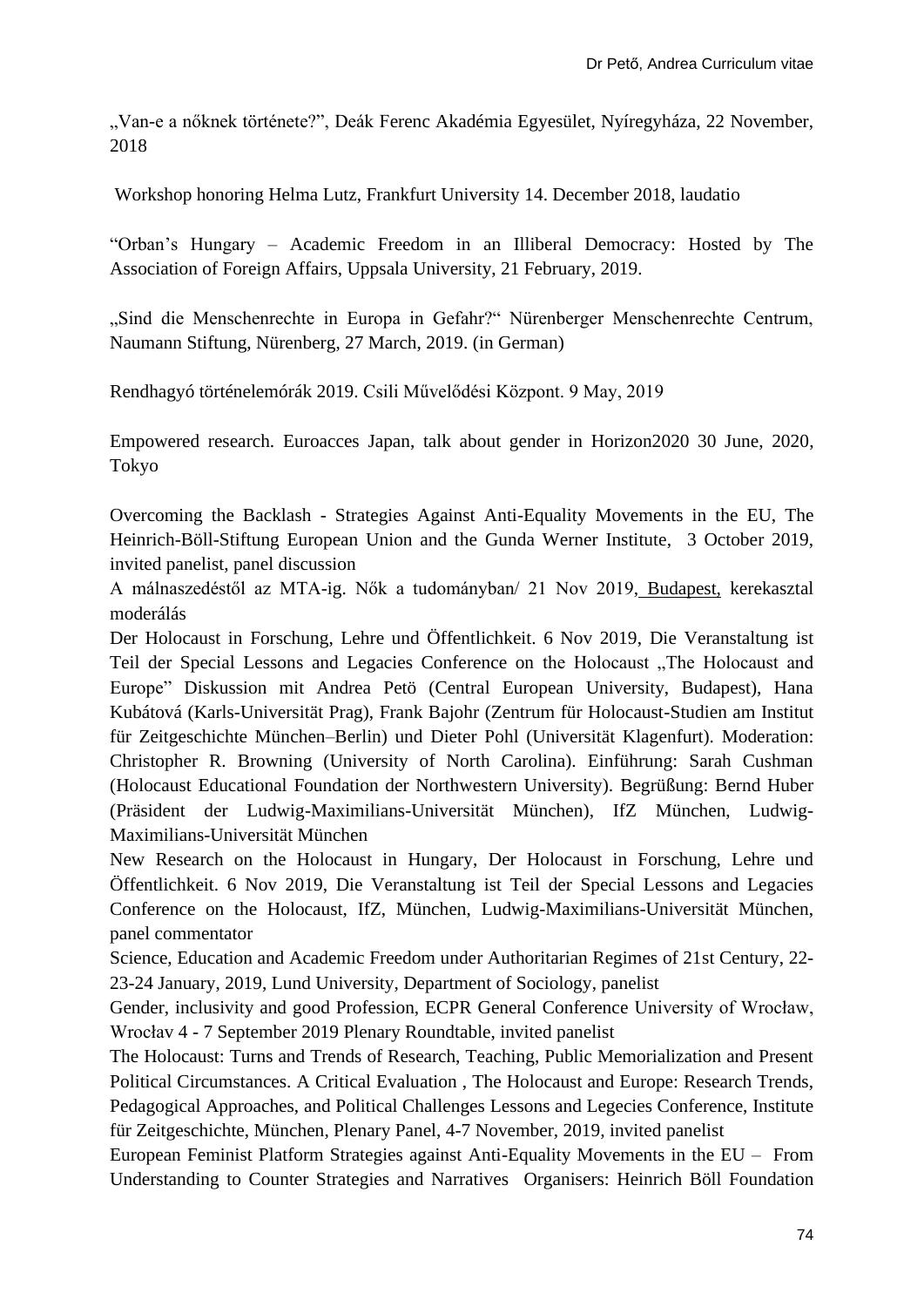European Union and Gunda Werner Institute in cooperation with Prof. Dr. Andrea Pető (CEU) and Dr. Lucia Najšlová (CERGE-EI/Comenius University), 2019, Prague

Three anniversaries in one illiberal state: commemorating the Holocaust, 1956 and the Gulag in Hungary Über die Zukunft und Vermittlung von Erinnerung an den Holocaust im europäischen Kontext 13. Österreichsicher Zeitgeschichtetag, University of Insbruck, 16-17 April, 2020, invited panelist

[Herausforderungen und Chancen von Wissenschaftskommunikation in den](https://www.academia.edu/44168486/Herausforderungen_und_Chancen_von_Wissenschaftskommunikation_in_den_Gesellschaftswissenschaften_1_October_2020)  [Gesellschaftswissenschaften 1 October, 2020](https://www.academia.edu/44168486/Herausforderungen_und_Chancen_von_Wissenschaftskommunikation_in_den_Gesellschaftswissenschaften_1_October_2020) Online-Workshop der Deutschen Gesellschaft für Soziologie (DGS) in Kooperation mit der Österreichischen (ÖGS) und der Schweizerischen Gesellschaft für Soziologie (SGS) unter Beteiligung der Deutschen Gesellschaft für Publizistik- und Kommunikationswissenschaft (DGPuK) Donnerstag, panelist

Universitäten, als Orte des Widerstandes im illiberalen Staat in Widerstand erforderlich? – Identitäts- und Geschlechterkämpfe im Horizont von Rechtspopulismus und christlichem Fundamentalismus in Europa heute, University of Graz, University of Vienna, 14-16 October, 2020, invited panelist (in German)

Online Workshop – October 20, 2020; 3-6 pm (CEST) #4GenderStudies: Building Transnational Feminist Solidarities in Academia Organized by Margherita von Brentano Center for Gender Studies [\(www.mvbz.fu-berlin.de\)](http://www.mvbz.fu-berlin.de/), panelits

[Bármilyen döntést hozol. Előadás a társadalmi nemekről 23.4.2020,](https://www.academia.edu/42840201/B%C3%A1rmilyen_d%C3%B6nt%C3%A9st_hozol_El%C5%91ad%C3%A1s_a_t%C3%A1rsadalmi_nemekr%C5%91l_23_4_2020) Grundfos Magyarország Gyártó Kft.

Closing roundtable, 13 December, 2020, Populizmus és emlékezetpolitika, populizmus és történelmi közgondolkodás Wesley János Lelkészképző Főiskola, az 1956-os Intézet Alapítvány, valamint az MTA II.világháború történeti albizottsága, invited panelist

Panel on Academics Under Attack: France, Hungary, Britain, Russia, organized by Rutgers University, Center for European Studies, 2021, 4 March, panelist

SAR Ireland in collaboration with Centre for Resistance Studies, Trinity College Dublin and the Irish Centre for Human Rights, NUI Galway are holding this very important seminar on gender and academic freedom. The speakers confirmed for the day are Andrea Pető, Elżbieta Korolczuk and Seda Altuğ. March 8, 2021, [Dublin,](javascript:;) panelist

ROUNDTABLE, GENDER, POLITICAL STRUGGLE ANDACADEMIC FREEDOM, 15 June, 2021, organized by Institut du genre and CEFRES, Prague, invited panelist

Women's agency during the Holocaust, 20 July, 2021 Johannesburg Holocaust and Genocide Center, supported by the Austrian Embassy, South Africa, invited panelist

"Co-Creation Workshop on gender in content and in curricula" Online, 21-22 July 2021 (Project No. 300085 TARGET), Institute for Advanced Studies, Vienna, Austria, panelist

О новом памятнике в Будапеште для «женщин, изнасилованных во время войны» и более углубленном изучении Второй мировой войны, Женщины во время конфликта, Almaty, Femagora 3 September, 2021

QUEER FEMINIST PERSPECTIVES ON POLITICAL HOMOPHOBIA AND ANTI-FEMINISM IN THE MIDDLE EAST AND EUROPE, The conference is organized by Humboldt University of Berlin's Department of Diversity and Social Conflict in cooperation with Brown University and the Heinrich Böll Stiftung, September,  $24 - 25$ , 2021, invited panelist on opening panel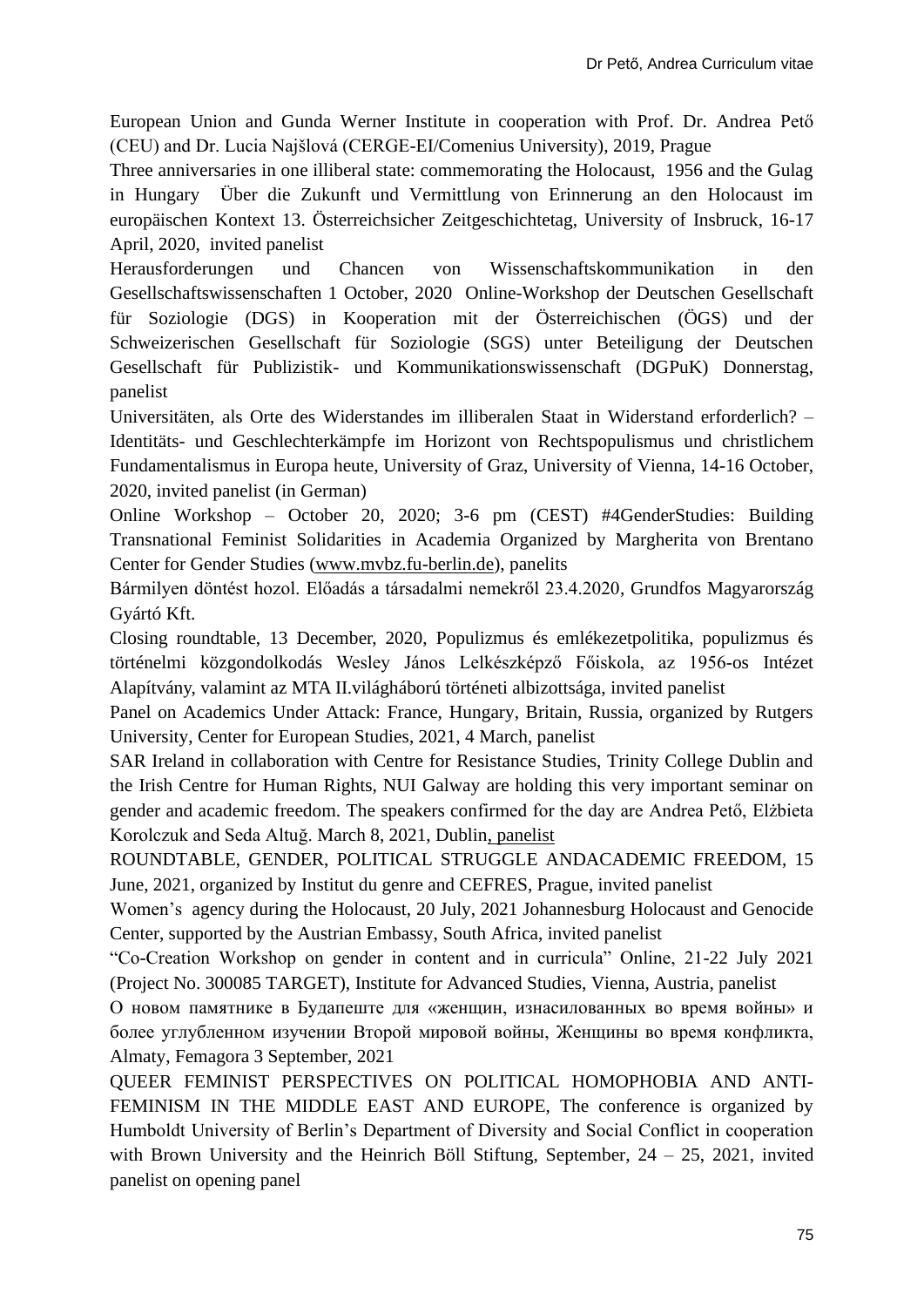A szovjet típusú rendszer időszakának vitatott kérdései. MTA II. Section, invited panelist on political systems, 18 October, 2021

Attacks from the Far-Right and Defense Strategies, Online Workshop – October 20, 2020; 3-6 pm (CEST) #4GenderStudies: Building Transnational Feminist Solidarities in Academia, Organized by Margherita von Brentano Center for Gender Studies, panelist

Excluding Diversity, Interdisciplinary Research Center on Families and Sexualities (CIRFASE) at the University of Louvain (UCLouvain) at Louvain-la-Neuve, Belgium., 29-30 October, 2020, commentator

Fragile Democracies: Ethnic Violence, Xenophobia and Genocide organized by University of the Witwatersrand together with the Johannesburg Holocaust & Genocide 2 November, invited panelist

Provocation and Challenge: Populism and Neo-Fascism in Transnational Contexts, State and Vernacular Far Right Media Campaigns, Networks, and Movements , Funded by the German Embassy in Canada, Ottawa, the Centre for European Studies and the [Institute of European,](https://carleton.ca/eurus)  [Russian and Eurasian Studies](https://carleton.ca/eurus) at Carleton University in Ottawa, 28 November 2021, invited panelist

Academic freedom and intellectual dissent., Scholars at Risk, 8 March, 2021 Dublin, ALLEA opening roundtable, panelist

Gender Politics in Europe, opening roundtable, panelist, Troubling Gender, conference 08. — 10.04.2021, University of Göttingen

Feminism, religion, gender in post covid Europe, Spring Seminar, Dialogue perspectives, 12 March, 2021 Berlin, panelist

Universities at risk, panelist, organized by Bogazici University, Freedom Unchained. 27 March 2021

Publishing insight. Being peer reviewer in academia, Buderich Verlag, 14 April, 2021

Roundtable on the impact of COVID and Open Access on Gender Studies Journal, 30 April, 2021, EJWS roundtable, coordinator, moderator

PES Women/ASF workshop in the context of the PES/SPD high level conference "With Courage. For Europe." 25-26 June 2021, Berlin/online Feminist morning debate: "#MakeHerCount for Democracy", expert statement

Under Siege: Illiberalism and the Attack on Women, Gender, and Sexuality Programs and Policies. Sat, November 20, 2021, New Orleans, ASSEES Annual conference, invited panelist

The Political Limits of Academic Freedom, The Departments of Philosophy & Political Science at the Faculty of Cultural & Social Sciences (KGW) of the University of Salzburg, Roundtable Discussion on Wed., 15 December 2021, invited panelist

# **Key note speeches (48)**

1. "Paradigm Change in Holocaust Memorialisation: Lessons of 70<sup>th</sup> Commemoration of the Holocaust in Hungary" at Researching and Remembering the Holocaust in Central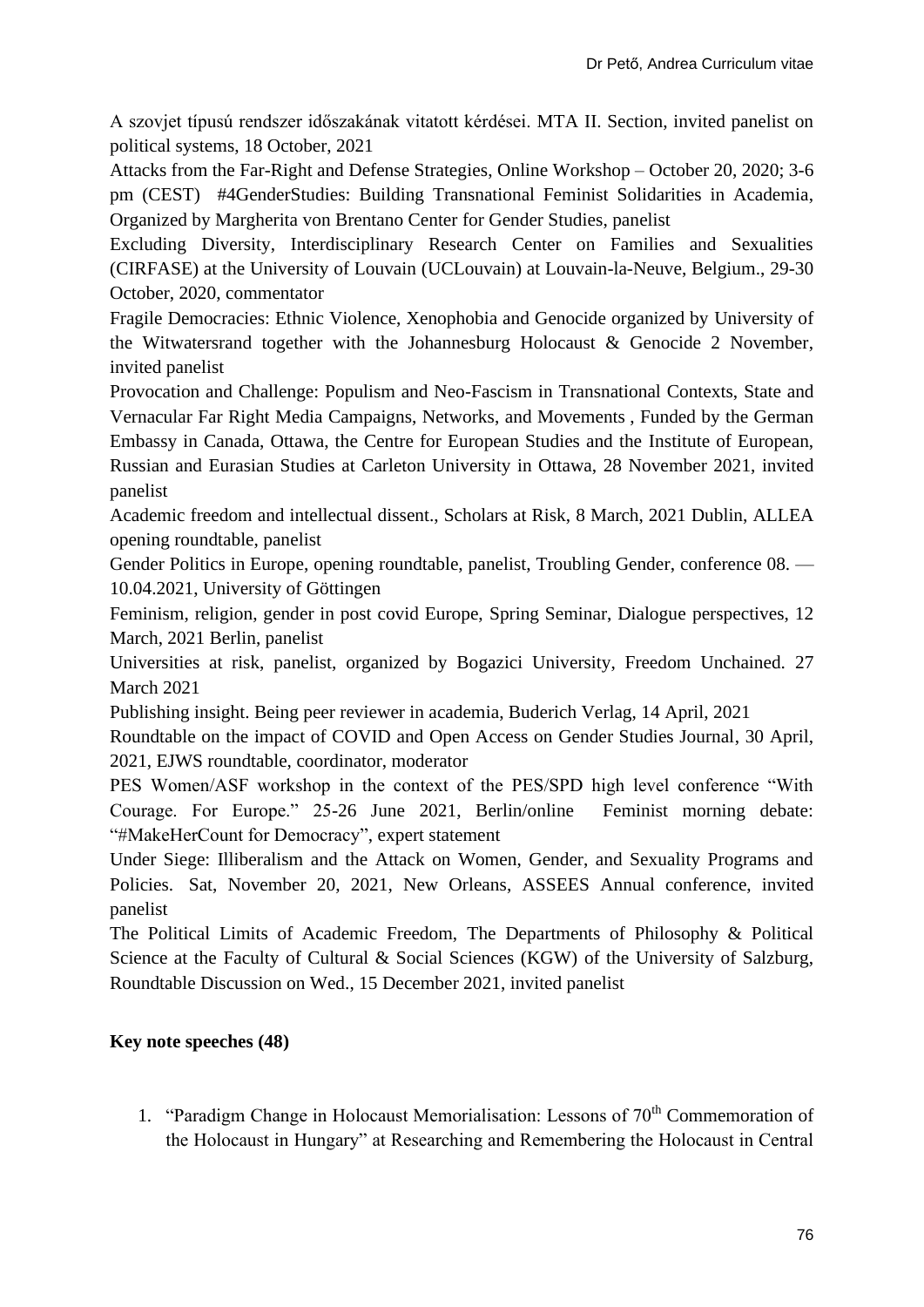Europe. New Sources, Methods and Approaches, EHRI Seminar, CEU, 4 September, 2018.

- 2. "Life Story of Julia Rajk Revisited: Afterlife of a Biography" at Convention and Revolution, Life Writing by Women in the 1800s and 1900s: Archives, Critiques and Methods, Institute of Literary Research, Polish Academy of Sciences, Digital Humanities Laboratory, University of Warsaw, Institute of Slavic Studies, Polish Academy of Sciences, Warsaw, 30 November-2 December, 2017.
- 3. "Transformation of Political Spaces in the Age of Illiberal Governance in Hungary and Poland" opening keynote at "Transforming Spaces-Mastering Uncertainity" A second take on area studies in the Baltic Sea Region and Eastern Europe, Center for Baltic and East European Studies Annual Conference, 1-2 December, 2016, Söderthörn University, Sweden.
- 4. "Revisionist History Writing in Central Europe: a Challenge for All?" University of Copenhagen,Central European Days, on 20 March, 2015
- 5. "Unholy Actors on Public History: Revisionist Museology of the Far Right" at "Transcultural Memory" of Europe " at Agency and Transcultural Memory" organised by COST- action "In Search for Transcultural Memory" 16-18th April, 2015, Vytautas Magnus University, Kaunas, Lithuania.
- 6. "Social Inclusion and Exclusion. A Critical Intersectional Perspective" Keynote at "Social Exclusion and Inclusion of Women", Alagappa University, Mother Theresa Women's University, Karaikudi, India, 20 August, 2013.
- 7. "Women and Democratic Governance" Keynote at the Koc University, Istanbul, 21 March, 2013.
- 8. "History as Happiness" Key note at the 12th Aleksanteri Conference: "Competition and Good Society", Helsinki, 25 October, 2012.
- **9.** "European extreme right wing political discourse revisiting feminist history and politics" in 8<sup>th</sup> European Feminist Research Conference, organized by AtGender, CEU Department of Gender Studies, Budapest, 17-20 May, 2012
- 10. "Gendered memory of the Holocaust and its consequences" at the Conference: Women and Holocaust, Warsaw, The Gender Studies Foundation, Polish Academy of Sciences, 17-19 November, 2011.
- 11. "Women as Victims and Perpetrators in World War II: The Case of Hungary" at Dynamization of Gender Roles in Wartime: An East European Perspective on World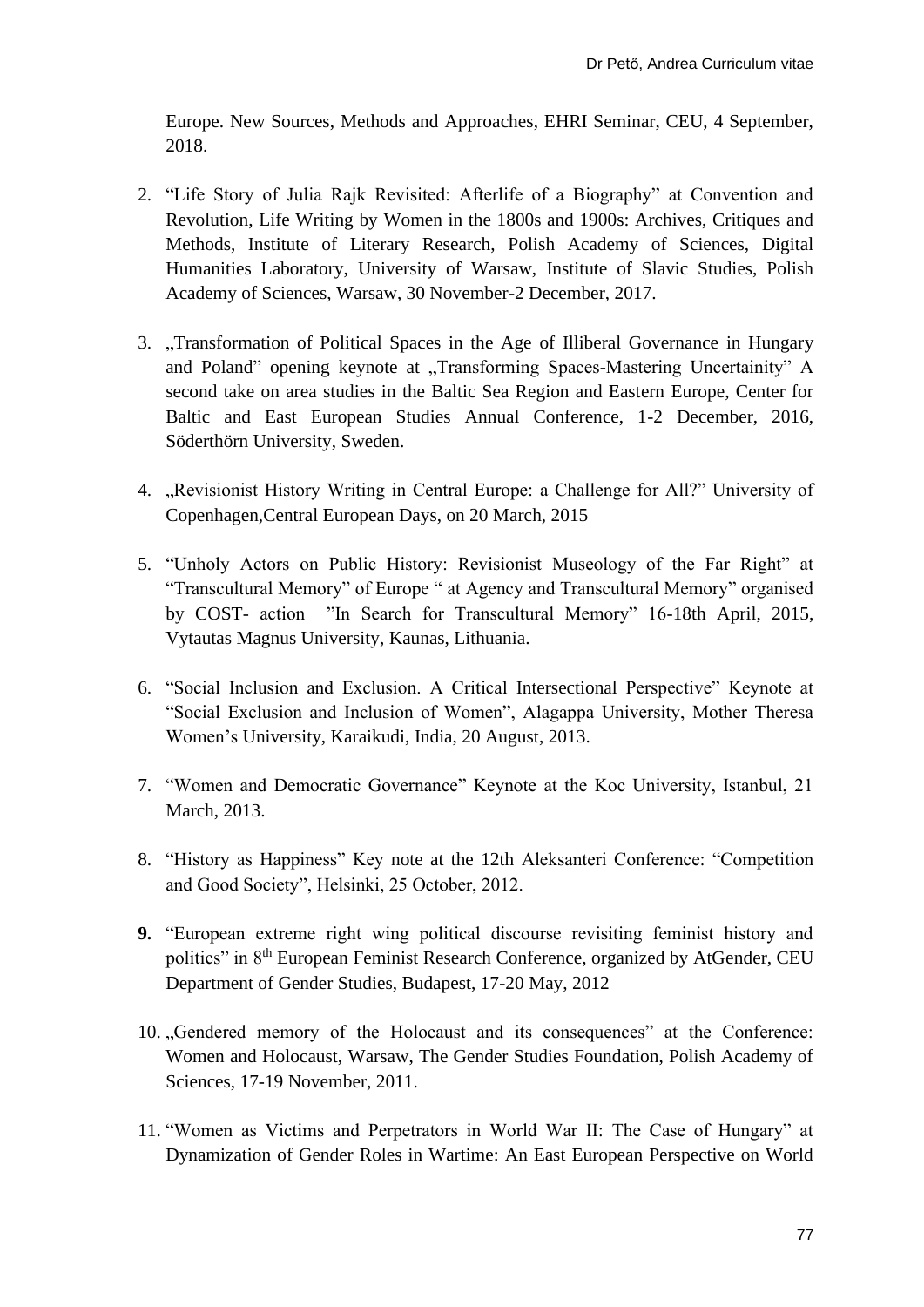War II and its Aftermath, organized by the German Historical Institute, Warsaw March 31 -April 2, 2011

- 12. "Methodological Problems of Analysing Photos about Suffering, Pain and Death" key note speech at "Feminist Research Methods" conference, organised by Gender Studies Centre, University of Stockholm, 6 February, 2009.
- 13. "Gender in History Writing" Plenary meeting of 6th Framework Network of Excellence in History, Cliohres Charles University, Prague 28 November, 2008
- 14. "Dividing Unities. Histories that Matter' Keynote speech of the Annual Meeting of the Finnish Women's Studies Association, 21 November, 2008 Joensuu, Finnland.
- 15. "Konzervativ női politizálás" (Conservative Women in Politics) Talk at the 11th Bolyai Day as a key note speaker on 28th June 2006 at the Hungarian Academy of Sciences. (in Hungarian)
- 16. "Hungary as a Laboratory" Audrey Ducreaux Memorial Lecture, IAML Annual meeting, 2014, 13 September, Budapest
- 17. The Haunting Ghost of "Gender Ideology" in Europe: State of the Art and Possible Counter Strategies Gender and Narratives of Political Change, organized by Sabanci University, Women's Forum, October 17-18, 2014, Istanbul
- 18. "Revisiting the Historiography of 1956: before a women's history turn?" Andrassy University, Lecture series on 1956/201613 October, 2016
- 19. "Communicating Difference: Gender, Memory and Post-WWII Trials" at ECREA Communication History Workshop, 7 September, 2017, ELTE, Faculty of Arts, Budapest.
- 20. "Memorialisation of contagious memories: politics of spaces in Holocaust remembrance" at 22<sup>nd</sup> Workshop on the History and Memory of National Socialist Camps and Extermination Sites "Practices of Memory and Knowledge Production" Budapest, October  $16<sup>th</sup>$  – October 22<sup>nd</sup>, 2017., graduate student conference organised by Humbolt University, Andrassy University.
- 21. "The Future of the Gender and the Curriculum", University of Sheffield, 25 October, 2017.
- 22. "Nők a tudományban", Magyar Tudomány Ünnepe, MTA, Budapest, 7 November, 2017 (in Hungarian)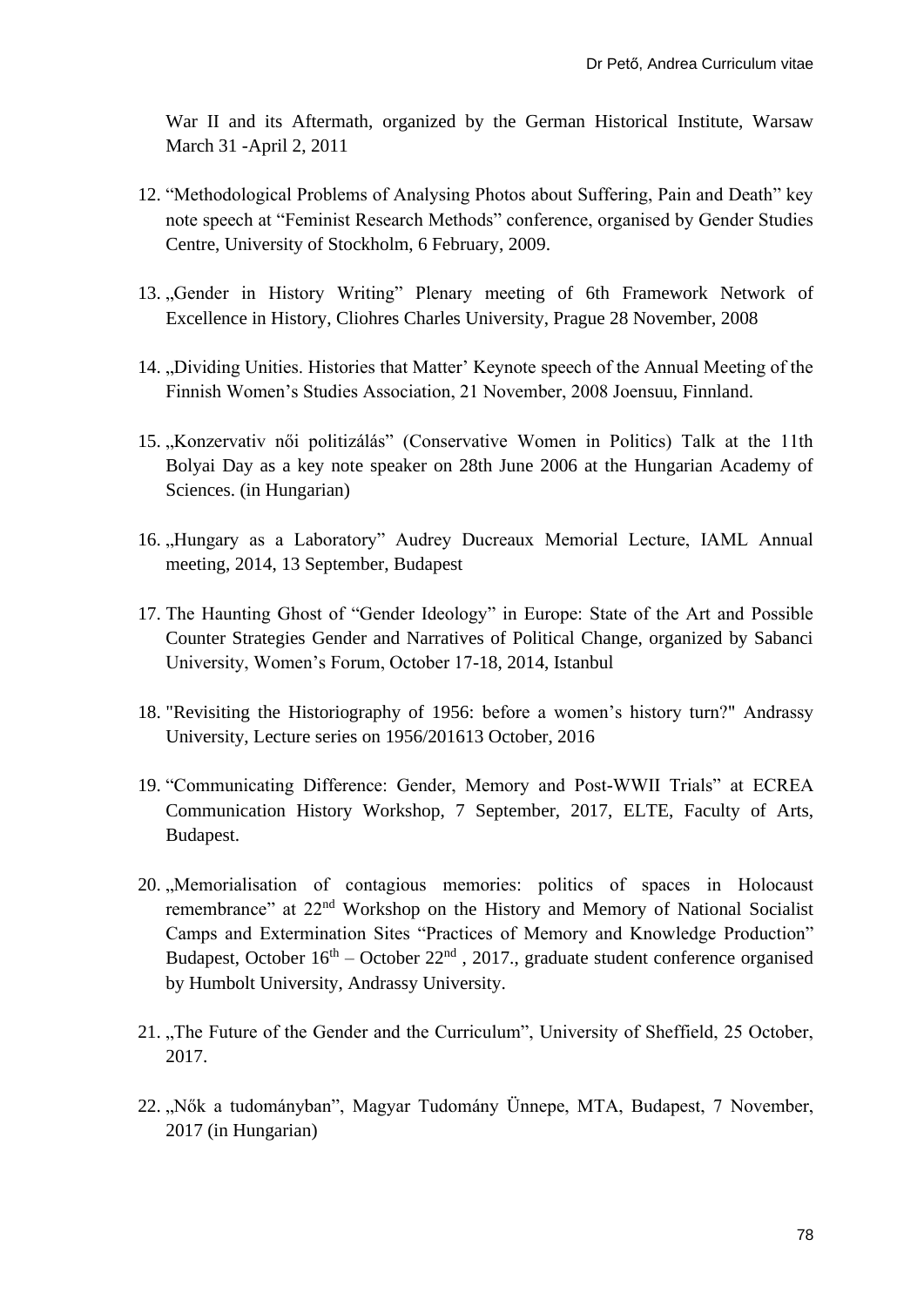- 23. "Memory politics of illiberal states", Peoples, bodies, fatherlands. Rethinking gender, sexuaity and family in the age of new nationalism. Association of Women's Historians, Rome, 15 July, 2018.
- 24. "Paradigm Change in Holocaust Memorialization: Lessons of 70th Holocaust Memorial Year in Hungary", EHRI - Seminar Budapest Researching and Remembering the Holocaust in Central Europe – new sources, methods and approaches, 3 September, 2018
- 25. "Modus Operandi of the Polypore State", "Fragile Europe, Fifth Mid-Term Conference, Political Sociology Research Network 32 of the European, Sociological Association Institute of Sociological Studies, Faculty of Social Sciences/Institute of Sociological Studies, Charles University, 3 November, 2018 Prague, Czech Republic
- 26. Jews in Postwar Hungary: Politics of Emotions, Jewish Experiences in Eastern Europe, 1945-68 conference, ZZF, Einstein Forum, Potsdam, 12 November, 2018
- 27. Conferenza "Ersilia Caetani Lovatelli", Dying for Science, Accademia dei Lencei, Rome, 13 December, 2018
- 28. "Feminism in the age of #metoo movement", Ben Gurion University, Negev, Simone Veil Research Center, 8-10 April, 2019.
- 29. "Comparisons that matter: are we re-living the 1930s?" Current Populism in Europe: What's Next? 27 – 28 May 2019 Goethe-Institut Prague
- 30. Academic Freedom and Gender Studies International Christian University, Tokyo, 8 June 2019
- 31. Lessons Learned from Banning Gender Studies in Hungary International Christian University, Tokyo, 10 June 2019
- 32. *Anti-gender mobilization in European Academia: Why we all need to be concerned?* 3 July, 2019, Bremen, University of Bremen, "Women's and Gender Studies at Universities in Turkey: Institutionalization and Transformation
- 33. Historical revisionism revisited HERA JRP Uses of the Past & Public Spaces Conference European Centre for the Solidarity, Gdansk, Poland, 11-12 September 2019, keynote
- 34. A paradigm change in Holocaust memorialization: lessons to be learned. International research conference Holocaust remembrance and representation, organized by the Government of Sweden, February12-13, 2020 keynote
- 35. Wissenschaftskommunikation in Praxis in Herausforderungen und Chancen von Wissenschaftskommunikation in den Gesellschaftswissenschaften Gemeinsamer Workshop von DGS, ÖGS und SGS 16 September, 2020, keynote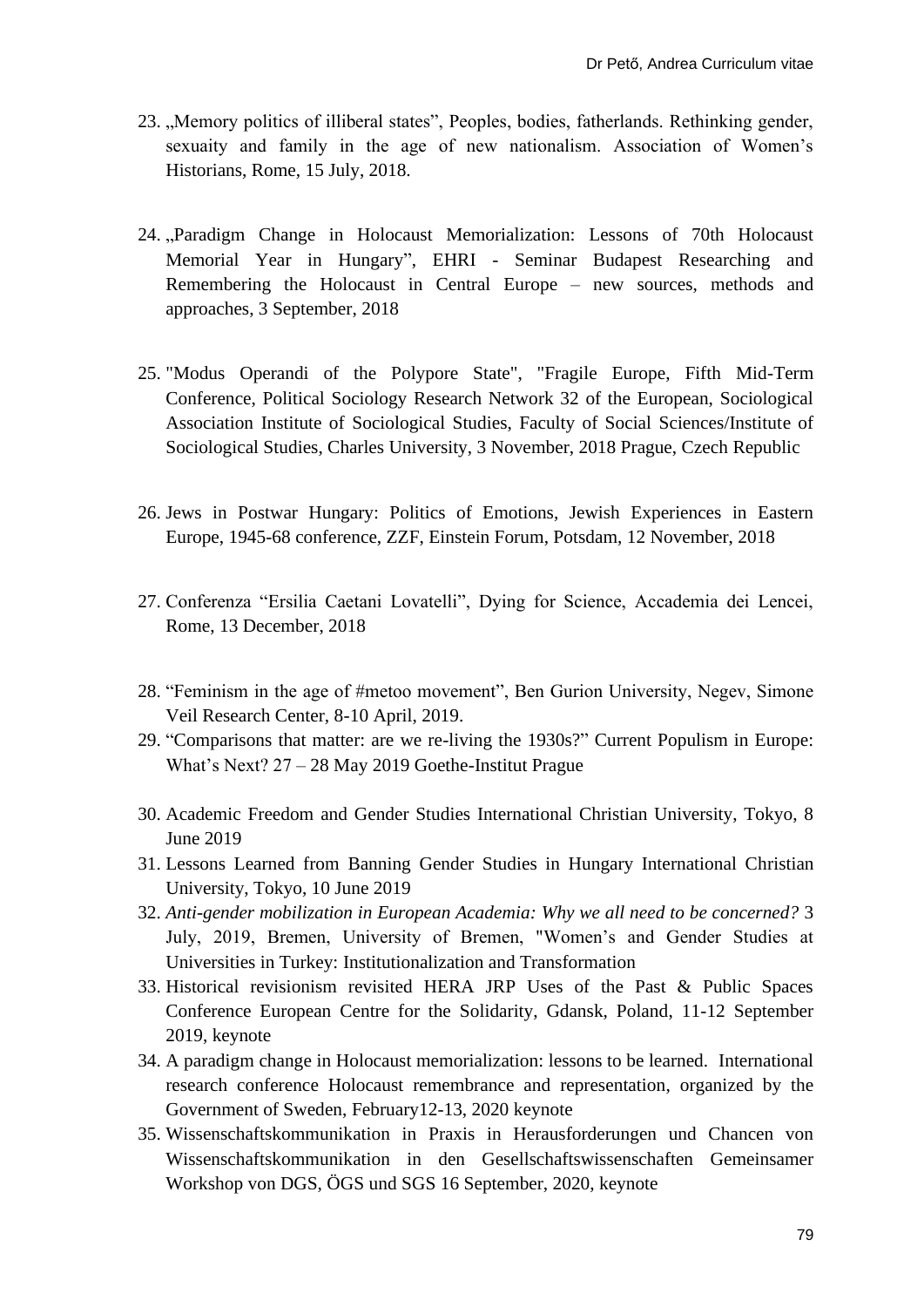- 36. "Humanities and Social Sciences in the World: Threats against Academic Freedom ", organized by the Faculty of Arts and Humanities at Linnaeus University on September  $16<sup>th</sup>$ , 2020, keynote
- 37. Digits, Memories, Conflicts. Researching into WW2 through Digital Archives in Eyewitnessing the Past. Questioning Film and Media agency in Collective Memory and Public History. Tuesday 10th November 2020, keynote, Viktor E Team, FilmForum, Gorizia, Italy
- 38. Shame and the Memory Politics of Illiberal States "OPEN UP! The Heritage Contact Zone, 25th November, 2020 Amsterdam, keynote
- 39. Hidden histories. Women and Science in the Twentieth Century Heidelberg, Center for Transcultural Studies, University of Bucharest, 7-8 & 14-15 May 2021, supported by DfG, keynote
- 40. "Reproductive rights as battlefield in the new Cold War." "Moderate right-wing populism to rightwing extremism as a gendered phenomenon" Date: Thursday 18th March, 2021 organized by the Research Group on Populism, Anti-gender and Democracy, University of Stavanger & Center for Research on Extremism (C-REX), University of Oslo, keynote
- 41. Alternative Science: Academic Authority and the Illiberal Democracy. Modern Authoritarian and Hybrid Regimes and the Threat to Academic Freedom The Symposium Organizers: The Department of Global Political Studies (GPS); Russia and the Caucasus Regional Research (RUCARR); and Rethinking Democracy (REDEM), at the Faculty of Culture and Society, Malmö University together with Center for Baltic and East European Studies (CBEES), Södertörn University, 17-18 June, 2021, keynote
- 42. Die Methoden des illiberalen Staates zur Beeinflussung der wissenschaftlichen Arbeit: zwei Vorfälle und was wir aus ihnen lernen sollten Universitäre Redefreiheit und Wahrheitsanspruch. Ein Spannungsverhältnis und seine Gestalt in Zeiten aktueller Konjunktur des Nationalistischen. 21. April 2020, 16:00‐21:00 Uhr Vortragssaal der Arbeiterkammer, University of Vienna, (in German), keynote
- 43. Attacks on Reproductive Rights 'Through the Looking Glass. Reproductive Righteousness. University of Cambridge. 30 June, 2021, keynote
- 44. Nők Magyarországon a 2. háborúban, Nők a hátországban, MTA 2. Világháború története albizottság konferenciája, Budapest, 30 October, 2021, keynote
- 45. The invisible Aniko Szenes, The invisible history, as her story. Women in the Minority Theater. Keynote, Cluj, 2021, 3 December, Organized by the Hungarian Theater Department, Babeș-Bolyai University
- 46. Getting back on track- United for Gender Equality" organized by the United4IstanbulConvention Campaign, on the 7<sup>th</sup> of December, 2021, keynote
- 47. FORGETTING AND UNFORGETTING VICTORY AND DEFEAT: THE EVENT, THE DOCUMENT, THE REPRESENTATION AND RE-REPRESENTATION OF MEMORY . A symposium on film, document, and memory dedicated to the  $30<sup>th</sup>$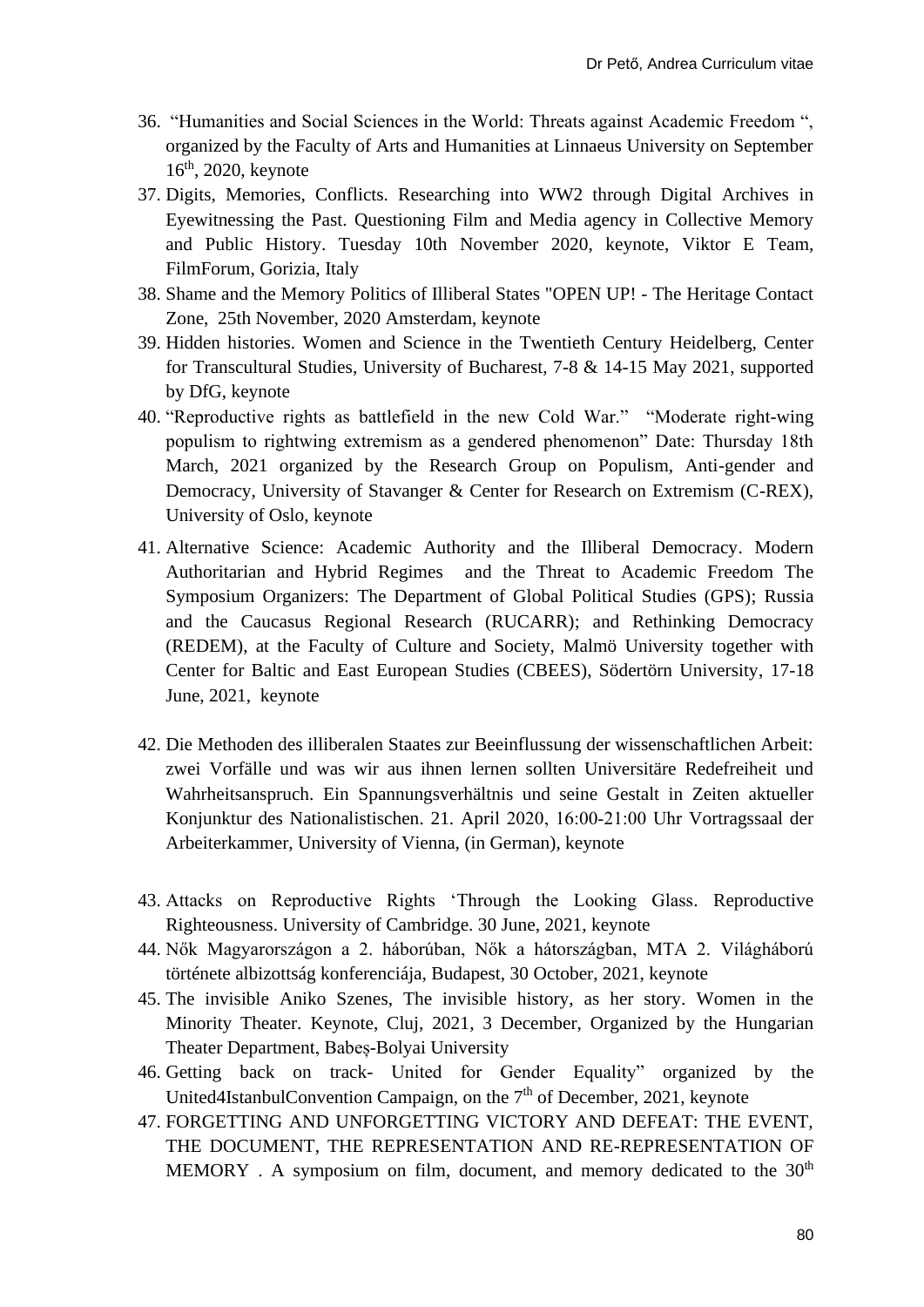anniversary of the fall of the USSR, keynote  $3<sup>rd</sup>$  December, 2021, Stockholm, Södertörn University

48. ESEE FANEL NETWORK INTERNATIONAL CONFERENCE, The Other Europe? Resilience and Assertiveness in Our Region, 14-15 January 2022 [online] Keynote: Women experts in International Relations from Eastern, South-Eastern and Central Europe countering illiberal trends, Bukarest

# **Elected Political Position**

Foundation of European Progressive Studies, FEPS, member of the Scientific Council (2019- 2024)

European Feminist Platform, Böll Foundation, Brussels (2021-)

## **Membership in Committee erecting a Monument**

Memorial of women victims of Wartime Violence (2021-2023), Municipal of Budapest

# **Talks on Book launches**

"Hungarian Anarchism" (Magyar anarchizmus) eds. Andras Bozoki, Miklos Sukosd, Balassi, Budapest, 1998 at the CEU Bookshop 26 November, 1998. (in Hungarian)

Construction and Reconstruction. Women, Family and Politics in Central Europe 1945-1998. eds. Andrea Peto, Bela Rasky, Budapest, CEU The Program on Gender and Culture, Austrian Science and Research Liaison Office, Budapest, OSI Network Women's Program 1999. p 258. in Bratislava 24 March, 2000. Organized by Austrian Science and Research Liaison Office, Bratislava.

Ascher Cohen, A haluc ellenállás Magyarországon, Balassi, 2002" book launch at the Hungarian Jewish University, 12 December, 2002 (in Hungarian) <http://www.or-zse.hu/hirdetes/halucbem.htm>

Luisa Passerini, A nők és feministák története, (History of women and feminsists) Budapest, Balassi, 2003. At Italian Cultural Institute, Budapest, 19<sup>th</sup> November, 2003

Miglena Nikolchina, Meaning and matricide in Sofia, The Hungarian Cultural Instititue, 4 March, 2004

Margot Wieser, Csendes lázadás. Nők a rendszerváltásról. organised by Balassi Kiadó, az KulturForum Austria- Budapest, és az Osztrák Intézet on 26 November, 2004.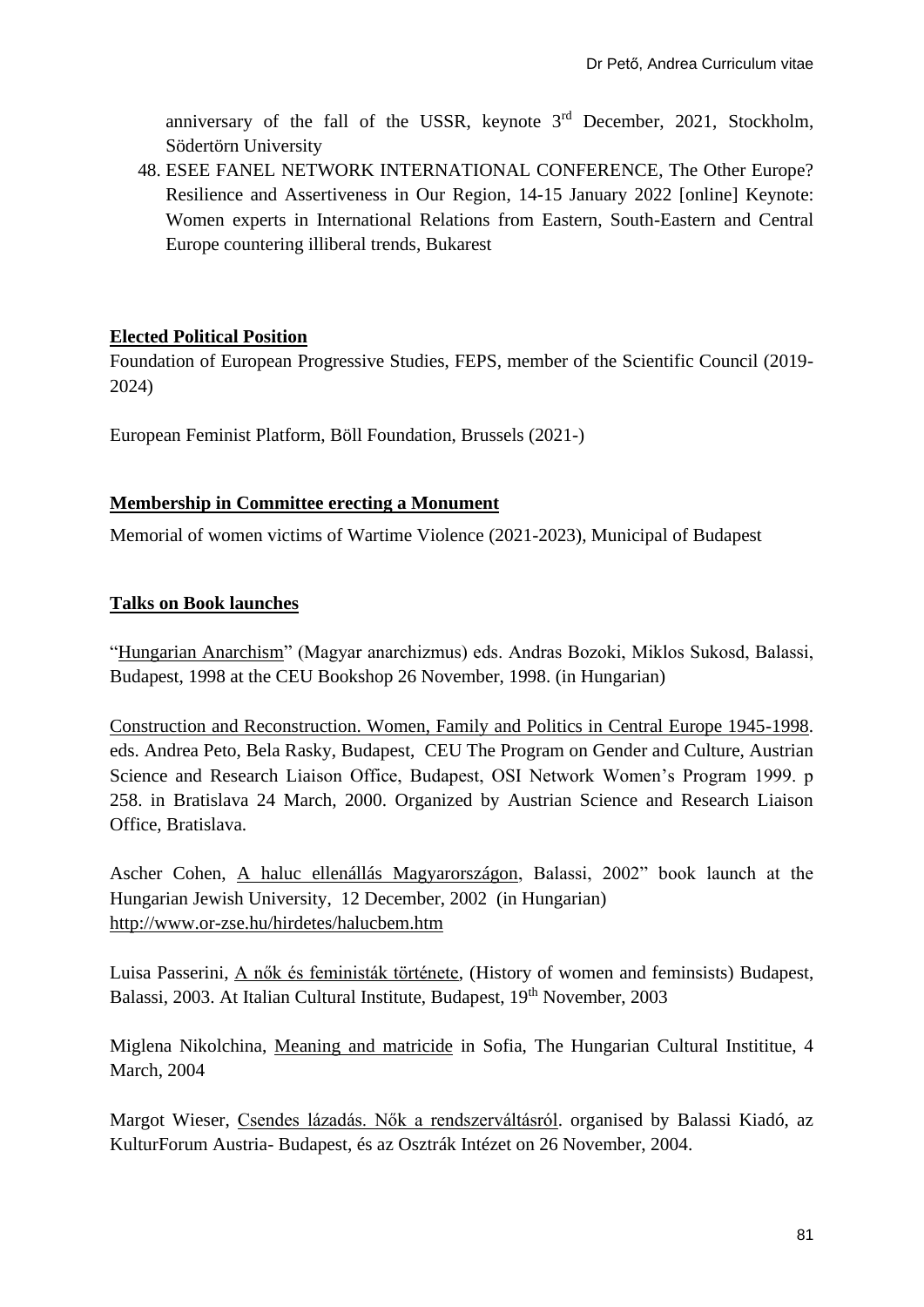"Social Exclusion and Gender". Booklaunch together with Dr Kinga Göncz, Minister of Social Affaires and Equal Opportunity on 10 March, 2005 in Miskolc at the Miskolci Akadémiai Bizottság.

Társadalmi nemek képe és emlékezete. (Memory and Representation of Gender) Ed. Andrea Pető at Corvinus University, Budapest, Center for Gender Studies, together with Lajos Korozs, deputy head of Parlamentary Committee of Social Affaires, 16 September, 2005.

Helen Epstein, Anyám nyomában organised by Balassi Publishing House, the Holocaust Documentation Center, Budapest on 17 February, 2005

Vajdasági nők élettörténetei. (Life Stories of Women in Voivodina) Szerk. Svenka Savic, Veronika Mitro. Futura publikacije, Zenske studije i istrazivanja. Novi Sad-Újvidék. 2006. In Novi Sad on 7 July, 2006.

Teaching Gender Studies in Hungary-Társadalmi nemek tanitása Magyarországon. Ed. Andrea Pető. Budapest, ISZCSEM, 2006. at the 6<sup>th</sup> European Gender Research Conference: 'Gender and Citizenship in a Multicultural Context' in Lodz, Poland. Together with Therese Garstenauer, Rutvica Andrejevic on e September, 2006

Teaching with Memories together with Berteke Waaldijk, Erla Hulda Halldorstdottir, Kristin Aistgeirsdottir at the University of Reykjavik, 7 December, 2006.

Teaching with Memories. European Women's Histories in International and Interdisciplinary Classrooms. edited by Andrea Peto, Berteke Waaldijk, Women's Studies Centre, University of Galway Press, 2006 and Professions and Social Identity. New European Historical Research on Work, Gender and Society, edited by Berteke Waaldijk, Pisa, Edizioni Plus 2006 with Berteke Waaldijk, Annamaria Tagliavini, Ilaria Porciani, Elda Guerra, Alberto de Bernardi organised by The Italian Women Library, the Departments of History and Ancient History of the Bologna University on  $8<sup>th</sup>$  February, 2007, Bologna (Italy)

Balance Sheet eds. by Magda Kósa Kovács, Andrea Pető at Annual Meeting of the Athena Advanced Thematic Network in European Women's Studies in Budapest, Central European University, 1 June, 2007

Introduction at the Book launch Butler, Gender Trouble by 15 April, 2008, Organised by the Feminist Section of Hungarian Sociological Association

Opening of the exhibition of Miodrag Krstic at the Goethe Institute, Budapest on 28 May, 2008 together with Peter Gyorgy, Andras Kappanyos.

Jacqueline van Maarsen, My friend Anne Frank. With the author in Merlin Theater, Budapest 24 November, 2008.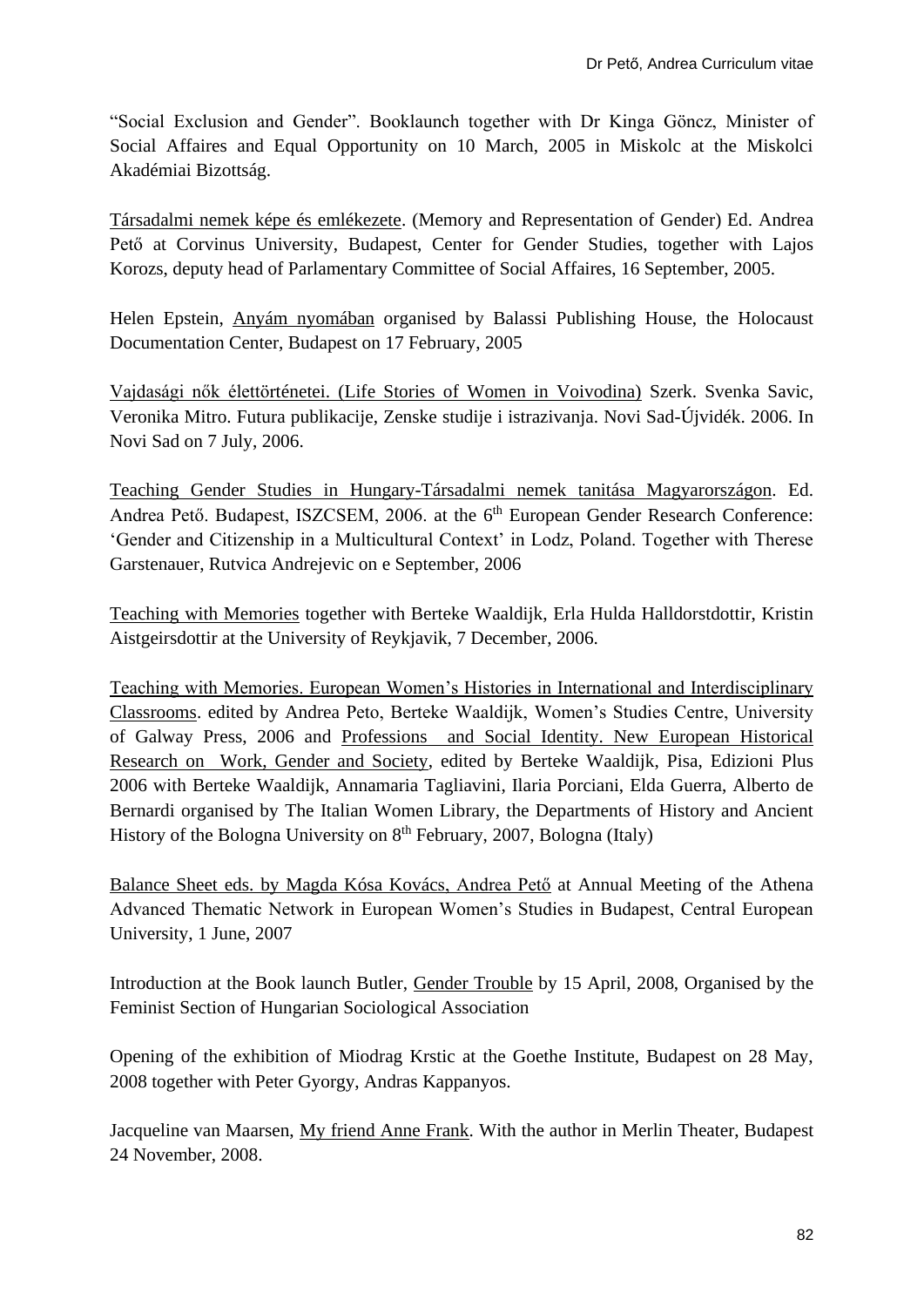Faces of Death. Visualising history. Eds Andrea Pető, Klaarthe Schrijvers. 25 September, 2009, at University of Padua, Department of History.

"Teaching with Gender. European Women's Studies in International and Interdisciplinary Classrooms" Launching the series at Mediterranean Gender Institute, Nicosia, Cyprus, 14 October, 2009, 3 November, 2009 at University of Oulu, Finland, 29 September 2010, Budapest, Corvinus University, Gender and Cultural Studies Centre.

Tuning Educational structures in Europe. Reference Points for Design and Delivery of Degree Programs in Gender Studies. Tuning Educational Structures in Europe. University of Deusto, Spain, 2010. launched in Brussels, 25 November, 2005 by ATGENDER, European Association for Gender, Research, Education, Documentation and Sophia, the Belgian Network for Gender Studies

"Competitive victimhood, depredations of the past, and fetishization of Memory: What can history do?" roundtable together with Oliver Rathkolb, Thomas Lindenberger, Pieter Lagrou at University of Vienna, organized by the Ludwig Boltzman Institute, Vienna on 24 May, 2011 launching the book: Muriel Blaive, Christian Gerbel, Thomas Lindenberger eds. Clashes in European Memory. The Case of Communist Repression and the Holocaust. Studien Verlag, Insbruck, Transactions Publisehr New Brunswick, 2011.

The Department of Gender Studies and ATGENDER, the european association for gender research, education and documentation The Routledge book series "Advances in Feminist Studies and intersectionality" edited by among others Prof. Nina Lykke and Prof. Jeff Hearn; The ATGENDER book series "Teaching with Gender" edited by among others Andrea Peto; The book "Doing Gender in Media, Art and Culture" edited by Prof. Rosemarie Buikema and Dr. Iris van der Tuin. On October 13, 2011, CEU

A nők Horvátországban. Nőtörténelem és női művelődéstörténet. eds Andrea Feldman. Feminizmus és történelem sorozat, Budapest, Balassi Kiadó, 2008 launched on 11 May, 2011 with Andrea Feldman and Ana Munk. The event forms part of the Book Launches section of East Central Europe in the 20th Century: Roundtable on the State of the Art of Historical Studies An event Co-organized by Pasts Inc., Center for Historical Studies and Imre Kertész Kolleg Jena.

"Julia Rajk", Bulgarian edition by Altera, launched at the Sofia University, Sofia, 13 December, 2012.

"Teaching with Gender", series by ATGender and the CEU Press, Sofia University, Sofia, 14 December, 2012

"Jewish Intellectual Women in Central Europe 1860-2000" together with Pamela Nadell (Washington University), at University of Vienna, 14 February, 2013.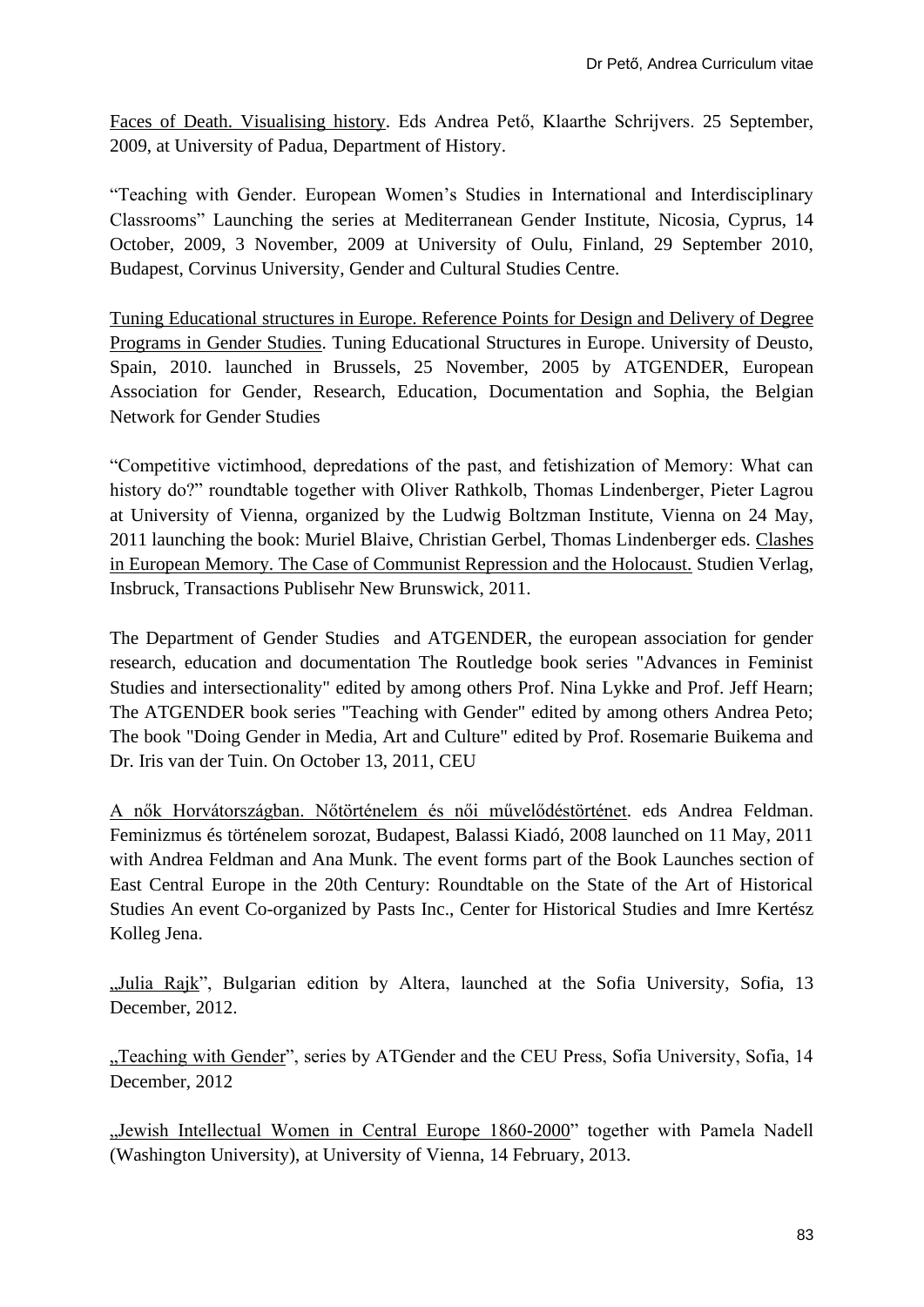"Gendering Jewish Studies in Europe" Roundtable and launching the book: Jewish Intellectual Women at the Andrassy University, Budapest, 18 March, 2013.

"A magyar megszálló csapatok a Szovjetúnióban" (in Hungarian) on 20th International Budapest Bookfair 19 April, 2013.

Ugron Zsolna, A nádorok asszonyai, (in Hungarian) Brody House, Budapest, 2 November, 2014

Apor Péter, Az elképzelt köztársaság, Budapest, 2014, Kossuth Klub, 24 November, 2014 (in Hungarian)

Problems of Representative Democracy. eds. Jan Marinus, Wiemersma, E. Stetter, Sebastian Schublach, Brussels, 2014, FEPS on 21 November, 2014, Vienna, Renner Institute

The Future of Holocaust Memorialization: Confronting Racism, Antisemitism, and Homophobia through Memory Work,eds. Helga Thorson, Andrea Peto, launching at CEU, Budapest 21 May, 2015, moderator

Women and Holocaust, eds. Andrea Peto, Louise Hecht, Karolina Krauska, launching the book at the Museum of Jews in Poland, 1 June, 2015

"Launching the Estonian translation of Gender as Symbolic Glue", organized by Ebert Foundation, Tallinn, 9 March. 2016.

Structures of Subjugation in Dutch Literature by Judit Gera Oxford: Legenda 2016, 22 November, ELTE, Department of Dutch Studies, Budapest

"Gendered Wars, Gendered Memories" with Dobrochna Kalwa, Ayse Gul Altinay, Karolina Krasuska, Sarah Sigmund, Institute of Polish Culture, University of Warsaw, 29 May, 2017, organised by FES Warsaw

"Transnational versus national perspectives on contemporary Central European History". organised by Visegrad Fund, Bratislava, 17 December, 2017.

"Long Awaited West", Stefano Bottoni, at CEU, organised by subcommittee of Hungarian Academy of Sciences on history of WWII, CEU Department of History, Osztrák Kultúrális Fórum – Kulturforum Austria, Budapest, 12 June, 2018

Cserhati Éva, A sellő titka, 14 June, 2019, Margo Fesztivál, PIM, Budapest,

Kunt Gergely: Kipontozva. Háborús nemi erőszak a naplókban. Kossuth Klub, Budapest, 9 Januar 2021.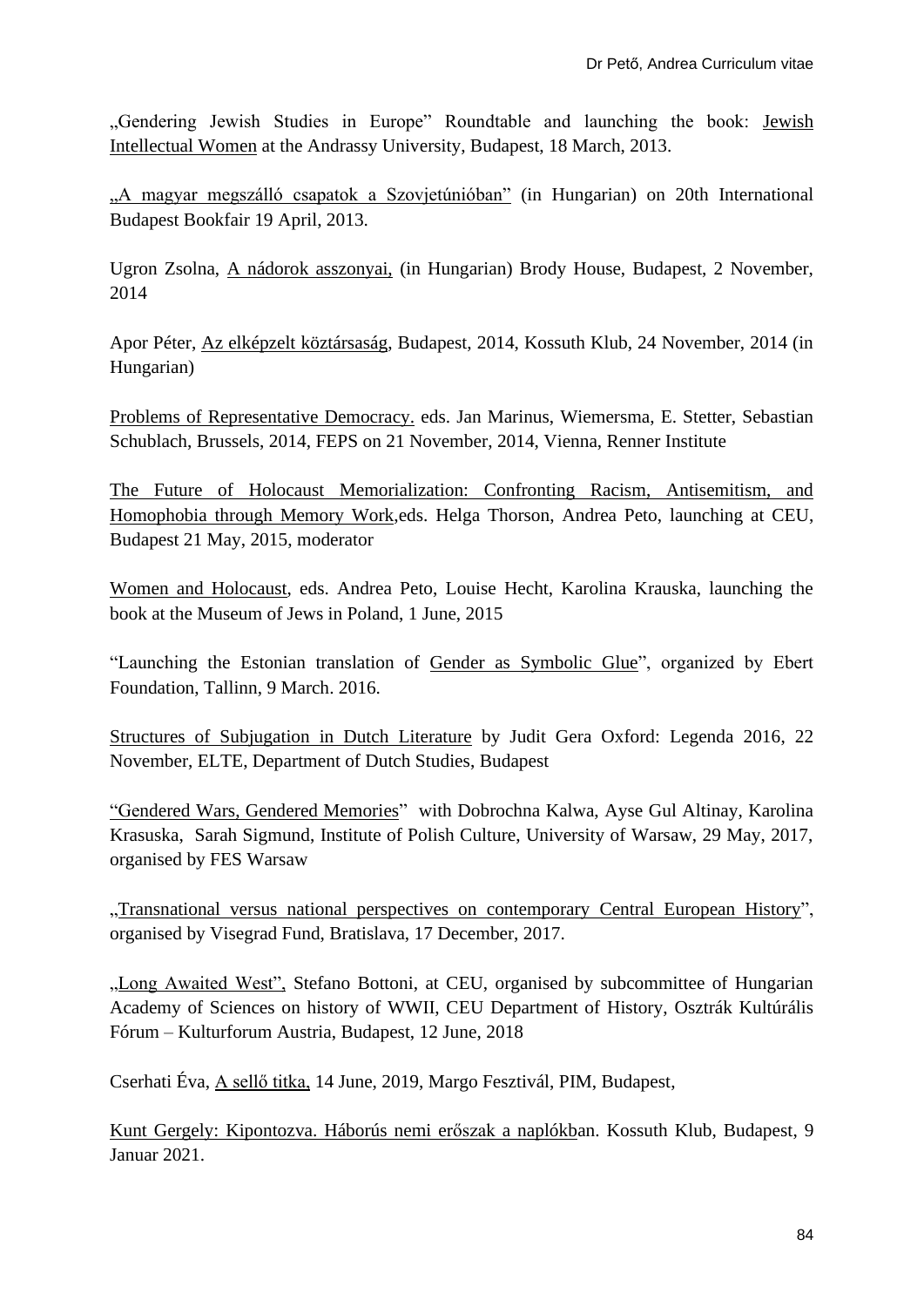Research in an Illiberal State, 11 March, 2021, University of Glasgow. Populism and Gender Backlash, 19. May 2021, 18:00 - 19:30, Böll Foundation, Prague, Charles University

[Launch of the Birarada Academy Platform. 3 June 2021](https://www.academia.edu/43205279/launch_of_the_Birarada_Academy_Platform_3_June_2020) organised by Birarada Association

The Forgotten Perpetrators at Gender: Ambivalente Un\_Sichtbarkeiten 8. Jahrestagung der ÖGGF an der Universität Wien 20.-22. September 2021 – online #oeggf21 by Sabine Grenz, Barbara Stelzl Marx

Ana Rajkovic, Drugim zenski mars, Zagreb 6 October, 2021

Women in the Arrow Cross Party Yad Vashem, in Hungarian, 21 October, 2021

Launching the book online: The Perpetrator Research on-line, From Murders to Victims. Dilemmas of Doing Perpetrator , 2021, University of Glasgow

Betty Fridan, Feminine Mystique, in Hungarian, 21 December 2021, Jedermann Cafe

# **Conferences organized**

- 1. Women`s History Women in History, Workshop, Budapest, CEU History Department, 1994. Conference organiser
- 2. Construction and Reconstruction. Women, Family and Politics in Central Europe (1945-1998)" CEU The Program on Gender and Culture, The Austrian Institute of Eastern and South Eastern European Studies, Vienna. Co-organizer.
- 3. **"**Women and History of Gender in Countries in Transition". Minsk, European Humanities Institute, 30 September-3 October, 1999, co-organizer
- 4. "Ten Years After". Memorial Conference of the Hungarian Sociological Association. Section organizer: New Feminist Movements. Sociology of Gender 23-25 September, 1999
- 5. "Life-stories of Hungarian women in the  $20<sup>th</sup>$  century" together with Maria Palasik 29-30 November, 1999 at the Technical University, Budapest. Financed by the Ministry for Family and Social Affaires (in Hungarian)
- 6. "Critical Perspectives on Teaching Women's Studies" Joint meeting of Athena, CEU The Program on Gender and Culture, Budapest 25-27 February, 2000
- 7. 4 th European Feminist Research Conference, Bologna 28 September-1 October, Senior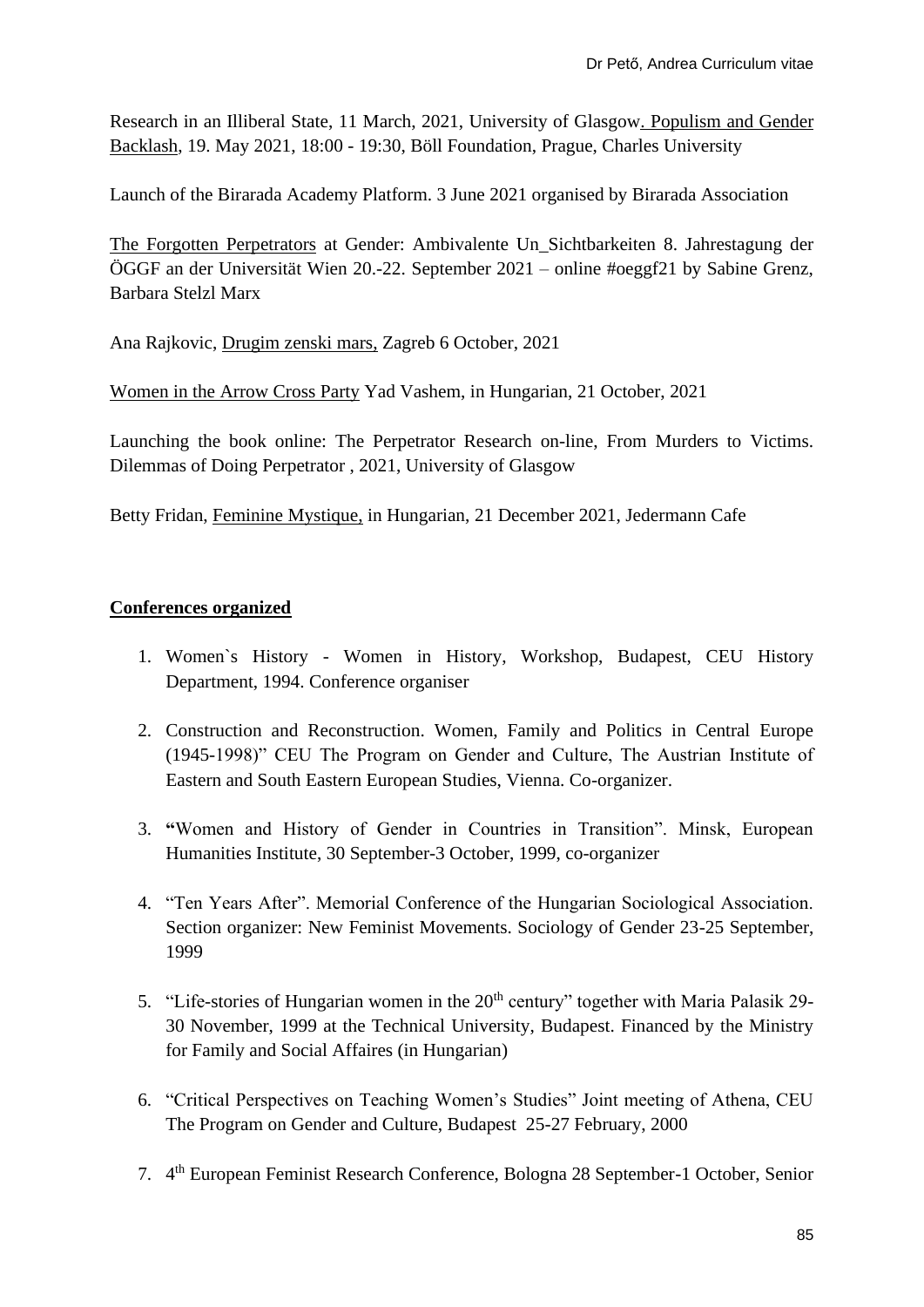Workshop Coordinator: "Writing the Self. Facts and Fiction."

- 8. Women`s Memory: Oral Histories from Transition. Theory and Practice, Oral history workshop at CEU, The Program on Gender and Culture with OSI NWP 3-5 November, 2000, Budapest
- 9. "Women's History and History of Gender in Countries in Transition" summer training at Issakul, Kirgyztan organized by Open Society Institute, Kirgyztan, 5-9 July, 2001 http://gains.iatp.org.ge/gd/ohpresent.htm
- 10. Organizer, participant of the Roundtable on 15 March 2002 Education, Migration, Employment. The Case of Women`s Studies. EUI Gender Studies Program Roundtable, Florence, Italy
- 11. "Feminizmus és reprezentáció. Válogatás az elmúlt év társadalmi nemekkel foglalkozó programjaiból, a Magyar Szociológiai Társaság Feminizmus szakosztályának szervezésében." 2002. október 17. (Feminism and Representation. Selected results of Hungarian gender studies research. Organized by the Feminist Section of the Hungarian Sociological Association.)
- 12. "Társadalmi nem: történelem, nemzet, emlékezet" section at the conference: "Nő és férfi, férfi és nő. A társadalmi nemek kutatása Magyarországon" at University of Economics, Budapest, Center for Gender and Culture, 23-24 November, 2002
- 13. "Right wing populism in enlarged European Union" with Friedrich Ebert Foundation, University of Miskolc, 7-8 November, 2003, Budapest
- 14. "Feminizmusok Magyarországon. Beszélgetés a vatikáni körlevélről" (Feminisms in Hungary. Discussion on the letter of the Vatican on cooperation between men and women) organised by the Feminist Section of the Hungarian Sociological Association, 1 October, 2004. Panelist: Acsády Judit, Neményi Mária, Takács Judit, Bárdosy Éva, Komáromi Mariann, Morvai Krisztina, Schadt Mária.
- 15. "Reunited after bitter experiences". Constitutionalization Through "Recrafting the Past". Workshop in Budapest on 29<sup>th</sup> October, 2004, Organised by Central European University (Budapest), Department of Gender Studies
- 16. "Társadalmi nemek Tudománya és Egyenlő Esélyek" tervezett Mester (MA) képzés előkészitése" (MA in Gender Studies and Equal Opportunities. Preparing accreditation) Round table discussion in Miskolc organised by the University of Miskolc and Esélyek Háza, 10 October, 2005 in Miskolc
- 17. "Jewish intellectual women in Europe: gendering history, politics and culture" Central European University, Department of Gender Studies, Budapest, 17 – 18 March 2006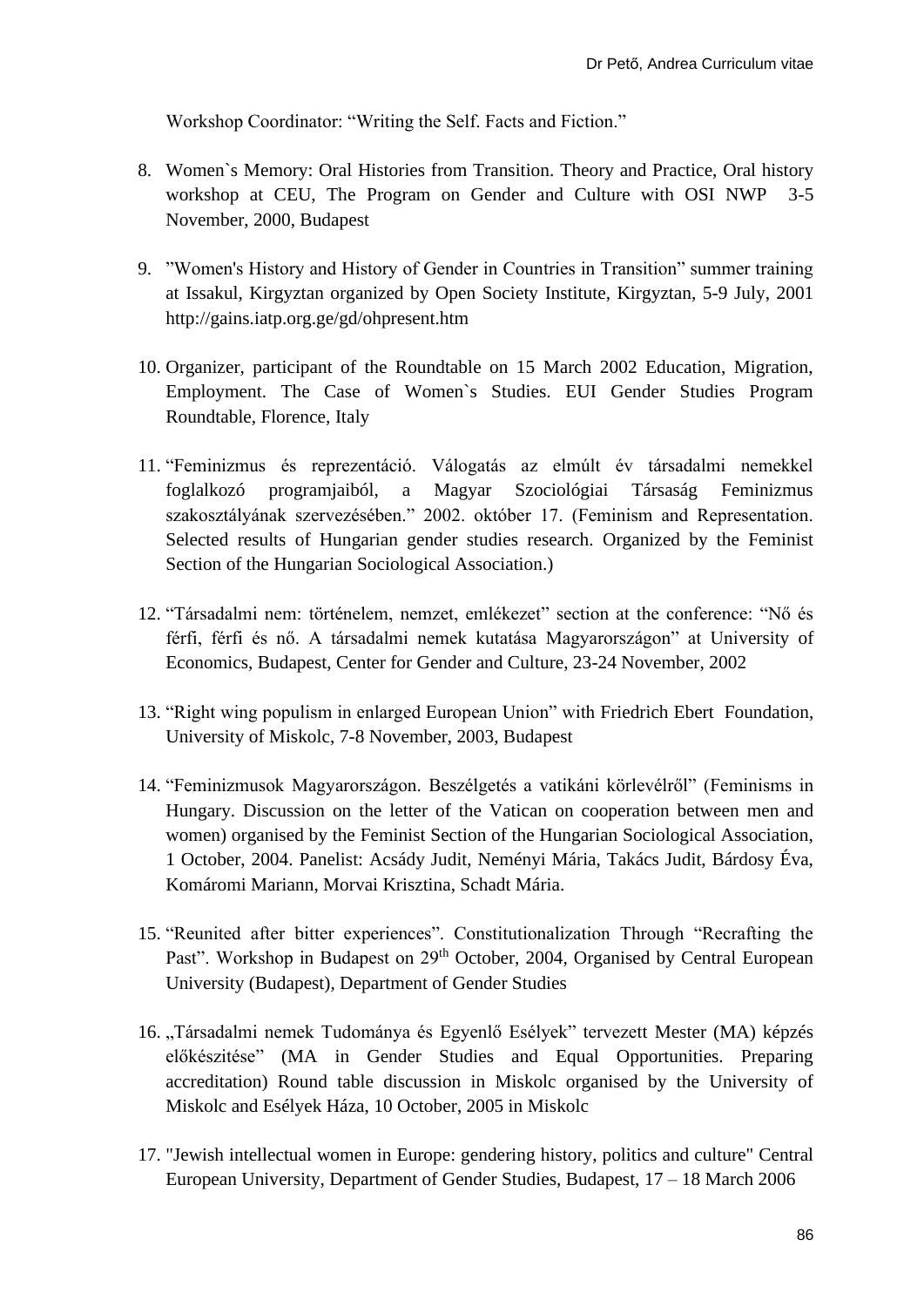- 18. "A nõi mint szubjektum, a nõi szubjektum" (Women as subjects and female subjectivity) 7-8 April, 2006 Debrecen, Debreceni Egyetem Angol-Amerikai Intézetének Angol irodalmi Tanszéke, Miskolci Egyetem Társadalmi Nemek és Egyenlő Esélyek Központja, Esélyek Háza.
- 19. Diversities Bet Debora in Budapest, 4th Conference of the European Jewish Women, Activists, Academics, and Rabbis, 23-27 August, 2006, organized by Central European University, Department of Gender Studies, Esther's Bag Foundation
- 20. Member of the Scientific Committee of "Gender and Citizenship in Multicultural Context" 6th European Gender Research Conference, Lodz, Poland 31 August-3 September, 2006.
- 21. "Technology and New Social Movements. Digital Citizenship" Co-coordinated by Berteke Waaldijk, Andrea Peto and Dorota Golanska at "Gender and Citizenship in Multicultural Context" 6th European Gender Research Conference, Lodz Poland 31 August-3 September, 2006.
- 22. Annual Meeting of the Athena Advanced Thematic Network in European Women's Studies in Budapest, Central European University, 1-4 June, 2007.
- 23. Chair of the panel: "War, Memory, Identity" at Inaugural Conference of the International Society for Cultural History, Ghent University, Belgium, August 28-31, 2008
- 24. Organiser of workshop: "Giving death a history" at "Feminist Research Methods" conference, organised by Gender Studies Centre, University of Stockholm, 6 February, 2009.
- 25. "Nők és férfiak. A társadalmi nemek egyenlőtlenségének történetéből," History teacher training organised by Rubicon and Ministry of Labour and Social Affaires on 18-19 April, 2009.
- 26. Stream coordinator: "War and Violence" at 7th European Feminist Research Conference, Utrech (Holland) 4-7 June, 2009.
- 27. MSZT Feminizmus szekció ülés: "Gender, kutatás, innováció. Nők a tudományban" Magyar Szociológiai Társaság Konfliktus és társadalmi innováció című éves konferenciája, 2010. november 5-7. Budapest. Berán Eszterrel közösen
- 28. Cult of Heroes in Central Europe from the 1880s to the Second World War. The conference is organized by the CEU Department of History in association with CEU Pasts Inc., Center for Historical Studies, and the CEU Department of Gender Studies,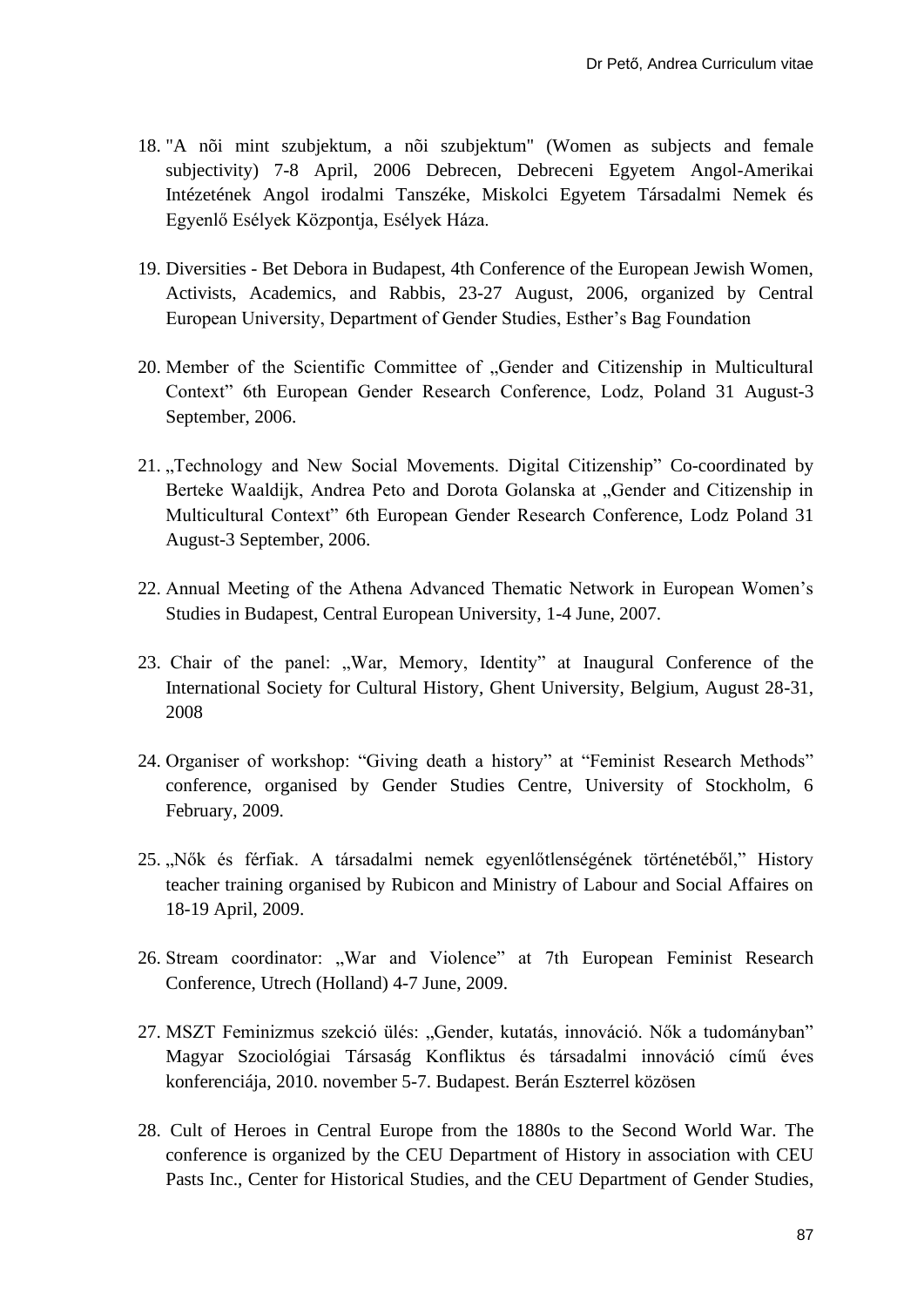in cooperation with the Interdisciplinay Research Centre on Central Europe (CIRCE), a branch of the Research Centre on Central, Eastern and Balkanic cultures and literatures (CRECOB) of the Paris‐Sorbonne University, the Institute of Polish Culture of the Warsaw University, and the Institute of History from the Slovak Academy of Sciences (SAV). The event is also supported by the Visegrad Fund and the French Institute of Budapest. Co-organised with Eszter Balázs, Clara Royer. 12-13 November 2010 Budapest, 25-26 November 2011, Paris.

- 29. "Feminist Legacies Feminist Futures Connecting Research, Teaching and Gender Equality in Europe", 8-10 April, 2011, organized by **ATGENDER** at Utrecht University. Together with Berteke Waaldijk, Mia Liinason and Sara Goodman
- 30. "Intersectionality: connecting race, ethnicity and gender in theory and everyday practices" conference organized by the CEU Department of Gender Studies, Ebert Foundation Budapest, 7 March, 2011, Budapest, CEU
- 31. Panel on transitional justice and gender. International perspectives and considerations at East Meets West: A Gendered View of Legal Tradition. The 6<sup>th</sup> Conference of the International Research Network: "Gender Differences in the History of European Legal Cultures". March 10 - 12, 2011, Budapest, CEU
- **32.** "GENDER STUDIES IN TIMES OF CHANGE", organised by CEU, Department of Gender Studies and **ATGENDER**, the European Association for Gender Research, Education and Documentation and Feminist Section of the Hungarian Sociological Association round table on 14<sup>th</sup> October, 20011, at CEU.
- **33.** "Feminism within progressive political parties" at the workshop: Re-strengthening global sisterhood. Emerging women's issues for a new global agenda. FEPS with the support of the Fondation Jean-Jaurès and the Woodrow Wilson International Center for Scholars, Washington D.C, USA, 20-21 October, 2011.
- **34.** CRC-Jewish Studies-Gender Studies Department and the CEU Library an international workshop sponsored by the "CEU 20th Anniversary Events Fund" of the Central European University, New Approaches and Methodological Challenges in Jewish Studies: Critical Readings of Testimonies, November 22, 2011
- **35.** A "szélsőjobboldali politikai mobilizáció Magyarországon a társadalmi nemek szempontjából" Műhelybeszélgetés az MSZT és MPTT Politikai Viselkedés Szakosztálya és az MSZT Feminizmus szakosztálya szervezésében 2011. november 21, Corvinus Egyetem, Budapest
- **36.** 8th European Feminist Research Conference, organised by AtGender, CEU Department of Gender Studies, 17-20 May, 2012. Member of conference committee,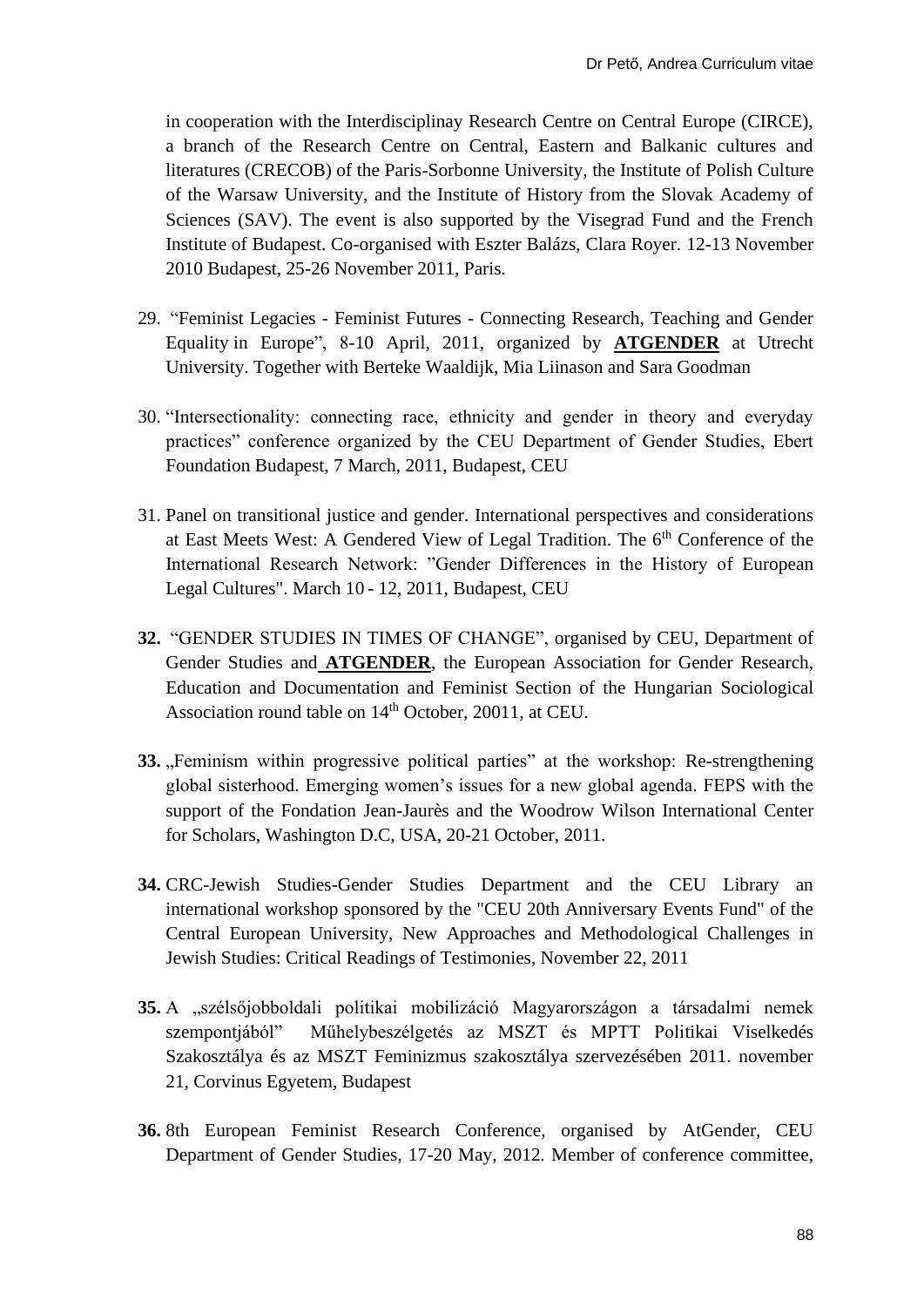local organising committee, co-coordinator of the strand: Violence Revisited: Security, War and Peace Narrated.

- 37. Gendered Memory of Political Violence and War, Sabanci University, co-organiser with Ayse Gul Altinay, 22-24 May, 2012.
- 38. "Gender and Far Right Politics in Europe" together with Renate Bitzan, Michaela Kottig, in Georg Simon Ohm Hochschule, Nurnberg, 27-28 September, 2012, supported by Friedrich Ebert Stiftung, Hans Bockler Stiftung, Stiftung: Nurnberg Stadt des Friedens and der Menschenrechte, Bayernforum, Amadeo Antonio Stiftung.
- 39. "Islamized Armenians" Annual Hrant Dink Conference, Istanbul, 11-13 October, 2013 member of the scientific board.
- 40. "Visszafejlődés a társadalmi nemek terén", "Progresszió-Regresszió", Magyar Szociológiai Társaság éve közgyűlése, Feminizmus szakosztály szekciója, Berán Eszterrel, 2012. november 9.
- 41. "Gendered Memory of Political Violence and War", CEU-Sabanci University Joint Academic Initiative, young researcher's conference, together with Ayse Gul Altinay, Cicek Ilengiz, Borbala Klacsmann, 6-8 December, 2012.
- 42. 2013 Spring Conference of **ATGENDER**, the European Association for Gender Research, Education and Documentation together with Swedish Secretariat of Gender Research, 26-28 April, 2013, Gothenburg (Sweden), member of the conference planning committee
- 43. *"*Társadalmi nemek kutatása Magyarországon: paradigmaváltások szorításában" workshop at Annual Meeting of the Hungarian Sociological Association, 25 October, 2013, Budapest, together with Eszter Beran
- 44. "Tuning Gender Studies: Teaching Gender Studies between Hopes and Expectations" workshop, sponsored by the Austrian Cultural Institute, Czech Institute, Friedrich Ebert Stiftung and the Slovak Institute, coorganised by Andrássy University and Central European University, 4 November, 2013, Budapest
- 45. [The Future of Holocaust Memorialisation. Conference at CEU, co-organised with](http://www.academia.edu/7218593/The_Future_of_Holocaust_Memorialisation._Conference_at_CEU_co-organised_with_Tom_Lantos_Institute_10_June_2014)  Tom Lantos Institute, [University of Victoria, Canada,](http://www.academia.edu/7218593/The_Future_of_Holocaust_Memorialisation._Conference_at_CEU_co-organised_with_Tom_Lantos_Institute_10_June_2014) 10-11 June, 2014 Supported by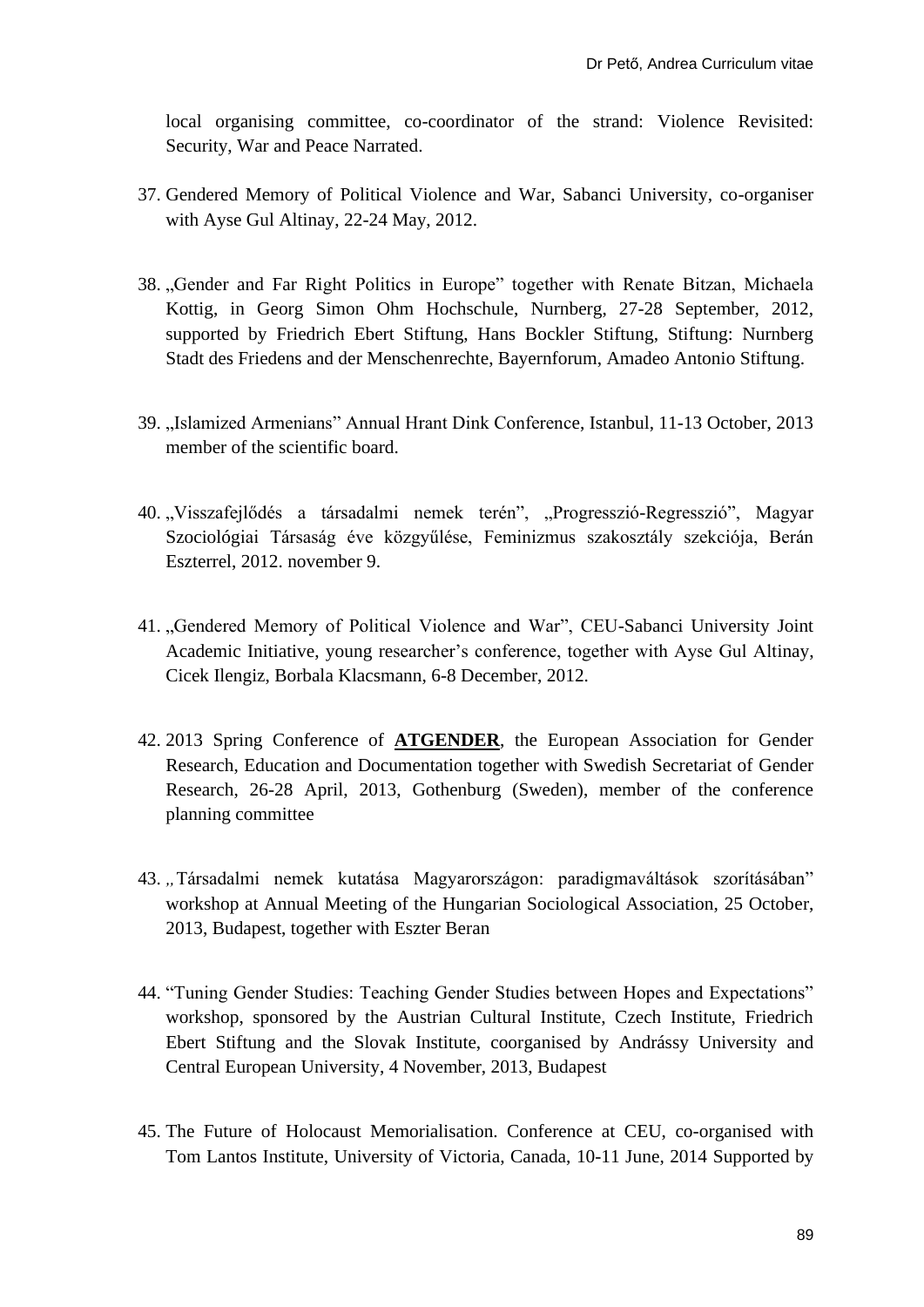Embassy of US, Embassy of Sweden, Friedrich Ebert Foundation (Budapest), Israeli Cultural Institute in Budapest, Embassy of Norway. (20 000 EUR)

- 46. COST NETWORK "IN SEARCH OF TRANSCULTURAL MEMORY IN EUROPE" Budapest September 28th – October 2nd, "Digital Memories" Working Group Meeting, "Memory on the Move: Theory and Methodology of Memory, and Migration" Working Group Meeting.
- 47. Gender, Memory and Genocide: Marking 100 Years Since the Armenian Genocide. Organisation Zentrum für Antisemitismusforschung, TU Berlin, Berlin, Sabanci University, Central European University, 4-6 June, 2016
- 48. Gender and Far Right Politics in Europe, CEU, Department of Gender Studies, Political Science Department, Ebert Foundation, 5 April, 2017
- 49. SECOND INTERNATIONAL CONFERENCE ON SOCIOLINGUISTICS: Insights from Superdiversity, Complexity and Multimodality 6-8 September 2018, Eötvös Loránd University, Budapest, Member of International Scientific Committee
- 50. A magyar holokauszt: áldozatiság és emlékezet. Joint conference of CEU and MTA Bölcsészettudományi Kutatóközpont, 18 December, 2017.
- 51. Második világháborús propaganda, MTA II. világháború története albizottság, 16 November, 2018, member of the organisation committee
- 52. Magyarországi nőtörténet a 20. században, ELTE Nőtörténeti Kutatóközpont, MTA Nőtörténeti bizottsága, MTT Nőtörténeti szakosztály, ELTE BTK, Budapest, 7 December, 2018.
- 53. Gendering and Illiberalism in Post-Communist Europe. Funded by the Fritz Thyssen Foundation, CEU, 2-4 November, 2021 together with Matthijs Bogaards
- 54. Heroines of the Holocaust: An International Symposium, Wagner College Holocaust Center, USA, June 2-3, 2021 and 2022. Member of the Advisory Committee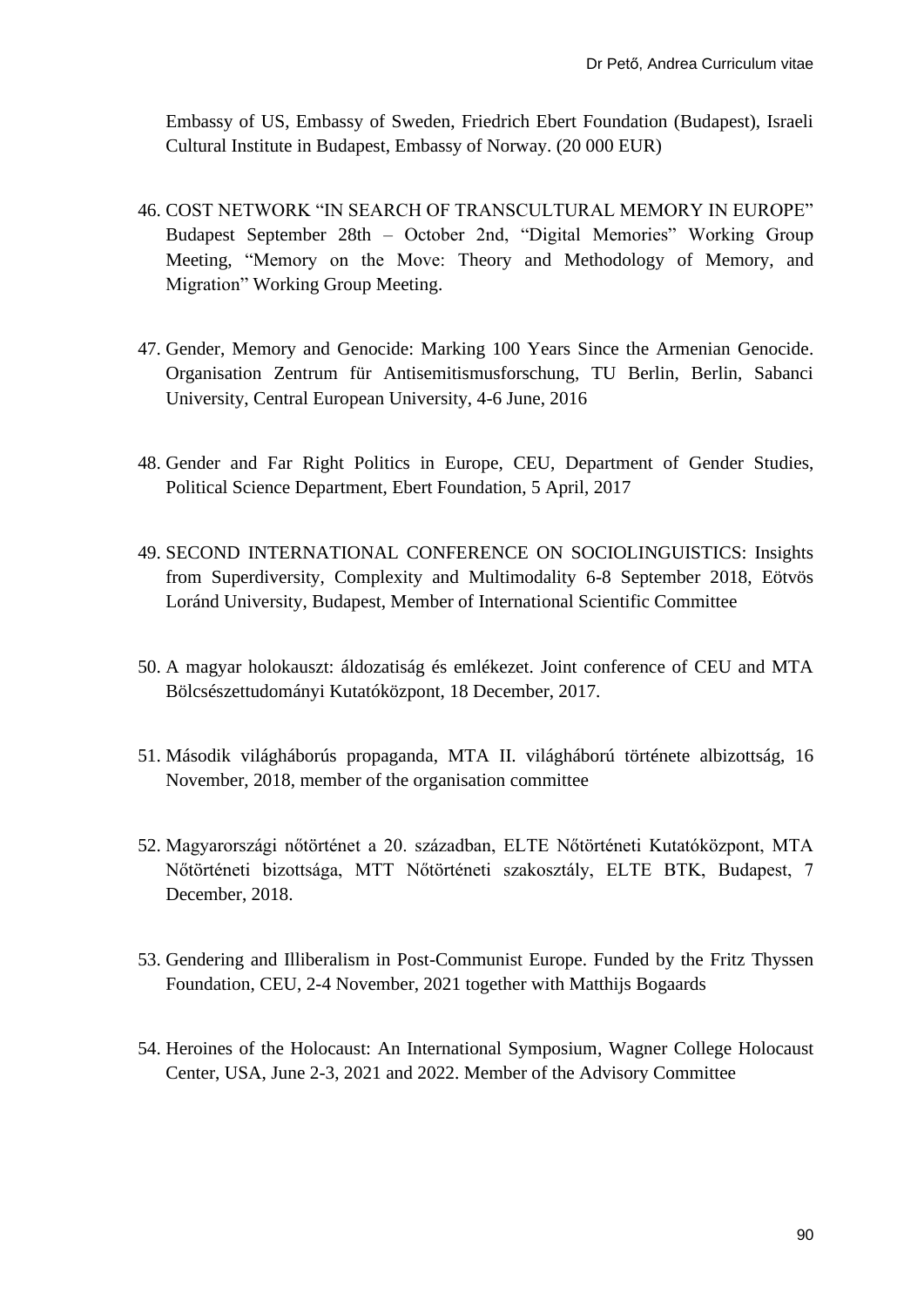# **Member in Ph.D. Committees**

- 1. Schadt Mária:"A feltörekvő dolgozó nő". Magyar nők a változó társadalomban 1948- 1953. (The Working Woman. Hungarian Women in Changing Society 1948-1953) JPTE, Pécs, 1999.
- 2. Maren vom Felde: Der frauenorientierte soziale Anspruch der Siedlungsarchitektur der zwanziger Jahre. KLTE, Debrecen 2000
- 3. Borbála Juhász: Comparative Gender Politics of Fascism and Communism CEU, History Dept. 1999
- 4. Mária Adamik, Az államszocializmus és a "nőkérdés". "A legnagyobb ígéret –a legnagyobb megaláztatás" (The State Socialism and the "Women's Questions". The Greatest Promise-The Greatest Humiliation) Budapesti Közgazdaságtudományi és Államigazgatási Egyetem, Department of Sociology, 2000
- 5. Noémi Kertész, "A lengyelség iskolája". A lengyel romantika gyermekirodalma (The School of Poles. Children's literature of the Polish Romanticism) ELTE, Department of Social and Economic History, 2001
- 6. Peter Apor, "Corpus Communismi Mysticum: History, Politics and Continuity in Communist Hungary" European University Institute, Florence, Department of History and Civilisation, Italy, 2002
- 7. Victoria Isabela Corduneanu, Remembering state socialism in 1970's –1980's Romania: from official memory to memories of the "dominated" European University Institute, Florence, Department of History and Civilisation, Italy, 2003
- 8. Tóth Eszter Zsófia: A munkásság életmódja Magyarországon 1930-189 között. Egy Állami díjas szocialist női brigád élettörténete. (Worker's life style in Hungary between 1930-1989. Life story of a female socialist brigade awarded with State Prize) ELTE, Faculty of Arts, 2004.
- 9. Mariana Chicu, Justification for Sex Discrimination in Employment in the EU and US Dimension. CEU, Legal Studies Department, LL.M. 2006.
- 10. Katja Kahlina, A Story of a Nation, a Nation in Stories: Lesbians and Gays in the Processes of Building and Upholding the Croatian Nation State, CEU, Department of Gender Studies, 2007.
- 11. Szilvia Varga:"und plötzlich sprang der Goldfisch aus dem Wasserbecken und sagte: "Endlich bin ich frei!"...Prostitution und Transformationsprozess in Ungarn. Eine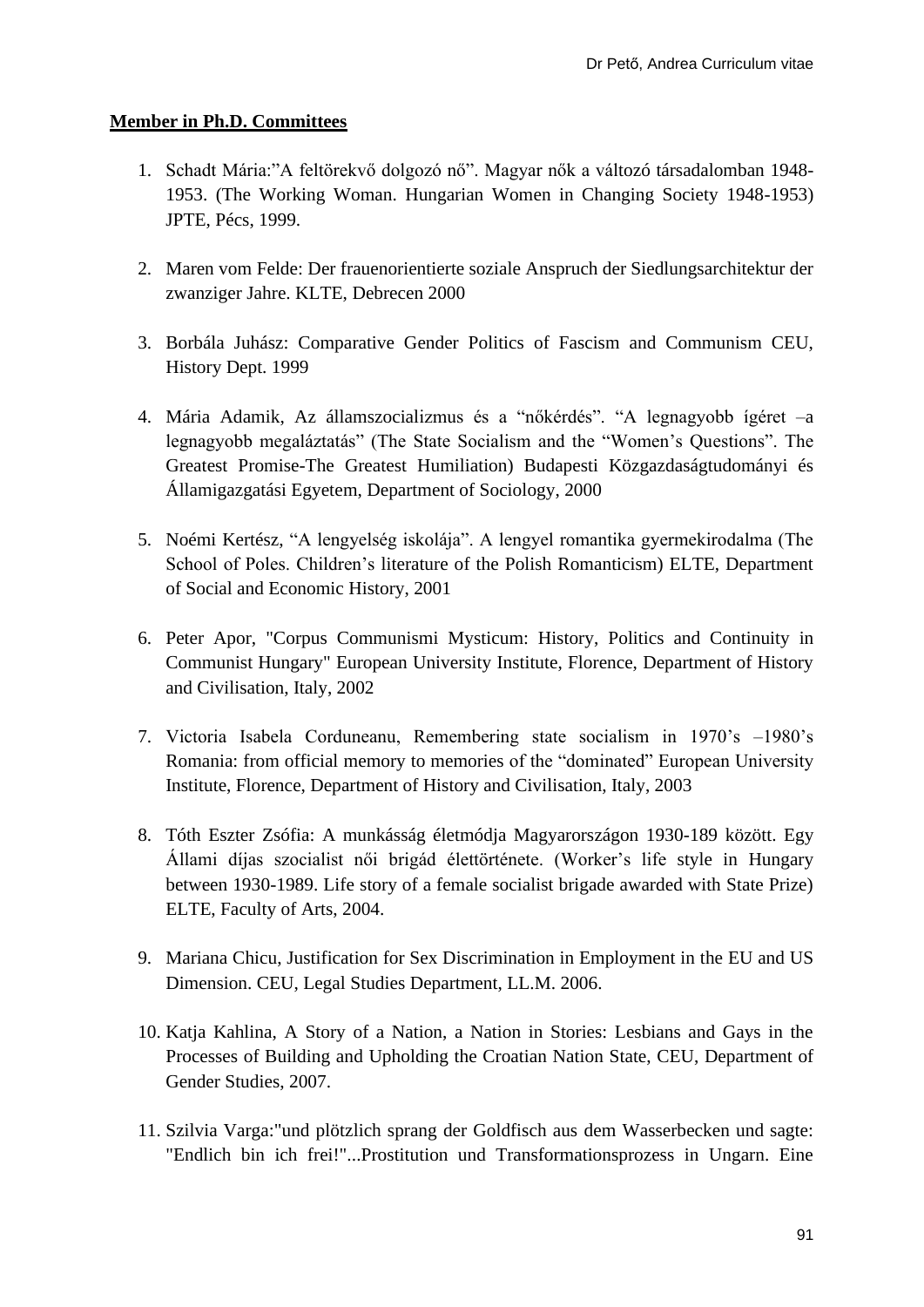empirische Untersuchung. Eingereicht beim Fachbereich Gesellschaftswissenschaften der Goethe-Universität Frankfurt. 2007.

- 12. Sazhina Lilia Valerevna, "Dinamika sovremennih gendernij kultur", (Dynamics of contemporary gender culture) Doctorate of Sociology, Stavropol, Russia, 2008.
- 13. Assedou Mazal Shira, Women as educational leaders in comprehensive and technological vocational high schools and their impact on school life" 2012, ELTE, Budapest
- 14. Bokor Zsuzsa: Prostitúciós intézmények változása a két világháború közötti Kolozsváron. 2012, ELTE BTK, Budapest
- 15. E. Thiruvalluvan, Gender Inequalities in Access to Health During Lifespan-A South Asian Perspective.Alagappa University, Karaikudi, India 2012.
- 16. S. Poul Punthina, Constructing Ideal Strategies for Countering Gender Violence. Alagappa University, Karaikudi, India, 2013
- 17. K. Kalpana, Girl Child Adoption in Tamilmadu. Issues and Challenges. Mother Theresa Women's University, Kodeikanal, India, 2013.
- 18. Iker Merhan, The Gender Digital Divide, University of Basque Country, Bilbao, Spain, 2014.
- 19. Hernádi Ilona: Problémás testek. Nőiség, szexualitás és anyaság testi fogyatékossággal élő magyar nők önreprezentációjában. Pécsi Tudományegyetem, 2014.
- 20. Gregor Anikó: A nemi szerepekkel kapcsolatos attitüdök a 200-es években Magyarországon, ELTE, TáTK, 2015.
- 21. Quality of life of women with locomotor disabilities in Pudokkottai District, Alagappa University, India, 2016.
- 22. Francesco La Rocca:On Writers of Tales: A Study on National Literary Epic Poetry with a Comparative Analysis of the Albanian and South Slavic Cases, CEU, Department of History, 2017.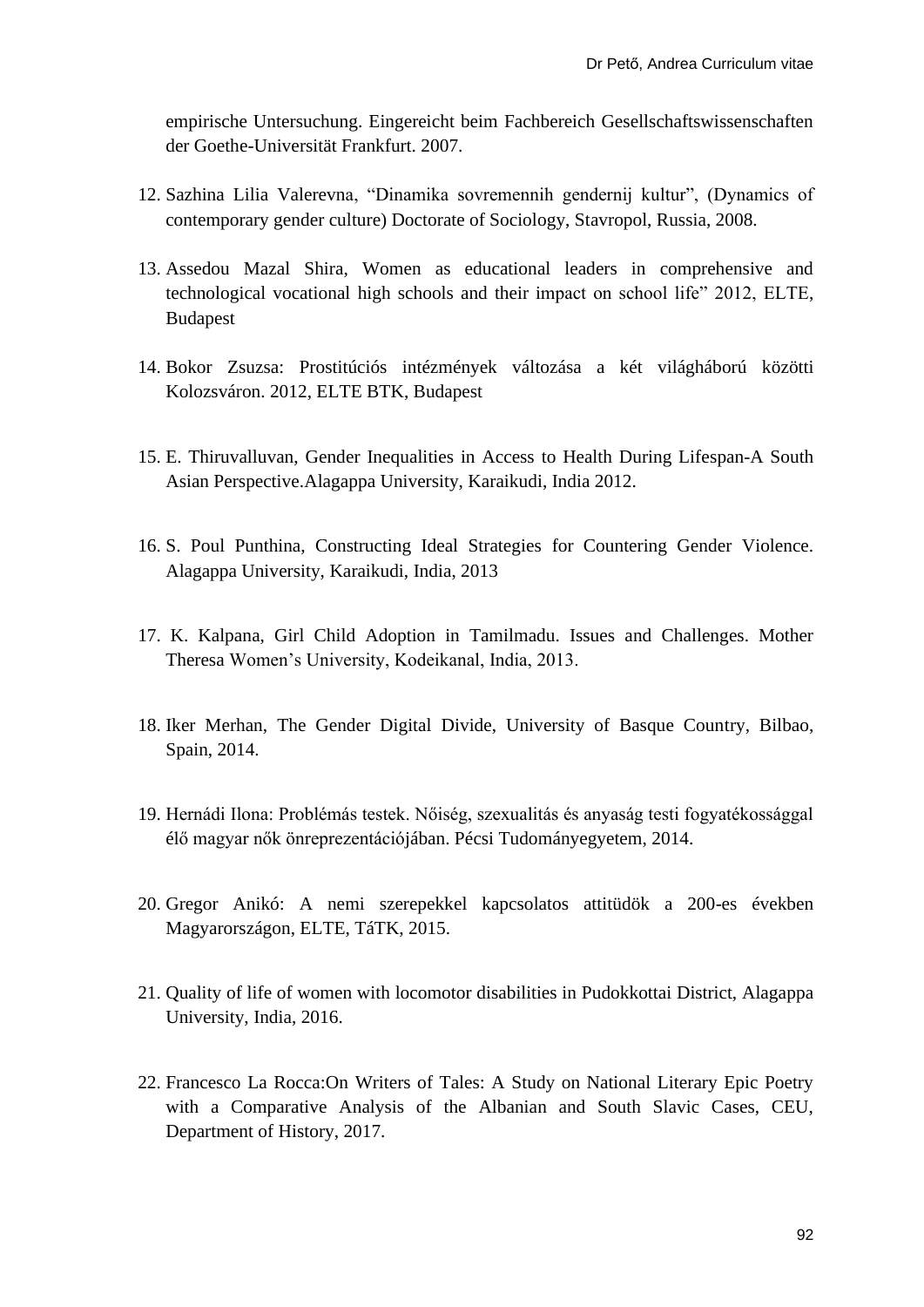- 23. Liliana Iuga, Reshaping the Historic City under Socialism: State Preservation, Urban Planning, and the Politics of Scarcity in Romania (1945-1977), CEU, Department of History, 2017.
- 24. Kubekas, Vilius, Catholic political culture in Central and Eastern Europe during the period of 1918-1940, CEU, Department of History, 2018
- 25. Félix Anikó: "Katalizátor voltam" Gender kérdések a (változó) jobboldalon, ELTE, TÁTK
- 26. G. Divyakamakshi, Sexual harassment of women at workplace- with special reference to information technology sector in Chennai, Department of Sociology, Queen Mary's College, Chennai, India, 2018
- 27. 'Sebestyén Andrea, Nőkkel szembeni erőszak' ítéletek napjaink Magyarországáról. A bírói döntéshozatal kritikai elemzése feminista jogász perspektívából, ELTE, ÁJTK, 2020
- 28. Lucija Balikic, Molding the National Body: Intellectual History of the Sokol Movement in Interwar Yugoslavia, CEU, History Dept. 2021.

## **Supervised PhD theses**

- 1. Jeanette van Sanden, Transfer of Knowledge about Sex and Gender. A Dutch Case Study. Utrecht University, 2009, co supervised with Berteke Waaldijk (Utrecht University) defended
- 2. Izabella Agardi, "One the Verge of History. Narrative Construction of Female Identities and Subjectivities in Post-socialist Countries" (A Comparative Study of Serbia, Romania and Hungary.), Utrecht University, 2013. co-supervised with Berteke Waaldijk (Utrecht University) defended
- 3. Aavik, Kadri, "(De)constructing and doing "male" and "female" work: young Estonian women and men's career choices and gendered experiences at their workplaces". University of Tallin (2010-2015) defended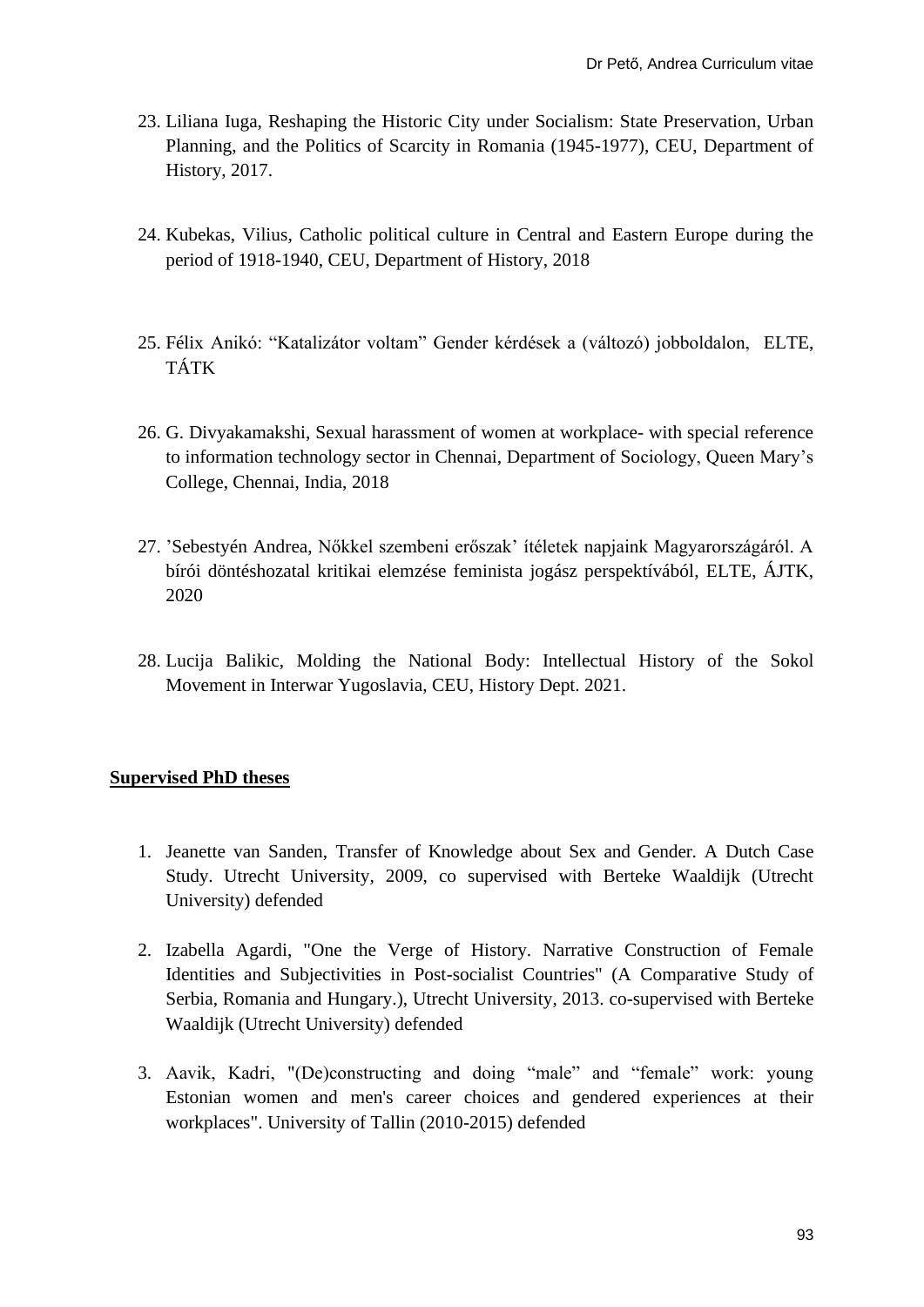- 4. Barna Szamosi, Gender Analysis on Race and Ethnicity Based Medical Discourses of Human Genetics in Hungary, CEU (2010-2019) defended
- 5. Edit Jeges, The narrative construction of lesbianism in Holocaust testimonies and memoirs, CEU (2013-) in progress
- 6. Weronika Grzebalska, Militarism and Gender in 20th Century Poland, Graduate School for Social Research, Warsaw, Poland, (2013-) in progress
- 7. Karolina Lendak, Women in Higher Education, University of Novi Sad, Serbia, (2013- ) in progress
- 8. Bagi Judit, Nők politikai és társadalmi képviselete Ruandában 1994-2017. Pécsi Egyetem, Politikatudományi Doktori Program (2015-2019) defended
- 9. Kováts Eszter, A "genderideológia" mint ellenségképre épülő társadalmi mozgalmak Európában: egy komplex európai politikai válságjelenség tünete ELTE, ÁJK, Politikatudomániy Doktori Program (2016-) in progress
- 10. Karolina Zbytniewska, University of Warsaw. Populism, gender and European Union  $(2020-)$
- 11. Sophie Rähme Valuing Values, intersectional harm and 'BodyTerritory'. A Critical Analysis of the Moral Economy of Repair, Politics of Recognition and Reluctant Victimhood in Colombia, CEU, )2020-

# **Member in Habilitation Committees**

Schleicher Nora, ELTE, TATK, Budapest, 2015.

Zombory Máté, ELTE, TÁTK, Budapest 2019.

# **Member of Committee awarding Doctor of Hungarian Academy of Sciences**

Buzinkay Géza, 2019

## **Reviewer for applications/grants**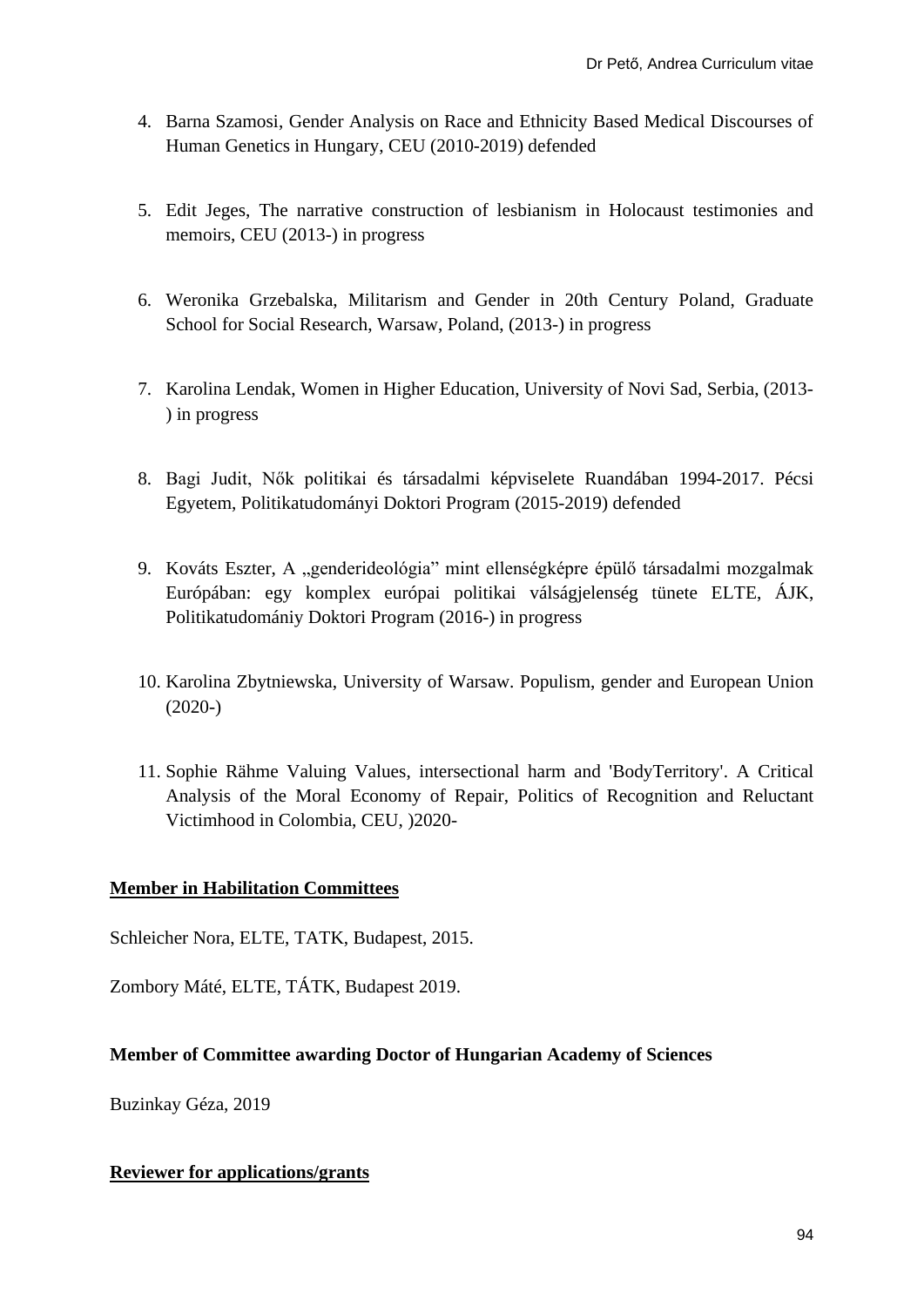Research Support Scheme (Prague) (referee, 1993-2000), OSI of Summer School 10-30 July, 1999, Skopje (Macedonia), The Image of the Other, evaluator, OSI for OSI Translation Projects (evaluator 2000-2004), PHARE HU0104-02 "Nők munkaerőpiaci integrációja" (Women's integration in the labor market) member of the evaluation team, Changing Europe Summer School organized by the Research Centre for East European Studies at the University of Bremen with financial support from the Volkswagen Foundation and in cooperation with the EU Institute for Security Studies (Paris) (2008-2009) (member, Review Committee), Gutachtung for honorary professorship University of Frankfurt, Germany (2008), HERA JRP (reviewer), Deák Ferenc Kutatási Ösztöndij, Budapest, Hungary, OTKA (Hungarian National Scientific Research Fund), Icelandic Research Fund (reviewer), American Academy in Berlin (reviewer), Norway Grants in human rights and women's rights (Budapest, 2014), Hungarian Accreditation Committee (MAB) (2015-), Research Foundation Flanders (Fonds Wetenschappelijk Onderzoek - Vlaanderen, FWO) (2016), Magyar Doktori Tanács (Hungarian Doctoral Council, 2016), Polish Institute for Advanced Studies (2017), National Science Center (2017), Institute for Advanced Studies, Budapest (2017), Hungarian Academy of Sciences (2017), Lendület (2018, Hungarian Academy of Sciences), Les Studium IAR (2018), Research Foundation Flanders (Fonds Wetenschappelijk Onderzoek - Vlaanderen, FWO) (2018), COST (2018), Czech Science Foundation (2018), ERC Advanced Grants (2018), National Science Center (2018), IAS CEU (2018), HIAS (2019), IPODI TU Berlin (2019), Estonian Research Council (2019), Tempus Közalapítvány (2019), GRIS (2019), ERC (2020), Polish National Science Center (2020), IAS CEU (2020), LE STUDIUM Loire Valley Institute for Advanced Studies (2021), University of Iceland (2021), OTKA (2021), evaluator on the evaluation panel of the Polish National Science Center, OPUS and LAP proposals (2021), CEU IAS (2021), SAS PRO 2, Slovak Academy of Sciences (2021), Zukunfstkolleg, University of Konstanz (2021)

#### **Services in higher educational institutions**

Central European University, member of the Senate (1998-2000), Chair of Student-Faculty Disciplinary Committee and Computer Committee, member of Institutional Development Committee.

Member of the Faculty Council, University of Miskolc, Faculty of Arts (2003-2006)

CEU Department of Gender Studies, Member of Doctoral Committee (2007-2008)

CEU Tender Committee (2007-2008)

Alagappa University, Karaikudi, India, Department of Women's Studies, Curriculum Review Board, member (2013)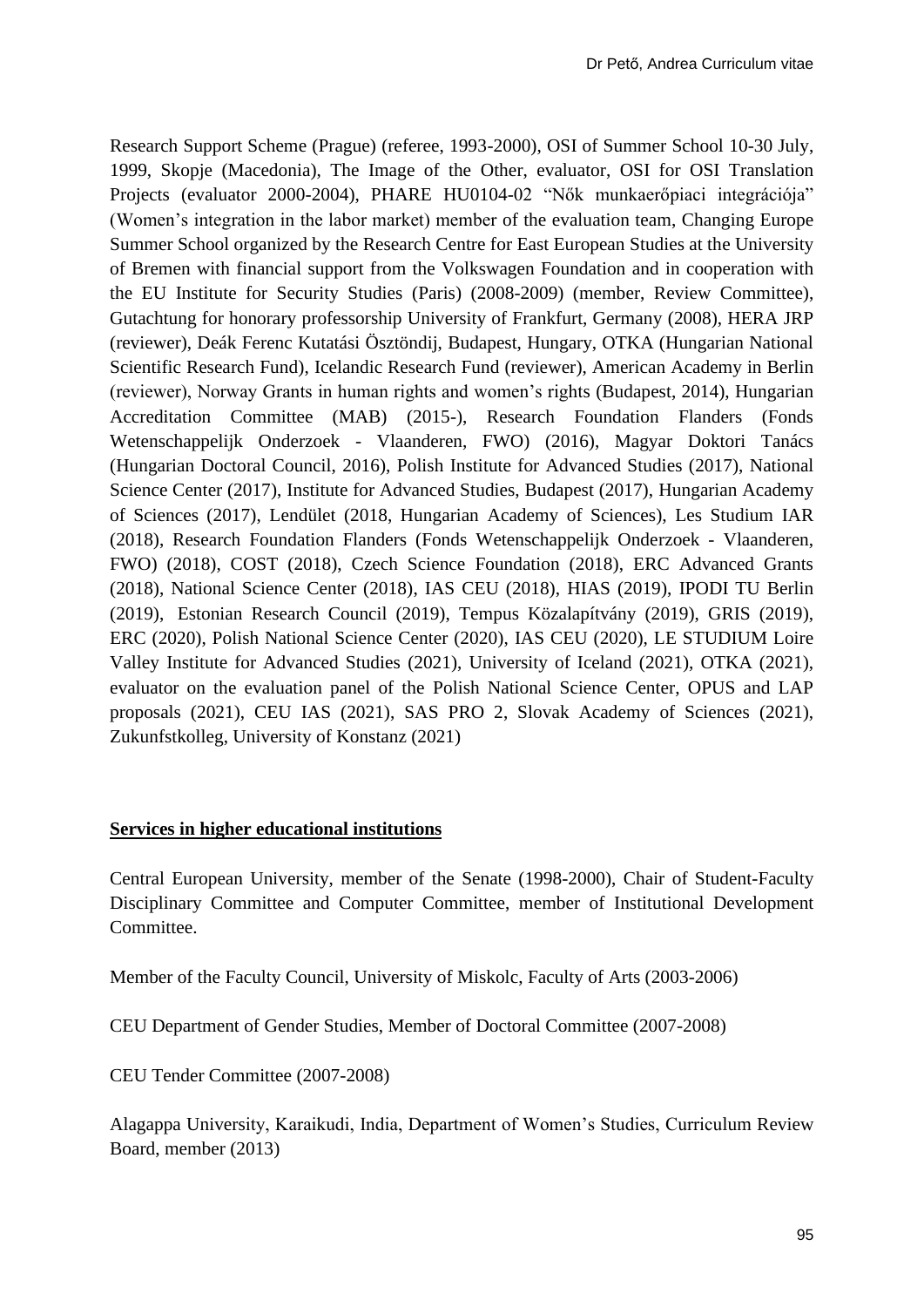Alagappa University, Karaikudi, India, Department of Social Work, Curriculum Review Board, member (2013)

Mother Theresa Women's University, Kodaikanal, India, BA, MA, MPhil, PG Certificate programs in Women's Studies, Curriculum Review Board, member (2013)

CEU Academic Technology Advisory Group, member (2015)

CEU Tender Committee, member (2016, 2020)

Research Foundation Flanders (Fonds Wetenschappelijk Onderzoek - Vlaanderen, FWO), member of the review college (2020-2023)

CEU Hiring Committee 2 faculy positions, one administrative position (2021)

# **Services for professional organisations/conferences**

Expert Member in "Nők és Férfiak Társadalmi Esélyegyenlősége Tanács" (Council of Social Equal Opportunities of Men and Women), Ministry of Labour, Social Affairs and Equal Opportunities (2006-2010)

Expert member in Task Force Combating against Gender Stereotypes in Hungary (Ministry of Labour, Social Affairs and Equal Opportunities (2007-2010)

Expert member in Task Force on Gender Equality outside Europe (Ministry of Labour, Social Affairs and Equal Opportunities (2008-2010)

Member of the scientific committee (tudományos bizottság) Hungarian Sociological Association Annual meeting in Debrecen, 13-14 November, 2009

Member of Scientific Committee 'Impact of Social Sciences and Humanities for a European Research Agenda - Valuation of SSH in mission-oriented research' 28-29 November, 2018

Biennial conference of the ECPR Standing Group on the European Union. Gender and diversity in a divided Europe. Section chair with Virginie Guiraudon, 2022.

## **Positions in professional organizations**

President, Feminist Section of the Hungarian Sociological Association (1998- )

President, Hungarian Historical Association, Section on Gender and Women's History (2005-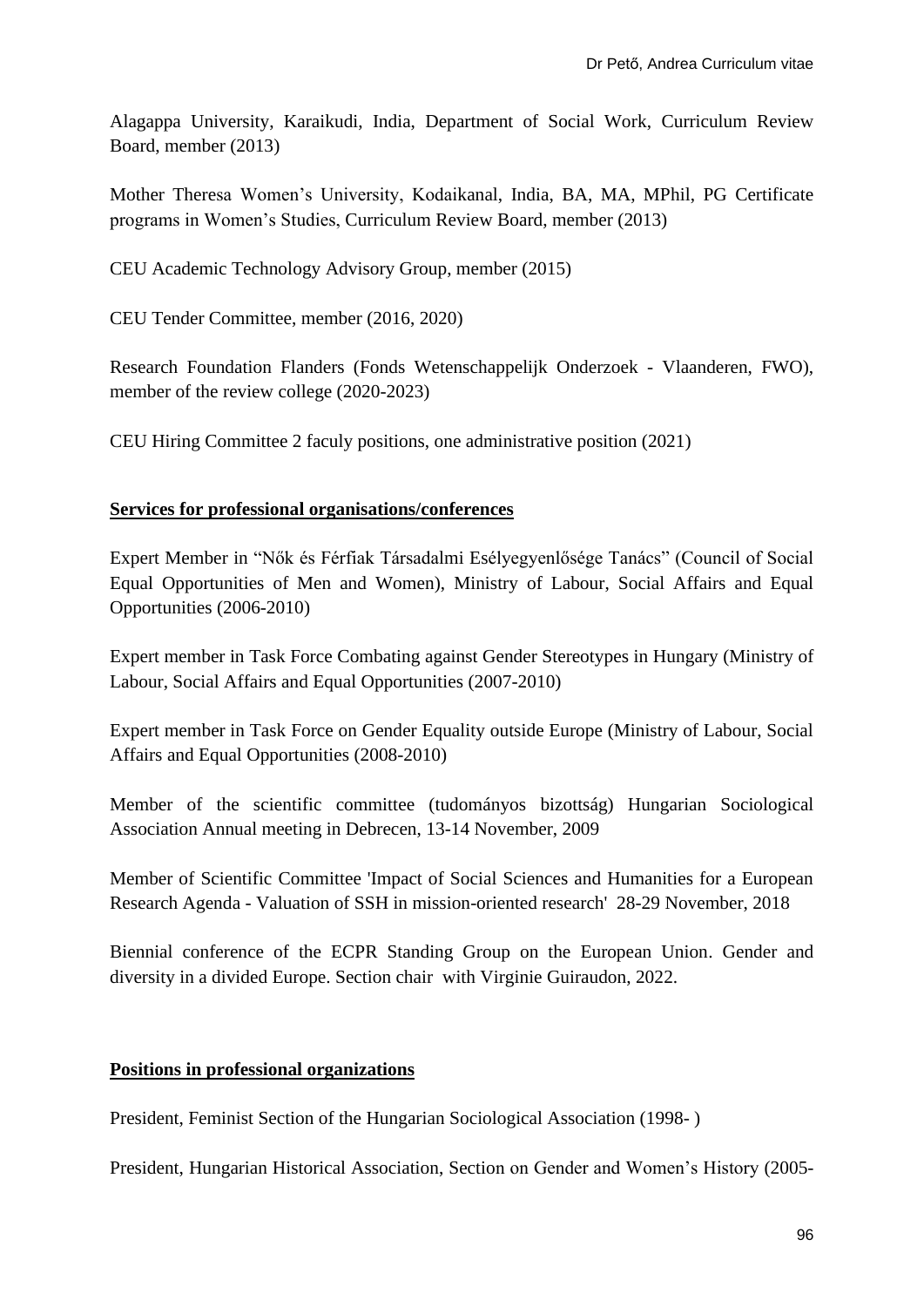)

Committee member, International Society of Cultural History (2008-2011)

Member, Research Group on *Memory and Narrative* (2006-2007)

### **Reviewing Academic Institution**

Irish Royal Academy (2021) member of the review panel

### **Accreditation service**

Serving on accrediting MA and PhD in gender studies at University of Cyprus by the Cyprus Agency of Quality Assurance and Accreditation in Higher Education (2021)

### **Mentoring**

ATGender, Utrecht, Holland, internship supervison (2013-2014)

Collegium Talentum, Budapest, Autumn 2013-2016.

Mentor, Bischöflichen Studienförderung, Cusanuswerk (CW), Bonn, Germany (2007-2009)

Mentor, Research Student Association (2005-2007)

#### **Membership in promotion committees**

Frankfurt University, University of Vienna, University of Reykjavik,

#### **Board membership in academic organisations**

Board member Gender Studies Center, Faculty of Philosophy, Sofia University, Bulgaria (2004-)

Board member, Fred Robey Esélyegyenlőségi Ösztöndij (Equal Opportunity Scholarship), Miskolci Egyetem.(2006-2008)

Edda, Centre of Excellence, University of Iceland, Member of Advisory Group (2009-)

Atgender, The European Association for Gender Research, Education and Documentation, Board member (2009-2014), co-president (2011-2014)

Academic Advisory Board member, CBEES, Söderthörns University (2011-)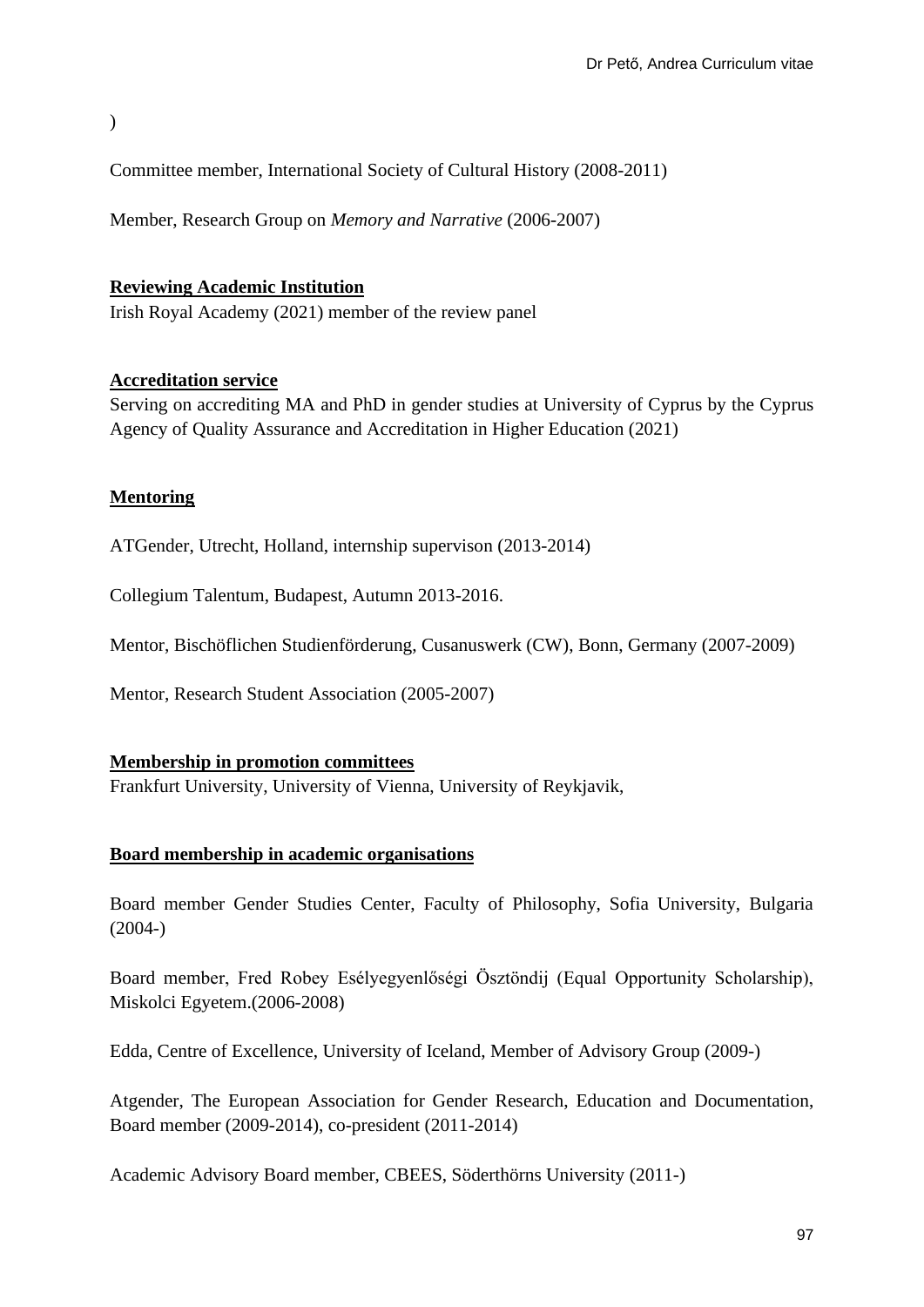Board member, Hungarian Historical Association (2011-2015, 2015-2018)

Board member, Ideal Association, Budapest (2012-2013)

Board member, Bet Debora. Association of European Jewish women activists, academics, rabbis, and cantors (2013-)

Board member, Scholar and Scientific Euro-Mediterranean Network on Gender and Women (RUSEMEG) (2013-)

Board member, Sabanci University Gender, Istanbul (2017-)

#### **Referee for Peer Reviewed Journals**

Journal for Women's History, Women's History Review, European Journal of Women's Studies, Social History, Asian Women, Nationalities Papers, socio.hu, Mobilization, Journal of Baltic Studies, Journal of the Science of Food and Agriculture, Folklore, Gender and Society, Hungarian Historical Review, Patterns of Prejudice, Czech Sociological Review, Intersections, KOME, Contemporary European History, Studies in Eastern European Cinema, Oral History Journal, Journal of History of Sexuality, East European Politics and Societies, Femeris: Review of Gender Studies, Politics and Governance, Civil Wars, Feminist Critique, Društvena istraživanja, Replika, Journal of Historical Sociology, Erdélyi Társadalom, Simon, European Review of History, International Journal of Military History and Historiography, Perspectives on Politics, Aspasia, Politics, Religion & Ideology, Studies in Comparative International Development, Gender- Zeitschrift, The American Historical Review, Social Politics, Journal of Women`s Studies, East Central Europe, Communist and PostCommunist Studies, The Journal of Modern European History, Signs, International Review of Social History, Etnologia Polona, European Journal for Politics and Gender, Transgender Studies Quaterly, Culture and Organisation, Open Research Europe.

#### **Referee for book prospectus**

CEU Press, Routledge, Policy Press, Cambridge Scholars Publishing, Trondheim Studies on East European Cultures and Societies, Brill, Routledge History, Routledge Gender, Routledge Global Modern History, Edgar Publishing, Oxford University Press, Cambridge University Press

#### **Community outreach**

I developed and I am leading a feminist guided bus tour to see the monuments and touristic attractions of Budapest from 2012.